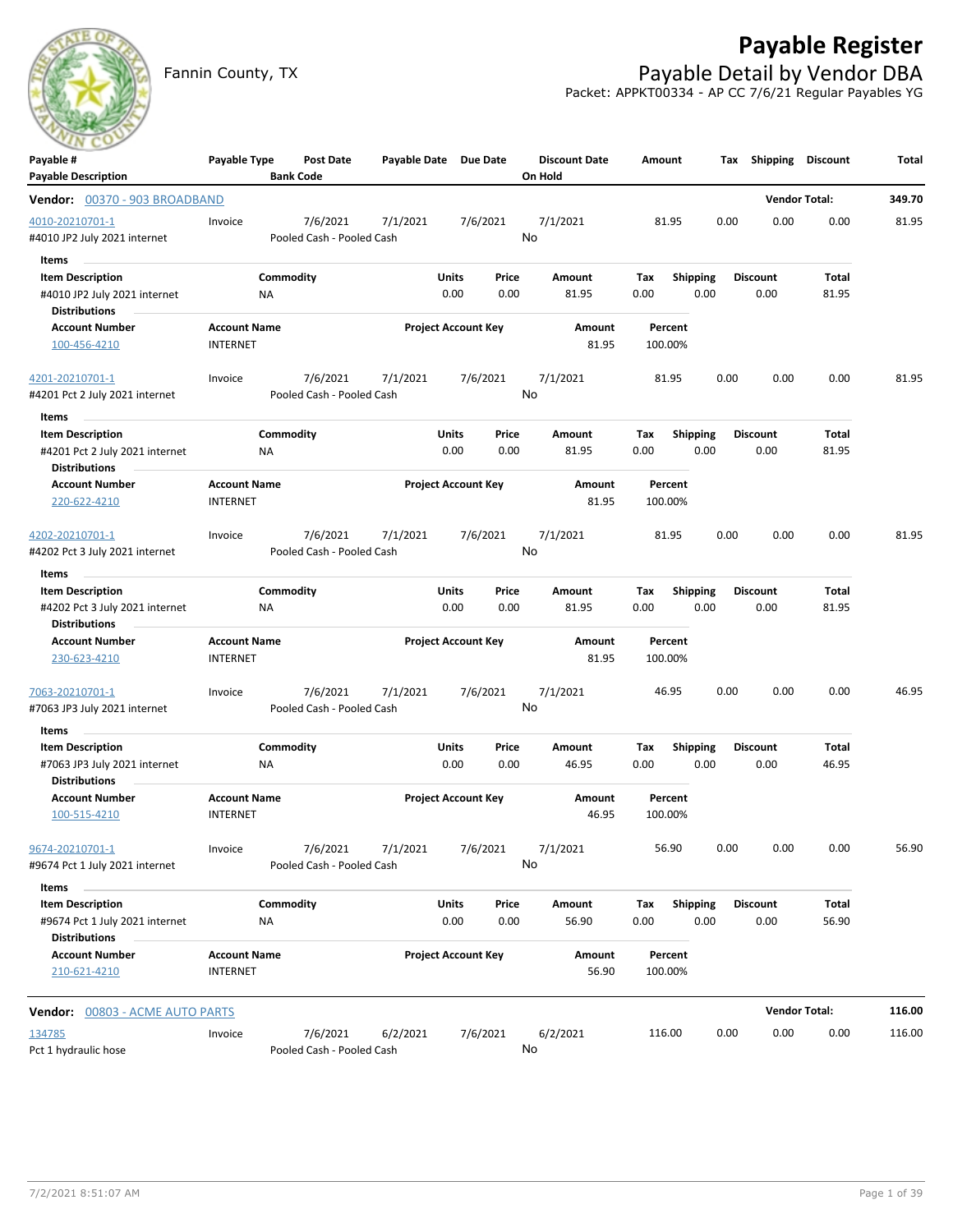| <b>Payable Register</b>                                                               |                     |                                |                  |                       |                            |               |                                 |             |                         |      |                         |                      | Packet: APPKT00334 - AP CC 7/6/21 Regular Payables YG |
|---------------------------------------------------------------------------------------|---------------------|--------------------------------|------------------|-----------------------|----------------------------|---------------|---------------------------------|-------------|-------------------------|------|-------------------------|----------------------|-------------------------------------------------------|
| Payable #<br><b>Payable Description</b>                                               | Payable Type        | <b>Bank Code</b>               | <b>Post Date</b> | Payable Date Due Date |                            |               | <b>Discount Date</b><br>On Hold | Amount      |                         |      | Tax Shipping Discount   |                      | Total                                                 |
| Items<br><b>Item Description</b>                                                      |                     | Commodity                      |                  |                       | Units                      | Price         | Amount                          | Tax         | <b>Shipping</b>         |      | <b>Discount</b>         | Total                |                                                       |
| Pct 1 hydraulic hose                                                                  |                     | Goods                          |                  |                       | 1.00                       | 116.00        | 116.00                          | 0.00        | 0.00                    |      | 0.00                    | 116.00               |                                                       |
| <b>Distributions</b>                                                                  |                     |                                |                  |                       |                            |               |                                 |             |                         |      |                         |                      |                                                       |
| <b>Account Number</b>                                                                 | <b>Account Name</b> |                                |                  |                       | <b>Project Account Key</b> |               | Amount                          |             | Percent                 |      |                         |                      |                                                       |
| 210-621-4580                                                                          |                     | <b>R&amp;M MACHINERY PARTS</b> |                  |                       |                            |               | 116.00                          |             | 100.00%                 |      |                         |                      |                                                       |
| <b>Vendor: 00196 - ADVANTAGE SALES</b>                                                |                     |                                |                  |                       |                            |               |                                 |             |                         |      |                         | <b>Vendor Total:</b> | 1,800.00                                              |
| INV0002391                                                                            | Invoice             |                                | 7/6/2021         | 6/14/2021             |                            | 7/6/2021      | 6/14/2021                       | 1,800.00    |                         | 0.00 | 0.00                    | 0.00                 | 1,800.00                                              |
| Pct 3 2020 MC utility trailer #2231                                                   |                     | Pooled Cash - Pooled Cash      |                  |                       |                            |               | No                              |             |                         |      |                         |                      |                                                       |
| Items                                                                                 |                     |                                |                  |                       |                            |               |                                 |             |                         |      |                         |                      |                                                       |
| <b>Item Description</b>                                                               |                     | Commodity                      |                  |                       | Units                      | Price         | Amount                          | Tax         | <b>Shipping</b>         |      | <b>Discount</b>         | Total                |                                                       |
| Pct 3 2020 MC utility trailer #2231<br><b>Distributions</b>                           |                     | <b>NA</b>                      |                  |                       | 0.00                       | 0.00          | 1,800.00                        | 0.00        | 0.00                    |      | 0.00                    | 1,800.00             |                                                       |
| <b>Account Number</b>                                                                 | <b>Account Name</b> |                                |                  |                       | <b>Project Account Key</b> |               | Amount                          |             | Percent                 |      |                         |                      |                                                       |
| 230-623-5710                                                                          |                     | PURCHASE OF MACH./EQUIP        |                  |                       |                            |               | 1,800.00                        |             | 100.00%                 |      |                         |                      |                                                       |
| <b>Vendor: 00757 - ALLIANCE DOCUMENT SHREDDING INC</b>                                |                     |                                |                  |                       |                            |               |                                 |             |                         |      |                         | <b>Vendor Total:</b> | 283.37                                                |
| 50988                                                                                 | Invoice             |                                | 7/6/2021         | 6/23/2021             |                            | 7/6/2021      | 6/23/2021                       |             | 55.00                   | 0.00 | 0.00                    | 0.00                 | 55.00                                                 |
| Records disposal - Co Judge                                                           |                     | Pooled Cash - Pooled Cash      |                  |                       |                            |               | No                              |             |                         |      |                         |                      |                                                       |
| Items                                                                                 |                     |                                |                  |                       |                            |               |                                 |             |                         |      |                         |                      |                                                       |
| <b>Item Description</b>                                                               |                     | Commodity                      |                  |                       | Units                      | Price         | Amount                          | Tax         | Shipping                |      | <b>Discount</b>         | Total                |                                                       |
| Records disposal - Co Judge                                                           |                     | ΝA                             |                  |                       | 0.00                       | 0.00          | 55.00                           | 0.00        | 0.00                    |      | 0.00                    | 55.00                |                                                       |
| <b>Distributions</b><br><b>Account Number</b>                                         | <b>Account Name</b> |                                |                  |                       | <b>Project Account Key</b> |               | Amount                          |             | Percent                 |      |                         |                      |                                                       |
| 200-449-3500                                                                          |                     | <b>RECORDS DISPOSAL</b>        |                  |                       |                            |               | 55.00                           |             | 100.00%                 |      |                         |                      |                                                       |
| 50989                                                                                 | Invoice             |                                | 7/6/2021         | 6/23/2021             |                            | 7/6/2021      | 6/23/2021                       |             | 87.49                   | 0.00 | 0.00                    | 0.00                 | 87.49                                                 |
| Records disposal - Dst Clk/Auditor                                                    |                     | Pooled Cash - Pooled Cash      |                  |                       |                            |               | No                              |             |                         |      |                         |                      |                                                       |
| Items                                                                                 |                     |                                |                  |                       |                            |               |                                 |             |                         |      |                         |                      |                                                       |
| <b>Item Description</b><br>Records disposal - Dst Clk/Auditor<br><b>Distributions</b> |                     | Commodity<br>NA                |                  |                       | Units<br>0.00              | Price<br>0.00 | Amount<br>87.49                 | Tax<br>0.00 | <b>Shipping</b><br>0.00 |      | <b>Discount</b><br>0.00 | Total<br>87.49       |                                                       |
| <b>Account Number</b>                                                                 | <b>Account Name</b> |                                |                  |                       | <b>Project Account Key</b> |               | Amount                          |             | Percent                 |      |                         |                      |                                                       |
| 200-449-3500                                                                          |                     | <b>RECORDS DISPOSAL</b>        |                  |                       |                            |               | 87.49                           |             | 100.00%                 |      |                         |                      |                                                       |
| 50991                                                                                 | Invoice             |                                | 7/6/2021         | 6/23/2021             |                            | 7/6/2021      | 6/23/2021                       |             | 113.38                  | 0.00 | 0.00                    | 0.00                 | 113.38                                                |
| Records disposal - DA                                                                 |                     | Pooled Cash - Pooled Cash      |                  |                       |                            |               | No                              |             |                         |      |                         |                      |                                                       |
| Items                                                                                 |                     |                                |                  |                       |                            |               |                                 |             |                         |      |                         |                      |                                                       |
| <b>Item Description</b>                                                               |                     | Commodity                      |                  |                       | Units                      | Price         | Amount                          | Tax         | <b>Shipping</b>         |      | <b>Discount</b>         | <b>Total</b>         |                                                       |
| Records disposal - DA<br><b>Distributions</b>                                         |                     | NA                             |                  |                       | 0.00                       | 0.00          | 113.38                          | 0.00        | 0.00                    |      | 0.00                    | 113.38               |                                                       |
| <b>Account Number</b>                                                                 | <b>Account Name</b> |                                |                  |                       | <b>Project Account Key</b> |               | <b>Amount</b>                   |             | Percent                 |      |                         |                      |                                                       |
| 200-449-3500                                                                          |                     | RECORDS DISPOSAL               |                  |                       |                            |               | 113.38                          |             | 100.00%                 |      |                         |                      |                                                       |
| 50992                                                                                 | Invoice             |                                | 7/6/2021         | 6/23/2021             |                            | 7/6/2021      | 6/23/2021                       |             | 27.50                   | 0.00 | 0.00                    | 0.00                 | 27.50                                                 |
| Records disposal - County Clerk                                                       |                     | Pooled Cash - Pooled Cash      |                  |                       |                            |               | No                              |             |                         |      |                         |                      |                                                       |
| Items                                                                                 |                     |                                |                  |                       |                            |               |                                 |             |                         |      |                         |                      |                                                       |
| <b>Item Description</b>                                                               |                     | Commodity                      |                  |                       | Units                      | Price         | Amount                          | Tax         | <b>Shipping</b>         |      | <b>Discount</b>         | Total                |                                                       |
| Records disposal - County Clerk<br><b>Distributions</b>                               |                     | NA                             |                  |                       | 0.00                       | 0.00          | 27.50                           | 0.00        | 0.00                    |      | 0.00                    | 27.50                |                                                       |
| <b>Account Number</b>                                                                 | <b>Account Name</b> |                                |                  |                       | <b>Project Account Key</b> |               | Amount                          |             | Percent                 |      |                         |                      |                                                       |
| 200-449-3500                                                                          |                     | RECORDS DISPOSAL               |                  |                       |                            |               | 27.50                           |             | 100.00%                 |      |                         |                      |                                                       |
| <b>Vendor:</b> VEN02326 - Altitude Services, LLC                                      |                     |                                |                  |                       |                            |               |                                 |             |                         |      |                         | <b>Vendor Total:</b> | 66,310.00                                             |
| $\overline{2}$                                                                        | Invoice             |                                | 7/6/2021         | 6/30/2021             |                            | 7/6/2021      | 6/30/2021                       | 66,310.00   |                         | 0.00 | 0.00                    | 0.00                 | 66,310.00                                             |
| Courthouse masonry                                                                    |                     | Pooled Cash - Pooled Cash      |                  |                       |                            |               | No                              |             |                         |      |                         |                      |                                                       |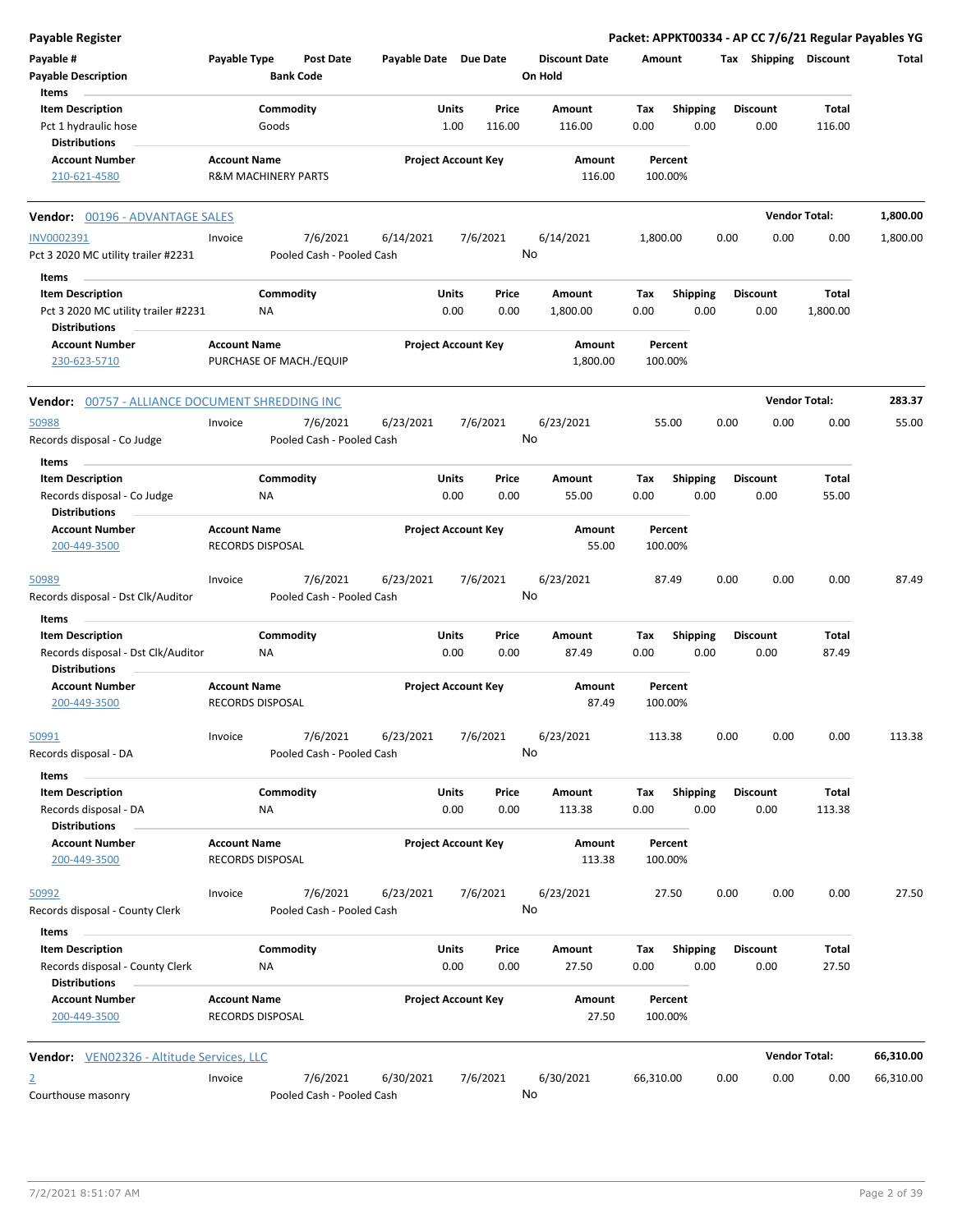| Payable #<br>Payable Type<br><b>Post Date</b><br>Payable Date Due Date<br><b>Discount Date</b><br>Tax Shipping Discount<br>Total<br>Amount<br><b>Payable Description</b><br><b>Bank Code</b><br>On Hold<br>Items<br><b>Item Description</b><br>Commodity<br>Units<br>Price<br><b>Shipping</b><br>Total<br>Amount<br>Tax<br><b>Discount</b><br>0.00<br>0.00<br>0.00<br>Courthouse masonry<br>NA<br>66,310.00<br>0.00<br>0.00<br>66,310.00<br><b>Distributions</b><br><b>Account Number</b><br><b>Project Account Key</b><br><b>Account Name</b><br>Amount<br>Percent<br><b>MASONRY AND STONE</b><br>66,310.00<br>690-669-1680<br>100.00%<br><b>Vendor Total:</b><br>132,401.50<br><b>Vendor: 00492 - ANCHOR ROOFING SYSTEMS, LLC</b><br>7/6/2021<br>7/6/2021<br>6/30/2021<br>6/30/2021<br>132,401.50<br>0.00<br>0.00<br>0.00<br>132,401.50<br>Invoice<br>No<br>Courthouse construction<br>Pooled Cash - Pooled Cash<br>Items<br>Commodity<br>Units<br><b>Shipping</b><br><b>Item Description</b><br>Price<br>Amount<br>Tax<br><b>Discount</b><br>Total<br>0.00<br>0.00<br>0.00<br>0.00<br>132,401.50<br>0.00<br>132,401.50<br>Courthouse construction<br>ΝA<br><b>Distributions</b><br><b>Project Account Key</b><br><b>Account Number</b><br><b>Account Name</b><br>Amount<br>Percent<br>690-669-1650<br>CONSTRUCTION<br>132,401.50<br>100.00%<br><b>Vendor Total:</b><br>351.41<br>Vendor: 00025 - ATMOS ENERGY<br>7/6/2021<br>7/6/2021<br>6/18/2021<br>59.90<br><b>INV0002326</b><br>6/18/2021<br>59.90<br>0.00<br>0.00<br>0.00<br>Invoice<br>No<br>#4022140930 200 1st 5/19-6/18/21<br>Pooled Cash - Pooled Cash<br>Items<br>Commodity<br>Units<br><b>Shipping</b><br><b>Discount</b><br><b>Item Description</b><br>Price<br>Amount<br>Tax<br>Total<br>0.00<br>0.00<br>#4022140930 200 1st 5/19-6/18/21<br>0.00<br>59.90<br>0.00<br>0.00<br>59.90<br>ΝA<br><b>Distributions</b><br><b>Account Number</b><br><b>Account Name</b><br><b>Project Account Key</b><br>Amount<br>Percent<br>59.90<br>100-518-4410<br>UTILITIES GAS<br>100.00%<br>7/6/2021<br>7/6/2021<br>6/18/2021<br>6/18/2021<br>0.00<br>0.00<br>0.00<br>66.60<br>Invoice<br>66.60<br>No<br>#3040276805 S Annex 5/19-6/18/21<br>Pooled Cash - Pooled Cash<br>Items<br><b>Item Description</b><br>Commodity<br>Units<br>Price<br>Total<br>Amount<br>Tax<br><b>Shipping</b><br><b>Discount</b><br>#3040276805 S Annex 5/19-6/18/21<br>0.00<br>0.00<br>66.60<br>0.00<br>0.00<br>0.00<br>66.60<br>NA<br><b>Distributions</b><br><b>Account Number</b><br><b>Account Name</b><br><b>Project Account Key</b><br>Amount<br>Percent<br>100-513-4410<br>UTILITIES GAS<br>66.60<br>100.00%<br>0.00<br>0.00<br>0.00<br>31.65<br>INV0002388<br>7/6/2021<br>6/25/2021<br>7/6/2021<br>6/25/2021<br>31.65<br>Invoice<br>No<br>#3030687434 TDHS 5/25-6/25/21<br>Pooled Cash - Pooled Cash<br>Items<br>Commodity<br>Units<br>Total<br><b>Item Description</b><br>Price<br>Amount<br>Tax<br><b>Shipping</b><br><b>Discount</b><br>#3030687434 TDHS 5/25-6/25/21<br>0.00<br>0.00<br>31.65<br>0.00<br>0.00<br>0.00<br>31.65<br>ΝA<br><b>Distributions</b><br><b>Project Account Key</b><br><b>Account Number</b><br><b>Account Name</b><br>Amount<br>Percent<br>UTILITIES GAS<br>31.65<br>100-640-4410<br>100.00%<br>7/6/2021<br>6/25/2021<br>7/6/2021<br>6/25/2021<br>0.00<br>0.00<br>0.00<br>64.66<br>Invoice<br>64.66<br>No<br>#4014116839 Pct 4 5/25-6/25/21<br>Pooled Cash - Pooled Cash<br>Items<br><b>Item Description</b><br>Commodity<br>Units<br>Price<br><b>Shipping</b><br><b>Discount</b><br>Total<br>Amount<br>Tax<br>0.00<br>0.00<br>0.00<br>64.66<br>#4014116839 Pct 4 5/25-6/25/21<br>NA<br>64.66<br>0.00<br>0.00<br><b>Distributions</b><br><b>Account Name</b><br><b>Project Account Key</b><br><b>Account Number</b><br>Amount<br>Percent<br>UTILITY GAS<br>240-624-4410<br>64.66<br>100.00%<br>7/6/2021<br>7/6/2021<br>6/28/2021<br>70.18<br>0.00<br>0.00<br>0.00<br>70.18<br>Invoice<br>6/28/2021<br>No<br>#3032178178 Windom gas 5/26-6/26/21<br>Pooled Cash - Pooled Cash | Payable Register  |  |  |  |  |  | Packet: APPKT00334 - AP CC 7/6/21 Regular Payables YG |
|----------------------------------------------------------------------------------------------------------------------------------------------------------------------------------------------------------------------------------------------------------------------------------------------------------------------------------------------------------------------------------------------------------------------------------------------------------------------------------------------------------------------------------------------------------------------------------------------------------------------------------------------------------------------------------------------------------------------------------------------------------------------------------------------------------------------------------------------------------------------------------------------------------------------------------------------------------------------------------------------------------------------------------------------------------------------------------------------------------------------------------------------------------------------------------------------------------------------------------------------------------------------------------------------------------------------------------------------------------------------------------------------------------------------------------------------------------------------------------------------------------------------------------------------------------------------------------------------------------------------------------------------------------------------------------------------------------------------------------------------------------------------------------------------------------------------------------------------------------------------------------------------------------------------------------------------------------------------------------------------------------------------------------------------------------------------------------------------------------------------------------------------------------------------------------------------------------------------------------------------------------------------------------------------------------------------------------------------------------------------------------------------------------------------------------------------------------------------------------------------------------------------------------------------------------------------------------------------------------------------------------------------------------------------------------------------------------------------------------------------------------------------------------------------------------------------------------------------------------------------------------------------------------------------------------------------------------------------------------------------------------------------------------------------------------------------------------------------------------------------------------------------------------------------------------------------------------------------------------------------------------------------------------------------------------------------------------------------------------------------------------------------------------------------------------------------------------------------------------------------------------------------------------------------------------------------------------------------------------------------------------------------------------------------------------------------------------------------------------------------------------------------------------------------------------------------------------------------------------------------------------------------------------------------------------------------------------------------------------------------------------------------------------------------|-------------------|--|--|--|--|--|-------------------------------------------------------|
|                                                                                                                                                                                                                                                                                                                                                                                                                                                                                                                                                                                                                                                                                                                                                                                                                                                                                                                                                                                                                                                                                                                                                                                                                                                                                                                                                                                                                                                                                                                                                                                                                                                                                                                                                                                                                                                                                                                                                                                                                                                                                                                                                                                                                                                                                                                                                                                                                                                                                                                                                                                                                                                                                                                                                                                                                                                                                                                                                                                                                                                                                                                                                                                                                                                                                                                                                                                                                                                                                                                                                                                                                                                                                                                                                                                                                                                                                                                                                                                                                                              |                   |  |  |  |  |  |                                                       |
|                                                                                                                                                                                                                                                                                                                                                                                                                                                                                                                                                                                                                                                                                                                                                                                                                                                                                                                                                                                                                                                                                                                                                                                                                                                                                                                                                                                                                                                                                                                                                                                                                                                                                                                                                                                                                                                                                                                                                                                                                                                                                                                                                                                                                                                                                                                                                                                                                                                                                                                                                                                                                                                                                                                                                                                                                                                                                                                                                                                                                                                                                                                                                                                                                                                                                                                                                                                                                                                                                                                                                                                                                                                                                                                                                                                                                                                                                                                                                                                                                                              |                   |  |  |  |  |  |                                                       |
|                                                                                                                                                                                                                                                                                                                                                                                                                                                                                                                                                                                                                                                                                                                                                                                                                                                                                                                                                                                                                                                                                                                                                                                                                                                                                                                                                                                                                                                                                                                                                                                                                                                                                                                                                                                                                                                                                                                                                                                                                                                                                                                                                                                                                                                                                                                                                                                                                                                                                                                                                                                                                                                                                                                                                                                                                                                                                                                                                                                                                                                                                                                                                                                                                                                                                                                                                                                                                                                                                                                                                                                                                                                                                                                                                                                                                                                                                                                                                                                                                                              |                   |  |  |  |  |  |                                                       |
|                                                                                                                                                                                                                                                                                                                                                                                                                                                                                                                                                                                                                                                                                                                                                                                                                                                                                                                                                                                                                                                                                                                                                                                                                                                                                                                                                                                                                                                                                                                                                                                                                                                                                                                                                                                                                                                                                                                                                                                                                                                                                                                                                                                                                                                                                                                                                                                                                                                                                                                                                                                                                                                                                                                                                                                                                                                                                                                                                                                                                                                                                                                                                                                                                                                                                                                                                                                                                                                                                                                                                                                                                                                                                                                                                                                                                                                                                                                                                                                                                                              |                   |  |  |  |  |  |                                                       |
|                                                                                                                                                                                                                                                                                                                                                                                                                                                                                                                                                                                                                                                                                                                                                                                                                                                                                                                                                                                                                                                                                                                                                                                                                                                                                                                                                                                                                                                                                                                                                                                                                                                                                                                                                                                                                                                                                                                                                                                                                                                                                                                                                                                                                                                                                                                                                                                                                                                                                                                                                                                                                                                                                                                                                                                                                                                                                                                                                                                                                                                                                                                                                                                                                                                                                                                                                                                                                                                                                                                                                                                                                                                                                                                                                                                                                                                                                                                                                                                                                                              |                   |  |  |  |  |  |                                                       |
|                                                                                                                                                                                                                                                                                                                                                                                                                                                                                                                                                                                                                                                                                                                                                                                                                                                                                                                                                                                                                                                                                                                                                                                                                                                                                                                                                                                                                                                                                                                                                                                                                                                                                                                                                                                                                                                                                                                                                                                                                                                                                                                                                                                                                                                                                                                                                                                                                                                                                                                                                                                                                                                                                                                                                                                                                                                                                                                                                                                                                                                                                                                                                                                                                                                                                                                                                                                                                                                                                                                                                                                                                                                                                                                                                                                                                                                                                                                                                                                                                                              |                   |  |  |  |  |  |                                                       |
|                                                                                                                                                                                                                                                                                                                                                                                                                                                                                                                                                                                                                                                                                                                                                                                                                                                                                                                                                                                                                                                                                                                                                                                                                                                                                                                                                                                                                                                                                                                                                                                                                                                                                                                                                                                                                                                                                                                                                                                                                                                                                                                                                                                                                                                                                                                                                                                                                                                                                                                                                                                                                                                                                                                                                                                                                                                                                                                                                                                                                                                                                                                                                                                                                                                                                                                                                                                                                                                                                                                                                                                                                                                                                                                                                                                                                                                                                                                                                                                                                                              | 6                 |  |  |  |  |  |                                                       |
|                                                                                                                                                                                                                                                                                                                                                                                                                                                                                                                                                                                                                                                                                                                                                                                                                                                                                                                                                                                                                                                                                                                                                                                                                                                                                                                                                                                                                                                                                                                                                                                                                                                                                                                                                                                                                                                                                                                                                                                                                                                                                                                                                                                                                                                                                                                                                                                                                                                                                                                                                                                                                                                                                                                                                                                                                                                                                                                                                                                                                                                                                                                                                                                                                                                                                                                                                                                                                                                                                                                                                                                                                                                                                                                                                                                                                                                                                                                                                                                                                                              |                   |  |  |  |  |  |                                                       |
|                                                                                                                                                                                                                                                                                                                                                                                                                                                                                                                                                                                                                                                                                                                                                                                                                                                                                                                                                                                                                                                                                                                                                                                                                                                                                                                                                                                                                                                                                                                                                                                                                                                                                                                                                                                                                                                                                                                                                                                                                                                                                                                                                                                                                                                                                                                                                                                                                                                                                                                                                                                                                                                                                                                                                                                                                                                                                                                                                                                                                                                                                                                                                                                                                                                                                                                                                                                                                                                                                                                                                                                                                                                                                                                                                                                                                                                                                                                                                                                                                                              |                   |  |  |  |  |  |                                                       |
|                                                                                                                                                                                                                                                                                                                                                                                                                                                                                                                                                                                                                                                                                                                                                                                                                                                                                                                                                                                                                                                                                                                                                                                                                                                                                                                                                                                                                                                                                                                                                                                                                                                                                                                                                                                                                                                                                                                                                                                                                                                                                                                                                                                                                                                                                                                                                                                                                                                                                                                                                                                                                                                                                                                                                                                                                                                                                                                                                                                                                                                                                                                                                                                                                                                                                                                                                                                                                                                                                                                                                                                                                                                                                                                                                                                                                                                                                                                                                                                                                                              |                   |  |  |  |  |  |                                                       |
|                                                                                                                                                                                                                                                                                                                                                                                                                                                                                                                                                                                                                                                                                                                                                                                                                                                                                                                                                                                                                                                                                                                                                                                                                                                                                                                                                                                                                                                                                                                                                                                                                                                                                                                                                                                                                                                                                                                                                                                                                                                                                                                                                                                                                                                                                                                                                                                                                                                                                                                                                                                                                                                                                                                                                                                                                                                                                                                                                                                                                                                                                                                                                                                                                                                                                                                                                                                                                                                                                                                                                                                                                                                                                                                                                                                                                                                                                                                                                                                                                                              |                   |  |  |  |  |  |                                                       |
|                                                                                                                                                                                                                                                                                                                                                                                                                                                                                                                                                                                                                                                                                                                                                                                                                                                                                                                                                                                                                                                                                                                                                                                                                                                                                                                                                                                                                                                                                                                                                                                                                                                                                                                                                                                                                                                                                                                                                                                                                                                                                                                                                                                                                                                                                                                                                                                                                                                                                                                                                                                                                                                                                                                                                                                                                                                                                                                                                                                                                                                                                                                                                                                                                                                                                                                                                                                                                                                                                                                                                                                                                                                                                                                                                                                                                                                                                                                                                                                                                                              |                   |  |  |  |  |  |                                                       |
|                                                                                                                                                                                                                                                                                                                                                                                                                                                                                                                                                                                                                                                                                                                                                                                                                                                                                                                                                                                                                                                                                                                                                                                                                                                                                                                                                                                                                                                                                                                                                                                                                                                                                                                                                                                                                                                                                                                                                                                                                                                                                                                                                                                                                                                                                                                                                                                                                                                                                                                                                                                                                                                                                                                                                                                                                                                                                                                                                                                                                                                                                                                                                                                                                                                                                                                                                                                                                                                                                                                                                                                                                                                                                                                                                                                                                                                                                                                                                                                                                                              |                   |  |  |  |  |  |                                                       |
|                                                                                                                                                                                                                                                                                                                                                                                                                                                                                                                                                                                                                                                                                                                                                                                                                                                                                                                                                                                                                                                                                                                                                                                                                                                                                                                                                                                                                                                                                                                                                                                                                                                                                                                                                                                                                                                                                                                                                                                                                                                                                                                                                                                                                                                                                                                                                                                                                                                                                                                                                                                                                                                                                                                                                                                                                                                                                                                                                                                                                                                                                                                                                                                                                                                                                                                                                                                                                                                                                                                                                                                                                                                                                                                                                                                                                                                                                                                                                                                                                                              |                   |  |  |  |  |  |                                                       |
|                                                                                                                                                                                                                                                                                                                                                                                                                                                                                                                                                                                                                                                                                                                                                                                                                                                                                                                                                                                                                                                                                                                                                                                                                                                                                                                                                                                                                                                                                                                                                                                                                                                                                                                                                                                                                                                                                                                                                                                                                                                                                                                                                                                                                                                                                                                                                                                                                                                                                                                                                                                                                                                                                                                                                                                                                                                                                                                                                                                                                                                                                                                                                                                                                                                                                                                                                                                                                                                                                                                                                                                                                                                                                                                                                                                                                                                                                                                                                                                                                                              |                   |  |  |  |  |  |                                                       |
|                                                                                                                                                                                                                                                                                                                                                                                                                                                                                                                                                                                                                                                                                                                                                                                                                                                                                                                                                                                                                                                                                                                                                                                                                                                                                                                                                                                                                                                                                                                                                                                                                                                                                                                                                                                                                                                                                                                                                                                                                                                                                                                                                                                                                                                                                                                                                                                                                                                                                                                                                                                                                                                                                                                                                                                                                                                                                                                                                                                                                                                                                                                                                                                                                                                                                                                                                                                                                                                                                                                                                                                                                                                                                                                                                                                                                                                                                                                                                                                                                                              |                   |  |  |  |  |  |                                                       |
|                                                                                                                                                                                                                                                                                                                                                                                                                                                                                                                                                                                                                                                                                                                                                                                                                                                                                                                                                                                                                                                                                                                                                                                                                                                                                                                                                                                                                                                                                                                                                                                                                                                                                                                                                                                                                                                                                                                                                                                                                                                                                                                                                                                                                                                                                                                                                                                                                                                                                                                                                                                                                                                                                                                                                                                                                                                                                                                                                                                                                                                                                                                                                                                                                                                                                                                                                                                                                                                                                                                                                                                                                                                                                                                                                                                                                                                                                                                                                                                                                                              |                   |  |  |  |  |  |                                                       |
|                                                                                                                                                                                                                                                                                                                                                                                                                                                                                                                                                                                                                                                                                                                                                                                                                                                                                                                                                                                                                                                                                                                                                                                                                                                                                                                                                                                                                                                                                                                                                                                                                                                                                                                                                                                                                                                                                                                                                                                                                                                                                                                                                                                                                                                                                                                                                                                                                                                                                                                                                                                                                                                                                                                                                                                                                                                                                                                                                                                                                                                                                                                                                                                                                                                                                                                                                                                                                                                                                                                                                                                                                                                                                                                                                                                                                                                                                                                                                                                                                                              |                   |  |  |  |  |  |                                                       |
|                                                                                                                                                                                                                                                                                                                                                                                                                                                                                                                                                                                                                                                                                                                                                                                                                                                                                                                                                                                                                                                                                                                                                                                                                                                                                                                                                                                                                                                                                                                                                                                                                                                                                                                                                                                                                                                                                                                                                                                                                                                                                                                                                                                                                                                                                                                                                                                                                                                                                                                                                                                                                                                                                                                                                                                                                                                                                                                                                                                                                                                                                                                                                                                                                                                                                                                                                                                                                                                                                                                                                                                                                                                                                                                                                                                                                                                                                                                                                                                                                                              | INV0002327        |  |  |  |  |  |                                                       |
|                                                                                                                                                                                                                                                                                                                                                                                                                                                                                                                                                                                                                                                                                                                                                                                                                                                                                                                                                                                                                                                                                                                                                                                                                                                                                                                                                                                                                                                                                                                                                                                                                                                                                                                                                                                                                                                                                                                                                                                                                                                                                                                                                                                                                                                                                                                                                                                                                                                                                                                                                                                                                                                                                                                                                                                                                                                                                                                                                                                                                                                                                                                                                                                                                                                                                                                                                                                                                                                                                                                                                                                                                                                                                                                                                                                                                                                                                                                                                                                                                                              |                   |  |  |  |  |  |                                                       |
|                                                                                                                                                                                                                                                                                                                                                                                                                                                                                                                                                                                                                                                                                                                                                                                                                                                                                                                                                                                                                                                                                                                                                                                                                                                                                                                                                                                                                                                                                                                                                                                                                                                                                                                                                                                                                                                                                                                                                                                                                                                                                                                                                                                                                                                                                                                                                                                                                                                                                                                                                                                                                                                                                                                                                                                                                                                                                                                                                                                                                                                                                                                                                                                                                                                                                                                                                                                                                                                                                                                                                                                                                                                                                                                                                                                                                                                                                                                                                                                                                                              |                   |  |  |  |  |  |                                                       |
|                                                                                                                                                                                                                                                                                                                                                                                                                                                                                                                                                                                                                                                                                                                                                                                                                                                                                                                                                                                                                                                                                                                                                                                                                                                                                                                                                                                                                                                                                                                                                                                                                                                                                                                                                                                                                                                                                                                                                                                                                                                                                                                                                                                                                                                                                                                                                                                                                                                                                                                                                                                                                                                                                                                                                                                                                                                                                                                                                                                                                                                                                                                                                                                                                                                                                                                                                                                                                                                                                                                                                                                                                                                                                                                                                                                                                                                                                                                                                                                                                                              |                   |  |  |  |  |  |                                                       |
|                                                                                                                                                                                                                                                                                                                                                                                                                                                                                                                                                                                                                                                                                                                                                                                                                                                                                                                                                                                                                                                                                                                                                                                                                                                                                                                                                                                                                                                                                                                                                                                                                                                                                                                                                                                                                                                                                                                                                                                                                                                                                                                                                                                                                                                                                                                                                                                                                                                                                                                                                                                                                                                                                                                                                                                                                                                                                                                                                                                                                                                                                                                                                                                                                                                                                                                                                                                                                                                                                                                                                                                                                                                                                                                                                                                                                                                                                                                                                                                                                                              |                   |  |  |  |  |  |                                                       |
|                                                                                                                                                                                                                                                                                                                                                                                                                                                                                                                                                                                                                                                                                                                                                                                                                                                                                                                                                                                                                                                                                                                                                                                                                                                                                                                                                                                                                                                                                                                                                                                                                                                                                                                                                                                                                                                                                                                                                                                                                                                                                                                                                                                                                                                                                                                                                                                                                                                                                                                                                                                                                                                                                                                                                                                                                                                                                                                                                                                                                                                                                                                                                                                                                                                                                                                                                                                                                                                                                                                                                                                                                                                                                                                                                                                                                                                                                                                                                                                                                                              |                   |  |  |  |  |  |                                                       |
|                                                                                                                                                                                                                                                                                                                                                                                                                                                                                                                                                                                                                                                                                                                                                                                                                                                                                                                                                                                                                                                                                                                                                                                                                                                                                                                                                                                                                                                                                                                                                                                                                                                                                                                                                                                                                                                                                                                                                                                                                                                                                                                                                                                                                                                                                                                                                                                                                                                                                                                                                                                                                                                                                                                                                                                                                                                                                                                                                                                                                                                                                                                                                                                                                                                                                                                                                                                                                                                                                                                                                                                                                                                                                                                                                                                                                                                                                                                                                                                                                                              |                   |  |  |  |  |  |                                                       |
|                                                                                                                                                                                                                                                                                                                                                                                                                                                                                                                                                                                                                                                                                                                                                                                                                                                                                                                                                                                                                                                                                                                                                                                                                                                                                                                                                                                                                                                                                                                                                                                                                                                                                                                                                                                                                                                                                                                                                                                                                                                                                                                                                                                                                                                                                                                                                                                                                                                                                                                                                                                                                                                                                                                                                                                                                                                                                                                                                                                                                                                                                                                                                                                                                                                                                                                                                                                                                                                                                                                                                                                                                                                                                                                                                                                                                                                                                                                                                                                                                                              |                   |  |  |  |  |  |                                                       |
|                                                                                                                                                                                                                                                                                                                                                                                                                                                                                                                                                                                                                                                                                                                                                                                                                                                                                                                                                                                                                                                                                                                                                                                                                                                                                                                                                                                                                                                                                                                                                                                                                                                                                                                                                                                                                                                                                                                                                                                                                                                                                                                                                                                                                                                                                                                                                                                                                                                                                                                                                                                                                                                                                                                                                                                                                                                                                                                                                                                                                                                                                                                                                                                                                                                                                                                                                                                                                                                                                                                                                                                                                                                                                                                                                                                                                                                                                                                                                                                                                                              |                   |  |  |  |  |  |                                                       |
|                                                                                                                                                                                                                                                                                                                                                                                                                                                                                                                                                                                                                                                                                                                                                                                                                                                                                                                                                                                                                                                                                                                                                                                                                                                                                                                                                                                                                                                                                                                                                                                                                                                                                                                                                                                                                                                                                                                                                                                                                                                                                                                                                                                                                                                                                                                                                                                                                                                                                                                                                                                                                                                                                                                                                                                                                                                                                                                                                                                                                                                                                                                                                                                                                                                                                                                                                                                                                                                                                                                                                                                                                                                                                                                                                                                                                                                                                                                                                                                                                                              |                   |  |  |  |  |  |                                                       |
|                                                                                                                                                                                                                                                                                                                                                                                                                                                                                                                                                                                                                                                                                                                                                                                                                                                                                                                                                                                                                                                                                                                                                                                                                                                                                                                                                                                                                                                                                                                                                                                                                                                                                                                                                                                                                                                                                                                                                                                                                                                                                                                                                                                                                                                                                                                                                                                                                                                                                                                                                                                                                                                                                                                                                                                                                                                                                                                                                                                                                                                                                                                                                                                                                                                                                                                                                                                                                                                                                                                                                                                                                                                                                                                                                                                                                                                                                                                                                                                                                                              |                   |  |  |  |  |  |                                                       |
|                                                                                                                                                                                                                                                                                                                                                                                                                                                                                                                                                                                                                                                                                                                                                                                                                                                                                                                                                                                                                                                                                                                                                                                                                                                                                                                                                                                                                                                                                                                                                                                                                                                                                                                                                                                                                                                                                                                                                                                                                                                                                                                                                                                                                                                                                                                                                                                                                                                                                                                                                                                                                                                                                                                                                                                                                                                                                                                                                                                                                                                                                                                                                                                                                                                                                                                                                                                                                                                                                                                                                                                                                                                                                                                                                                                                                                                                                                                                                                                                                                              | <b>INV0002389</b> |  |  |  |  |  |                                                       |
|                                                                                                                                                                                                                                                                                                                                                                                                                                                                                                                                                                                                                                                                                                                                                                                                                                                                                                                                                                                                                                                                                                                                                                                                                                                                                                                                                                                                                                                                                                                                                                                                                                                                                                                                                                                                                                                                                                                                                                                                                                                                                                                                                                                                                                                                                                                                                                                                                                                                                                                                                                                                                                                                                                                                                                                                                                                                                                                                                                                                                                                                                                                                                                                                                                                                                                                                                                                                                                                                                                                                                                                                                                                                                                                                                                                                                                                                                                                                                                                                                                              |                   |  |  |  |  |  |                                                       |
|                                                                                                                                                                                                                                                                                                                                                                                                                                                                                                                                                                                                                                                                                                                                                                                                                                                                                                                                                                                                                                                                                                                                                                                                                                                                                                                                                                                                                                                                                                                                                                                                                                                                                                                                                                                                                                                                                                                                                                                                                                                                                                                                                                                                                                                                                                                                                                                                                                                                                                                                                                                                                                                                                                                                                                                                                                                                                                                                                                                                                                                                                                                                                                                                                                                                                                                                                                                                                                                                                                                                                                                                                                                                                                                                                                                                                                                                                                                                                                                                                                              |                   |  |  |  |  |  |                                                       |
|                                                                                                                                                                                                                                                                                                                                                                                                                                                                                                                                                                                                                                                                                                                                                                                                                                                                                                                                                                                                                                                                                                                                                                                                                                                                                                                                                                                                                                                                                                                                                                                                                                                                                                                                                                                                                                                                                                                                                                                                                                                                                                                                                                                                                                                                                                                                                                                                                                                                                                                                                                                                                                                                                                                                                                                                                                                                                                                                                                                                                                                                                                                                                                                                                                                                                                                                                                                                                                                                                                                                                                                                                                                                                                                                                                                                                                                                                                                                                                                                                                              |                   |  |  |  |  |  |                                                       |
|                                                                                                                                                                                                                                                                                                                                                                                                                                                                                                                                                                                                                                                                                                                                                                                                                                                                                                                                                                                                                                                                                                                                                                                                                                                                                                                                                                                                                                                                                                                                                                                                                                                                                                                                                                                                                                                                                                                                                                                                                                                                                                                                                                                                                                                                                                                                                                                                                                                                                                                                                                                                                                                                                                                                                                                                                                                                                                                                                                                                                                                                                                                                                                                                                                                                                                                                                                                                                                                                                                                                                                                                                                                                                                                                                                                                                                                                                                                                                                                                                                              |                   |  |  |  |  |  |                                                       |
|                                                                                                                                                                                                                                                                                                                                                                                                                                                                                                                                                                                                                                                                                                                                                                                                                                                                                                                                                                                                                                                                                                                                                                                                                                                                                                                                                                                                                                                                                                                                                                                                                                                                                                                                                                                                                                                                                                                                                                                                                                                                                                                                                                                                                                                                                                                                                                                                                                                                                                                                                                                                                                                                                                                                                                                                                                                                                                                                                                                                                                                                                                                                                                                                                                                                                                                                                                                                                                                                                                                                                                                                                                                                                                                                                                                                                                                                                                                                                                                                                                              |                   |  |  |  |  |  |                                                       |
|                                                                                                                                                                                                                                                                                                                                                                                                                                                                                                                                                                                                                                                                                                                                                                                                                                                                                                                                                                                                                                                                                                                                                                                                                                                                                                                                                                                                                                                                                                                                                                                                                                                                                                                                                                                                                                                                                                                                                                                                                                                                                                                                                                                                                                                                                                                                                                                                                                                                                                                                                                                                                                                                                                                                                                                                                                                                                                                                                                                                                                                                                                                                                                                                                                                                                                                                                                                                                                                                                                                                                                                                                                                                                                                                                                                                                                                                                                                                                                                                                                              | <b>INV0002401</b> |  |  |  |  |  |                                                       |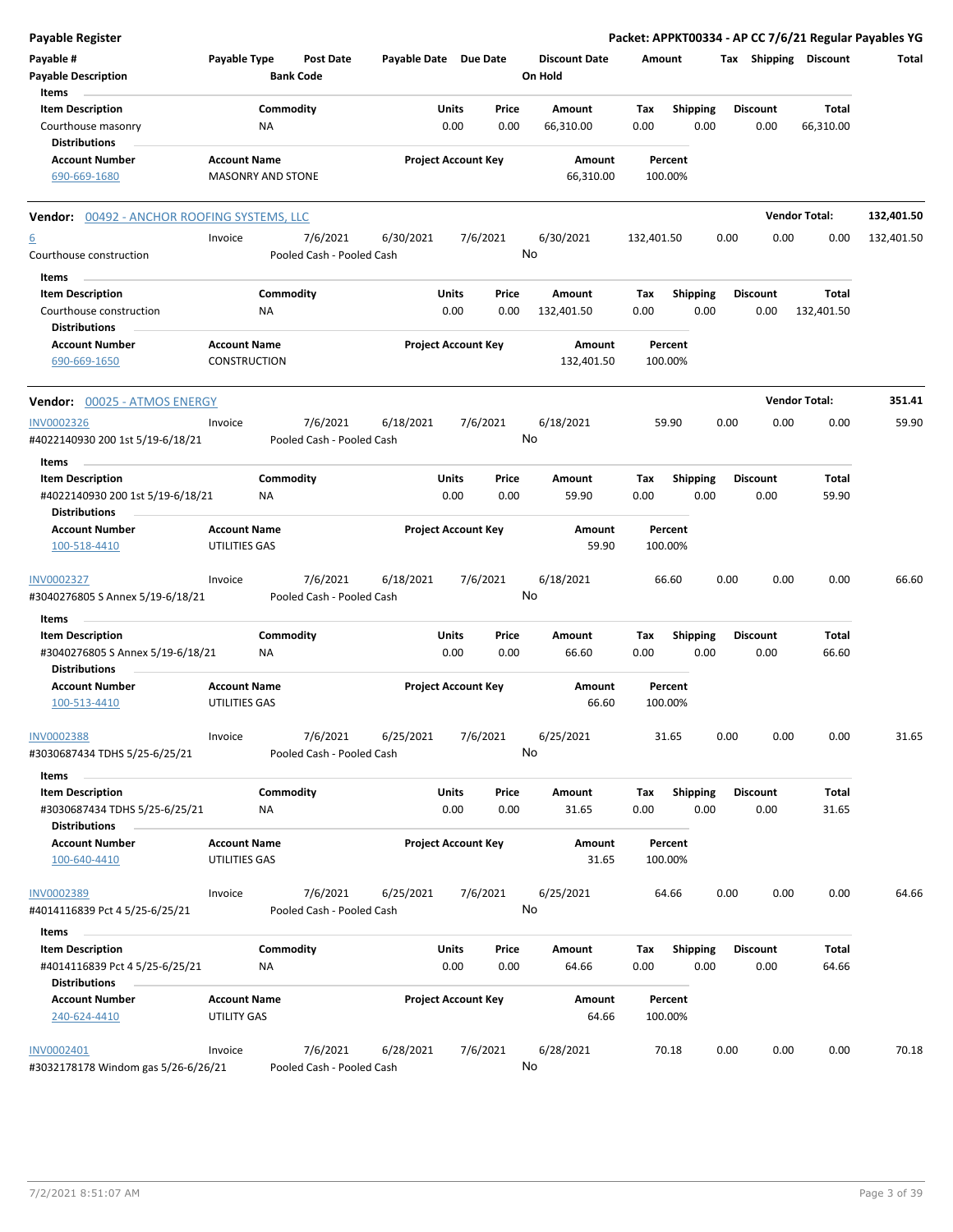| Payable Register                                       |                                                       |                  |                             |                       |                            |          |                      |          |                    |      |                 |                       | Packet: APPKT00334 - AP CC 7/6/21 Regular Payables YG |
|--------------------------------------------------------|-------------------------------------------------------|------------------|-----------------------------|-----------------------|----------------------------|----------|----------------------|----------|--------------------|------|-----------------|-----------------------|-------------------------------------------------------|
| Payable #                                              | Payable Type                                          |                  | <b>Post Date</b>            | Payable Date Due Date |                            |          | <b>Discount Date</b> | Amount   |                    |      |                 | Tax Shipping Discount | Total                                                 |
| <b>Payable Description</b>                             |                                                       | <b>Bank Code</b> |                             |                       |                            |          | On Hold              |          |                    |      |                 |                       |                                                       |
| Items                                                  |                                                       |                  |                             |                       |                            |          |                      |          |                    |      |                 |                       |                                                       |
| <b>Item Description</b>                                |                                                       | Commodity        |                             |                       | Units                      | Price    | Amount               | Tax      | <b>Shipping</b>    |      | <b>Discount</b> | <b>Total</b>          |                                                       |
| #3032178178 Windom gas 5/26-6/26/21                    |                                                       | NA               |                             |                       | 0.00                       | 0.00     | 70.18                | 0.00     | 0.00               |      | 0.00            | 70.18                 |                                                       |
| <b>Distributions</b>                                   |                                                       |                  |                             |                       |                            |          |                      |          |                    |      |                 |                       |                                                       |
| <b>Account Number</b>                                  | <b>Account Name</b>                                   |                  |                             |                       | <b>Project Account Key</b> |          | Amount               |          | Percent            |      |                 |                       |                                                       |
| 100-515-4410                                           | UTILITIES GAS                                         |                  |                             |                       |                            |          | 70.18                |          | 100.00%            |      |                 |                       |                                                       |
| <b>INV0002402</b>                                      | Invoice                                               |                  | 7/6/2021                    | 6/28/2021             |                            | 7/6/2021 | 6/28/2021            |          | 58.42              | 0.00 | 0.00            | 0.00                  | 58.42                                                 |
| #3030687827 Co Bldg 5/25-6/25/21                       |                                                       |                  | Pooled Cash - Pooled Cash   |                       |                            |          | No                   |          |                    |      |                 |                       |                                                       |
| Items                                                  |                                                       |                  |                             |                       |                            |          |                      |          |                    |      |                 |                       |                                                       |
| <b>Item Description</b>                                |                                                       | Commodity        |                             |                       | Units                      | Price    | Amount               | Tax      | <b>Shipping</b>    |      | <b>Discount</b> | Total                 |                                                       |
| #3030687827 Co Bldg 5/25-6/25/21                       |                                                       | NA               |                             |                       | 0.00                       | 0.00     | 58.42                | 0.00     | 0.00               |      | 0.00            | 58.42                 |                                                       |
| <b>Distributions</b>                                   |                                                       |                  |                             |                       |                            |          |                      |          |                    |      |                 |                       |                                                       |
| <b>Account Number</b>                                  | <b>Account Name</b>                                   |                  |                             |                       | <b>Project Account Key</b> |          | Amount               |          | Percent            |      |                 |                       |                                                       |
| 100-511-4410                                           | UTILITIES GAS                                         |                  |                             |                       |                            |          | 58.42                |          | 100.00%            |      |                 |                       |                                                       |
| Vendor: 00628 - BANE MACHINERY, INC.                   |                                                       |                  |                             |                       |                            |          |                      |          |                    |      |                 | <b>Vendor Total:</b>  | 253.20                                                |
| 18195520                                               | Invoice                                               |                  | 7/6/2021                    | 6/14/2021             |                            | 7/6/2021 | 6/14/2021            | 253.20   |                    | 0.00 | 0.00            | 0.00                  | 253.20                                                |
| #28642D Pct 1 knife/blade bolt/nut                     |                                                       |                  | Pooled Cash - Pooled Cash   |                       |                            |          | No                   |          |                    |      |                 |                       |                                                       |
|                                                        |                                                       |                  |                             |                       |                            |          |                      |          |                    |      |                 |                       |                                                       |
| Items                                                  |                                                       |                  |                             |                       |                            |          |                      |          |                    |      |                 |                       |                                                       |
| <b>Item Description</b>                                |                                                       | Commodity        |                             |                       | Units                      | Price    | Amount               | Tax      | Shipping           |      | <b>Discount</b> | Total                 |                                                       |
| #28642D Pct 1 knife/blade bolt/nut                     |                                                       | ΝA               |                             |                       | 0.00                       | 0.00     | 253.20               | 0.00     | 0.00               |      | 0.00            | 253.20                |                                                       |
| <b>Distributions</b>                                   |                                                       |                  |                             |                       |                            |          |                      |          |                    |      |                 |                       |                                                       |
| <b>Account Number</b><br>210-621-4580                  | <b>Account Name</b><br><b>R&amp;M MACHINERY PARTS</b> |                  |                             |                       | <b>Project Account Key</b> |          | Amount<br>253.20     |          | Percent<br>100.00% |      |                 |                       |                                                       |
| <b>Vendor:</b> 00481 - BBC Consulting                  |                                                       |                  |                             |                       |                            |          |                      |          |                    |      |                 | <b>Vendor Total:</b>  | 900.00                                                |
| 8298                                                   | Invoice                                               |                  | 7/6/2021                    | 7/1/2021              |                            | 7/6/2021 | 7/1/2021             | 900.00   |                    | 0.00 | 0.00            | 0.00                  | 900.00                                                |
| July 2021 consulting fee                               |                                                       |                  | Pooled Cash - Pooled Cash   |                       |                            |          | No                   |          |                    |      |                 |                       |                                                       |
| Items                                                  |                                                       |                  |                             |                       |                            |          |                      |          |                    |      |                 |                       |                                                       |
| <b>Item Description</b>                                |                                                       | Commodity        |                             |                       | Units                      | Price    | Amount               | Tax      | <b>Shipping</b>    |      | <b>Discount</b> | Total                 |                                                       |
| July 2021 consulting fee                               |                                                       | ΝA               |                             |                       | 0.00                       | 0.00     | 900.00               | 0.00     | 0.00               |      | 0.00            | 900.00                |                                                       |
| <b>Distributions</b>                                   |                                                       |                  |                             |                       |                            |          |                      |          |                    |      |                 |                       |                                                       |
| <b>Account Number</b><br>100-503-1070                  | <b>Account Name</b>                                   |                  | SALARY PART-TIME TECHNICIAN |                       | <b>Project Account Key</b> |          | Amount<br>900.00     |          | Percent<br>100.00% |      |                 |                       |                                                       |
| <b>Vendor:</b> VEN02311 - Beck Steel AND Perry & Perry |                                                       |                  |                             |                       |                            |          |                      |          |                    |      |                 | <b>Vendor Total:</b>  | 8,115.85                                              |
| 1956-14                                                | Invoice                                               |                  | 7/6/2021                    | 5/18/2021             |                            | 7/6/2021 | 5/18/2021            | 8,115.85 |                    | 0.00 | 0.00            | 0.00                  | 8,115.85                                              |
| Courthouse construction                                |                                                       |                  | Pooled Cash - Pooled Cash   |                       |                            |          | No                   |          |                    |      |                 |                       |                                                       |
| Items                                                  |                                                       |                  |                             |                       |                            |          |                      |          |                    |      |                 |                       |                                                       |
| <b>Item Description</b>                                |                                                       | Commodity        |                             |                       | Units                      | Price    | Amount               | Tax      | <b>Shipping</b>    |      | <b>Discount</b> | Total                 |                                                       |
| Courthouse construction<br><b>Distributions</b>        |                                                       | ΝA               |                             |                       | 0.00                       | 0.00     | 8,115.85             | 0.00     | 0.00               |      | 0.00            | 8,115.85              |                                                       |
| <b>Account Number</b>                                  | <b>Account Name</b>                                   |                  |                             |                       | <b>Project Account Key</b> |          | Amount               |          | Percent            |      |                 |                       |                                                       |
| 690-669-1650                                           | <b>CONSTRUCTION</b>                                   |                  |                             |                       |                            |          | 8,115.85             |          | 100.00%            |      |                 |                       |                                                       |
| Vendor: VEN02274 - BLAKE UTTER FORD                    |                                                       |                  |                             |                       |                            |          |                      |          |                    |      |                 | <b>Vendor Total:</b>  | 105.18                                                |
|                                                        | Invoice                                               |                  | 7/6/2021                    | 6/28/2021             |                            | 7/6/2021 | 6/28/2021            | 105.18   |                    | 0.00 | 0.00            | 0.00                  | 105.18                                                |
|                                                        |                                                       |                  | Pooled Cash - Pooled Cash   |                       |                            |          | No                   |          |                    |      |                 |                       |                                                       |
| 351847                                                 |                                                       |                  |                             |                       |                            |          |                      |          |                    |      |                 |                       |                                                       |
| Sheriff 2012 Ford #0195 keys                           |                                                       |                  |                             |                       |                            |          |                      |          |                    |      |                 |                       |                                                       |
| Items                                                  |                                                       |                  |                             |                       |                            |          |                      |          |                    |      |                 |                       |                                                       |
| <b>Item Description</b>                                |                                                       | Commodity        |                             |                       | Units                      | Price    | Amount               | Tax      | Shipping           |      | <b>Discount</b> | Total                 |                                                       |
| Sheriff 2012 Ford #0195 keys<br><b>Distributions</b>   |                                                       | NA               |                             |                       | 0.00                       | 0.00     | 105.18               | 0.00     | 0.00               |      | 0.00            | 105.18                |                                                       |

**Vendor:** 00607 - BONHAM IND.SCHOOL DIST. **Vendor Total: 7,557.60**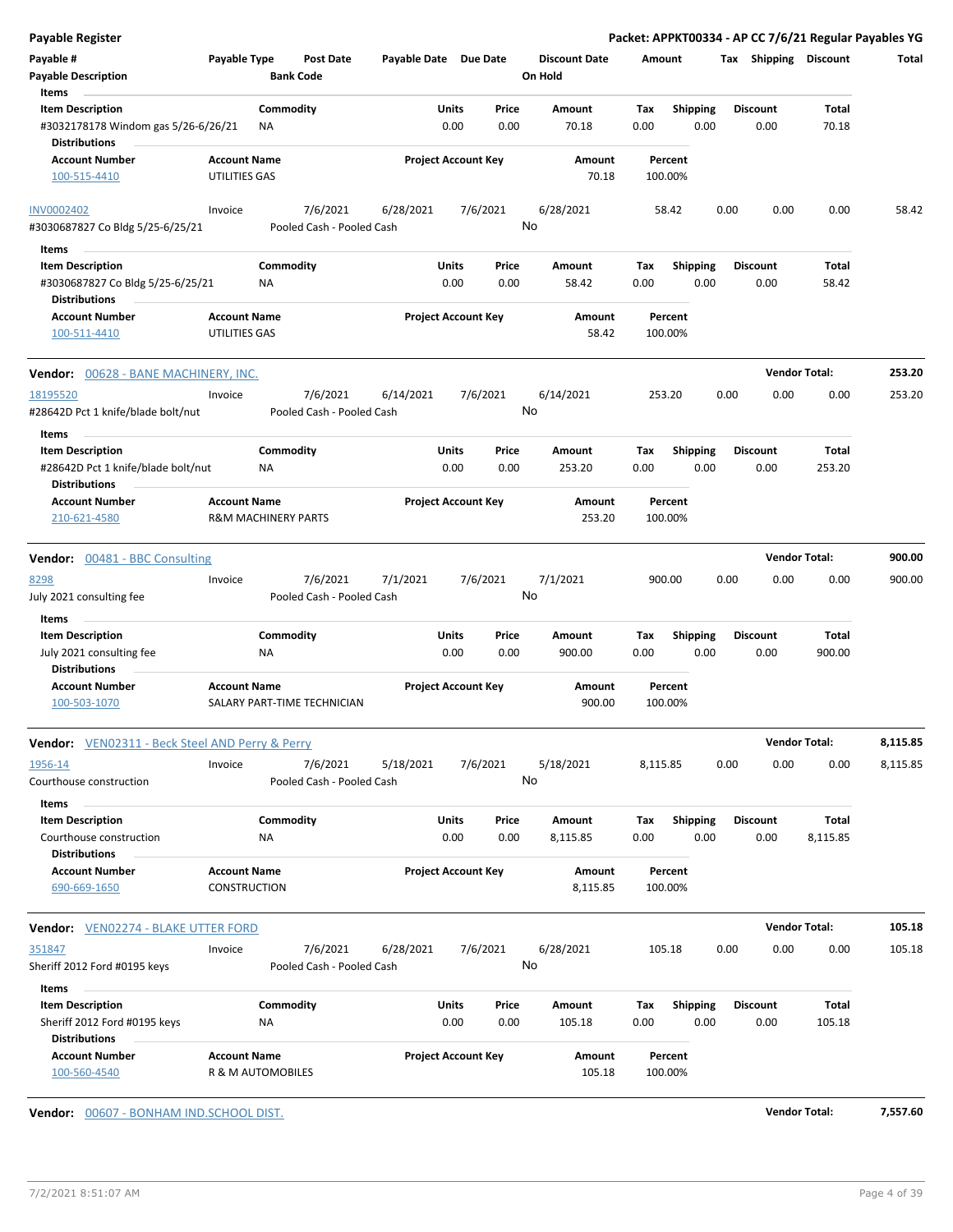| <b>Payable Register</b>                                                 |                     |                       |                                       |                       |               |                            |    |                                 |             |         |                         |      |                         |                | Packet: APPKT00334 - AP CC 7/6/21 Regular Payables YG |
|-------------------------------------------------------------------------|---------------------|-----------------------|---------------------------------------|-----------------------|---------------|----------------------------|----|---------------------------------|-------------|---------|-------------------------|------|-------------------------|----------------|-------------------------------------------------------|
| Payable #<br><b>Payable Description</b>                                 | Payable Type        | <b>Bank Code</b>      | <b>Post Date</b>                      | Payable Date Due Date |               |                            |    | <b>Discount Date</b><br>On Hold | Amount      |         |                         |      | Tax Shipping Discount   |                | Total                                                 |
| <b>INV0002386</b><br>Payment in Lieu of Taxes                           | Invoice             |                       | 7/6/2021<br>Pooled Cash - Pooled Cash | 6/24/2021             |               | 7/6/2021                   | No | 6/24/2021                       | 7,557.60    |         |                         | 0.00 | 0.00                    | 0.00           | 7,557.60                                              |
| Items                                                                   |                     |                       |                                       |                       |               |                            |    |                                 |             |         |                         |      |                         |                |                                                       |
| <b>Item Description</b>                                                 |                     | Commodity             |                                       |                       | Units         | Price                      |    | Amount                          | Tax         |         | <b>Shipping</b>         |      | <b>Discount</b>         | Total          |                                                       |
| Payment in Lieu of Taxes                                                |                     | ΝA                    |                                       |                       | 0.00          | 0.00                       |    | 7,557.60                        | 0.00        |         | 0.00                    |      | 0.00                    | 7,557.60       |                                                       |
| <b>Distributions</b>                                                    |                     |                       |                                       |                       |               |                            |    |                                 |             |         |                         |      |                         |                |                                                       |
| <b>Account Number</b>                                                   | <b>Account Name</b> |                       |                                       |                       |               | <b>Project Account Key</b> |    | Amount                          |             | Percent |                         |      |                         |                |                                                       |
| 100-409-4055                                                            |                     | PILT SCHOOL DISTRICTS |                                       |                       |               |                            |    | 7,557.60                        | 100.00%     |         |                         |      |                         |                |                                                       |
| Vendor: 00800 - Bonham Quick Lube                                       |                     |                       |                                       |                       |               |                            |    |                                 |             |         |                         |      | <b>Vendor Total:</b>    |                | 353.00                                                |
| 108438                                                                  | Invoice             |                       | 7/6/2021                              | 6/18/2021             |               | 7/6/2021                   |    | 6/18/2021                       |             | 59.00   |                         | 0.00 | 0.00                    | 0.00           | 59.00                                                 |
| Sheriff 2014 Dodge Unit 2479 oil change/inspe Pooled Cash - Pooled Cash |                     |                       |                                       |                       |               |                            | No |                                 |             |         |                         |      |                         |                |                                                       |
| Items<br><b>Item Description</b>                                        |                     | Commodity             |                                       |                       | Units         | Price                      |    | Amount                          | Tax         |         | <b>Shipping</b>         |      | <b>Discount</b>         | Total          |                                                       |
| Sheriff 2014 Dodge Unit 2479 oil change/i NA<br><b>Distributions</b>    |                     |                       |                                       |                       | 0.00          | 0.00                       |    | 59.00                           | 0.00        |         | 0.00                    |      | 0.00                    | 59.00          |                                                       |
| <b>Account Number</b><br>100-560-4540                                   | <b>Account Name</b> | R & M AUTOMOBILES     |                                       |                       |               | <b>Project Account Key</b> |    | Amount<br>59.00                 | 100.00%     | Percent |                         |      |                         |                |                                                       |
| 108447                                                                  | Invoice             |                       | 7/6/2021                              | 6/18/2021             |               | 7/6/2021                   |    | 6/18/2021                       |             | 10.00   |                         | 0.00 | 0.00                    | 0.00           | 10.00                                                 |
| Sheriff 2019 Ford Unit 4616 flat repair                                 |                     |                       | Pooled Cash - Pooled Cash             |                       |               |                            | No |                                 |             |         |                         |      |                         |                |                                                       |
| Items                                                                   |                     |                       |                                       |                       |               |                            |    |                                 |             |         |                         |      |                         |                |                                                       |
| <b>Item Description</b>                                                 |                     | Commodity             |                                       |                       | Units         | Price                      |    | Amount                          | Tax         |         | <b>Shipping</b>         |      | <b>Discount</b>         | Total          |                                                       |
| Sheriff 2019 Ford Unit 4616 flat repair<br><b>Distributions</b>         |                     | ΝA                    |                                       |                       | 0.00          | 0.00                       |    | 10.00                           | 0.00        |         | 0.00                    |      | 0.00                    | 10.00          |                                                       |
| <b>Account Number</b><br>100-560-4540                                   | <b>Account Name</b> | R & M AUTOMOBILES     |                                       |                       |               | <b>Project Account Key</b> |    | Amount<br>10.00                 | 100.00%     | Percent |                         |      |                         |                |                                                       |
| 108467                                                                  | Invoice             |                       | 7/6/2021                              | 6/18/2021             |               | 7/6/2021                   |    | 6/18/2021                       |             | 47.00   |                         | 0.00 | 0.00                    | 0.00           | 47.00                                                 |
| Sheriff 2019 Ford Unit 5206 oil change                                  |                     |                       | Pooled Cash - Pooled Cash             |                       |               |                            | No |                                 |             |         |                         |      |                         |                |                                                       |
| Items                                                                   |                     |                       |                                       |                       |               |                            |    |                                 |             |         |                         |      |                         |                |                                                       |
| <b>Item Description</b>                                                 |                     | Commodity             |                                       |                       | <b>Units</b>  | Price                      |    | Amount                          | Tax         |         | <b>Shipping</b>         |      | <b>Discount</b>         | Total          |                                                       |
| Sheriff 2019 Ford Unit 5206 oil change<br><b>Distributions</b>          |                     | NA                    |                                       |                       | 0.00          | 0.00                       |    | 47.00                           | 0.00        |         | 0.00                    |      | 0.00                    | 47.00          |                                                       |
| <b>Account Number</b>                                                   | <b>Account Name</b> |                       |                                       |                       |               | <b>Project Account Key</b> |    | Amount                          |             | Percent |                         |      |                         |                |                                                       |
| 100-560-4540                                                            |                     | R & M AUTOMOBILES     |                                       |                       |               |                            |    | 47.00                           | 100.00%     |         |                         |      |                         |                |                                                       |
| 108549<br>Sheriff 2020 Chev Unit 2574 oil change                        | Invoice             |                       | 7/6/2021<br>Pooled Cash - Pooled Cash | 6/21/2021             |               | 7/6/2021                   | No | 6/21/2021                       |             | 75.00   |                         | 0.00 | 0.00                    | 0.00           | 75.00                                                 |
|                                                                         |                     |                       |                                       |                       |               |                            |    |                                 |             |         |                         |      |                         |                |                                                       |
| Items                                                                   |                     |                       |                                       |                       |               |                            |    |                                 |             |         |                         |      |                         |                |                                                       |
| <b>Item Description</b><br>Sheriff 2020 Chev Unit 2574 oil change       |                     | Commodity<br>ΝA       |                                       |                       | Units<br>0.00 | Price<br>0.00              |    | Amount<br>75.00                 | Tax<br>0.00 |         | <b>Shipping</b><br>0.00 |      | <b>Discount</b><br>0.00 | Total<br>75.00 |                                                       |
| <b>Distributions</b>                                                    |                     |                       |                                       |                       |               |                            |    |                                 |             |         |                         |      |                         |                |                                                       |
| <b>Account Number</b><br>100-560-4540                                   | <b>Account Name</b> | R & M AUTOMOBILES     |                                       |                       |               | <b>Project Account Key</b> |    | Amount<br>75.00                 | 100.00%     | Percent |                         |      |                         |                |                                                       |
| 108908                                                                  | Invoice             |                       | 7/6/2021                              | 6/26/2021             |               | 7/6/2021                   |    | 6/26/2021                       |             | 47.00   |                         | 0.00 | 0.00                    | 0.00           | 47.00                                                 |
| Sheriff 2018 Ford #4599 oil change                                      |                     |                       | Pooled Cash - Pooled Cash             |                       |               |                            | No |                                 |             |         |                         |      |                         |                |                                                       |
| Items                                                                   |                     |                       |                                       |                       |               |                            |    |                                 |             |         |                         |      |                         |                |                                                       |
| <b>Item Description</b><br>Sheriff 2018 Ford #4599 oil change           |                     | Commodity<br>ΝA       |                                       |                       | Units<br>0.00 | Price<br>0.00              |    | Amount<br>47.00                 | Tax<br>0.00 |         | <b>Shipping</b><br>0.00 |      | <b>Discount</b><br>0.00 | Total<br>47.00 |                                                       |
| <b>Distributions</b>                                                    |                     |                       |                                       |                       |               |                            |    |                                 |             |         |                         |      |                         |                |                                                       |
| <b>Account Number</b><br>100-560-4540                                   | <b>Account Name</b> | R & M AUTOMOBILES     |                                       |                       |               | <b>Project Account Key</b> |    | Amount<br>47.00                 | 100.00%     | Percent |                         |      |                         |                |                                                       |
| 109013                                                                  | Invoice             |                       | 7/6/2021                              | 6/29/2021             |               | 7/6/2021                   |    | 6/29/2021                       | 115.00      |         |                         | 0.00 | 0.00                    | 0.00           | 115.00                                                |
| Sheriff 2020 Chev #0342 oil change/wipers                               |                     |                       | Pooled Cash - Pooled Cash             |                       |               |                            | No |                                 |             |         |                         |      |                         |                |                                                       |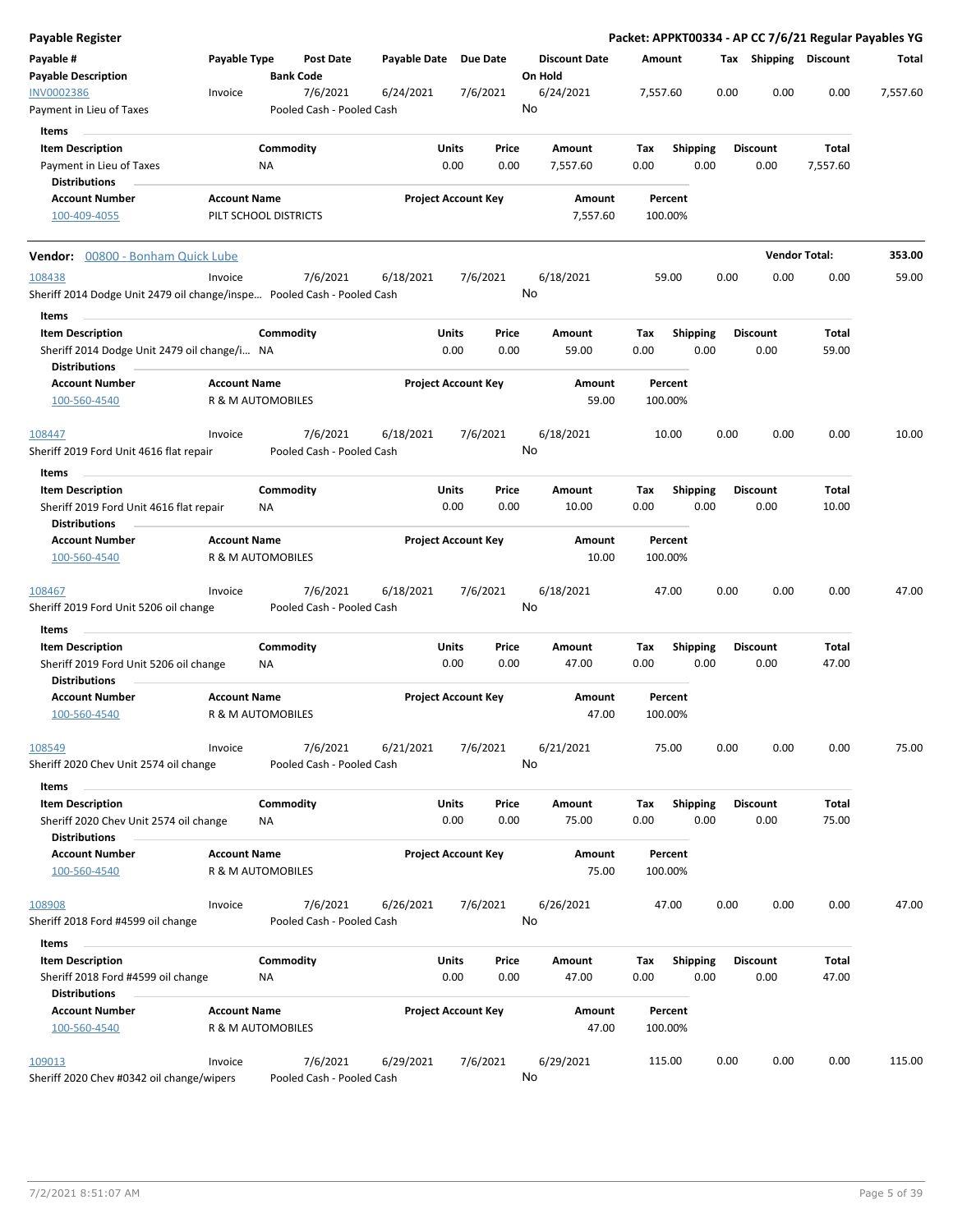| Payable Register                                  |                                             |                  |                           |                       |       |                            |                      |          |                    |      |                       |                      | Packet: APPKT00334 - AP CC 7/6/21 Regular Payables YG |
|---------------------------------------------------|---------------------------------------------|------------------|---------------------------|-----------------------|-------|----------------------------|----------------------|----------|--------------------|------|-----------------------|----------------------|-------------------------------------------------------|
| Payable #                                         | Payable Type                                |                  | <b>Post Date</b>          | Payable Date Due Date |       |                            | <b>Discount Date</b> | Amount   |                    |      | Tax Shipping Discount |                      | Total                                                 |
| <b>Payable Description</b>                        |                                             | <b>Bank Code</b> |                           |                       |       |                            | On Hold              |          |                    |      |                       |                      |                                                       |
| Items                                             |                                             |                  |                           |                       |       |                            |                      |          |                    |      |                       |                      |                                                       |
| <b>Item Description</b>                           |                                             | Commodity        |                           |                       | Units | Price                      | Amount               | Tax      | <b>Shipping</b>    |      | <b>Discount</b>       | Total                |                                                       |
| Sheriff 2020 Chev #0342 oil change/wipers NA      |                                             |                  |                           |                       | 0.00  | 0.00                       | 115.00               | 0.00     | 0.00               |      | 0.00                  | 115.00               |                                                       |
| <b>Distributions</b>                              |                                             |                  |                           |                       |       |                            |                      |          |                    |      |                       |                      |                                                       |
| <b>Account Number</b>                             | <b>Account Name</b>                         |                  |                           |                       |       | <b>Project Account Key</b> | Amount               |          | Percent            |      |                       |                      |                                                       |
| 100-560-4540                                      | R & M AUTOMOBILES                           |                  |                           |                       |       |                            | 115.00               |          | 100.00%            |      |                       |                      |                                                       |
| Vendor: 00443 - BORSERINE LAW                     |                                             |                  |                           |                       |       |                            |                      |          |                    |      |                       | <b>Vendor Total:</b> | 2,810.00                                              |
| 1333                                              | Invoice                                     |                  | 7/6/2021                  | 6/14/2021             |       | 7/6/2021                   | 6/14/2021            | 2,810.00 |                    | 0.00 | 0.00                  | 0.00                 | 2,810.00                                              |
| FA-20-44560 MD/KD/LB/DD Dst Ct                    |                                             |                  | Pooled Cash - Pooled Cash |                       |       |                            | No                   |          |                    |      |                       |                      |                                                       |
| Items                                             |                                             |                  |                           |                       |       |                            |                      |          |                    |      |                       |                      |                                                       |
| <b>Item Description</b>                           |                                             | Commodity        |                           |                       | Units | Price                      | Amount               | Тах      | <b>Shipping</b>    |      | <b>Discount</b>       | Total                |                                                       |
| FA-20-44560 MD/KD/LB/DD Dst Ct                    |                                             | ΝA               |                           |                       | 0.00  | 0.00                       | 2,810.00             | 0.00     | 0.00               |      | 0.00                  | 2,810.00             |                                                       |
| <b>Distributions</b>                              |                                             |                  |                           |                       |       |                            |                      |          |                    |      |                       |                      |                                                       |
| <b>Account Number</b>                             | <b>Account Name</b>                         |                  |                           |                       |       | <b>Project Account Key</b> | Amount               |          | Percent            |      |                       |                      |                                                       |
| 100-435-4360                                      | ATTORNEY FEES- CPS CASES                    |                  |                           |                       |       |                            | 2,810.00             |          | 100.00%            |      |                       |                      |                                                       |
|                                                   |                                             |                  |                           |                       |       |                            |                      |          |                    |      |                       |                      |                                                       |
| Vendor: 00725 - BRANNAN, QUIENCY SMITH            |                                             |                  |                           |                       |       |                            |                      |          |                    |      |                       | <b>Vendor Total:</b> | 3,145.00                                              |
| <b>INV0002354</b>                                 | Invoice                                     |                  | 7/6/2021                  | 6/20/2021             |       | 7/6/2021                   | 6/20/2021            |          | 365.50             | 0.00 | 0.00                  | 0.00                 | 365.50                                                |
| CR-20-27529 Cooper Dst Ct                         |                                             |                  | Pooled Cash - Pooled Cash |                       |       | No                         |                      |          |                    |      |                       |                      |                                                       |
| Items                                             |                                             |                  |                           |                       |       |                            |                      |          |                    |      |                       |                      |                                                       |
| <b>Item Description</b>                           |                                             | Commodity        |                           |                       | Units | Price                      | Amount               | Tax      | <b>Shipping</b>    |      | <b>Discount</b>       | Total                |                                                       |
| CR-20-27529 Cooper Dst Ct                         |                                             | ΝA               |                           |                       | 0.00  | 0.00                       | 365.50               | 0.00     | 0.00               |      | 0.00                  | 365.50               |                                                       |
| <b>Distributions</b>                              |                                             |                  |                           |                       |       |                            |                      |          |                    |      |                       |                      |                                                       |
| <b>Account Number</b>                             | <b>Account Name</b>                         |                  |                           |                       |       | <b>Project Account Key</b> | Amount               |          | Percent            |      |                       |                      |                                                       |
| 100-435-4370                                      | <b>ATTORNEY FEES</b>                        |                  |                           |                       |       |                            | 365.50               |          | 100.00%            |      |                       |                      |                                                       |
|                                                   |                                             |                  |                           |                       |       |                            |                      |          |                    |      |                       |                      |                                                       |
| INV0002355                                        | Invoice                                     |                  | 7/6/2021                  | 6/20/2021             |       | 7/6/2021                   | 6/20/2021            |          | 297.50             | 0.00 | 0.00                  | 0.00                 | 297.50                                                |
| CR-20-27797 Means Dst Ct                          |                                             |                  | Pooled Cash - Pooled Cash |                       |       | No                         |                      |          |                    |      |                       |                      |                                                       |
| Items                                             |                                             |                  |                           |                       |       |                            |                      |          |                    |      |                       |                      |                                                       |
| <b>Item Description</b>                           |                                             | Commodity        |                           |                       | Units | Price                      | Amount               | Tax      | <b>Shipping</b>    |      | <b>Discount</b>       | Total                |                                                       |
| CR-20-27797 Means Dst Ct                          |                                             | <b>NA</b>        |                           |                       | 0.00  | 0.00                       | 297.50               | 0.00     | 0.00               |      | 0.00                  | 297.50               |                                                       |
| <b>Distributions</b>                              |                                             |                  |                           |                       |       |                            |                      |          |                    |      |                       |                      |                                                       |
| <b>Account Number</b>                             | <b>Account Name</b>                         |                  |                           |                       |       | <b>Project Account Key</b> | Amount               |          | Percent            |      |                       |                      |                                                       |
| 100-435-4370                                      | <b>ATTORNEY FEES</b>                        |                  |                           |                       |       |                            | 297.50               |          | 100.00%            |      |                       |                      |                                                       |
| INV0002356                                        | Invoice                                     |                  | 7/6/2021                  | 6/6/2021              |       | 7/6/2021                   | 6/6/2021             |          | 323.00             | 0.00 | 0.00                  | 0.00                 | 323.00                                                |
| CR-20-27680 Carver Dst Ct                         |                                             |                  | Pooled Cash - Pooled Cash |                       |       |                            | No                   |          |                    |      |                       |                      |                                                       |
|                                                   |                                             |                  |                           |                       |       |                            |                      |          |                    |      |                       |                      |                                                       |
| Items                                             |                                             | Commodity        |                           |                       | Units |                            | Amount               |          |                    |      |                       |                      |                                                       |
| <b>Item Description</b>                           |                                             |                  |                           |                       |       | Price                      |                      | Tax      | <b>Shipping</b>    |      | <b>Discount</b>       | Total                |                                                       |
| CR-20-27680 Carver Dst Ct<br><b>Distributions</b> |                                             | ΝA               |                           |                       | 0.00  | 0.00                       | 323.00               | 0.00     | 0.00               |      | 0.00                  | 323.00               |                                                       |
| <b>Account Number</b>                             |                                             |                  |                           |                       |       |                            |                      |          |                    |      |                       |                      |                                                       |
| 100-435-4370                                      | <b>Account Name</b><br><b>ATTORNEY FEES</b> |                  |                           |                       |       | <b>Project Account Key</b> | Amount<br>323.00     |          | Percent<br>100.00% |      |                       |                      |                                                       |
|                                                   |                                             |                  |                           |                       |       |                            |                      |          |                    |      |                       |                      |                                                       |
| <b>INV0002357</b>                                 | Invoice                                     |                  | 7/6/2021                  | 6/20/2021             |       | 7/6/2021                   | 6/20/2021            |          | 535.50             | 0.00 | 0.00                  | 0.00                 | 535.50                                                |
| CR-14-25171 Davis Dst Ct                          |                                             |                  | Pooled Cash - Pooled Cash |                       |       |                            | No                   |          |                    |      |                       |                      |                                                       |
|                                                   |                                             |                  |                           |                       |       |                            |                      |          |                    |      |                       |                      |                                                       |
| Items<br><b>Item Description</b>                  |                                             | Commodity        |                           |                       | Units | Price                      | Amount               | Tax      | <b>Shipping</b>    |      | <b>Discount</b>       | Total                |                                                       |
| CR-14-25171 Davis Dst Ct                          |                                             | NA               |                           |                       | 0.00  | 0.00                       | 535.50               | 0.00     | 0.00               |      | 0.00                  | 535.50               |                                                       |
| <b>Distributions</b>                              |                                             |                  |                           |                       |       |                            |                      |          |                    |      |                       |                      |                                                       |
| <b>Account Number</b>                             | <b>Account Name</b>                         |                  |                           |                       |       | <b>Project Account Key</b> | Amount               |          | Percent            |      |                       |                      |                                                       |
| 100-435-4370                                      | <b>ATTORNEY FEES</b>                        |                  |                           |                       |       |                            | 535.50               |          | 100.00%            |      |                       |                      |                                                       |
|                                                   |                                             |                  |                           |                       |       |                            |                      |          |                    |      |                       |                      |                                                       |
| <b>INV0002358</b>                                 | Invoice                                     |                  | 7/6/2021                  | 6/4/2021              |       | 7/6/2021                   | 6/4/2021             | 484.50   |                    | 0.00 | 0.00                  | 0.00                 | 484.50                                                |
| FA-20-44888 HV Dst Ct                             |                                             |                  | Pooled Cash - Pooled Cash |                       |       | No                         |                      |          |                    |      |                       |                      |                                                       |
|                                                   |                                             |                  |                           |                       |       |                            |                      |          |                    |      |                       |                      |                                                       |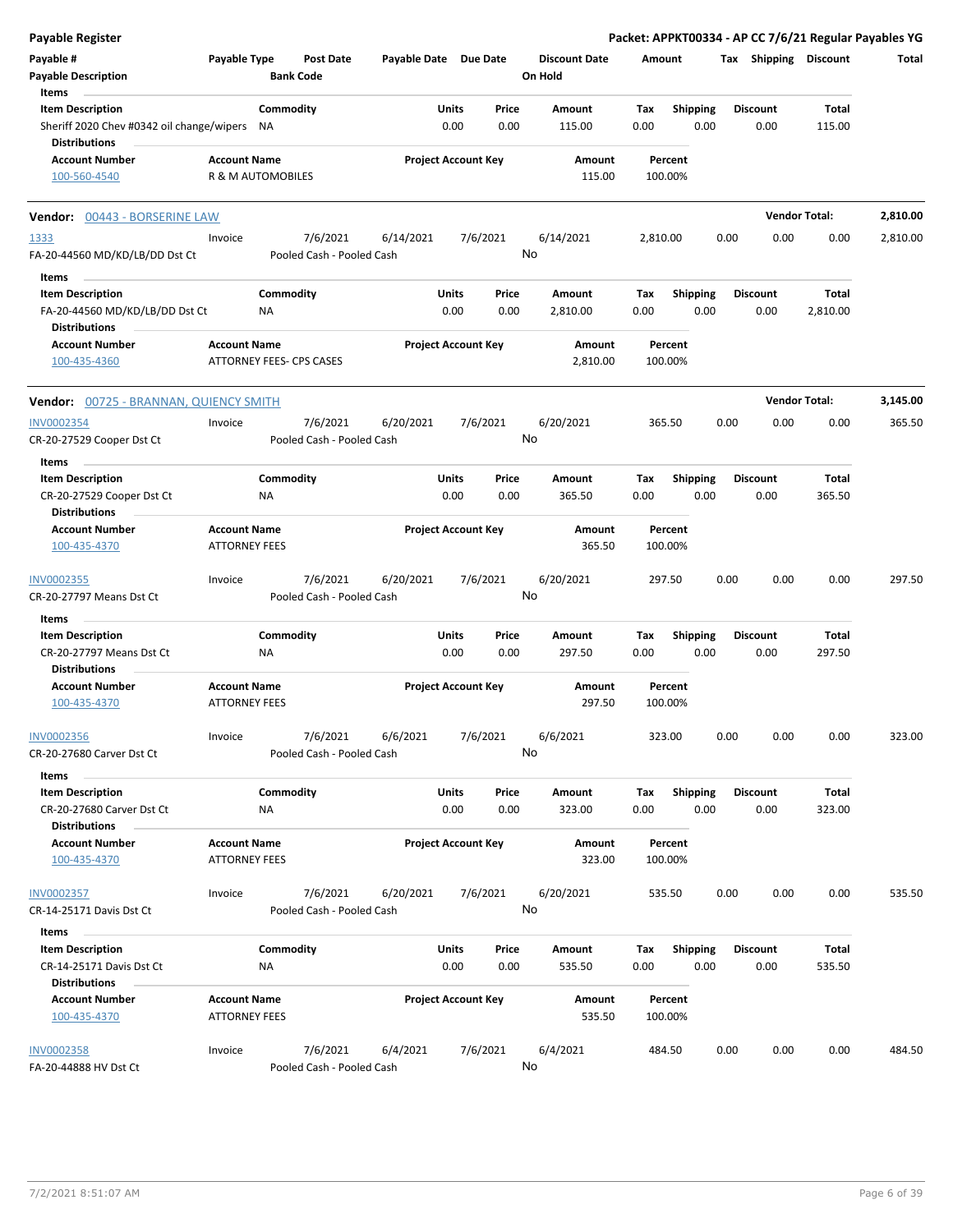| Payable Register |  |
|------------------|--|
|------------------|--|

| Payable #<br><b>Payable Description</b><br>Items                                | Payable Type                                    | Post Date<br><b>Bank Code</b>         | Payable Date Due Date      |               |               | <b>Discount Date</b><br>On Hold | Amount             |                         |      | Tax Shipping Discount   |                      | Total    |
|---------------------------------------------------------------------------------|-------------------------------------------------|---------------------------------------|----------------------------|---------------|---------------|---------------------------------|--------------------|-------------------------|------|-------------------------|----------------------|----------|
| <b>Item Description</b><br>FA-20-44888 HV Dst Ct                                | ΝA                                              | Commodity                             |                            | Units<br>0.00 | Price<br>0.00 | Amount<br>484.50                | Tax<br>0.00        | <b>Shipping</b><br>0.00 |      | <b>Discount</b><br>0.00 | Total<br>484.50      |          |
| <b>Distributions</b><br><b>Account Number</b><br>100-435-4360                   | <b>Account Name</b><br>ATTORNEY FEES- CPS CASES |                                       | <b>Project Account Key</b> |               |               | Amount<br>484.50                | Percent<br>100.00% |                         |      |                         |                      |          |
| INV0002359<br>CR-20-27305 Voris Dst Ct                                          | Invoice                                         | 7/6/2021<br>Pooled Cash - Pooled Cash | 5/30/2021                  |               | 7/6/2021      | 5/30/2021<br>No                 | 255.00             |                         | 0.00 | 0.00                    | 0.00                 | 255.00   |
| Items                                                                           |                                                 |                                       |                            |               |               |                                 |                    |                         |      |                         |                      |          |
| <b>Item Description</b>                                                         |                                                 | Commodity                             |                            | Units         | Price         | Amount                          | Tax                | <b>Shipping</b>         |      | <b>Discount</b>         | Total                |          |
| CR-20-27305 Voris Dst Ct<br><b>Distributions</b>                                | ΝA                                              |                                       |                            | 0.00          | 0.00          | 255.00                          | 0.00               | 0.00                    |      | 0.00                    | 255.00               |          |
| <b>Account Number</b>                                                           | <b>Account Name</b>                             |                                       | <b>Project Account Key</b> |               |               | Amount                          | Percent            |                         |      |                         |                      |          |
| 100-435-4370                                                                    | <b>ATTORNEY FEES</b>                            |                                       |                            |               |               | 255.00                          | 100.00%            |                         |      |                         |                      |          |
| <b>INV0002360</b><br>CR-20-27787 House Dst Ct                                   | Invoice                                         | 7/6/2021<br>Pooled Cash - Pooled Cash | 5/30/2021                  |               | 7/6/2021      | 5/30/2021<br>No                 | 59.50              |                         | 0.00 | 0.00                    | 0.00                 | 59.50    |
|                                                                                 |                                                 |                                       |                            |               |               |                                 |                    |                         |      |                         |                      |          |
| Items<br><b>Item Description</b>                                                |                                                 | Commodity                             |                            | Units         | Price         | Amount                          | Tax                | <b>Shipping</b>         |      | <b>Discount</b>         | Total                |          |
| CR-20-27787 House Dst Ct<br><b>Distributions</b>                                | ΝA                                              |                                       |                            | 0.00          | 0.00          | 59.50                           | 0.00               | 0.00                    |      | 0.00                    | 59.50                |          |
| <b>Account Number</b><br>100-435-4370                                           | <b>Account Name</b><br><b>ATTORNEY FEES</b>     |                                       | <b>Project Account Key</b> |               |               | Amount<br>59.50                 | Percent<br>100.00% |                         |      |                         |                      |          |
| INV0002361<br>CR-19-26911 Williams Dst Ct                                       | Invoice                                         | 7/6/2021<br>Pooled Cash - Pooled Cash | 5/30/2021                  |               | 7/6/2021      | 5/30/2021<br>No                 | 85.00              |                         | 0.00 | 0.00                    | 0.00                 | 85.00    |
| Items                                                                           |                                                 |                                       |                            |               |               |                                 |                    |                         |      |                         |                      |          |
| <b>Item Description</b><br>CR-19-26911 Williams Dst Ct                          | ΝA                                              | Commodity                             |                            | Units<br>0.00 | Price<br>0.00 | Amount<br>85.00                 | Tax<br>0.00        | <b>Shipping</b><br>0.00 |      | <b>Discount</b><br>0.00 | Total<br>85.00       |          |
| <b>Distributions</b>                                                            |                                                 |                                       |                            |               |               |                                 |                    |                         |      |                         |                      |          |
| <b>Account Number</b><br>100-435-4370                                           | <b>Account Name</b><br><b>ATTORNEY FEES</b>     |                                       | <b>Project Account Key</b> |               |               | Amount<br>85.00                 | Percent<br>100.00% |                         |      |                         |                      |          |
| INV0002362<br>CR-21-28049 Shoemaker Dst Ct                                      | Invoice                                         | 7/6/2021<br>Pooled Cash - Pooled Cash | 5/30/2021                  |               | 7/6/2021      | 5/30/2021<br>No                 | 289.00             |                         | 0.00 | 0.00                    | 0.00                 | 289.00   |
| Items                                                                           |                                                 |                                       |                            |               |               |                                 |                    |                         |      |                         |                      |          |
| <b>Item Description</b><br>CR-21-28049 Shoemaker Dst Ct<br><b>Distributions</b> | NA                                              | Commodity                             |                            | Units<br>0.00 | Price<br>0.00 | <b>Amount</b><br>289.00         | Tax<br>0.00        | <b>Shipping</b><br>0.00 |      | <b>Discount</b><br>0.00 | Total<br>289.00      |          |
| <b>Account Number</b><br>100-435-4370                                           | <b>Account Name</b><br><b>ATTORNEY FEES</b>     |                                       | <b>Project Account Key</b> |               |               | Amount<br>289.00                | Percent<br>100.00% |                         |      |                         |                      |          |
| <b>INV0002363</b><br>CR-20-27797 Means Dst Ct                                   | Invoice                                         | 7/6/2021<br>Pooled Cash - Pooled Cash | 5/30/2021                  |               | 7/6/2021      | 5/30/2021<br>No                 | 450.50             |                         | 0.00 | 0.00                    | 0.00                 | 450.50   |
| Items                                                                           |                                                 |                                       |                            |               |               |                                 |                    |                         |      |                         |                      |          |
| <b>Item Description</b>                                                         |                                                 | Commodity                             |                            | Units         | Price         | Amount                          | Тах                | <b>Shipping</b>         |      | <b>Discount</b>         | Total                |          |
| CR-20-27797 Means Dst Ct<br><b>Distributions</b>                                | ΝA                                              |                                       |                            | 0.00          | 0.00          | 450.50                          | 0.00               | 0.00                    |      | 0.00                    | 450.50               |          |
| <b>Account Number</b><br>100-435-4370                                           | <b>Account Name</b><br><b>ATTORNEY FEES</b>     |                                       | <b>Project Account Key</b> |               |               | Amount<br>450.50                | Percent<br>100.00% |                         |      |                         |                      |          |
| Vendor: 00449 - BRESE-LEBRON LAW, PLLC                                          |                                                 |                                       |                            |               |               |                                 |                    |                         |      |                         | <b>Vendor Total:</b> | 4,694.50 |
| <u>326</u><br>CR-19-27079 Morel Dst Ct                                          | Invoice                                         | 7/6/2021<br>Pooled Cash - Pooled Cash | 5/26/2021                  |               | 7/6/2021      | 5/26/2021<br>No                 | 246.50             |                         | 0.00 | 0.00                    | 0.00                 | 246.50   |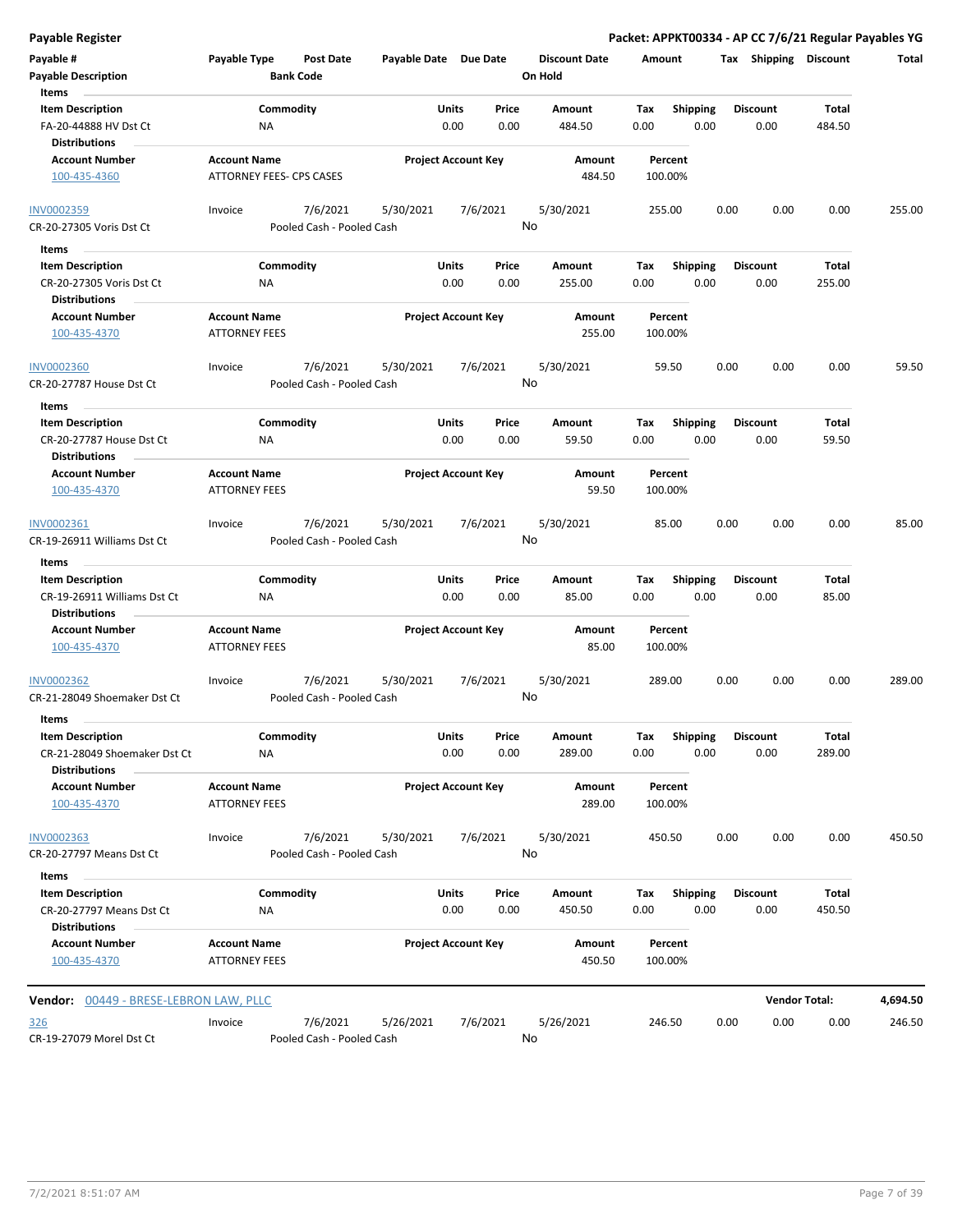| <b>Payable Register</b>                                                        |                                             |                                       |                            |                            |               |                                 |             |                         |      |                         |                        | Packet: APPKT00334 - AP CC 7/6/21 Regular Payables YG |
|--------------------------------------------------------------------------------|---------------------------------------------|---------------------------------------|----------------------------|----------------------------|---------------|---------------------------------|-------------|-------------------------|------|-------------------------|------------------------|-------------------------------------------------------|
| Payable #<br><b>Payable Description</b>                                        | Payable Type                                | <b>Post Date</b><br><b>Bank Code</b>  | Payable Date Due Date      |                            |               | <b>Discount Date</b><br>On Hold | Amount      |                         |      | Tax Shipping Discount   |                        | Total                                                 |
| Items<br><b>Item Description</b><br>CR-19-27079 Morel Dst Ct                   | ΝA                                          | Commodity                             |                            | Units<br>0.00              | Price<br>0.00 | Amount<br>246.50                | Tax<br>0.00 | <b>Shipping</b><br>0.00 |      | <b>Discount</b><br>0.00 | <b>Total</b><br>246.50 |                                                       |
| <b>Distributions</b><br><b>Account Number</b><br>100-435-4370                  | <b>Account Name</b><br><b>ATTORNEY FEES</b> |                                       |                            | <b>Project Account Key</b> |               | Amount<br>246.50                |             | Percent<br>100.00%      |      |                         |                        |                                                       |
| 327<br>CR-20-27317 Boyer Dst Ct                                                | Invoice                                     | 7/6/2021<br>Pooled Cash - Pooled Cash | 5/26/2021                  |                            | 7/6/2021      | 5/26/2021<br>No                 |             | 425.00                  | 0.00 | 0.00                    | 0.00                   | 425.00                                                |
| Items                                                                          |                                             |                                       |                            |                            |               |                                 |             |                         |      |                         |                        |                                                       |
| <b>Item Description</b>                                                        |                                             | Commodity                             |                            | Units                      | Price         | Amount                          | Tax         | <b>Shipping</b>         |      | <b>Discount</b>         | Total                  |                                                       |
| CR-20-27317 Boyer Dst Ct<br><b>Distributions</b>                               | ΝA                                          |                                       |                            | 0.00                       | 0.00          | 425.00                          | 0.00        | 0.00                    |      | 0.00                    | 425.00                 |                                                       |
| <b>Account Number</b><br>100-435-4370                                          | <b>Account Name</b><br><b>ATTORNEY FEES</b> |                                       | <b>Project Account Key</b> |                            |               | Amount<br>425.00                |             | Percent<br>100.00%      |      |                         |                        |                                                       |
| 329<br>Cartlidge Dst Ct                                                        | Invoice                                     | 7/6/2021<br>Pooled Cash - Pooled Cash | 5/26/2021                  |                            | 7/6/2021      | 5/26/2021<br>No                 |             | 34.00                   | 0.00 | 0.00                    | 0.00                   | 34.00                                                 |
| Items                                                                          |                                             |                                       |                            |                            |               |                                 |             |                         |      |                         |                        |                                                       |
| <b>Item Description</b><br>Cartlidge Dst Ct<br><b>Distributions</b>            | NA                                          | Commodity                             |                            | Units<br>0.00              | Price<br>0.00 | <b>Amount</b><br>34.00          | Tax<br>0.00 | <b>Shipping</b><br>0.00 |      | <b>Discount</b><br>0.00 | Total<br>34.00         |                                                       |
| <b>Account Number</b><br>100-435-4370                                          | <b>Account Name</b><br><b>ATTORNEY FEES</b> |                                       | <b>Project Account Key</b> |                            |               | Amount<br>34.00                 |             | Percent<br>100.00%      |      |                         |                        |                                                       |
| 340                                                                            | Invoice                                     | 7/6/2021                              | 6/7/2021                   |                            | 7/6/2021      | 6/7/2021                        | 2,014.50    |                         | 0.00 | 0.00                    | 0.00                   | 2,014.50                                              |
| FA-20-44800 Walker Dst Ct                                                      |                                             | Pooled Cash - Pooled Cash             |                            |                            |               | No                              |             |                         |      |                         |                        |                                                       |
| Items                                                                          |                                             |                                       |                            |                            |               |                                 |             |                         |      |                         |                        |                                                       |
| <b>Item Description</b>                                                        |                                             | Commodity                             |                            | Units                      | Price         | Amount                          | Tax         | <b>Shipping</b>         |      | <b>Discount</b>         | Total                  |                                                       |
| FA-20-44800 Walker Dst Ct<br><b>Distributions</b>                              | ΝA                                          |                                       |                            | 0.00                       | 0.00          | 2,014.50                        | 0.00        | 0.00                    |      | 0.00                    | 2,014.50               |                                                       |
| <b>Account Number</b>                                                          | <b>Account Name</b>                         |                                       | <b>Project Account Key</b> |                            |               | Amount                          |             | Percent                 |      |                         |                        |                                                       |
| 100-435-4360                                                                   | ATTORNEY FEES- CPS CASES                    |                                       |                            |                            |               | 2,014.50                        |             | 100.00%                 |      |                         |                        |                                                       |
| <u>343</u>                                                                     | Invoice                                     | 7/6/2021                              | 6/11/2021                  |                            | 7/6/2021      | 6/11/2021                       |             | 391.00                  | 0.00 | 0.00                    | 0.00                   | 391.00                                                |
| CR-20-27847 Feagley Dst Ct                                                     |                                             | Pooled Cash - Pooled Cash             |                            |                            |               | No                              |             |                         |      |                         |                        |                                                       |
| Items                                                                          |                                             |                                       |                            |                            |               |                                 |             |                         |      |                         |                        |                                                       |
| <b>Item Description</b>                                                        |                                             | Commodity                             |                            | Units                      | Price         | Amount                          | Tax         | Shipping                |      | <b>Discount</b>         | <b>Total</b>           |                                                       |
| CR-20-27847 Feagley Dst Ct<br><b>Distributions</b>                             | NA                                          |                                       |                            | 0.00                       | 0.00          | 391.00                          | 0.00        | 0.00                    |      | 0.00                    | 391.00                 |                                                       |
| <b>Account Number</b><br>100-435-4370                                          | <b>Account Name</b><br><b>ATTORNEY FEES</b> |                                       | <b>Project Account Key</b> |                            |               | Amount<br>391.00                |             | Percent<br>100.00%      |      |                         |                        |                                                       |
| 344<br>CR-17-26393 Colbert Dst Ct                                              | Invoice                                     | 7/6/2021<br>Pooled Cash - Pooled Cash | 6/11/2021                  |                            | 7/6/2021      | 6/11/2021<br>No                 |             | 680.00                  | 0.00 | 0.00                    | 0.00                   | 680.00                                                |
| Items                                                                          |                                             |                                       |                            |                            |               |                                 |             |                         |      |                         |                        |                                                       |
| <b>Item Description</b>                                                        |                                             | Commodity                             |                            | Units                      | Price         | Amount                          | Тах         | <b>Shipping</b>         |      | <b>Discount</b>         | Total                  |                                                       |
| CR-17-26393 Colbert Dst Ct<br><b>Distributions</b>                             | ΝA                                          |                                       |                            | 0.00                       | 0.00          | 680.00                          | 0.00        | 0.00                    |      | 0.00                    | 680.00                 |                                                       |
| <b>Account Number</b><br>100-435-4370                                          | <b>Account Name</b><br><b>ATTORNEY FEES</b> |                                       |                            | <b>Project Account Key</b> |               | Amount<br>680.00                |             | Percent<br>100.00%      |      |                         |                        |                                                       |
| <u>345</u>                                                                     | Invoice                                     | 7/6/2021                              | 6/18/2021                  |                            | 7/6/2021      | 6/18/2021                       |             | 603.50                  | 0.00 | 0.00                    | 0.00                   | 603.50                                                |
| CR-20-27339 Norfleet Dst Ct                                                    |                                             | Pooled Cash - Pooled Cash             |                            |                            |               | No                              |             |                         |      |                         |                        |                                                       |
| Items                                                                          |                                             |                                       |                            |                            |               |                                 |             |                         |      |                         |                        |                                                       |
| <b>Item Description</b><br>CR-20-27339 Norfleet Dst Ct<br><b>Distributions</b> | ΝA                                          | Commodity                             |                            | Units<br>0.00              | Price<br>0.00 | Amount<br>603.50                | Tax<br>0.00 | <b>Shipping</b><br>0.00 |      | <b>Discount</b><br>0.00 | Total<br>603.50        |                                                       |
| <b>Account Number</b><br>100-435-4370                                          | <b>Account Name</b><br><b>ATTORNEY FEES</b> |                                       | <b>Project Account Key</b> |                            |               | Amount<br>603.50                |             | Percent<br>100.00%      |      |                         |                        |                                                       |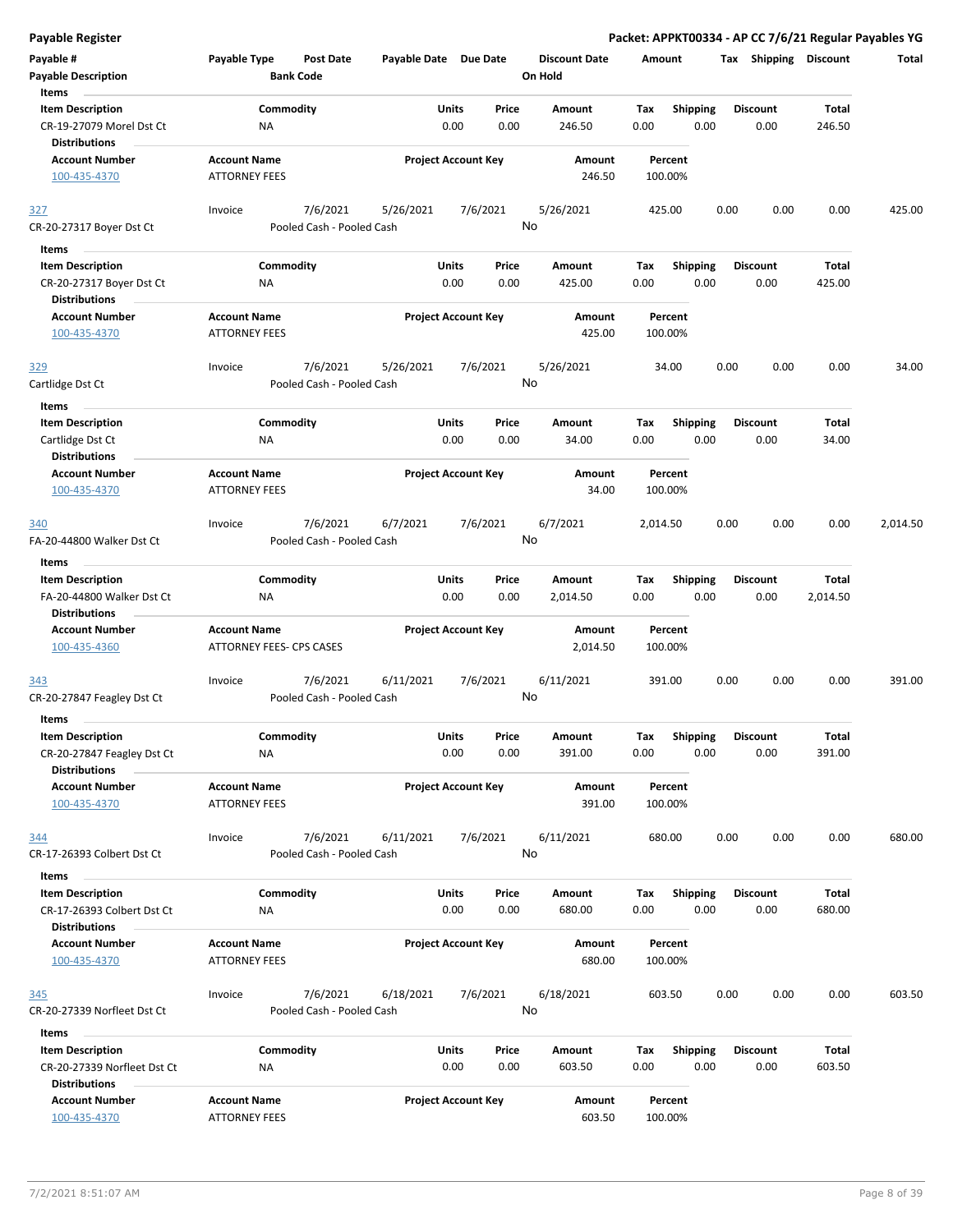| Payable Register                                                            |                                            |                                |                                       |              |                                |                                 |                     |                    |                         |      |                         |                       | Packet: APPKT00334 - AP CC 7/6/21 Regular Payables YG |
|-----------------------------------------------------------------------------|--------------------------------------------|--------------------------------|---------------------------------------|--------------|--------------------------------|---------------------------------|---------------------|--------------------|-------------------------|------|-------------------------|-----------------------|-------------------------------------------------------|
| Payable #<br><b>Payable Description</b>                                     | Payable Type                               |                                | <b>Post Date</b><br><b>Bank Code</b>  | Payable Date | <b>Due Date</b>                | <b>Discount Date</b><br>On Hold |                     | Amount             |                         |      |                         | Tax Shipping Discount | Total                                                 |
| INV0002329<br>50566 Norfleet Co Ct@Law                                      | Invoice                                    |                                | 7/6/2021<br>Pooled Cash - Pooled Cash | 6/16/2021    | 7/6/2021                       | 6/16/2021<br>No                 |                     | 300.00             |                         | 0.00 | 0.00                    | 0.00                  | 300.00                                                |
| Items                                                                       |                                            |                                |                                       |              |                                |                                 |                     |                    |                         |      |                         |                       |                                                       |
| <b>Item Description</b><br>50566 Norfleet Co Ct@Law<br><b>Distributions</b> |                                            | Commodity<br>ΝA                |                                       |              | Units<br>Price<br>0.00<br>0.00 | Amount<br>300.00                |                     | Tax<br>0.00        | <b>Shipping</b><br>0.00 |      | <b>Discount</b><br>0.00 | Total<br>300.00       |                                                       |
| <b>Account Number</b>                                                       | <b>Account Name</b>                        |                                |                                       |              | <b>Project Account Key</b>     |                                 | Amount              | Percent            |                         |      |                         |                       |                                                       |
| 100-410-4240                                                                | <b>INDIGENT ATTORNEY FEES</b>              |                                |                                       |              |                                |                                 | 300.00              | 100.00%            |                         |      |                         |                       |                                                       |
| Vendor: 00527 - CAMPBELLSVILLE INDUSTRIES, INC                              |                                            |                                |                                       |              |                                |                                 |                     |                    |                         |      |                         | <b>Vendor Total:</b>  | 77,497.74                                             |
| Z<br>Courthouse construction                                                | Invoice                                    |                                | 7/6/2021<br>Pooled Cash - Pooled Cash | 6/30/2021    | 7/6/2021                       | 6/30/2021<br>No                 |                     | 77,497.74          |                         | 0.00 | 0.00                    | 0.00                  | 77,497.74                                             |
| Items                                                                       |                                            |                                |                                       |              |                                |                                 |                     |                    |                         |      |                         |                       |                                                       |
| <b>Item Description</b><br>Courthouse construction<br><b>Distributions</b>  |                                            | Commodity<br>ΝA                |                                       |              | Units<br>Price<br>0.00<br>0.00 | Amount<br>77,497.74             |                     | Tax<br>0.00        | <b>Shipping</b><br>0.00 |      | <b>Discount</b><br>0.00 | Total<br>77,497.74    |                                                       |
| <b>Account Number</b><br>690-669-1650                                       | <b>Account Name</b><br><b>CONSTRUCTION</b> |                                |                                       |              | <b>Project Account Key</b>     |                                 | Amount<br>77,497.74 | Percent<br>100.00% |                         |      |                         |                       |                                                       |
| Vendor: 00493 - CEC FACILITIES GROUP, LLC                                   |                                            |                                |                                       |              |                                |                                 |                     |                    |                         |      |                         | <b>Vendor Total:</b>  | 70,537.50                                             |
| E1936-19<br>Courthouse construction                                         | Invoice                                    |                                | 7/6/2021<br>Pooled Cash - Pooled Cash | 6/30/2021    | 7/6/2021                       | 6/30/2021<br>No                 |                     | 70,537.50          |                         | 0.00 | 0.00                    | 0.00                  | 70,537.50                                             |
| Items                                                                       |                                            |                                |                                       |              |                                |                                 |                     |                    |                         |      |                         |                       |                                                       |
| <b>Item Description</b><br>Courthouse construction<br><b>Distributions</b>  |                                            | Commodity<br>ΝA                |                                       |              | Units<br>Price<br>0.00<br>0.00 | Amount<br>70,537.50             |                     | Tax<br>0.00        | <b>Shipping</b><br>0.00 |      | <b>Discount</b><br>0.00 | Total<br>70,537.50    |                                                       |
| <b>Account Number</b><br>690-669-1650                                       | <b>Account Name</b><br>CONSTRUCTION        |                                |                                       |              | <b>Project Account Key</b>     |                                 | Amount<br>70,537.50 | Percent<br>100.00% |                         |      |                         |                       |                                                       |
| <b>Vendor:</b> 00610 - CIRCLE STAR QUICK LUBE & TIRE                        |                                            |                                |                                       |              |                                |                                 |                     |                    |                         |      |                         | <b>Vendor Total:</b>  | 15.00                                                 |
| 11-0188131<br>Sheriff 2019 Ford #5299 tire repair                           | Invoice                                    |                                | 7/6/2021<br>Pooled Cash - Pooled Cash | 6/29/2021    | 7/6/2021                       | 6/29/2021<br>No                 |                     | 15.00              |                         | 0.00 | 0.00                    | 0.00                  | 15.00                                                 |
| Items<br><b>Item Description</b>                                            |                                            | Commodity                      |                                       |              | Units<br>Price                 | Amount                          |                     | Tax                | <b>Shipping</b>         |      | <b>Discount</b>         | Total                 |                                                       |
| Sheriff 2019 Ford #5299 tire repair<br><b>Distributions</b>                 |                                            | ΝA                             |                                       |              | 0.00<br>0.00                   | 15.00                           |                     | 0.00               | 0.00                    |      | 0.00                    | 15.00                 |                                                       |
| <b>Account Number</b><br>100-560-4540                                       | <b>Account Name</b><br>R & M AUTOMOBILES   |                                |                                       |              | <b>Project Account Key</b>     |                                 | Amount<br>15.00     | Percent<br>100.00% |                         |      |                         |                       |                                                       |
| <b>Vendor: 00592 - CITY AUTO PARTS</b>                                      |                                            |                                |                                       |              |                                |                                 |                     |                    |                         |      |                         | <b>Vendor Total:</b>  | 606.89                                                |
| 281950<br>Pct 2 R&M Parts                                                   | Invoice                                    |                                | 7/6/2021<br>Pooled Cash - Pooled Cash | 4/26/2021    | 7/6/2021                       | 4/26/2021<br>No                 |                     | 12.99              |                         | 0.00 | 0.00                    | 0.00                  | 12.99                                                 |
| Items<br><b>Item Description</b>                                            |                                            | Commodity                      |                                       |              | Units<br>Price                 | Amount                          |                     | Tax                | <b>Shipping</b>         |      | Discount                | Total                 |                                                       |
| Pct 2 R&M Parts                                                             |                                            | ΝA                             |                                       |              | 0.00<br>0.00                   | 12.99                           |                     | 0.00               | 0.00                    |      | 0.00                    | 12.99                 |                                                       |
| <b>Distributions</b>                                                        |                                            |                                |                                       |              |                                |                                 |                     |                    |                         |      |                         |                       |                                                       |
| <b>Account Number</b><br>220-622-4580                                       | <b>Account Name</b>                        | <b>R&amp;M MACHINERY PARTS</b> |                                       |              | <b>Project Account Key</b>     |                                 | Amount<br>12.99     | Percent<br>100.00% |                         |      |                         |                       |                                                       |
| <u> 282068</u><br>Pct 2 R&M Parts                                           | Invoice                                    |                                | 7/6/2021<br>Pooled Cash - Pooled Cash | 4/28/2021    | 7/6/2021                       | 4/28/2021<br>No                 |                     | 20.97              |                         | 0.00 | 0.00                    | 0.00                  | 20.97                                                 |
| Items                                                                       |                                            |                                |                                       |              |                                |                                 |                     |                    |                         |      |                         |                       |                                                       |
| <b>Item Description</b><br>Pct 2 R&M Parts                                  |                                            | Commodity<br><b>NA</b>         |                                       |              | Units<br>Price<br>0.00<br>0.00 | Amount<br>20.97                 |                     | Tax<br>0.00        | Shipping<br>0.00        |      | <b>Discount</b><br>0.00 | Total<br>20.97        |                                                       |
| <b>Distributions</b><br><b>Account Number</b><br>220-622-4580               | <b>Account Name</b>                        | R&M MACHINERY PARTS            |                                       |              | <b>Project Account Key</b>     |                                 | Amount<br>20.97     | Percent<br>100.00% |                         |      |                         |                       |                                                       |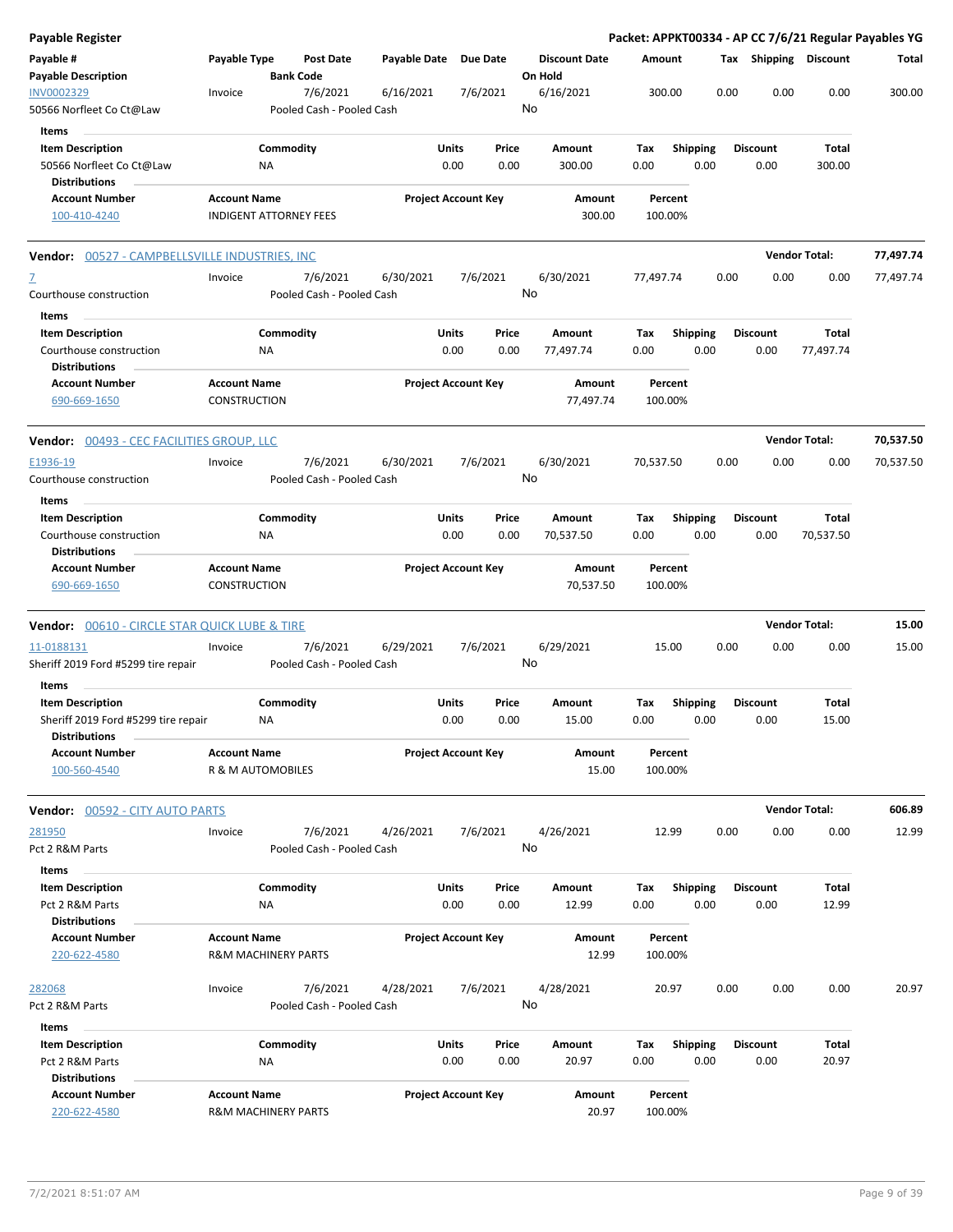| Payable Register                   |                                |                  |                           |                       |                            |           |         |                      |        |          |                 |      |                       |          | Packet: APPKT00334 - AP CC 7/6/21 Regular Payables YG |
|------------------------------------|--------------------------------|------------------|---------------------------|-----------------------|----------------------------|-----------|---------|----------------------|--------|----------|-----------------|------|-----------------------|----------|-------------------------------------------------------|
| Payable #                          | Payable Type                   |                  | Post Date                 | Payable Date Due Date |                            |           |         | <b>Discount Date</b> | Amount |          |                 |      | Tax Shipping Discount |          | Total                                                 |
| <b>Payable Description</b>         |                                | <b>Bank Code</b> |                           |                       |                            |           | On Hold |                      |        |          |                 |      |                       |          |                                                       |
| 282076                             | Invoice                        |                  | 7/6/2021                  | 4/28/2021             |                            | 7/6/2021  |         | 4/28/2021            |        | 34.99    |                 | 0.00 | 0.00                  | 0.00     | 34.99                                                 |
| Pct 2 R&M Parts                    |                                |                  | Pooled Cash - Pooled Cash |                       |                            |           | No      |                      |        |          |                 |      |                       |          |                                                       |
| Items                              |                                |                  |                           |                       |                            |           |         |                      |        |          |                 |      |                       |          |                                                       |
| <b>Item Description</b>            |                                | Commodity        |                           |                       | Units                      | Price     |         | Amount               | Tax    |          | <b>Shipping</b> |      | <b>Discount</b>       | Total    |                                                       |
| Pct 2 R&M Parts                    |                                | ΝA               |                           |                       | 0.00                       | 0.00      |         | 34.99                | 0.00   |          | 0.00            |      | 0.00                  | 34.99    |                                                       |
| <b>Distributions</b>               |                                |                  |                           |                       |                            |           |         |                      |        |          |                 |      |                       |          |                                                       |
| <b>Account Number</b>              | <b>Account Name</b>            |                  |                           |                       | <b>Project Account Key</b> |           |         | Amount               |        | Percent  |                 |      |                       |          |                                                       |
| 220-622-4580                       | <b>R&amp;M MACHINERY PARTS</b> |                  |                           |                       |                            |           |         | 34.99                |        | 100.00%  |                 |      |                       |          |                                                       |
| 282080                             | Invoice                        |                  | 7/6/2021                  | 4/28/2021             |                            | 7/6/2021  |         | 4/28/2021            |        | 48.57    |                 | 0.00 | 0.00                  | 0.00     | 48.57                                                 |
| Pct 2 R&M Parts                    |                                |                  | Pooled Cash - Pooled Cash |                       |                            |           | No      |                      |        |          |                 |      |                       |          |                                                       |
| Items                              |                                |                  |                           |                       |                            |           |         |                      |        |          |                 |      |                       |          |                                                       |
| <b>Item Description</b>            |                                | Commodity        |                           |                       | Units                      | Price     |         | Amount               | Tax    |          | <b>Shipping</b> |      | <b>Discount</b>       | Total    |                                                       |
| Pct 2 R&M Parts                    |                                | NA               |                           |                       | 0.00                       | 0.00      |         | 48.57                | 0.00   |          | 0.00            |      | 0.00                  | 48.57    |                                                       |
| <b>Distributions</b>               |                                |                  |                           |                       |                            |           |         |                      |        |          |                 |      |                       |          |                                                       |
| <b>Account Number</b>              | <b>Account Name</b>            |                  |                           |                       | <b>Project Account Key</b> |           |         | Amount               |        | Percent  |                 |      |                       |          |                                                       |
| 220-622-4580                       | <b>R&amp;M MACHINERY PARTS</b> |                  |                           |                       |                            |           |         | 48.57                |        | 100.00%  |                 |      |                       |          |                                                       |
| 282131                             | Invoice                        |                  | 7/6/2021                  | 4/29/2021             |                            | 7/6/2021  |         | 4/29/2021            |        | 74.27    |                 | 0.00 | 0.00                  | 0.00     | 74.27                                                 |
| Pct 2 R&M Parts-filters/protectant |                                |                  | Pooled Cash - Pooled Cash |                       |                            |           | No      |                      |        |          |                 |      |                       |          |                                                       |
| Items                              |                                |                  |                           |                       |                            |           |         |                      |        |          |                 |      |                       |          |                                                       |
| <b>Item Description</b>            |                                | Commodity        |                           |                       | Units                      | Price     |         | Amount               | Tax    |          | <b>Shipping</b> |      | <b>Discount</b>       | Total    |                                                       |
| Pct 2 R&M Parts-filters/protectant |                                | ΝA               |                           |                       | 0.00                       | 0.00      |         | 74.27                | 0.00   |          | 0.00            |      | 0.00                  | 74.27    |                                                       |
| <b>Distributions</b>               |                                |                  |                           |                       |                            |           |         |                      |        |          |                 |      |                       |          |                                                       |
| <b>Account Number</b>              | <b>Account Name</b>            |                  |                           |                       | <b>Project Account Key</b> |           |         | Amount               |        | Percent  |                 |      |                       |          |                                                       |
| 220-622-4580                       | <b>R&amp;M MACHINERY PARTS</b> |                  |                           |                       |                            |           |         | 74.27                |        | 100.00%  |                 |      |                       |          |                                                       |
| <u> 282161</u>                     | Invoice                        |                  | 7/6/2021                  | 4/29/2021             |                            | 7/6/2021  |         | 4/29/2021            |        | 41.28    |                 | 0.00 | 0.00                  | 0.00     | 41.28                                                 |
| Pct 2 R&M Parts                    |                                |                  | Pooled Cash - Pooled Cash |                       |                            |           | No      |                      |        |          |                 |      |                       |          |                                                       |
| Items                              |                                |                  |                           |                       |                            |           |         |                      |        |          |                 |      |                       |          |                                                       |
| <b>Item Description</b>            |                                | Commodity        |                           |                       | Units                      | Price     |         | Amount               | Tax    |          | Shipping        |      | <b>Discount</b>       | Total    |                                                       |
| Pct 2 R&M Parts                    |                                | NA               |                           |                       | 0.00                       | 0.00      |         | 41.28                | 0.00   |          | 0.00            |      | 0.00                  | 41.28    |                                                       |
| <b>Distributions</b>               |                                |                  |                           |                       |                            |           |         |                      |        |          |                 |      |                       |          |                                                       |
| <b>Account Number</b>              | <b>Account Name</b>            |                  |                           |                       | <b>Project Account Key</b> |           |         | Amount               |        | Percent  |                 |      |                       |          |                                                       |
| 220-622-4580                       | <b>R&amp;M MACHINERY PARTS</b> |                  |                           |                       |                            |           |         | 41.28                |        | 100.00%  |                 |      |                       |          |                                                       |
| 282188                             | Credit Memo                    |                  | 7/6/2021                  | 4/30/2021             |                            | 4/30/2021 |         | 4/30/2021            |        | $-74.27$ |                 | 0.00 | 0.00                  | 0.00     | -74.27                                                |
| Pct 2 R&M Parts-filters/protectant |                                |                  | Pooled Cash - Pooled Cash |                       |                            |           | No      |                      |        |          |                 |      |                       |          |                                                       |
| Items                              |                                |                  |                           |                       |                            |           |         |                      |        |          |                 |      |                       |          |                                                       |
| <b>Item Description</b>            |                                | Commodity        |                           |                       | Units                      | Price     |         | Amount               | Tax    |          | Shipping        |      | <b>Discount</b>       | Total    |                                                       |
| Pct 2 R&M Parts-filters/protectant |                                | <b>NA</b>        |                           |                       | 0.00                       | 0.00      |         | $-74.27$             | 0.00   |          | 0.00            |      | 0.00                  | $-74.27$ |                                                       |
| <b>Distributions</b>               |                                |                  |                           |                       |                            |           |         |                      |        |          |                 |      |                       |          |                                                       |
| <b>Account Number</b>              | <b>Account Name</b>            |                  |                           |                       | <b>Project Account Key</b> |           |         | Amount               |        | Percent  |                 |      |                       |          |                                                       |
| 220-622-4580                       | <b>R&amp;M MACHINERY PARTS</b> |                  |                           |                       |                            |           |         | $-74.27$             |        | 100.00%  |                 |      |                       |          |                                                       |
|                                    |                                |                  |                           |                       |                            |           |         |                      |        |          |                 |      |                       |          |                                                       |
| 282211                             | Invoice                        |                  | 7/6/2021                  | 4/30/2021             |                            | 7/6/2021  |         | 4/30/2021            |        | 63.43    |                 | 0.00 | 0.00                  | 0.00     | 63.43                                                 |
| Pct 2 R&M Parts-lights             |                                |                  | Pooled Cash - Pooled Cash |                       |                            |           | No      |                      |        |          |                 |      |                       |          |                                                       |
| Items                              |                                |                  |                           |                       |                            |           |         |                      |        |          |                 |      |                       |          |                                                       |
| <b>Item Description</b>            |                                | Commodity        |                           |                       | Units                      | Price     |         | Amount               | Tax    |          | <b>Shipping</b> |      | <b>Discount</b>       | Total    |                                                       |
| Pct 2 R&M Parts-lights             |                                | ΝA               |                           |                       | 0.00                       | 0.00      |         | 63.43                | 0.00   |          | 0.00            |      | 0.00                  | 63.43    |                                                       |
| <b>Distributions</b>               |                                |                  |                           |                       |                            |           |         |                      |        |          |                 |      |                       |          |                                                       |
| <b>Account Number</b>              | <b>Account Name</b>            |                  |                           |                       | <b>Project Account Key</b> |           |         | Amount               |        | Percent  |                 |      |                       |          |                                                       |
| 220-622-4580                       | <b>R&amp;M MACHINERY PARTS</b> |                  |                           |                       |                            |           |         | 63.43                |        | 100.00%  |                 |      |                       |          |                                                       |
|                                    |                                |                  |                           |                       |                            |           |         |                      |        |          |                 |      |                       |          |                                                       |
| 282411                             | Invoice                        |                  | 7/6/2021                  | 5/4/2021              |                            | 7/6/2021  |         | 5/4/2021             |        | 33.85    |                 | 0.00 | 0.00                  | 0.00     | 33.85                                                 |
| Pct 2 R&M Parts-lights             |                                |                  | Pooled Cash - Pooled Cash |                       |                            |           | No      |                      |        |          |                 |      |                       |          |                                                       |
|                                    |                                |                  |                           |                       |                            |           |         |                      |        |          |                 |      |                       |          |                                                       |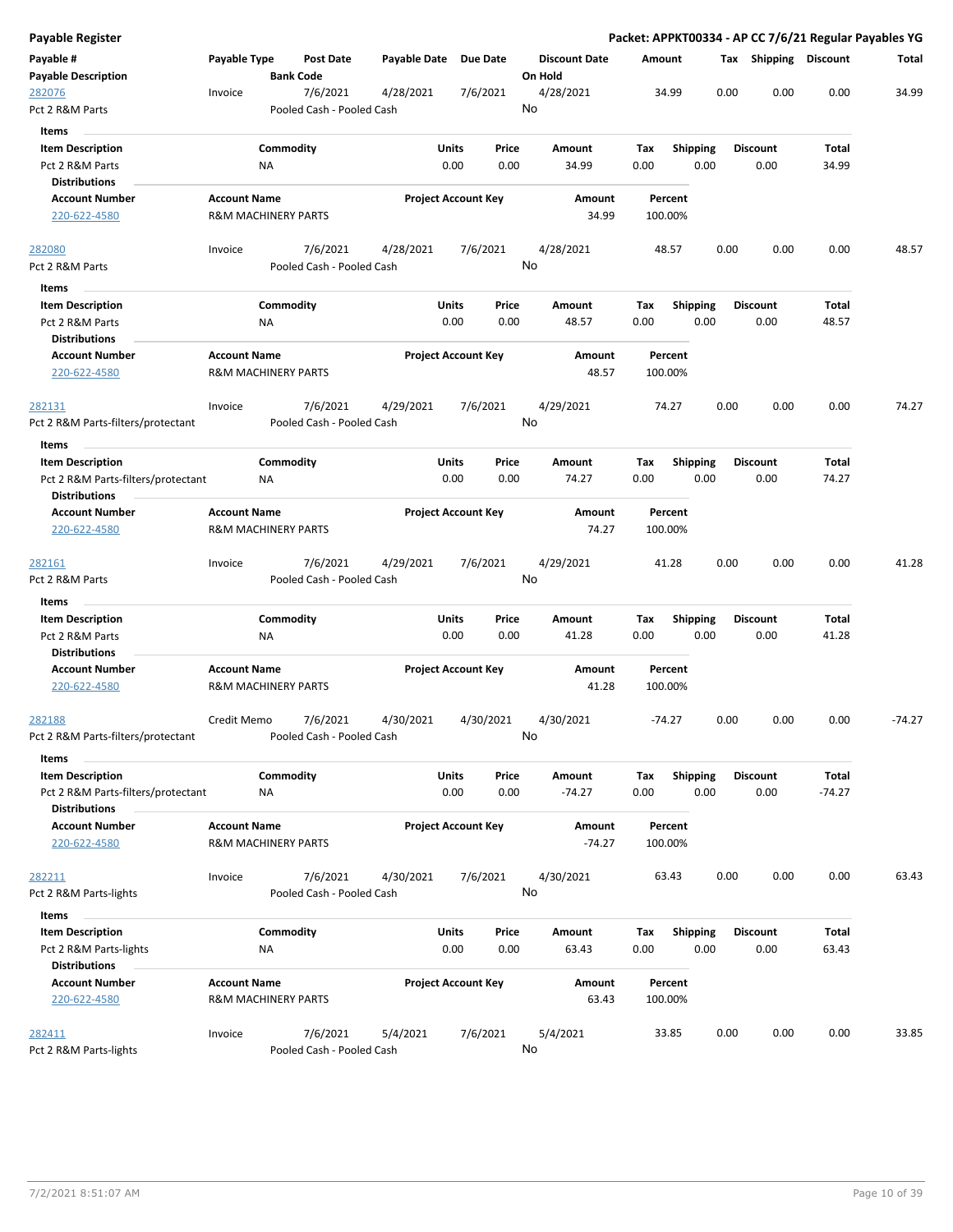| <b>Payable Register</b>                                                     |                                                       |                                       |                       |                            |                |                                 |             |                         |      |                         |                 | Packet: APPKT00334 - AP CC 7/6/21 Regular Payables YG |
|-----------------------------------------------------------------------------|-------------------------------------------------------|---------------------------------------|-----------------------|----------------------------|----------------|---------------------------------|-------------|-------------------------|------|-------------------------|-----------------|-------------------------------------------------------|
| Payable #<br><b>Payable Description</b>                                     | Payable Type                                          | <b>Post Date</b><br><b>Bank Code</b>  | Payable Date Due Date |                            |                | <b>Discount Date</b><br>On Hold | Amount      |                         |      | Tax Shipping Discount   |                 | Total                                                 |
| Items<br><b>Item Description</b><br>Pct 2 R&M Parts-lights                  | ΝA                                                    | Commodity                             |                       | Units<br>0.00              | Price<br>0.00  | Amount<br>33.85                 | Tax<br>0.00 | Shipping<br>0.00        |      | <b>Discount</b><br>0.00 | Total<br>33.85  |                                                       |
| <b>Distributions</b><br><b>Account Number</b><br>220-622-4580               | <b>Account Name</b><br><b>R&amp;M MACHINERY PARTS</b> |                                       |                       | <b>Project Account Key</b> |                | Amount<br>33.85                 |             | Percent<br>100.00%      |      |                         |                 |                                                       |
| 282851<br>Pct 2 R&M Parts-plugs/clamps                                      | Invoice                                               | 7/6/2021<br>Pooled Cash - Pooled Cash | 5/12/2021             |                            | 7/6/2021<br>No | 5/12/2021                       |             | 15.64                   | 0.00 | 0.00                    | 0.00            | 15.64                                                 |
| Items<br><b>Item Description</b><br>Pct 2 R&M Parts-plugs/clamps            | ΝA                                                    | Commodity                             |                       | Units<br>0.00              | Price<br>0.00  | Amount<br>15.64                 | Tax<br>0.00 | <b>Shipping</b><br>0.00 |      | <b>Discount</b><br>0.00 | Total<br>15.64  |                                                       |
| <b>Distributions</b><br><b>Account Number</b><br>220-622-4580               | <b>Account Name</b><br><b>R&amp;M MACHINERY PARTS</b> |                                       |                       | <b>Project Account Key</b> |                | Amount<br>15.64                 |             | Percent<br>100.00%      |      |                         |                 |                                                       |
| 283247<br>Pct 2 R&M Parts                                                   | Invoice                                               | 7/6/2021<br>Pooled Cash - Pooled Cash | 5/19/2021             |                            | 7/6/2021<br>No | 5/19/2021                       |             | 25.32                   | 0.00 | 0.00                    | 0.00            | 25.32                                                 |
| Items<br><b>Item Description</b><br>Pct 2 R&M Parts<br><b>Distributions</b> | NA                                                    | Commodity                             |                       | Units<br>0.00              | Price<br>0.00  | Amount<br>25.32                 | Tax<br>0.00 | <b>Shipping</b><br>0.00 |      | <b>Discount</b><br>0.00 | Total<br>25.32  |                                                       |
| <b>Account Number</b><br>220-622-4580                                       | <b>Account Name</b><br><b>R&amp;M MACHINERY PARTS</b> |                                       |                       | <b>Project Account Key</b> |                | Amount<br>25.32                 |             | Percent<br>100.00%      |      |                         |                 |                                                       |
| 283480<br>Pct 2 R&M Parts                                                   | Invoice                                               | 7/6/2021<br>Pooled Cash - Pooled Cash | 5/24/2021             |                            | 7/6/2021<br>No | 5/24/2021                       |             | 16.93                   | 0.00 | 0.00                    | 0.00            | 16.93                                                 |
| Items                                                                       |                                                       |                                       |                       |                            |                |                                 |             |                         |      |                         |                 |                                                       |
| <b>Item Description</b><br>Pct 2 R&M Parts<br><b>Distributions</b>          | NA                                                    | Commodity                             |                       | Units<br>0.00              | Price<br>0.00  | Amount<br>16.93                 | Tax<br>0.00 | <b>Shipping</b><br>0.00 |      | <b>Discount</b><br>0.00 | Total<br>16.93  |                                                       |
| <b>Account Number</b><br>220-622-4580                                       | <b>Account Name</b><br><b>R&amp;M MACHINERY PARTS</b> |                                       |                       | <b>Project Account Key</b> |                | Amount<br>16.93                 |             | Percent<br>100.00%      |      |                         |                 |                                                       |
| 283512<br>Pct 2 R&M Parts                                                   | Invoice                                               | 7/6/2021<br>Pooled Cash - Pooled Cash | 5/25/2021             |                            | 7/6/2021<br>No | 5/25/2021                       |             | 20.65                   | 0.00 | 0.00                    | 0.00            | 20.65                                                 |
| Items<br><b>Item Description</b><br>Pct 2 R&M Parts<br><b>Distributions</b> | NA                                                    | Commodity                             |                       | Units<br>0.00              | Price<br>0.00  | Amount<br>20.65                 | Tax<br>0.00 | Shipping<br>0.00        |      | <b>Discount</b><br>0.00 | Total<br>20.65  |                                                       |
| <b>Account Number</b><br>220-622-4580                                       | <b>Account Name</b><br><b>R&amp;M MACHINERY PARTS</b> |                                       |                       | <b>Project Account Key</b> |                | Amount<br>20.65                 |             | Percent<br>100.00%      |      |                         |                 |                                                       |
| 284362<br>Pct 2 R&M Parts-valves                                            | Invoice                                               | 7/6/2021<br>Pooled Cash - Pooled Cash | 6/10/2021             |                            | 7/6/2021<br>No | 6/10/2021                       |             | 6.16                    | 0.00 | 0.00                    | 0.00            | 6.16                                                  |
| Items                                                                       |                                                       |                                       |                       |                            |                |                                 |             |                         |      |                         |                 |                                                       |
| <b>Item Description</b><br>Pct 2 R&M Parts-valves<br><b>Distributions</b>   | NA                                                    | Commodity                             |                       | Units<br>0.00              | Price<br>0.00  | Amount<br>6.16                  | Tax<br>0.00 | Shipping<br>0.00        |      | <b>Discount</b><br>0.00 | Total<br>6.16   |                                                       |
| <b>Account Number</b><br>220-622-4580                                       | <b>Account Name</b><br><b>R&amp;M MACHINERY PARTS</b> |                                       |                       | <b>Project Account Key</b> |                | Amount<br>6.16                  |             | Percent<br>100.00%      |      |                         |                 |                                                       |
| 284605<br>Pct 2 R&M Parts                                                   | Invoice                                               | 7/6/2021<br>Pooled Cash - Pooled Cash | 6/15/2021             |                            | 7/6/2021<br>No | 6/15/2021                       |             | 215.90                  | 0.00 | 0.00                    | 0.00            | 215.90                                                |
| Items                                                                       |                                                       |                                       |                       |                            |                |                                 |             |                         |      |                         |                 |                                                       |
| <b>Item Description</b><br>Pct 2 R&M Parts<br><b>Distributions</b>          | ΝA                                                    | Commodity                             |                       | Units<br>0.00              | Price<br>0.00  | Amount<br>215.90                | Tax<br>0.00 | <b>Shipping</b><br>0.00 |      | <b>Discount</b><br>0.00 | Total<br>215.90 |                                                       |
| <b>Account Number</b><br>220-622-4580                                       | <b>Account Name</b><br>R&M MACHINERY PARTS            |                                       |                       | <b>Project Account Key</b> |                | Amount<br>215.90                |             | Percent<br>100.00%      |      |                         |                 |                                                       |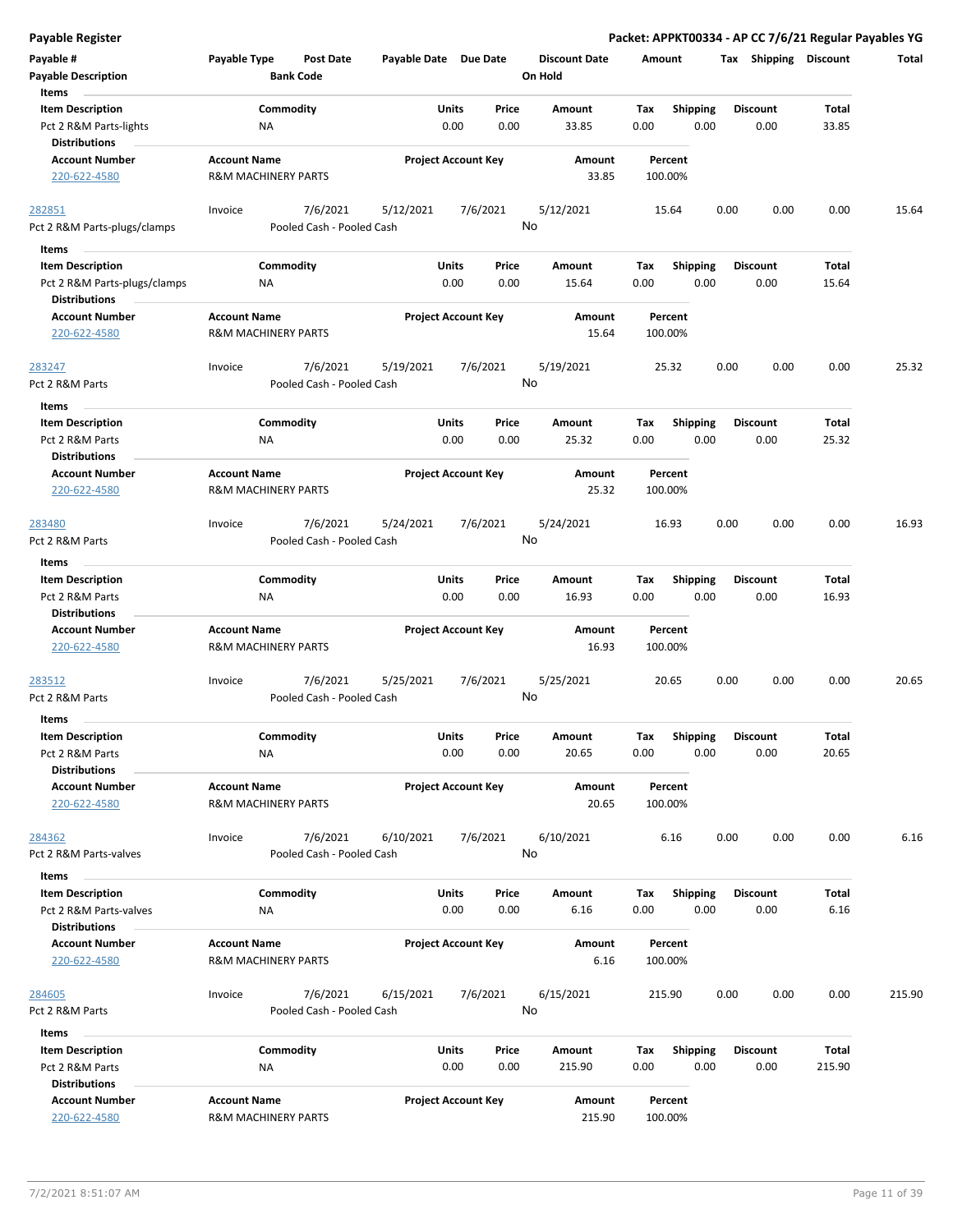| Payable Register                                          |                                |           |                                       |                       |                            |          |                                 |        |         |                 |      |                       | Packet: APPKT00334 - AP CC 7/6/21 Regular Payables YG |        |
|-----------------------------------------------------------|--------------------------------|-----------|---------------------------------------|-----------------------|----------------------------|----------|---------------------------------|--------|---------|-----------------|------|-----------------------|-------------------------------------------------------|--------|
| Payable #<br><b>Payable Description</b>                   | Payable Type                   |           | <b>Post Date</b><br><b>Bank Code</b>  | Payable Date Due Date |                            |          | <b>Discount Date</b><br>On Hold |        | Amount  |                 |      | Tax Shipping Discount |                                                       | Total  |
| 285207<br>Pct 2 R&M Parts                                 | Invoice                        |           | 7/6/2021<br>Pooled Cash - Pooled Cash | 6/25/2021             |                            | 7/6/2021 | 6/25/2021<br>No                 |        | 50.21   |                 | 0.00 | 0.00                  | 0.00                                                  | 50.21  |
| Items                                                     |                                |           |                                       |                       |                            |          |                                 |        |         |                 |      |                       |                                                       |        |
| <b>Item Description</b>                                   |                                | Commodity |                                       |                       | <b>Units</b>               | Price    | Amount                          |        | Tax     | Shipping        |      | <b>Discount</b>       | Total                                                 |        |
| Pct 2 R&M Parts                                           |                                | ΝA        |                                       |                       | 0.00                       | 0.00     |                                 | 50.21  | 0.00    | 0.00            |      | 0.00                  | 50.21                                                 |        |
| <b>Distributions</b>                                      |                                |           |                                       |                       |                            |          |                                 |        |         |                 |      |                       |                                                       |        |
| <b>Account Number</b>                                     | <b>Account Name</b>            |           |                                       |                       | <b>Project Account Key</b> |          |                                 | Amount | Percent |                 |      |                       |                                                       |        |
| 220-622-4580                                              | <b>R&amp;M MACHINERY PARTS</b> |           |                                       |                       |                            |          |                                 | 50.21  | 100.00% |                 |      |                       |                                                       |        |
| <b>Vendor:</b> VEN02551 - Clerk of the Superior Court     |                                |           |                                       |                       |                            |          |                                 |        |         |                 |      |                       | <b>Vendor Total:</b>                                  | 58.50  |
| INV0002321                                                | Invoice                        |           | 7/6/2021                              | 6/23/2021             |                            | 7/6/2021 | 6/23/2021                       |        | 58.50   |                 | 0.00 | 0.00                  | 0.00                                                  | 58.50  |
|                                                           |                                |           |                                       |                       |                            |          | No                              |        |         |                 |      |                       |                                                       |        |
| Items                                                     |                                |           |                                       |                       |                            |          |                                 |        |         |                 |      |                       |                                                       |        |
| <b>Item Description</b>                                   |                                | Commodity |                                       |                       | Units                      | Price    | Amount                          |        | Tax     | <b>Shipping</b> |      | <b>Discount</b>       | Total                                                 |        |
| CR2012-006712-001 Brueggemeyer infor                      |                                | ΝA        |                                       |                       | 0.00                       | 0.00     |                                 | 58.50  | 0.00    | 0.00            |      | 0.00                  | 58.50                                                 |        |
| <b>Distributions</b>                                      |                                |           |                                       |                       |                            |          |                                 |        |         |                 |      |                       |                                                       |        |
| <b>Account Number</b>                                     | <b>Account Name</b>            |           |                                       |                       | <b>Project Account Key</b> |          |                                 | Amount | Percent |                 |      |                       |                                                       |        |
| 100-475-4650                                              | PHYS.EVIDENCE ANALYSIS         |           |                                       |                       |                            |          |                                 | 58.50  | 100.00% |                 |      |                       |                                                       |        |
| Vendor: 00163 - COOPER-SORRELLS FUNERAL HOME              |                                |           |                                       |                       |                            |          |                                 |        |         |                 |      |                       | <b>Vendor Total:</b>                                  | 834.00 |
| $C21-16$                                                  | Invoice                        |           | 7/6/2021                              | 6/24/2021             |                            | 7/6/2021 | 6/24/2021                       |        | 834.00  |                 | 0.00 | 0.00                  | 0.00                                                  | 834.00 |
| D'Ambrogio removal/pouch/transport                        |                                |           | Pooled Cash - Pooled Cash             |                       |                            |          | No                              |        |         |                 |      |                       |                                                       |        |
| Items                                                     |                                |           |                                       |                       |                            |          |                                 |        |         |                 |      |                       |                                                       |        |
| <b>Item Description</b>                                   |                                | Commodity |                                       |                       | <b>Units</b>               | Price    | Amount                          |        | Tax     | <b>Shipping</b> |      | <b>Discount</b>       | <b>Total</b>                                          |        |
| D'Ambrogio removal/pouch/transport                        |                                | ΝA        |                                       |                       | 0.00                       | 0.00     | 834.00                          |        | 0.00    | 0.00            |      | 0.00                  | 834.00                                                |        |
| <b>Distributions</b>                                      |                                |           |                                       |                       |                            |          |                                 |        |         |                 |      |                       |                                                       |        |
| <b>Account Number</b>                                     | <b>Account Name</b>            |           |                                       |                       | <b>Project Account Key</b> |          |                                 | Amount | Percent |                 |      |                       |                                                       |        |
| 100-425-4660                                              | <b>AUTOPSIES</b>               |           |                                       |                       |                            |          |                                 | 834.00 | 100.00% |                 |      |                       |                                                       |        |
| <b>Vendor:</b> 00727 - CORRECTIONS SOFTWARE SOLUTIONS, LP |                                |           |                                       |                       |                            |          |                                 |        |         |                 |      |                       | <b>Vendor Total:</b>                                  | 107.00 |
| 50208                                                     | Invoice                        |           | 7/6/2021                              | 7/1/2021              |                            | 7/6/2021 | 7/1/2021                        |        | 107.00  |                 | 0.00 | 0.00                  | 0.00                                                  | 107.00 |
| Aug 2021 computer software support                        |                                |           | Pooled Cash - Pooled Cash             |                       |                            |          | No                              |        |         |                 |      |                       |                                                       |        |
| Items                                                     |                                |           |                                       |                       |                            |          |                                 |        |         |                 |      |                       |                                                       |        |
| <b>Item Description</b>                                   |                                | Commodity |                                       |                       | Units                      | Price    | Amount                          |        | Tax     | <b>Shipping</b> |      | <b>Discount</b>       | <b>Total</b>                                          |        |
| Aug 2021 computer software support                        |                                | ΝA        |                                       |                       | 0.00                       | 0.00     | 107.00                          |        | 0.00    | 0.00            |      | 0.00                  | 107.00                                                |        |
| <b>Distributions</b>                                      |                                |           |                                       |                       |                            |          |                                 |        |         |                 |      |                       |                                                       |        |
| <b>Account Number</b>                                     | <b>Account Name</b>            |           |                                       |                       | <b>Project Account Key</b> |          |                                 | Amount | Percent |                 |      |                       |                                                       |        |
| 100-573-4530                                              | <b>COMPUTER SOFTWARE</b>       |           |                                       |                       |                            |          |                                 | 107.00 | 100.00% |                 |      |                       |                                                       |        |
| 00055 - CROSSROADS HARDWARE<br>Vendor:                    |                                |           |                                       |                       |                            |          |                                 |        |         |                 |      |                       | <b>Vendor Total:</b>                                  | 17.98  |
|                                                           |                                |           |                                       |                       |                            |          |                                 |        |         |                 |      |                       |                                                       |        |
| W22312                                                    | Invoice                        |           | 7/6/2021                              | 6/1/2021              |                            | 7/6/2021 | 6/1/2021<br>No                  |        | 17.98   |                 | 0.00 | 0.00                  | 0.00                                                  | 17.98  |
| Pct 2 weld grit flap                                      |                                |           | Pooled Cash - Pooled Cash             |                       |                            |          |                                 |        |         |                 |      |                       |                                                       |        |
| Items                                                     |                                |           |                                       |                       |                            |          |                                 |        |         |                 |      |                       |                                                       |        |
| <b>Item Description</b>                                   |                                | Commodity |                                       |                       | <b>Units</b>               | Price    | Amount                          |        | Tax     | <b>Shipping</b> |      | <b>Discount</b>       | Total                                                 |        |
| Pct 2 weld grit flap                                      |                                | NA        |                                       |                       | 0.00                       | 0.00     |                                 | 17.98  | 0.00    | 0.00            |      | 0.00                  | 17.98                                                 |        |
| <b>Distributions</b><br><b>Account Number</b>             | <b>Account Name</b>            |           |                                       |                       | <b>Project Account Key</b> |          |                                 | Amount | Percent |                 |      |                       |                                                       |        |
| 220-622-3400                                              | <b>SHOP SUPPLIES</b>           |           |                                       |                       |                            |          |                                 | 17.98  | 100.00% |                 |      |                       |                                                       |        |
| Vendor: VEN02078 - Custis, Patrick                        |                                |           |                                       |                       |                            |          |                                 |        |         |                 |      |                       | <b>Vendor Total:</b>                                  | 79.52  |
|                                                           |                                |           |                                       |                       |                            |          |                                 |        |         |                 |      |                       |                                                       | 79.52  |
| INV0002404<br>Travel 6/15-28/21 142 miles                 | Invoice                        |           | 7/6/2021<br>Pooled Cash - Pooled Cash | 6/30/2021             |                            | 7/6/2021 | 6/30/2021<br>No                 |        | 79.52   |                 | 0.00 | 0.00                  | 0.00                                                  |        |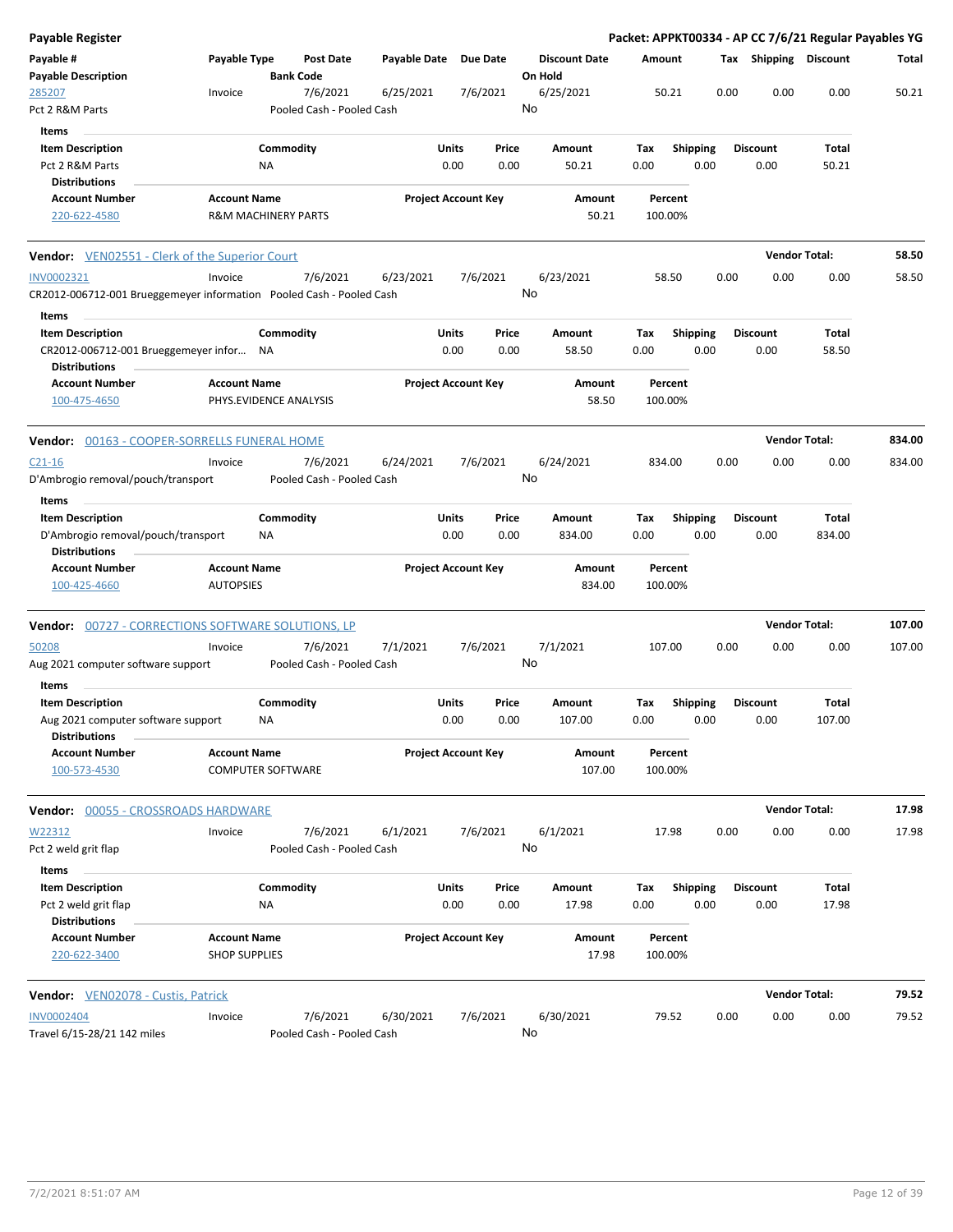| <b>Payable Register</b>                                                        |                                              |                                       |                       |               |                            |                                 |             |                         |      |                         | Packet: APPKT00334 - AP CC 7/6/21 Regular Payables YG |          |
|--------------------------------------------------------------------------------|----------------------------------------------|---------------------------------------|-----------------------|---------------|----------------------------|---------------------------------|-------------|-------------------------|------|-------------------------|-------------------------------------------------------|----------|
| Payable #<br><b>Payable Description</b>                                        | Payable Type                                 | Post Date<br><b>Bank Code</b>         | Payable Date Due Date |               |                            | <b>Discount Date</b><br>On Hold | Amount      |                         |      | Tax Shipping Discount   |                                                       | Total    |
| Items                                                                          |                                              |                                       |                       |               |                            |                                 |             |                         |      |                         |                                                       |          |
| <b>Item Description</b><br>Travel 6/15-28/21 142 miles<br><b>Distributions</b> | NA                                           | Commodity                             |                       | Units<br>0.00 | Price<br>0.00              | Amount<br>79.52                 | Tax<br>0.00 | <b>Shipping</b><br>0.00 |      | <b>Discount</b><br>0.00 | Total<br>79.52                                        |          |
| <b>Account Number</b>                                                          | <b>Account Name</b>                          |                                       |                       |               | <b>Project Account Key</b> | Amount                          |             | Percent                 |      |                         |                                                       |          |
| 100-475-4270                                                                   |                                              | OUT OF COUNTY TRAVEL/TRAINING         |                       |               |                            | 79.52                           |             | 100.00%                 |      |                         |                                                       |          |
| Vendor: 00357 - DATA PRESERVATION, LLC                                         |                                              |                                       |                       |               |                            |                                 |             |                         |      |                         | <b>Vendor Total:</b>                                  | 4,288.00 |
| 3875<br>May 2021 Land & vital software                                         | Invoice                                      | 7/6/2021<br>Pooled Cash - Pooled Cash | 5/27/2021             |               | 7/6/2021                   | 5/27/2021<br>No                 | 4,288.00    |                         | 0.00 | 0.00                    | 0.00                                                  | 4,288.00 |
| Items                                                                          |                                              |                                       |                       |               |                            |                                 |             |                         |      |                         |                                                       |          |
| <b>Item Description</b><br>May 2021 Land & vital software                      | <b>NA</b>                                    | Commodity                             |                       | Units<br>0.00 | Price<br>0.00              | Amount<br>4,288.00              | Тах<br>0.00 | <b>Shipping</b><br>0.00 |      | <b>Discount</b><br>0.00 | Total<br>4,288.00                                     |          |
| <b>Distributions</b>                                                           |                                              |                                       |                       |               |                            |                                 |             |                         |      |                         |                                                       |          |
| <b>Account Number</b><br>121-402-3120                                          | <b>Account Name</b><br><b>IMAGING SYSTEM</b> |                                       |                       |               | <b>Project Account Key</b> | Amount<br>4,288.00              |             | Percent<br>100.00%      |      |                         |                                                       |          |
| <b>Vendor:</b> VEN02278 - Deater, Frank                                        |                                              |                                       |                       |               |                            |                                 |             |                         |      |                         | <b>Vendor Total:</b>                                  | 104.00   |
| INV0002335                                                                     | Invoice                                      | 7/6/2021                              | 6/28/2021             |               | 7/6/2021                   | 6/28/2021                       |             | 104.00                  | 0.00 | 0.00                    | 0.00                                                  | 104.00   |
| 6/22-25/21 transport meals                                                     |                                              | Pooled Cash - Pooled Cash             |                       |               |                            | No                              |             |                         |      |                         |                                                       |          |
| Items<br><b>Item Description</b>                                               |                                              | Commodity                             |                       | Units         | Price                      | Amount                          | Tax         | Shipping                |      | <b>Discount</b>         | Total                                                 |          |
| 6/22-25/21 transport meals<br><b>Distributions</b>                             | ΝA                                           |                                       |                       | 0.00          | 0.00                       | 104.00                          | 0.00        | 0.00                    |      | 0.00                    | 104.00                                                |          |
| <b>Account Number</b>                                                          | <b>Account Name</b>                          |                                       |                       |               | <b>Project Account Key</b> | Amount                          |             | Percent                 |      |                         |                                                       |          |
| 100-560-4280                                                                   | PRISONER TRANSPORT                           |                                       |                       |               |                            | 104.00                          |             | 100.00%                 |      |                         |                                                       |          |
| <b>Vendor:</b> VEN02560 - Dodd City ISD                                        |                                              |                                       |                       |               |                            |                                 |             |                         |      |                         | <b>Vendor Total:</b>                                  | 4,282.64 |
| INV0002381                                                                     | Invoice                                      | 7/6/2021                              | 6/24/2021             |               | 7/6/2021                   | 6/24/2021                       | 4,282.64    |                         | 0.00 | 0.00                    | 0.00                                                  | 4,282.64 |
| Payment in Lieu of Taxes                                                       |                                              | Pooled Cash - Pooled Cash             |                       |               |                            | No                              |             |                         |      |                         |                                                       |          |
| Items<br><b>Item Description</b>                                               |                                              | Commodity                             |                       | Units         | Price                      | Amount                          | Тах         | <b>Shipping</b>         |      | <b>Discount</b>         | Total                                                 |          |
| Payment in Lieu of Taxes<br><b>Distributions</b>                               | NA                                           |                                       |                       | 0.00          | 0.00                       | 4,282.64                        | 0.00        | 0.00                    |      | 0.00                    | 4,282.64                                              |          |
| <b>Account Number</b><br>100-409-4055                                          | <b>Account Name</b><br>PILT SCHOOL DISTRICTS |                                       |                       |               | <b>Project Account Key</b> | Amount<br>4,282.64              |             | Percent<br>100.00%      |      |                         |                                                       |          |
| Vendor: 00438 - EVANS, MICHAEL S.                                              |                                              |                                       |                       |               |                            |                                 |             |                         |      |                         | <b>Vendor Total:</b>                                  | 300.00   |
| INV0002411                                                                     | Invoice                                      | 7/6/2021                              | 6/30/2021             |               | 7/6/2021                   | 6/30/2021                       |             | 300.00                  | 0.00 | 0.00                    | 0.00                                                  | 300.00   |
| 50767 Donathan Co Ct@Law                                                       |                                              | Pooled Cash - Pooled Cash             |                       |               |                            | No                              |             |                         |      |                         |                                                       |          |
| Items<br><b>Item Description</b><br>50767 Donathan Co Ct@Law                   | ΝA                                           | Commodity                             |                       | Units<br>0.00 | Price<br>0.00              | Amount<br>300.00                | Tax<br>0.00 | <b>Shipping</b><br>0.00 |      | <b>Discount</b><br>0.00 | Total<br>300.00                                       |          |
| <b>Distributions</b>                                                           |                                              |                                       |                       |               |                            |                                 |             |                         |      |                         |                                                       |          |
| <b>Account Number</b><br>100-410-4240                                          | <b>Account Name</b>                          | <b>INDIGENT ATTORNEY FEES</b>         |                       |               | <b>Project Account Key</b> | Amount<br>300.00                |             | Percent<br>100.00%      |      |                         |                                                       |          |
| <b>Vendor: 00797 - FANNIN COUNTY TAX ASSESSOR-COL</b>                          |                                              |                                       |                       |               |                            |                                 |             |                         |      |                         | <b>Vendor Total:</b>                                  | 29.50    |
| <b>INV0002393</b>                                                              | Invoice                                      | 7/6/2021                              | 6/29/2021             |               | 7/6/2021                   | 6/29/2021                       |             | 7.50                    | 0.00 | 0.00                    | 0.00                                                  | 7.50     |
| Sheriff 2014 Dodge #2479 regist Plate 1334596    Pooled Cash - Pooled Cash     |                                              |                                       |                       |               |                            | No                              |             |                         |      |                         |                                                       |          |
| Items<br><b>Item Description</b>                                               |                                              | Commodity                             |                       | Units         | Price                      | Amount                          | Tax         | <b>Shipping</b>         |      | <b>Discount</b>         | Total                                                 |          |
| Sheriff 2014 Dodge #2479 regist Plate 133 NA<br><b>Distributions</b>           |                                              |                                       |                       | 0.00          | 0.00                       | 7.50                            | 0.00        | 0.00                    |      | 0.00                    | 7.50                                                  |          |
| <b>Account Number</b><br>100-560-4540                                          | <b>Account Name</b><br>R & M AUTOMOBILES     |                                       |                       |               | <b>Project Account Key</b> | Amount<br>7.50                  |             | Percent<br>100.00%      |      |                         |                                                       |          |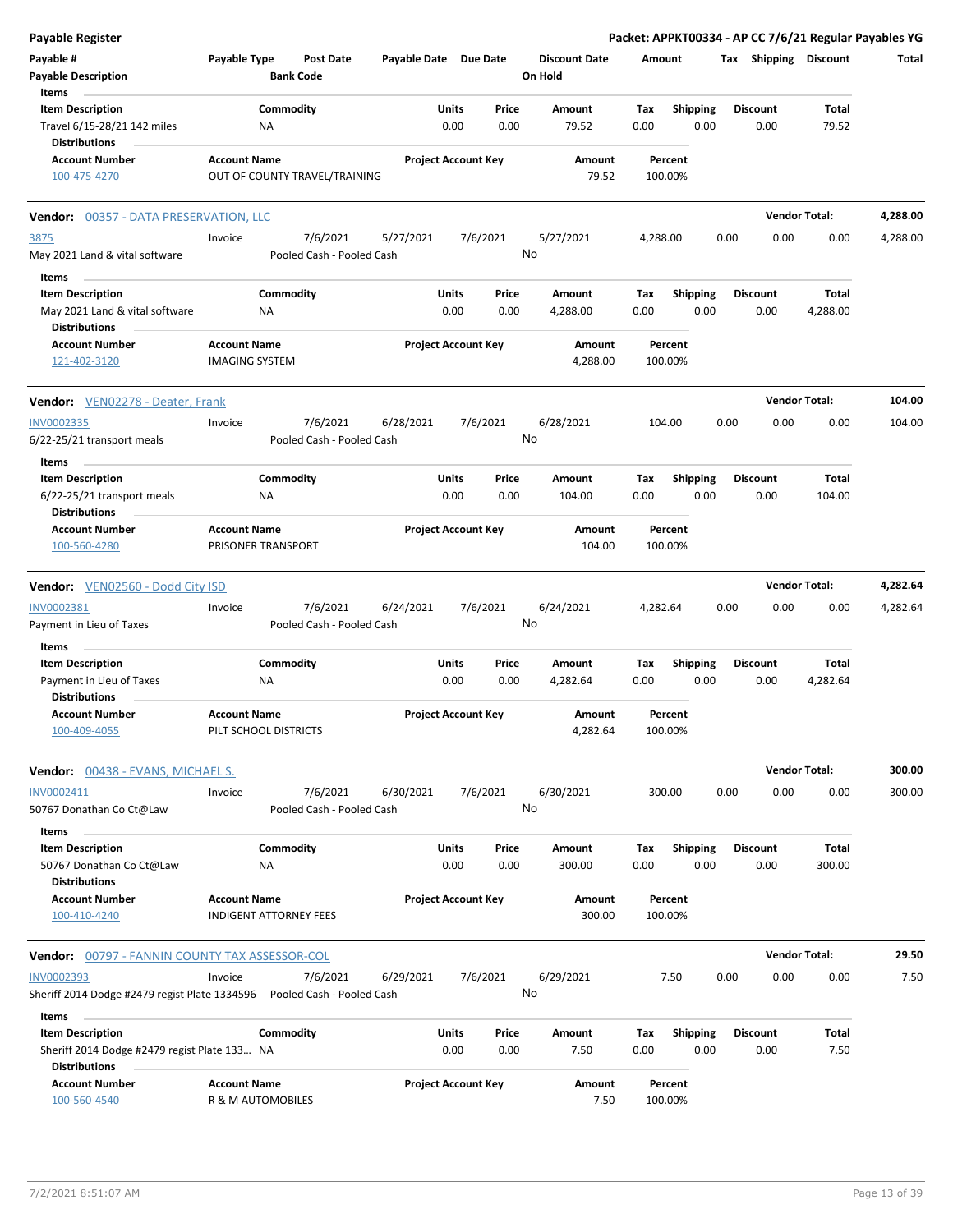| <b>Payable Register</b>                                                            |                                                       |                        |                                       |                       |                      |                            |    |                                 |             |         |                         |      |                         |                   | Packet: APPKT00334 - AP CC 7/6/21 Regular Payables YG |
|------------------------------------------------------------------------------------|-------------------------------------------------------|------------------------|---------------------------------------|-----------------------|----------------------|----------------------------|----|---------------------------------|-------------|---------|-------------------------|------|-------------------------|-------------------|-------------------------------------------------------|
| Payable #<br><b>Payable Description</b>                                            | Payable Type                                          | <b>Bank Code</b>       | <b>Post Date</b>                      | Payable Date Due Date |                      |                            |    | <b>Discount Date</b><br>On Hold | Amount      |         |                         |      | Tax Shipping Discount   |                   | Total                                                 |
| INV0002410<br>Pct 3 2000 Volvo #9228 registr Plate 1290662                         | Invoice                                               |                        | 7/6/2021<br>Pooled Cash - Pooled Cash | 7/1/2021              |                      | 7/6/2021                   | No | 7/1/2021                        |             | 22.00   |                         | 0.00 | 0.00                    | 0.00              | 22.00                                                 |
| Items<br><b>Item Description</b><br>Pct 3 2000 Volvo #9228 registr Plate 1290 NA   |                                                       | Commodity              |                                       |                       | Units<br>0.00        | Price<br>0.00              |    | Amount<br>22.00                 | Tax<br>0.00 |         | <b>Shipping</b><br>0.00 |      | <b>Discount</b><br>0.00 | Total<br>22.00    |                                                       |
| <b>Distributions</b>                                                               |                                                       |                        |                                       |                       |                      |                            |    |                                 |             |         |                         |      |                         |                   |                                                       |
| <b>Account Number</b><br>230-623-4580                                              | <b>Account Name</b><br><b>R&amp;M MACHINERY PARTS</b> |                        |                                       |                       |                      | <b>Project Account Key</b> |    | Amount<br>22.00                 | 100.00%     | Percent |                         |      |                         |                   |                                                       |
| Vendor: VEN02559 - Fannindel ISD                                                   |                                                       |                        |                                       |                       |                      |                            |    |                                 |             |         |                         |      | <b>Vendor Total:</b>    |                   | 4,282.64                                              |
| <b>INV0002382</b><br>Payment in Lieu of Taxes                                      | Invoice                                               |                        | 7/6/2021<br>Pooled Cash - Pooled Cash | 6/24/2021             |                      | 7/6/2021                   | No | 6/24/2021                       | 4,282.64    |         |                         | 0.00 | 0.00                    | 0.00              | 4,282.64                                              |
| Items<br><b>Item Description</b><br>Payment in Lieu of Taxes                       |                                                       | Commodity<br><b>NA</b> |                                       |                       | Units<br>0.00        | Price<br>0.00              |    | Amount<br>4,282.64              | Tax<br>0.00 |         | <b>Shipping</b><br>0.00 |      | <b>Discount</b><br>0.00 | Total<br>4,282.64 |                                                       |
| <b>Distributions</b><br><b>Account Number</b><br>100-409-4055                      | <b>Account Name</b><br>PILT SCHOOL DISTRICTS          |                        |                                       |                       |                      | <b>Project Account Key</b> |    | Amount<br>4,282.64              | 100.00%     | Percent |                         |      |                         |                   |                                                       |
|                                                                                    |                                                       |                        |                                       |                       |                      |                            |    |                                 |             |         |                         |      |                         |                   |                                                       |
| Vendor: 00148 - FEDEX                                                              |                                                       |                        |                                       |                       |                      |                            |    |                                 |             |         |                         |      | <b>Vendor Total:</b>    |                   | 97.47                                                 |
| 7-333-09289<br>Sheriff postage                                                     | Invoice                                               |                        | 7/6/2021<br>Pooled Cash - Pooled Cash | 4/8/2021              |                      | 7/6/2021                   | No | 4/8/2021                        |             | 50.27   |                         | 0.00 | 0.00                    | 0.00              | 50.27                                                 |
| Items                                                                              |                                                       |                        |                                       |                       |                      |                            |    |                                 |             |         |                         |      |                         |                   |                                                       |
| <b>Item Description</b>                                                            |                                                       | Commodity              |                                       |                       | Units                | Price                      |    | Amount                          | Tax         |         | <b>Shipping</b>         |      | <b>Discount</b>         | <b>Total</b>      |                                                       |
| Sheriff postage<br><b>Distributions</b>                                            |                                                       | ΝA                     |                                       |                       | 0.00                 | 0.00                       |    | 50.27                           | 0.00        |         | 0.00                    |      | 0.00                    | 50.27             |                                                       |
| <b>Account Number</b><br>100-560-3110                                              | <b>Account Name</b><br><b>POSTAGE</b>                 |                        |                                       |                       |                      | <b>Project Account Key</b> |    | Amount<br>50.27                 | 100.00%     | Percent |                         |      |                         |                   |                                                       |
| 7-414-03269<br>Sheriff postage                                                     | Invoice                                               |                        | 7/6/2021<br>Pooled Cash - Pooled Cash | 6/24/2021             |                      | 7/6/2021                   | No | 6/24/2021                       |             | 47.20   |                         | 0.00 | 0.00                    | 0.00              | 47.20                                                 |
| Items                                                                              |                                                       |                        |                                       |                       |                      |                            |    |                                 |             |         |                         |      |                         |                   |                                                       |
| <b>Item Description</b><br>Sheriff postage                                         |                                                       | Commodity<br>ΝA        |                                       |                       | <b>Units</b><br>0.00 | Price<br>0.00              |    | Amount<br>47.20                 | Tax<br>0.00 |         | <b>Shipping</b><br>0.00 |      | <b>Discount</b><br>0.00 | Total<br>47.20    |                                                       |
| <b>Distributions</b><br><b>Account Number</b><br>100-560-3110                      | <b>Account Name</b><br>POSTAGE                        |                        |                                       |                       |                      | <b>Project Account Key</b> |    | Amount<br>47.20                 | 100.00%     | Percent |                         |      |                         |                   |                                                       |
| Vendor: VEN02572 - Fidlar Technologies, Inc                                        |                                                       |                        |                                       |                       |                      |                            |    |                                 |             |         |                         |      | <b>Vendor Total:</b>    |                   | 4,288.00                                              |
| 0885503-IN<br>June 2021 Property fraud alert services                              | Invoice                                               |                        | 7/6/2021<br>Pooled Cash - Pooled Cash | 6/30/2021             |                      | 7/6/2021                   | No | 6/30/2021                       | 4,288.00    |         |                         | 0.00 | 0.00                    | 0.00              | 4,288.00                                              |
| Items<br><b>Item Description</b><br>June 2021 Property fraud alert services        |                                                       | Commodity<br><b>NA</b> |                                       |                       | Units<br>0.00        | Price<br>0.00              |    | <b>Amount</b><br>4,288.00       | Tax<br>0.00 |         | <b>Shipping</b><br>0.00 |      | <b>Discount</b><br>0.00 | Total<br>4,288.00 |                                                       |
| <b>Distributions</b>                                                               |                                                       |                        |                                       |                       |                      |                            |    |                                 |             |         |                         |      |                         |                   |                                                       |
| <b>Account Number</b><br>121-402-3120                                              | <b>Account Name</b><br><b>IMAGING SYSTEM</b>          |                        |                                       |                       |                      | <b>Project Account Key</b> |    | Amount<br>4,288.00              | 100.00%     | Percent |                         |      |                         |                   |                                                       |
| <b>Vendor:</b> 00195 - FIX & FEED BONHAM/COMMERCE                                  |                                                       |                        |                                       |                       |                      |                            |    |                                 |             |         |                         |      | <b>Vendor Total:</b>    |                   | 173.97                                                |
| 2106-023782<br>Pct 4 hydraulic fluid/superfuel                                     | Invoice                                               |                        | 7/6/2021<br>Pooled Cash - Pooled Cash | 6/16/2021             |                      | 7/6/2021                   | No | 6/16/2021                       | 157.24      |         |                         | 0.00 | 0.00                    | 0.00              | 157.24                                                |
| Items                                                                              |                                                       |                        |                                       |                       |                      |                            |    |                                 |             |         |                         |      |                         |                   |                                                       |
| <b>Item Description</b><br>Pct 4 hydraulic fluid/superfuel<br><b>Distributions</b> |                                                       | Commodity<br>ΝA        |                                       |                       | Units<br>0.00        | Price<br>0.00              |    | Amount<br>157.24                | Tax<br>0.00 |         | <b>Shipping</b><br>0.00 |      | <b>Discount</b><br>0.00 | Total<br>157.24   |                                                       |
| <b>Account Number</b><br>240-624-4580                                              | <b>Account Name</b><br>R&M MACHINERY PARTS            |                        |                                       |                       |                      | <b>Project Account Key</b> |    | Amount<br>157.24                | 100.00%     | Percent |                         |      |                         |                   |                                                       |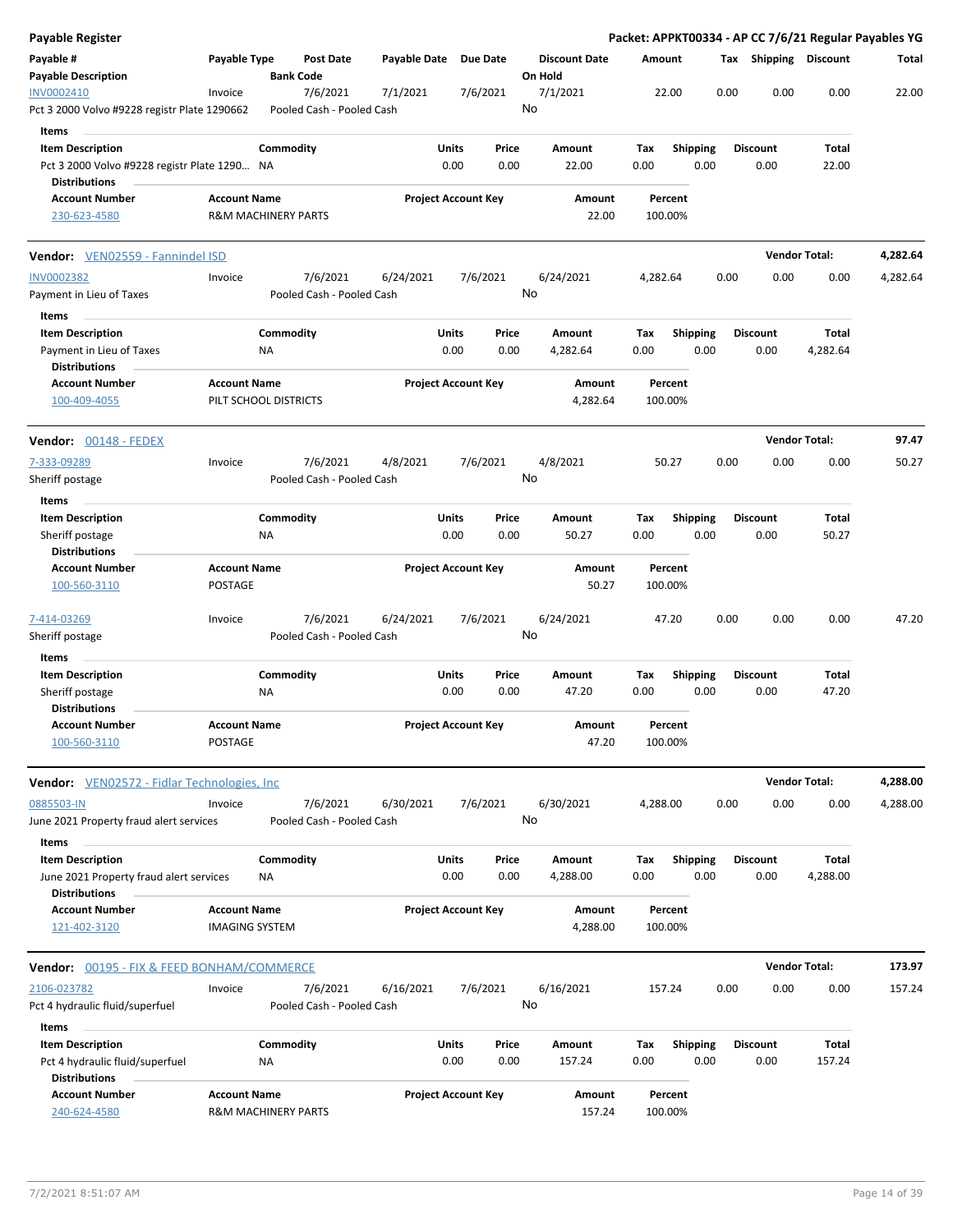| <b>Payable Register</b>                               |                                             |                                       |                       |                                |                                 |                    |                         |      |                         |                      | Packet: APPKT00334 - AP CC 7/6/21 Regular Payables YG |
|-------------------------------------------------------|---------------------------------------------|---------------------------------------|-----------------------|--------------------------------|---------------------------------|--------------------|-------------------------|------|-------------------------|----------------------|-------------------------------------------------------|
| Payable #<br><b>Payable Description</b>               | Payable Type                                | <b>Post Date</b><br><b>Bank Code</b>  | Payable Date Due Date |                                | <b>Discount Date</b><br>On Hold | Amount             |                         |      | Tax Shipping Discount   |                      | Total                                                 |
| 2106-049748<br>Pct 4 drumliners                       | Invoice                                     | 7/6/2021<br>Pooled Cash - Pooled Cash | 6/28/2021             | 7/6/2021                       | 6/28/2021<br>No                 |                    | 8.74                    | 0.00 | 0.00                    | 0.00                 | 8.74                                                  |
| <b>Items</b>                                          |                                             |                                       |                       |                                |                                 |                    |                         |      |                         |                      |                                                       |
| <b>Item Description</b><br>Pct 4 drumliners           |                                             | Commodity<br>Goods                    |                       | Units<br>Price<br>1.00<br>8.74 | Amount<br>8.74                  | Tax<br>0.00        | <b>Shipping</b><br>0.00 |      | <b>Discount</b><br>0.00 | Total<br>8.74        |                                                       |
| <b>Distributions</b>                                  |                                             |                                       |                       |                                |                                 |                    |                         |      |                         |                      |                                                       |
| <b>Account Number</b><br>240-624-3400                 | <b>Account Name</b><br><b>SHOP SUPPLIES</b> |                                       |                       | <b>Project Account Key</b>     | Amount<br>8.74                  | Percent<br>100.00% |                         |      |                         |                      |                                                       |
| 2106-054140                                           | Invoice                                     | 7/6/2021                              | 6/30/2021             | 7/6/2021                       | 6/30/2021                       |                    | 7.99                    | 0.00 | 0.00                    | 0.00                 | 7.99                                                  |
| #FSHER solvent                                        |                                             | Pooled Cash - Pooled Cash             |                       |                                | No                              |                    |                         |      |                         |                      |                                                       |
| Items                                                 |                                             |                                       |                       |                                |                                 |                    |                         |      |                         |                      |                                                       |
| <b>Item Description</b>                               |                                             | Commodity                             |                       | Units<br>Price                 | Amount                          | Tax                | <b>Shipping</b>         |      | <b>Discount</b>         | Total                |                                                       |
| #FSHER solvent                                        |                                             | Goods                                 |                       | 7.99<br>1.00                   | 7.99                            | 0.00               | 0.00                    |      | 0.00                    | 7.99                 |                                                       |
| <b>Distributions</b>                                  |                                             |                                       |                       |                                |                                 |                    |                         |      |                         |                      |                                                       |
| <b>Account Number</b><br>100-560-4540                 | <b>Account Name</b>                         | R & M AUTOMOBILES                     |                       | <b>Project Account Key</b>     | Amount<br>7.99                  | Percent<br>100.00% |                         |      |                         |                      |                                                       |
| Vendor: 00236 - FUNCTION 4, LLC                       |                                             |                                       |                       |                                |                                 |                    |                         |      |                         | <b>Vendor Total:</b> | 46.38                                                 |
| <b>INV869957</b>                                      | Invoice                                     | 7/6/2021                              | 6/28/2021             | 7/6/2021                       | 6/28/2021                       | 46.38              |                         | 0.00 | 0.00                    | 0.00                 | 46.38                                                 |
| Turner 5/27-6/26/21 copies                            |                                             | Pooled Cash - Pooled Cash             |                       |                                | No                              |                    |                         |      |                         |                      |                                                       |
| Items                                                 |                                             |                                       |                       |                                |                                 |                    |                         |      |                         |                      |                                                       |
| <b>Item Description</b>                               |                                             | Commodity                             |                       | Units<br>Price                 | Amount                          | Tax                | <b>Shipping</b>         |      | <b>Discount</b>         | Total                |                                                       |
| Turner 5/27-6/26/21 copies                            |                                             | NA                                    |                       | 0.00<br>0.00                   | 46.38                           | 0.00               | 0.00                    |      | 0.00                    | 46.38                |                                                       |
| <b>Distributions</b><br><b>Account Number</b>         | <b>Account Name</b>                         |                                       |                       | <b>Project Account Key</b>     | Amount                          | Percent            |                         |      |                         |                      |                                                       |
| 100-510-3150                                          | <b>COPIER RENTAL</b>                        |                                       |                       |                                | 46.38                           | 100.00%            |                         |      |                         |                      |                                                       |
| <b>Vendor:</b> 00512 - GAYLON P. RIDDELS LAW FIRM, PC |                                             |                                       |                       |                                |                                 |                    |                         |      |                         | <b>Vendor Total:</b> | 16,024.91                                             |
| <b>INV0002366</b>                                     | Invoice                                     | 7/6/2021                              | 6/9/2021              | 7/6/2021                       | 6/9/2021                        | 600.08             |                         | 0.00 | 0.00                    | 0.00                 | 600.08                                                |
| 50815 Seabolt Co Ct@Law                               |                                             | Pooled Cash - Pooled Cash             |                       |                                | No                              |                    |                         |      |                         |                      |                                                       |
| Items                                                 |                                             |                                       |                       |                                |                                 |                    |                         |      |                         |                      |                                                       |
| <b>Item Description</b>                               |                                             | Commodity                             |                       | Units<br>Price                 | Amount                          | Tax                | <b>Shipping</b>         |      | <b>Discount</b>         | Total                |                                                       |
| 50815 Seabolt Co Ct@Law                               |                                             | ΝA                                    |                       | 0.00<br>0.00                   | 600.08                          | 0.00               | 0.00                    |      | 0.00                    | 600.08               |                                                       |
| <b>Distributions</b><br><b>Account Number</b>         | <b>Account Name</b>                         |                                       |                       | <b>Project Account Kev</b>     | Amount                          | Percent            |                         |      |                         |                      |                                                       |
| 100-410-4240                                          |                                             | <b>INDIGENT ATTORNEY FEES</b>         |                       |                                | 600.08                          | 100.00%            |                         |      |                         |                      |                                                       |
| INV0002367<br>CR-21-27934 Ross Dst Ct                 | Invoice                                     | 7/6/2021<br>Pooled Cash - Pooled Cash | 6/9/2021              | 7/6/2021                       | 6/9/2021<br>No                  | 3,363.00           |                         | 0.00 | 0.00                    | 0.00                 | 3,363.00                                              |
| Items                                                 |                                             |                                       |                       |                                |                                 |                    |                         |      |                         |                      |                                                       |
| <b>Item Description</b><br>CR-21-27934 Ross Dst Ct    |                                             | Commodity<br>NA                       |                       | Units<br>Price<br>0.00<br>0.00 | Amount<br>3,363.00              | Tax<br>0.00        | Shipping<br>0.00        |      | <b>Discount</b><br>0.00 | Total<br>3,363.00    |                                                       |
| <b>Distributions</b>                                  |                                             |                                       |                       |                                |                                 |                    |                         |      |                         |                      |                                                       |
| <b>Account Number</b>                                 | <b>Account Name</b>                         |                                       |                       | <b>Project Account Key</b>     | Amount                          | Percent            |                         |      |                         |                      |                                                       |
| 100-435-4370                                          | <b>ATTORNEY FEES</b>                        |                                       |                       |                                | 3,363.00                        | 100.00%            |                         |      |                         |                      |                                                       |
| <b>INV0002368</b><br>CR-20-27708 Hunter Dst Ct        | Invoice                                     | 7/6/2021<br>Pooled Cash - Pooled Cash | 6/9/2021              | 7/6/2021                       | 6/9/2021<br>No                  | 3,790.50           |                         | 0.00 | 0.00                    | 0.00                 | 3,790.50                                              |
| Items                                                 |                                             |                                       |                       |                                |                                 |                    |                         |      |                         |                      |                                                       |
| <b>Item Description</b>                               |                                             | Commodity                             |                       | Units<br>Price                 | Amount                          | Tax                | <b>Shipping</b>         |      | <b>Discount</b>         | Total                |                                                       |
| CR-20-27708 Hunter Dst Ct                             |                                             | ΝA                                    |                       | 0.00<br>0.00                   | 3,790.50                        | 0.00               | 0.00                    |      | 0.00                    | 3,790.50             |                                                       |
| <b>Distributions</b>                                  |                                             |                                       |                       |                                |                                 |                    |                         |      |                         |                      |                                                       |
| <b>Account Number</b><br>100-435-4370                 | <b>Account Name</b><br><b>ATTORNEY FEES</b> |                                       |                       | <b>Project Account Key</b>     | Amount<br>3,790.50              | Percent<br>100.00% |                         |      |                         |                      |                                                       |
| <b>INV0002369</b>                                     | Invoice                                     | 7/6/2021                              | 6/9/2021              | 7/6/2021                       | 6/9/2021                        | 3,700.25           |                         | 0.00 | 0.00                    | 0.00                 | 3,700.25                                              |
| CR-20-27350 Booth Dst Ct                              |                                             | Pooled Cash - Pooled Cash             |                       |                                | No                              |                    |                         |      |                         |                      |                                                       |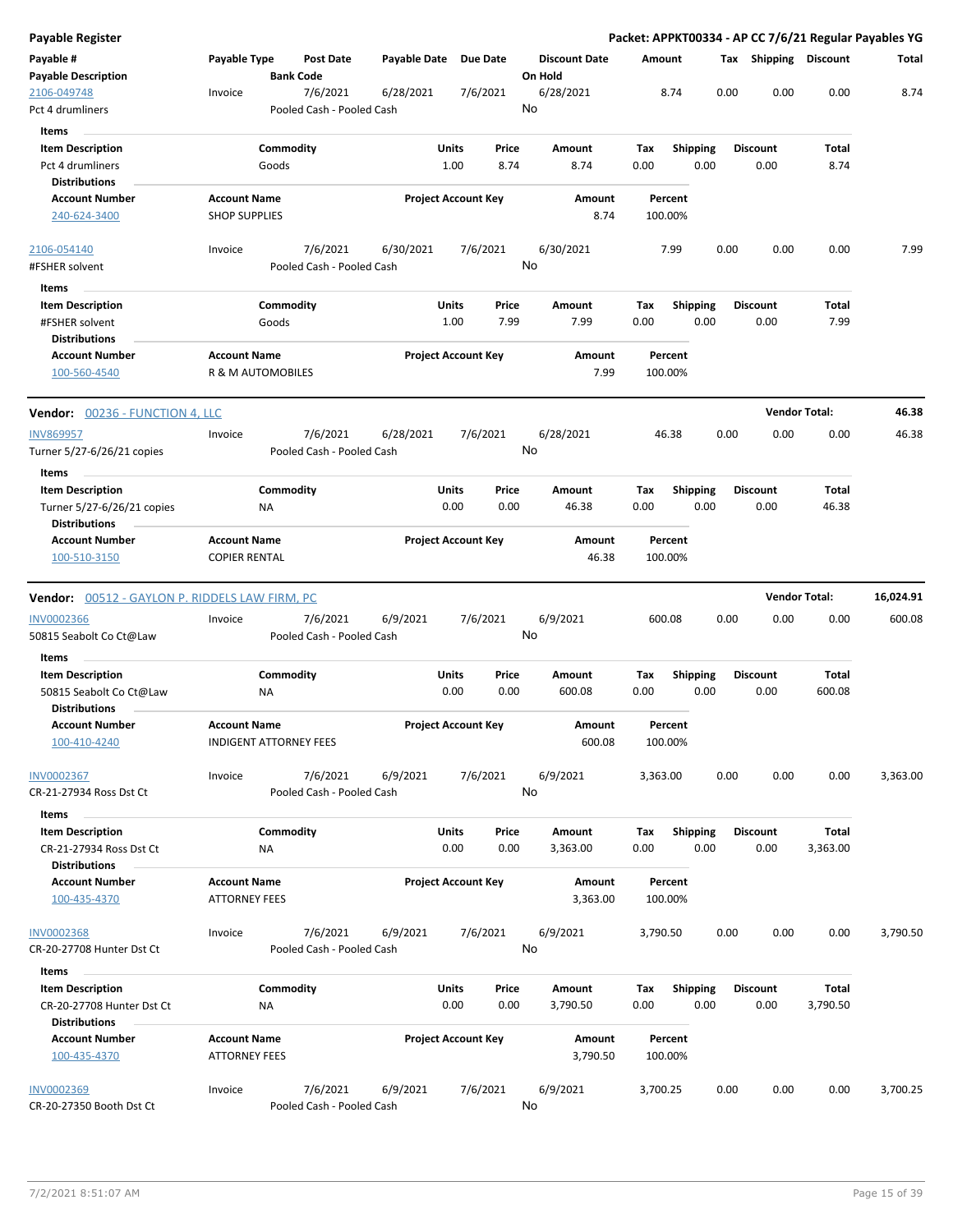| <b>Payable Register</b>                                                                                |                                             |                                       |                       |                            |               |                                 |             |                         |      |                         | Packet: APPKT00334 - AP CC 7/6/21 Regular Payables YG |          |
|--------------------------------------------------------------------------------------------------------|---------------------------------------------|---------------------------------------|-----------------------|----------------------------|---------------|---------------------------------|-------------|-------------------------|------|-------------------------|-------------------------------------------------------|----------|
| Payable #<br><b>Payable Description</b>                                                                | Payable Type                                | Post Date<br><b>Bank Code</b>         | Payable Date Due Date |                            |               | <b>Discount Date</b><br>On Hold | Amount      |                         |      | Tax Shipping Discount   |                                                       | Total    |
| Items<br><b>Item Description</b><br>CR-20-27350 Booth Dst Ct                                           | ΝA                                          | Commodity                             |                       | Units<br>0.00              | Price<br>0.00 | Amount<br>3,700.25              | Tax<br>0.00 | Shipping<br>0.00        |      | <b>Discount</b><br>0.00 | Total<br>3,700.25                                     |          |
| <b>Distributions</b><br><b>Account Number</b><br>100-435-4370                                          | <b>Account Name</b><br><b>ATTORNEY FEES</b> |                                       |                       | <b>Project Account Key</b> |               | Amount<br>3,700.25              | 100.00%     | Percent                 |      |                         |                                                       |          |
| <b>INV0002370</b><br>CR-21-27802 Pinkston Dst Ct                                                       | Invoice                                     | 7/6/2021<br>Pooled Cash - Pooled Cash | 6/9/2021              | 7/6/2021                   | No            | 6/9/2021                        | 2,911.75    |                         | 0.00 | 0.00                    | 0.00                                                  | 2,911.75 |
| Items<br><b>Item Description</b><br>CR-21-27802 Pinkston Dst Ct<br><b>Distributions</b>                | ΝA                                          | Commodity                             |                       | Units<br>0.00              | Price<br>0.00 | Amount<br>2,911.75              | Tax<br>0.00 | <b>Shipping</b><br>0.00 |      | Discount<br>0.00        | Total<br>2,911.75                                     |          |
| <b>Account Number</b><br>100-435-4370                                                                  | <b>Account Name</b><br><b>ATTORNEY FEES</b> |                                       |                       | <b>Project Account Key</b> |               | Amount<br>2,911.75              | 100.00%     | Percent                 |      |                         |                                                       |          |
| INV0002371<br>CR-21-28000 Twito Dst Ct                                                                 | Invoice                                     | 7/6/2021<br>Pooled Cash - Pooled Cash | 6/9/2021              | 7/6/2021                   |               | 6/9/2021<br>No                  | 1,659.33    |                         | 0.00 | 0.00                    | 0.00                                                  | 1,659.33 |
| Items<br><b>Item Description</b><br>CR-21-28000 Twito Dst Ct<br><b>Distributions</b>                   | NA                                          | Commodity                             |                       | Units<br>0.00              | Price<br>0.00 | Amount<br>1,659.33              | Tax<br>0.00 | <b>Shipping</b><br>0.00 |      | <b>Discount</b><br>0.00 | Total<br>1,659.33                                     |          |
| <b>Account Number</b><br>100-435-4370                                                                  | <b>Account Name</b><br><b>ATTORNEY FEES</b> |                                       |                       | <b>Project Account Key</b> |               | Amount<br>1,659.33              | 100.00%     | Percent                 |      |                         |                                                       |          |
| <b>Vendor: 00183 - GOHEEN &amp; O'TOOLE</b>                                                            |                                             |                                       |                       |                            |               |                                 |             |                         |      | <b>Vendor Total:</b>    |                                                       | 215.59   |
| 1315<br>CR-20-27343 Anderton Dst Ct                                                                    | Invoice                                     | 7/6/2021<br>Pooled Cash - Pooled Cash | 6/14/2021             | 7/6/2021                   |               | 6/14/2021<br>No                 | 215.59      |                         | 0.00 | 0.00                    | 0.00                                                  | 215.59   |
| Items<br><b>Item Description</b><br>CR-20-27343 Anderton Dst Ct<br><b>Distributions</b>                | ΝA                                          | Commodity                             |                       | Units<br>0.00              | Price<br>0.00 | Amount<br>215.59                | Tax<br>0.00 | <b>Shipping</b><br>0.00 |      | <b>Discount</b><br>0.00 | Total<br>215.59                                       |          |
| <b>Account Number</b><br>100-435-4370                                                                  | <b>Account Name</b><br><b>ATTORNEY FEES</b> |                                       |                       | <b>Project Account Key</b> |               | Amount<br>215.59                | 100.00%     | Percent                 |      |                         |                                                       |          |
| <b>Vendor:</b> VEN02148 - Grayson College Center for Workplace Learning                                |                                             |                                       |                       |                            |               |                                 |             |                         |      | <b>Vendor Total:</b>    |                                                       | 175.00   |
| <b>CWL 1268</b><br>#1850 crisis intervention training-Franz                                            | Invoice                                     | 7/6/2021<br>Pooled Cash - Pooled Cash | 6/28/2021             | 7/6/2021                   |               | 6/28/2021<br>No                 | 175.00      |                         | 0.00 | 0.00                    | 0.00                                                  | 175.00   |
| Items<br><b>Item Description</b><br>#1850 crisis intervention training-Franz<br><b>Distributions</b>   | ΝA                                          | Commodity                             |                       | <b>Units</b><br>0.00       | Price<br>0.00 | Amount<br>175.00                | Tax<br>0.00 | <b>Shipping</b><br>0.00 |      | Discount<br>0.00        | Total<br>175.00                                       |          |
| <b>Account Number</b><br>310-560-4270                                                                  | <b>Account Name</b>                         | OUT OF COUNTY TRAVEL/TRAINING         |                       | <b>Project Account Key</b> |               | Amount<br>175.00                | 100.00%     | Percent                 |      |                         |                                                       |          |
| Vendor: 00128 - HART INTERCIVIC                                                                        |                                             |                                       |                       |                            |               |                                 |             |                         |      | <b>Vendor Total:</b>    |                                                       | 1,687.00 |
| 084347<br>FAN00000 Poll pad software renewal 9/21/21- Pooled Cash - Pooled Cash                        | Invoice                                     | 7/6/2021                              | 6/18/2021             | 7/6/2021                   |               | 6/18/2021<br>No                 | 1,687.00    |                         | 0.00 | 0.00                    | 0.00                                                  | 1,687.00 |
| Items<br><b>Item Description</b><br>FAN00000 Poll pad software renewal 9/21 NA<br><b>Distributions</b> |                                             | Commodity                             |                       | Units<br>0.00              | Price<br>0.00 | Amount<br>1,687.00              | Tax<br>0.00 | <b>Shipping</b><br>0.00 |      | <b>Discount</b><br>0.00 | Total<br>1,687.00                                     |          |
| <b>Account Number</b><br>100-404-4850                                                                  | <b>Account Name</b>                         | ELECTION MAINT. AGREEMENT             |                       | <b>Project Account Key</b> |               | Amount<br>1,687.00              | 100.00%     | Percent                 |      |                         |                                                       |          |
| <b>Vendor:</b> VEN02205 - Hazelton, Shane                                                              |                                             |                                       |                       |                            |               |                                 |             |                         |      | <b>Vendor Total:</b>    |                                                       | 208.00   |
| <b>INV0002403</b><br>Hazelton state bar dues                                                           | Invoice                                     | 7/6/2021<br>Pooled Cash - Pooled Cash | 6/29/2021             | 7/6/2021                   |               | 6/29/2021<br>No                 | 208.00      |                         | 0.00 | 0.00                    | 0.00                                                  | 208.00   |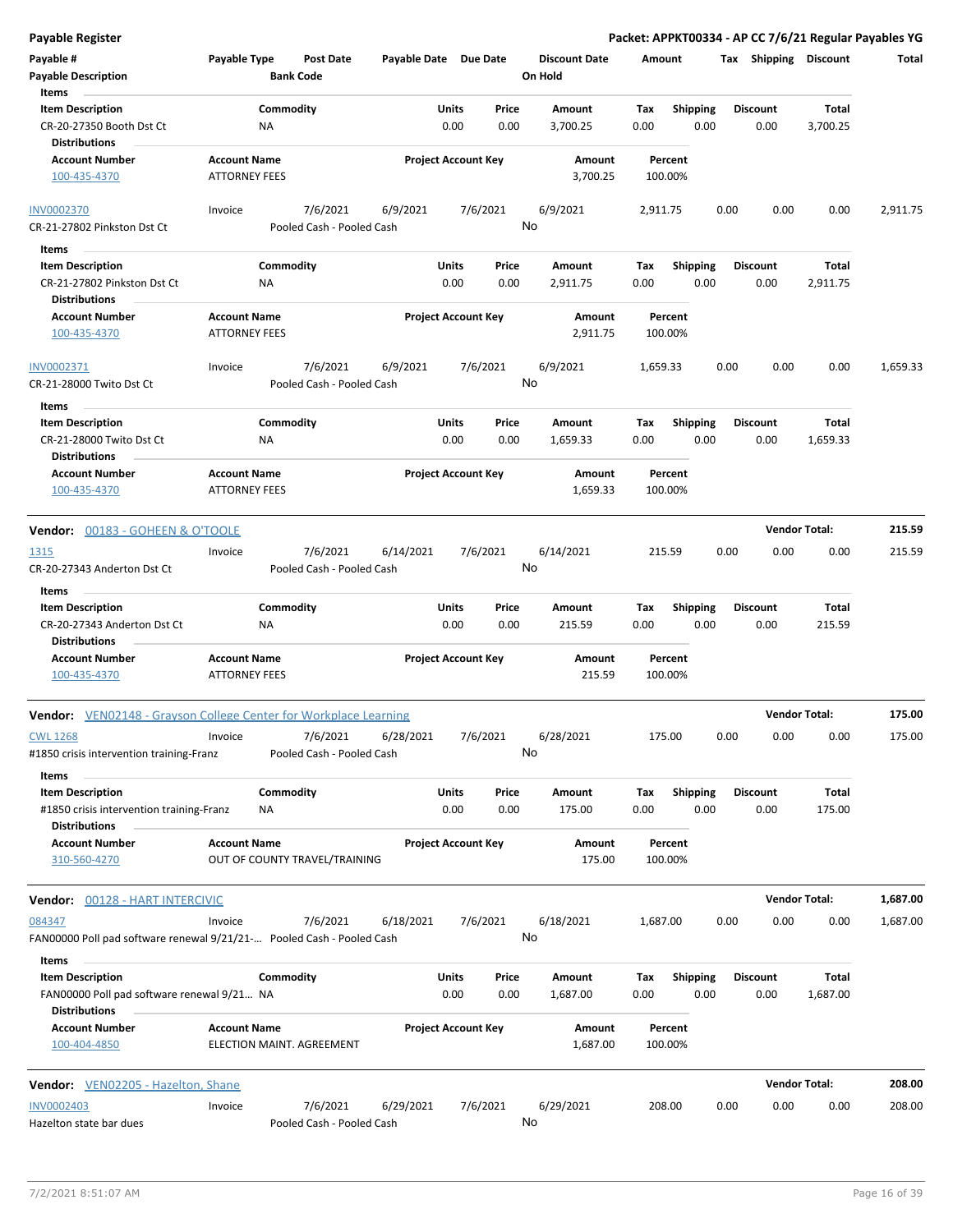| Payable Register                                     |                               |                  |                                       |                       |                            |               |                                 |             |                         |      |                         |                      | Packet: APPKT00334 - AP CC 7/6/21 Regular Payables YG |
|------------------------------------------------------|-------------------------------|------------------|---------------------------------------|-----------------------|----------------------------|---------------|---------------------------------|-------------|-------------------------|------|-------------------------|----------------------|-------------------------------------------------------|
| Payable #<br><b>Payable Description</b>              | Payable Type                  | <b>Bank Code</b> | Post Date                             | Payable Date Due Date |                            |               | <b>Discount Date</b><br>On Hold | Amount      |                         |      | Tax Shipping Discount   |                      | Total                                                 |
| Items<br><b>Item Description</b>                     |                               | Commodity        |                                       |                       | Units                      | Price         | Amount                          | Tax         | Shipping                |      | <b>Discount</b>         | Total                |                                                       |
| Hazelton state bar dues                              |                               | ΝA               |                                       |                       | 0.00                       | 0.00          | 208.00                          | 0.00        | 0.00                    |      | 0.00                    | 208.00               |                                                       |
| <b>Distributions</b>                                 |                               |                  |                                       |                       |                            |               |                                 |             |                         |      |                         |                      |                                                       |
| <b>Account Number</b>                                | <b>Account Name</b>           |                  |                                       |                       | <b>Project Account Key</b> |               | Amount                          |             | Percent                 |      |                         |                      |                                                       |
| 100-475-4810                                         | <b>DUES</b>                   |                  |                                       |                       |                            |               | 208.00                          |             | 100.00%                 |      |                         |                      |                                                       |
| Vendor: 00010 - HOLLAND, JORDAN PLLC                 |                               |                  |                                       |                       |                            |               |                                 |             |                         |      |                         | <b>Vendor Total:</b> | 10,053.34                                             |
| <b>INV0002323</b>                                    | Invoice                       |                  | 7/6/2021                              | 6/21/2021             |                            | 7/6/2021      | 6/21/2021                       | 300.00      |                         | 0.00 | 0.00                    | 0.00                 | 300.00                                                |
| 50672 Sherman Co Ct@Law                              |                               |                  | Pooled Cash - Pooled Cash             |                       |                            |               | No                              |             |                         |      |                         |                      |                                                       |
| Items                                                |                               |                  |                                       |                       |                            |               |                                 |             |                         |      |                         |                      |                                                       |
| <b>Item Description</b>                              |                               | Commodity        |                                       |                       | Units                      | Price         | Amount                          | Tax         | <b>Shipping</b>         |      | <b>Discount</b>         | Total                |                                                       |
| 50672 Sherman Co Ct@Law<br><b>Distributions</b>      |                               | ΝA               |                                       |                       | 0.00                       | 0.00          | 300.00                          | 0.00        | 0.00                    |      | 0.00                    | 300.00               |                                                       |
| <b>Account Number</b>                                | <b>Account Name</b>           |                  |                                       |                       | <b>Project Account Key</b> |               | Amount                          |             | Percent                 |      |                         |                      |                                                       |
| 100-410-4240                                         | <b>INDIGENT ATTORNEY FEES</b> |                  |                                       |                       |                            |               | 300.00                          |             | 100.00%                 |      |                         |                      |                                                       |
| <b>INV0002328</b>                                    | Invoice                       |                  | 7/6/2021                              | 6/21/2021             |                            | 7/6/2021      | 6/21/2021                       |             | 300.00                  | 0.00 | 0.00                    | 0.00                 | 300.00                                                |
| 50748 Merritt Co Ct@Law                              |                               |                  | Pooled Cash - Pooled Cash             |                       |                            |               | No                              |             |                         |      |                         |                      |                                                       |
| Items                                                |                               |                  |                                       |                       |                            |               |                                 |             |                         |      |                         |                      |                                                       |
| <b>Item Description</b>                              |                               | Commodity        |                                       |                       | Units                      | Price         | Amount                          | Tax         | <b>Shipping</b>         |      | <b>Discount</b>         | Total                |                                                       |
| 50748 Merritt Co Ct@Law                              |                               | ΝA               |                                       |                       | 0.00                       | 0.00          | 300.00                          | 0.00        | 0.00                    |      | 0.00                    | 300.00               |                                                       |
| <b>Distributions</b>                                 |                               |                  |                                       |                       |                            |               |                                 |             |                         |      |                         |                      |                                                       |
| <b>Account Number</b>                                | <b>Account Name</b>           |                  |                                       |                       | <b>Project Account Key</b> |               | Amount                          |             | Percent                 |      |                         |                      |                                                       |
| 100-410-4240                                         | <b>INDIGENT ATTORNEY FEES</b> |                  |                                       |                       |                            |               | 300.00                          |             | 100.00%                 |      |                         |                      |                                                       |
| INV0002333<br>CR-19-27181 McClendon Dst Ct           | Invoice                       |                  | 7/6/2021<br>Pooled Cash - Pooled Cash | 5/28/2021             |                            | 7/6/2021      | 5/28/2021<br>No                 |             | 365.50                  | 0.00 | 0.00                    | 0.00                 | 365.50                                                |
|                                                      |                               |                  |                                       |                       |                            |               |                                 |             |                         |      |                         |                      |                                                       |
| Items                                                |                               |                  |                                       |                       |                            |               |                                 |             |                         |      |                         |                      |                                                       |
| <b>Item Description</b>                              |                               | Commodity        |                                       |                       | <b>Units</b><br>0.00       | Price<br>0.00 | Amount<br>365.50                | Tax<br>0.00 | <b>Shipping</b><br>0.00 |      | <b>Discount</b><br>0.00 | Total<br>365.50      |                                                       |
| CR-19-27181 McClendon Dst Ct<br><b>Distributions</b> |                               | NA               |                                       |                       |                            |               |                                 |             |                         |      |                         |                      |                                                       |
| <b>Account Number</b>                                | <b>Account Name</b>           |                  |                                       |                       | <b>Project Account Key</b> |               | Amount                          |             | Percent                 |      |                         |                      |                                                       |
| 100-435-4370                                         | <b>ATTORNEY FEES</b>          |                  |                                       |                       |                            |               | 365.50                          |             | 100.00%                 |      |                         |                      |                                                       |
| <u>INV0002334</u>                                    | Invoice                       |                  | 7/6/2021                              | 5/27/2021             |                            | 7/6/2021      | 5/27/2021                       |             | 882.30                  | 0.00 | 0.00                    | 0.00                 | 882.30                                                |
| CR-20-27366 Houser Dst Ct                            |                               |                  | Pooled Cash - Pooled Cash             |                       |                            |               | No                              |             |                         |      |                         |                      |                                                       |
| Items                                                |                               |                  |                                       |                       |                            |               |                                 |             |                         |      |                         |                      |                                                       |
| <b>Item Description</b>                              |                               | Commodity        |                                       |                       | <b>Units</b>               | Price         | Amount                          | Tax         | <b>Shipping</b>         |      | <b>Discount</b>         | Total                |                                                       |
| CR-20-27366 Houser Dst Ct<br><b>Distributions</b>    |                               | NA               |                                       |                       | 0.00                       | 0.00          | 882.30                          | 0.00        | 0.00                    |      | 0.00                    | 882.30               |                                                       |
| <b>Account Number</b>                                | <b>Account Name</b>           |                  |                                       |                       | <b>Project Account Key</b> |               | Amount                          |             | Percent                 |      |                         |                      |                                                       |
| 100-435-4370                                         | <b>ATTORNEY FEES</b>          |                  |                                       |                       |                            |               | 882.30                          |             | 100.00%                 |      |                         |                      |                                                       |
| INV0002342                                           | Invoice                       |                  | 7/6/2021                              | 5/28/2021             |                            | 7/6/2021      | 5/28/2021                       |             | 620.50                  | 0.00 | 0.00                    | 0.00                 | 620.50                                                |
| CR-20-27534 Crumby Dst Ct                            |                               |                  | Pooled Cash - Pooled Cash             |                       |                            |               | No                              |             |                         |      |                         |                      |                                                       |
| Items                                                |                               |                  |                                       |                       |                            |               |                                 |             |                         |      |                         |                      |                                                       |
| <b>Item Description</b>                              |                               | Commodity        |                                       |                       | Units                      | Price         | Amount                          | Tax         | Shipping                |      | <b>Discount</b>         | Total                |                                                       |
| CR-20-27534 Crumby Dst Ct                            |                               | NA               |                                       |                       | 0.00                       | 0.00          | 620.50                          | 0.00        | 0.00                    |      | 0.00                    | 620.50               |                                                       |
| <b>Distributions</b>                                 |                               |                  |                                       |                       |                            |               |                                 |             |                         |      |                         |                      |                                                       |
| <b>Account Number</b>                                | <b>Account Name</b>           |                  |                                       |                       | <b>Project Account Key</b> |               | Amount                          |             | Percent                 |      |                         |                      |                                                       |
| 100-435-4370                                         | <b>ATTORNEY FEES</b>          |                  |                                       |                       |                            |               | 620.50                          |             | 100.00%                 |      |                         |                      |                                                       |
| <b>INV0002343</b>                                    | Invoice                       |                  | 7/6/2021                              | 5/21/2021             |                            | 7/6/2021      | 5/21/2021                       |             | 597.55                  | 0.00 | 0.00                    | 0.00                 | 597.55                                                |
| FA-20-44880 MH Dst Ct                                |                               |                  | Pooled Cash - Pooled Cash             |                       |                            |               | No                              |             |                         |      |                         |                      |                                                       |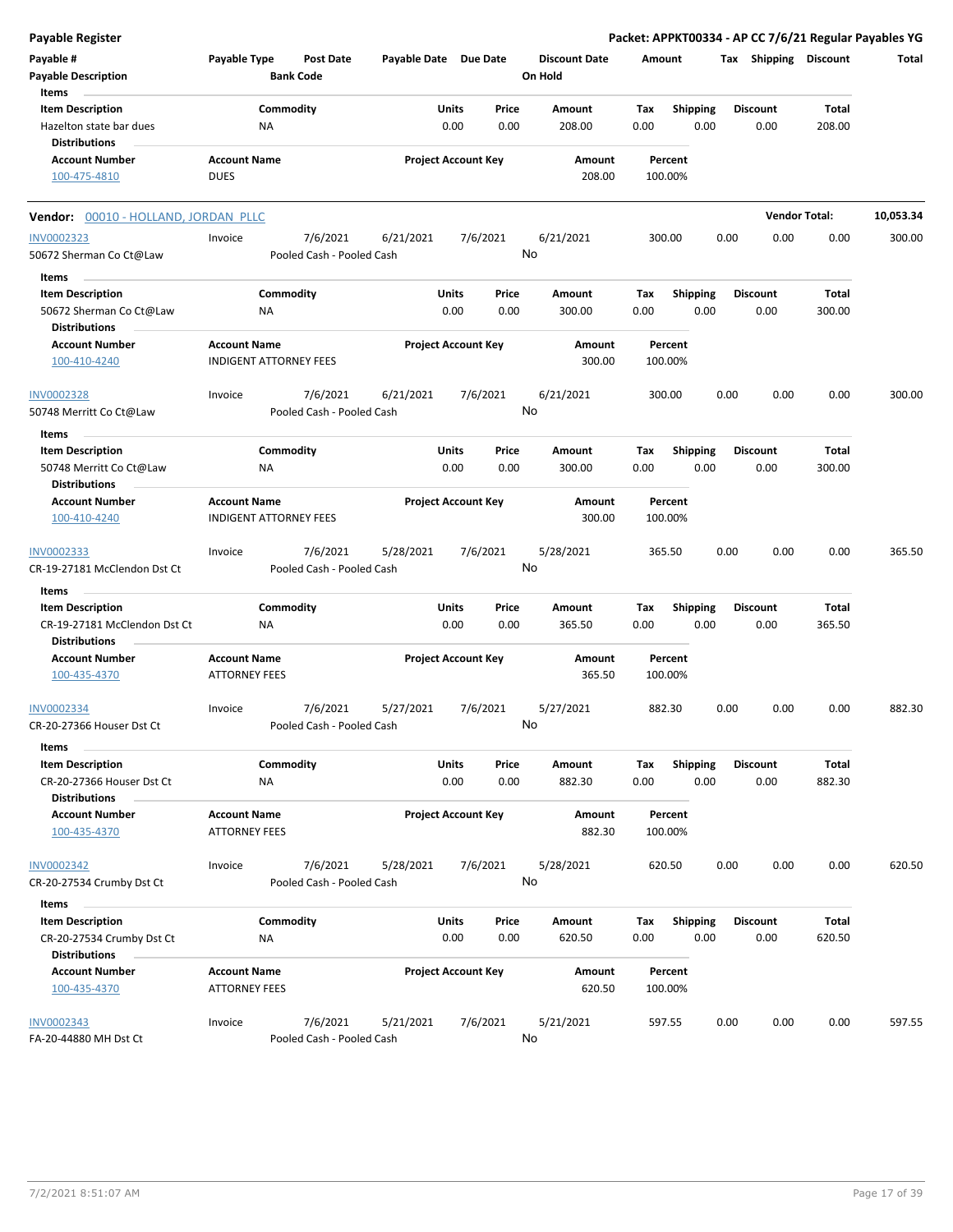| Payable Register                                                            |                                             |                                       |                       |                            |               |                                 |             |                         |      |                         |                 | Packet: APPKT00334 - AP CC 7/6/21 Regular Payables YG |
|-----------------------------------------------------------------------------|---------------------------------------------|---------------------------------------|-----------------------|----------------------------|---------------|---------------------------------|-------------|-------------------------|------|-------------------------|-----------------|-------------------------------------------------------|
| Payable #<br><b>Payable Description</b>                                     | Payable Type                                | Post Date<br><b>Bank Code</b>         | Payable Date Due Date |                            |               | <b>Discount Date</b><br>On Hold | Amount      |                         |      | Tax Shipping Discount   |                 | Total                                                 |
| Items                                                                       |                                             |                                       |                       |                            |               |                                 |             |                         |      |                         |                 |                                                       |
| <b>Item Description</b><br>FA-20-44880 MH Dst Ct                            | ΝA                                          | Commodity                             |                       | Units<br>0.00              | Price<br>0.00 | Amount<br>597.55                | Tax<br>0.00 | <b>Shipping</b><br>0.00 |      | <b>Discount</b><br>0.00 | Total<br>597.55 |                                                       |
| <b>Distributions</b>                                                        |                                             |                                       |                       |                            |               |                                 |             |                         |      |                         |                 |                                                       |
| <b>Account Number</b><br>100-435-4360                                       | <b>Account Name</b>                         | ATTORNEY FEES- CPS CASES              |                       | <b>Project Account Key</b> |               | Amount<br>597.55                |             | Percent<br>100.00%      |      |                         |                 |                                                       |
| <b>INV0002344</b>                                                           | Invoice                                     | 7/6/2021                              | 5/19/2021             |                            | 7/6/2021      | 5/19/2021                       |             | 947.75                  | 0.00 | 0.00                    | 0.00            | 947.75                                                |
| FA-20-44865 CG/MG/BJP/HJP Dst Ct                                            |                                             | Pooled Cash - Pooled Cash             |                       |                            |               | No                              |             |                         |      |                         |                 |                                                       |
| Items                                                                       |                                             |                                       |                       |                            |               |                                 |             |                         |      |                         |                 |                                                       |
| <b>Item Description</b>                                                     |                                             | Commodity                             |                       | Units                      | Price         | Amount                          | Tax         | <b>Shipping</b>         |      | <b>Discount</b>         | Total           |                                                       |
| FA-20-44865 CG/MG/BJP/HJP Dst Ct<br><b>Distributions</b>                    | ΝA                                          |                                       |                       | 0.00                       | 0.00          | 947.75                          | 0.00        | 0.00                    |      | 0.00                    | 947.75          |                                                       |
| <b>Account Number</b>                                                       | <b>Account Name</b>                         |                                       |                       | <b>Project Account Key</b> |               | Amount                          |             | Percent                 |      |                         |                 |                                                       |
| 100-435-4360                                                                |                                             | <b>ATTORNEY FEES- CPS CASES</b>       |                       |                            |               | 947.75                          |             | 100.00%                 |      |                         |                 |                                                       |
| <b>INV0002345</b><br>FA-16-42978 KD/KM Dst Ct                               | Invoice                                     | 7/6/2021<br>Pooled Cash - Pooled Cash | 3/24/2021             |                            | 7/6/2021      | 3/24/2021<br>No                 |             | 709.75                  | 0.00 | 0.00                    | 0.00            | 709.75                                                |
| Items                                                                       |                                             |                                       |                       |                            |               |                                 |             |                         |      |                         |                 |                                                       |
| <b>Item Description</b><br>FA-16-42978 KD/KM Dst Ct<br><b>Distributions</b> | ΝA                                          | Commodity                             |                       | Units<br>0.00              | Price<br>0.00 | Amount<br>709.75                | Tax<br>0.00 | <b>Shipping</b><br>0.00 |      | <b>Discount</b><br>0.00 | Total<br>709.75 |                                                       |
| <b>Account Number</b>                                                       | <b>Account Name</b>                         |                                       |                       | <b>Project Account Key</b> |               | Amount                          |             | Percent                 |      |                         |                 |                                                       |
| 100-435-4360                                                                |                                             | ATTORNEY FEES- CPS CASES              |                       |                            |               | 709.75                          |             | 100.00%                 |      |                         |                 |                                                       |
| INV0002346                                                                  | Invoice                                     | 7/6/2021                              | 5/28/2021             |                            | 7/6/2021      | 5/28/2021                       |             | 611.15                  | 0.00 | 0.00                    | 0.00            | 611.15                                                |
| CR-20-27881 Rutherford Dst Ct                                               |                                             | Pooled Cash - Pooled Cash             |                       |                            |               | No                              |             |                         |      |                         |                 |                                                       |
| Items                                                                       |                                             |                                       |                       |                            |               |                                 |             |                         |      |                         |                 |                                                       |
| <b>Item Description</b>                                                     |                                             | Commodity                             |                       | Units                      | Price         | Amount                          | Tax         | <b>Shipping</b>         |      | <b>Discount</b>         | Total           |                                                       |
| CR-20-27881 Rutherford Dst Ct<br><b>Distributions</b>                       | <b>NA</b>                                   |                                       |                       | 0.00                       | 0.00          | 611.15                          | 0.00        | 0.00                    |      | 0.00                    | 611.15          |                                                       |
| <b>Account Number</b>                                                       | <b>Account Name</b>                         |                                       |                       | <b>Project Account Key</b> |               | <b>Amount</b>                   |             | Percent                 |      |                         |                 |                                                       |
| 100-435-4370                                                                | <b>ATTORNEY FEES</b>                        |                                       |                       |                            |               | 611.15                          |             | 100.00%                 |      |                         |                 |                                                       |
| INV0002347                                                                  | Invoice                                     | 7/6/2021                              | 5/27/2021             |                            | 7/6/2021      | 5/27/2021                       |             | 136.00                  | 0.00 | 0.00                    | 0.00            | 136.00                                                |
| CR-21-27942 Woodall Dst Ct<br>Items                                         |                                             | Pooled Cash - Pooled Cash             |                       |                            |               | No                              |             |                         |      |                         |                 |                                                       |
| <b>Item Description</b>                                                     |                                             | Commodity                             |                       | Units                      | Price         | Amount                          | Tax         | Shipping                |      | <b>Discount</b>         | Total           |                                                       |
| CR-21-27942 Woodall Dst Ct<br><b>Distributions</b>                          | <b>NA</b>                                   |                                       |                       | 0.00                       | 0.00          | 136.00                          | 0.00        | 0.00                    |      | 0.00                    | 136.00          |                                                       |
| <b>Account Number</b><br>100-435-4370                                       | <b>Account Name</b><br><b>ATTORNEY FEES</b> |                                       |                       | <b>Project Account Key</b> |               | Amount<br>136.00                |             | Percent<br>100.00%      |      |                         |                 |                                                       |
| <b>INV0002348</b>                                                           | Invoice                                     | 7/6/2021                              | 6/10/2021             |                            | 7/6/2021      | 6/10/2021                       |             | 862.75                  | 0.00 | 0.00                    | 0.00            | 862.75                                                |
| CR-20-27652 Wilson Dst Ct                                                   |                                             | Pooled Cash - Pooled Cash             |                       |                            |               | No                              |             |                         |      |                         |                 |                                                       |
| Items                                                                       |                                             |                                       |                       |                            |               |                                 |             |                         |      |                         |                 |                                                       |
| <b>Item Description</b>                                                     |                                             | Commodity                             |                       | Units                      | Price         | Amount                          | Tax         | Shipping                |      | <b>Discount</b>         | Total           |                                                       |
| CR-20-27652 Wilson Dst Ct<br><b>Distributions</b>                           | NA                                          |                                       |                       | 0.00                       | 0.00          | 862.75                          | 0.00        | 0.00                    |      | 0.00                    | 862.75          |                                                       |
| <b>Account Number</b><br>100-435-4370                                       | <b>Account Name</b><br><b>ATTORNEY FEES</b> |                                       |                       | <b>Project Account Key</b> |               | Amount<br>862.75                |             | Percent<br>100.00%      |      |                         |                 |                                                       |
| <b>INV0002349</b>                                                           | Invoice                                     | 7/6/2021                              | 6/10/2021             |                            | 7/6/2021      | 6/10/2021                       |             | 612.85                  | 0.00 | 0.00                    | 0.00            | 612.85                                                |
| CR-21-28026 Clark Dst Ct                                                    |                                             | Pooled Cash - Pooled Cash             |                       |                            |               | No                              |             |                         |      |                         |                 |                                                       |
| Items                                                                       |                                             |                                       |                       |                            |               |                                 |             |                         |      |                         |                 |                                                       |
| <b>Item Description</b><br>CR-21-28026 Clark Dst Ct                         | NA                                          | Commodity                             |                       | Units<br>0.00              | Price<br>0.00 | Amount<br>612.85                | Tax<br>0.00 | <b>Shipping</b><br>0.00 |      | <b>Discount</b><br>0.00 | Total<br>612.85 |                                                       |
| <b>Distributions</b>                                                        |                                             |                                       |                       |                            |               |                                 |             |                         |      |                         |                 |                                                       |
| <b>Account Number</b><br>100-435-4370                                       | <b>Account Name</b><br><b>ATTORNEY FEES</b> |                                       |                       | <b>Project Account Key</b> |               | Amount<br>612.85                |             | Percent<br>100.00%      |      |                         |                 |                                                       |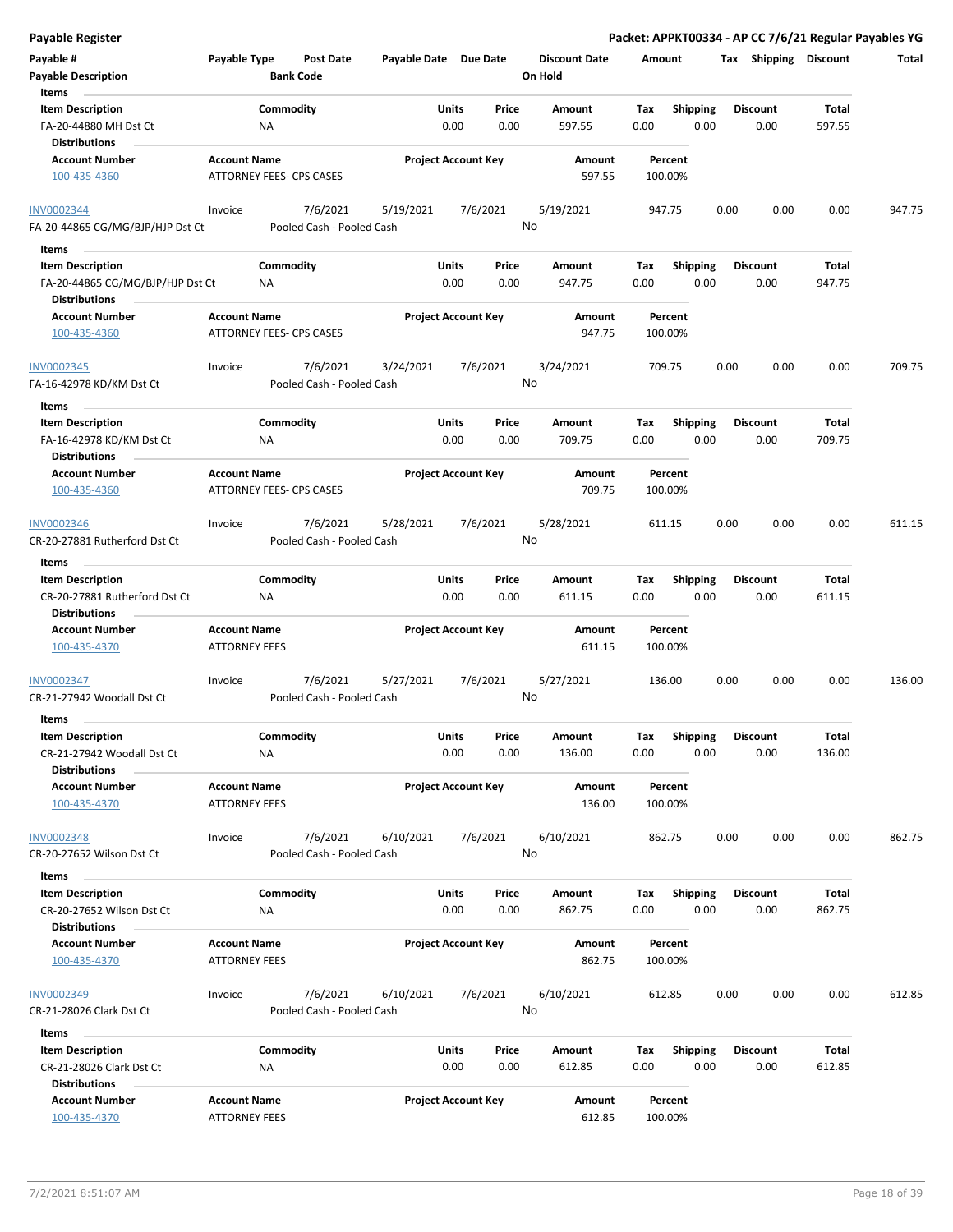| <b>Payable Register</b>                              |                                                        |                  |                                       |                       |                            |          |                                 |          |                    |      |                       | Packet: APPKT00334 - AP CC 7/6/21 Regular Payables YG |          |
|------------------------------------------------------|--------------------------------------------------------|------------------|---------------------------------------|-----------------------|----------------------------|----------|---------------------------------|----------|--------------------|------|-----------------------|-------------------------------------------------------|----------|
| Payable #<br><b>Payable Description</b>              | Payable Type                                           | <b>Bank Code</b> | <b>Post Date</b>                      | Payable Date Due Date |                            |          | <b>Discount Date</b><br>On Hold | Amount   |                    |      | Tax Shipping Discount |                                                       | Total    |
| <b>INV0002350</b>                                    | Invoice                                                |                  | 7/6/2021                              | 6/9/2021              |                            | 7/6/2021 | 6/9/2021                        |          | 386.75             | 0.00 | 0.00                  | 0.00                                                  | 386.75   |
| CR-20-27788 Jackson Dst Ct                           |                                                        |                  | Pooled Cash - Pooled Cash             |                       |                            |          | No                              |          |                    |      |                       |                                                       |          |
| Items                                                |                                                        |                  |                                       |                       |                            |          |                                 |          |                    |      |                       |                                                       |          |
| <b>Item Description</b>                              |                                                        | Commodity        |                                       |                       | Units                      | Price    | Amount                          | Tax      | <b>Shipping</b>    |      | <b>Discount</b>       | Total                                                 |          |
| CR-20-27788 Jackson Dst Ct                           |                                                        | ΝA               |                                       |                       | 0.00                       | 0.00     | 386.75                          | 0.00     | 0.00               |      | 0.00                  | 386.75                                                |          |
| <b>Distributions</b>                                 |                                                        |                  |                                       |                       |                            |          |                                 |          |                    |      |                       |                                                       |          |
| <b>Account Number</b>                                | <b>Account Name</b>                                    |                  |                                       |                       | <b>Project Account Key</b> |          | Amount                          |          | Percent            |      |                       |                                                       |          |
| 100-435-4370                                         | <b>ATTORNEY FEES</b>                                   |                  |                                       |                       |                            |          | 386.75                          |          | 100.00%            |      |                       |                                                       |          |
| INV0002351                                           | Invoice                                                |                  | 7/6/2021                              | 6/7/2021              |                            | 7/6/2021 | 6/7/2021                        | 1,934.24 |                    | 0.00 | 0.00                  | 0.00                                                  | 1,934.24 |
| FA-20-44800 GFW/MLW/SAW Dst Ct                       |                                                        |                  | Pooled Cash - Pooled Cash             |                       |                            |          | No                              |          |                    |      |                       |                                                       |          |
| Items                                                |                                                        |                  |                                       |                       |                            |          |                                 |          |                    |      |                       |                                                       |          |
| <b>Item Description</b>                              |                                                        | Commodity        |                                       |                       | <b>Units</b>               | Price    | Amount                          | Tax      | <b>Shipping</b>    |      | <b>Discount</b>       | Total                                                 |          |
| FA-20-44800 GFW/MLW/SAW Dst Ct                       |                                                        | NA               |                                       |                       | 0.00                       | 0.00     | 1,934.24                        | 0.00     | 0.00               |      | 0.00                  | 1,934.24                                              |          |
| <b>Distributions</b>                                 |                                                        |                  |                                       |                       |                            |          |                                 |          |                    |      |                       |                                                       |          |
| <b>Account Number</b><br>100-435-4360                | <b>Account Name</b><br><b>ATTORNEY FEES- CPS CASES</b> |                  |                                       |                       | <b>Project Account Key</b> |          | Amount<br>1,934.24              |          | Percent<br>100.00% |      |                       |                                                       |          |
|                                                      |                                                        |                  |                                       |                       |                            |          |                                 |          |                    |      |                       |                                                       |          |
| <b>INV0002352</b>                                    | Invoice                                                |                  | 7/6/2021                              | 4/20/2021             |                            | 7/6/2021 | 4/20/2021                       |          | 178.50             | 0.00 | 0.00                  | 0.00                                                  | 178.50   |
| FA-20-44630 SAR Dst Ct                               |                                                        |                  | Pooled Cash - Pooled Cash             |                       |                            |          | No                              |          |                    |      |                       |                                                       |          |
| Items                                                |                                                        |                  |                                       |                       |                            |          |                                 |          |                    |      |                       |                                                       |          |
| <b>Item Description</b>                              |                                                        | Commodity        |                                       |                       | Units                      | Price    | Amount                          | Tax      | <b>Shipping</b>    |      | <b>Discount</b>       | Total                                                 |          |
| FA-20-44630 SAR Dst Ct<br><b>Distributions</b>       |                                                        | NA               |                                       |                       | 0.00                       | 0.00     | 178.50                          | 0.00     | 0.00               |      | 0.00                  | 178.50                                                |          |
| <b>Account Number</b>                                | <b>Account Name</b>                                    |                  |                                       |                       | <b>Project Account Key</b> |          | Amount                          |          | Percent            |      |                       |                                                       |          |
| 100-435-4360                                         | ATTORNEY FEES- CPS CASES                               |                  |                                       |                       |                            |          | 178.50                          |          | 100.00%            |      |                       |                                                       |          |
| INV0002353                                           | Invoice                                                |                  | 7/6/2021                              | 5/28/2021             |                            | 7/6/2021 | 5/28/2021                       |          | 607.75             | 0.00 | 0.00                  | 0.00                                                  | 607.75   |
| CR-20-27612 Reagan Dst Ct<br>Items                   |                                                        |                  | Pooled Cash - Pooled Cash             |                       |                            |          | No                              |          |                    |      |                       |                                                       |          |
| <b>Item Description</b>                              |                                                        | Commodity        |                                       |                       | Units                      | Price    | Amount                          | Tax      | <b>Shipping</b>    |      | <b>Discount</b>       | Total                                                 |          |
| CR-20-27612 Reagan Dst Ct<br><b>Distributions</b>    |                                                        | NA               |                                       |                       | 0.00                       | 0.00     | 607.75                          | 0.00     | 0.00               |      | 0.00                  | 607.75                                                |          |
| <b>Account Number</b><br>100-435-4370                | <b>Account Name</b><br><b>ATTORNEY FEES</b>            |                  |                                       |                       | <b>Project Account Key</b> |          | Amount<br>607.75                |          | Percent<br>100.00% |      |                       |                                                       |          |
| Vendor: VEN02558 - Honey Grove ISD                   |                                                        |                  |                                       |                       |                            |          |                                 |          |                    |      |                       | <b>Vendor Total:</b>                                  | 8,313.36 |
| INV0002383                                           | Invoice                                                |                  | 7/6/2021                              | 6/24/2021             |                            | 7/6/2021 | 6/24/2021                       | 8,313.36 |                    | 0.00 | 0.00                  | 0.00                                                  | 8,313.36 |
| Payment in Lieu of Taxes                             |                                                        |                  | Pooled Cash - Pooled Cash             |                       |                            |          | No                              |          |                    |      |                       |                                                       |          |
| Items                                                |                                                        |                  |                                       |                       |                            |          |                                 |          |                    |      |                       |                                                       |          |
| <b>Item Description</b>                              |                                                        | Commodity        |                                       |                       | Units                      | Price    | Amount                          | Tax      | <b>Shipping</b>    |      | <b>Discount</b>       | Total                                                 |          |
| Payment in Lieu of Taxes                             |                                                        | NA               |                                       |                       | 0.00                       | 0.00     | 8,313.36                        | 0.00     | 0.00               |      | 0.00                  | 8,313.36                                              |          |
| <b>Distributions</b>                                 |                                                        |                  |                                       |                       |                            |          |                                 |          |                    |      |                       |                                                       |          |
| <b>Account Number</b><br>100-409-4055                | <b>Account Name</b><br>PILT SCHOOL DISTRICTS           |                  |                                       |                       | <b>Project Account Key</b> |          | Amount<br>8,313.36              |          | Percent<br>100.00% |      |                       |                                                       |          |
| Vendor: 00796 - INDIGENT HEALTHCARE SOLUTIONS, LTD   |                                                        |                  |                                       |                       |                            |          |                                 |          |                    |      |                       | <b>Vendor Total:</b>                                  | 1,059.00 |
| 72008                                                | Invoice                                                |                  | 7/6/2021                              | 7/1/2021              |                            | 7/6/2021 | 7/1/2021                        | 1,059.00 |                    | 0.00 | 0.00                  | 0.00                                                  | 1,059.00 |
| August 2021 computer software support<br>Items       |                                                        |                  | Pooled Cash - Pooled Cash             |                       |                            |          | No                              |          |                    |      |                       |                                                       |          |
| <b>Item Description</b>                              |                                                        | Commodity        |                                       |                       | Units                      | Price    | Amount                          | Tax      | <b>Shipping</b>    |      | <b>Discount</b>       | Total                                                 |          |
| August 2021 software support<br><b>Distributions</b> |                                                        | NA               |                                       |                       | 0.00                       | 0.00     | 1,059.00                        | 0.00     | 0.00               |      | 0.00                  | 1,059.00                                              |          |
| <b>Account Number</b><br>100-645-4530                | <b>Account Name</b><br><b>COMPUTER SOFTWARE</b>        |                  |                                       |                       | <b>Project Account Key</b> |          | Amount<br>1,059.00              |          | Percent<br>100.00% |      |                       |                                                       |          |
| Vendor: 00397 - JESSICA MCDONALD & ASSOC.            |                                                        |                  |                                       |                       |                            |          |                                 |          |                    |      |                       | <b>Vendor Total:</b>                                  | 5,247.00 |
|                                                      |                                                        |                  |                                       |                       |                            |          |                                 |          |                    |      |                       |                                                       |          |
| <b>INV0002390</b><br>FA-19-44106 AM Dst Ct           | Invoice                                                |                  | 7/6/2021<br>Pooled Cash - Pooled Cash | 6/1/2021              |                            | 7/6/2021 | 6/1/2021<br>No                  | 5,247.00 |                    | 0.00 | 0.00                  | 0.00                                                  | 5,247.00 |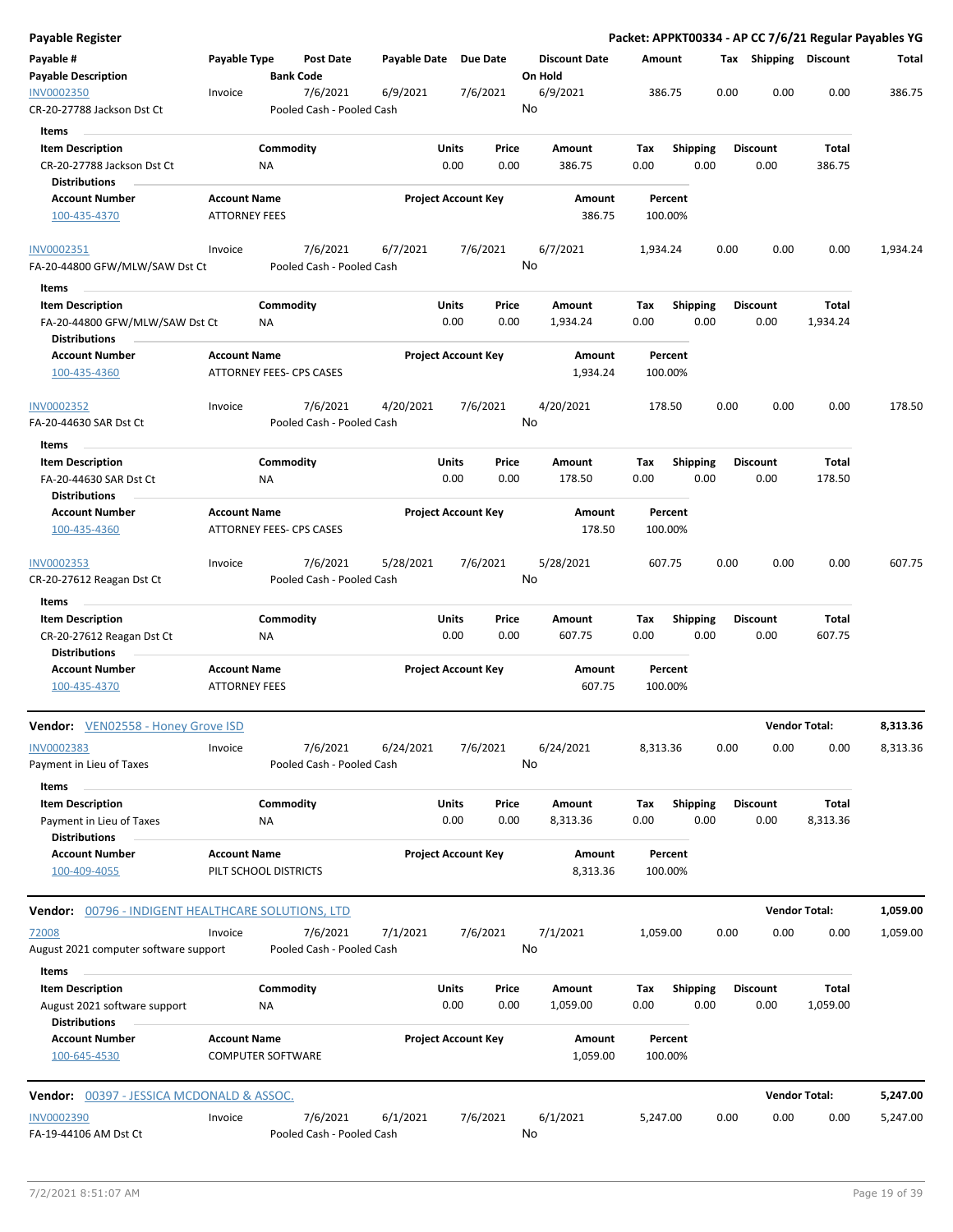| <b>Payable Register</b>                                 |                                            |                                                             |                                        |               |                            |               |                                 |             |                    |      |      |                         |                       | Packet: APPKT00334 - AP CC 7/6/21 Regular Payables YG |
|---------------------------------------------------------|--------------------------------------------|-------------------------------------------------------------|----------------------------------------|---------------|----------------------------|---------------|---------------------------------|-------------|--------------------|------|------|-------------------------|-----------------------|-------------------------------------------------------|
| Payable #<br><b>Payable Description</b>                 | Payable Type                               | Post Date<br><b>Bank Code</b>                               | Payable Date Due Date                  |               |                            |               | <b>Discount Date</b><br>On Hold | Amount      |                    |      |      |                         | Tax Shipping Discount | Total                                                 |
| Items                                                   |                                            |                                                             |                                        |               |                            |               |                                 |             |                    |      |      |                         |                       |                                                       |
| <b>Item Description</b><br>FA-19-44106 AM Dst Ct        |                                            | Commodity<br>NA                                             |                                        | Units<br>0.00 |                            | Price<br>0.00 | Amount<br>5,247.00              | Tax<br>0.00 | <b>Shipping</b>    | 0.00 |      | <b>Discount</b><br>0.00 | Total<br>5,247.00     |                                                       |
| <b>Distributions</b><br><b>Account Number</b>           | <b>Account Name</b>                        |                                                             |                                        |               | <b>Project Account Key</b> |               | Amount                          |             | Percent            |      |      |                         |                       |                                                       |
| 100-435-4420<br>100-435-4360                            |                                            | OTHER PROFESSIONAL SERV.<br><b>ATTORNEY FEES- CPS CASES</b> |                                        |               |                            |               | 527.00<br>4,720.00              |             | 10.04%<br>89.96%   |      |      |                         |                       |                                                       |
| <b>Vendor:</b> VEN02091 - Joe R. Jones Construction Inc |                                            |                                                             |                                        |               |                            |               |                                 |             |                    |      |      |                         | <b>Vendor Total:</b>  | 67,334.08                                             |
| 09                                                      | Invoice                                    | 7/6/2021                                                    | 6/18/2021                              |               | 7/6/2021                   |               | 6/18/2021                       | 67,334.08   |                    |      | 0.00 | 0.00                    | 0.00                  | 67,334.08                                             |
| Courthouse construction                                 |                                            |                                                             | Pooled Cash - Pooled Cash              |               |                            | No            |                                 |             |                    |      |      |                         |                       |                                                       |
| Items<br><b>Item Description</b>                        |                                            | Commodity                                                   |                                        | Units         |                            | Price         | Amount                          | Tax         | <b>Shipping</b>    |      |      | <b>Discount</b>         | Total                 |                                                       |
| Courthouse construction<br><b>Distributions</b>         |                                            | <b>NA</b>                                                   |                                        | 0.00          |                            | 0.00          | 67,334.08                       | 0.00        |                    | 0.00 |      | 0.00                    | 67,334.08             |                                                       |
| <b>Account Number</b><br>690-669-1650                   | <b>Account Name</b><br><b>CONSTRUCTION</b> |                                                             |                                        |               | <b>Project Account Key</b> |               | Amount<br>67,334.08             |             | Percent<br>100.00% |      |      |                         |                       |                                                       |
| Vendor: 00541 - KIRBY, SHELLY                           |                                            |                                                             |                                        |               |                            |               |                                 |             |                    |      |      |                         | <b>Vendor Total:</b>  | 60.00                                                 |
| 069474<br>Windom mowing 6/23/21                         | Invoice                                    | 7/6/2021                                                    | 6/23/2021<br>Pooled Cash - Pooled Cash |               | 7/6/2021                   | No            | 6/23/2021                       |             | 60.00              |      | 0.00 | 0.00                    | 0.00                  | 60.00                                                 |
| Items                                                   |                                            |                                                             |                                        |               |                            |               |                                 |             |                    |      |      |                         |                       |                                                       |
| <b>Item Description</b>                                 |                                            | Commodity                                                   |                                        | Units         |                            | Price         | Amount                          | Tax         | <b>Shipping</b>    |      |      | <b>Discount</b>         | Total                 |                                                       |
| Windom mowing 6/23/21                                   |                                            | ΝA                                                          |                                        | 0.00          |                            | 0.00          | 60.00                           | 0.00        |                    | 0.00 |      | 0.00                    | 60.00                 |                                                       |
| <b>Distributions</b>                                    |                                            |                                                             |                                        |               |                            |               |                                 |             |                    |      |      |                         |                       |                                                       |
| <b>Account Number</b><br>100-515-4502                   | <b>Account Name</b>                        | LAWN MAINTENANCE                                            |                                        |               | <b>Project Account Key</b> |               | Amount<br>60.00                 |             | Percent<br>100.00% |      |      |                         |                       |                                                       |
| Vendor: 00444 - KONICA MINOLTA PREMIER FINANCE          |                                            |                                                             |                                        |               |                            |               |                                 |             |                    |      |      |                         | <b>Vendor Total:</b>  | 114.68                                                |
| 72957882                                                | Invoice                                    | 7/6/2021                                                    | 6/25/2021                              |               | 7/6/2021                   |               | 6/25/2021                       |             | 114.68             |      | 0.00 | 0.00                    | 0.00                  | 114.68                                                |
| Turner Copier rental July 2021<br>Items                 |                                            |                                                             | Pooled Cash - Pooled Cash              |               |                            | No            |                                 |             |                    |      |      |                         |                       |                                                       |
| <b>Item Description</b>                                 |                                            | Commodity                                                   |                                        | Units         |                            | Price         | Amount                          | Tax         | <b>Shipping</b>    |      |      | <b>Discount</b>         | Total                 |                                                       |
| Turner Copier rental July 2021<br><b>Distributions</b>  |                                            | ΝA                                                          |                                        | 0.00          |                            | 0.00          | 114.68                          | 0.00        |                    | 0.00 |      | 0.00                    | 114.68                |                                                       |
| <b>Account Number</b>                                   | <b>Account Name</b>                        |                                                             |                                        |               | <b>Project Account Key</b> |               | Amount                          |             | Percent            |      |      |                         |                       |                                                       |
| 100-510-3150                                            | <b>COPIER RENTAL</b>                       |                                                             |                                        |               |                            |               | 114.68                          |             | 100.00%            |      |      |                         |                       |                                                       |
| <b>Vendor:</b> VEN02557 - Lamar County Treasurer        |                                            |                                                             |                                        |               |                            |               |                                 |             |                    |      |      |                         | <b>Vendor Total:</b>  | 503.84                                                |
| <b>INV0002384</b>                                       | Invoice                                    | 7/6/2021                                                    | 6/24/2021                              |               | 7/6/2021                   |               | 6/24/2021                       |             | 503.84             |      | 0.00 | 0.00                    | 0.00                  | 503.84                                                |
| Payment in Lieu of Taxes<br>Items                       |                                            |                                                             | Pooled Cash - Pooled Cash              |               |                            | No            |                                 |             |                    |      |      |                         |                       |                                                       |
| <b>Item Description</b>                                 |                                            | Commodity                                                   |                                        | Units         |                            | Price         | Amount                          | Tax         | <b>Shipping</b>    |      |      | <b>Discount</b>         | Total                 |                                                       |
| Payment in Lieu of Taxes<br><b>Distributions</b>        |                                            | NA                                                          |                                        | 0.00          |                            | 0.00          | 503.84                          | 0.00        |                    | 0.00 |      | 0.00                    | 503.84                |                                                       |
| <b>Account Number</b>                                   | <b>Account Name</b>                        |                                                             |                                        |               | <b>Project Account Key</b> |               | <b>Amount</b>                   |             | Percent            |      |      |                         |                       |                                                       |
| 100-409-4055                                            |                                            | PILT SCHOOL DISTRICTS                                       |                                        |               |                            |               | 503.84                          |             | 100.00%            |      |      |                         |                       |                                                       |
| <b>Vendor:</b> VEN02440 - Law Office of Bi Hunt         |                                            |                                                             |                                        |               |                            |               |                                 |             |                    |      |      |                         | <b>Vendor Total:</b>  | 1,079.50                                              |
| <b>INV0002372</b>                                       | Invoice                                    | 7/6/2021                                                    | 6/11/2021                              |               | 7/6/2021                   |               | 6/11/2021                       | 1,079.50    |                    |      | 0.00 | 0.00                    | 0.00                  | 1,079.50                                              |
| CR-20-27835 Baker-Flores Dst Ct                         |                                            |                                                             | Pooled Cash - Pooled Cash              |               |                            | No            |                                 |             |                    |      |      |                         |                       |                                                       |
| Items<br><b>Item Description</b>                        |                                            | Commodity                                                   |                                        | Units         |                            | Price         | Amount                          | Tax         | <b>Shipping</b>    |      |      | <b>Discount</b>         | Total                 |                                                       |
| CR-20-27835 Baker-Flores Dst Ct<br><b>Distributions</b> |                                            | ΝA                                                          |                                        | 0.00          |                            | 0.00          | 1,079.50                        | 0.00        |                    | 0.00 |      | 0.00                    | 1,079.50              |                                                       |
| <b>Account Number</b>                                   | <b>Account Name</b>                        |                                                             |                                        |               | <b>Project Account Key</b> |               | Amount                          |             | Percent            |      |      |                         |                       |                                                       |
| 100-435-4370                                            | <b>ATTORNEY FEES</b>                       |                                                             |                                        |               |                            |               | 1,079.50                        |             | 100.00%            |      |      |                         |                       |                                                       |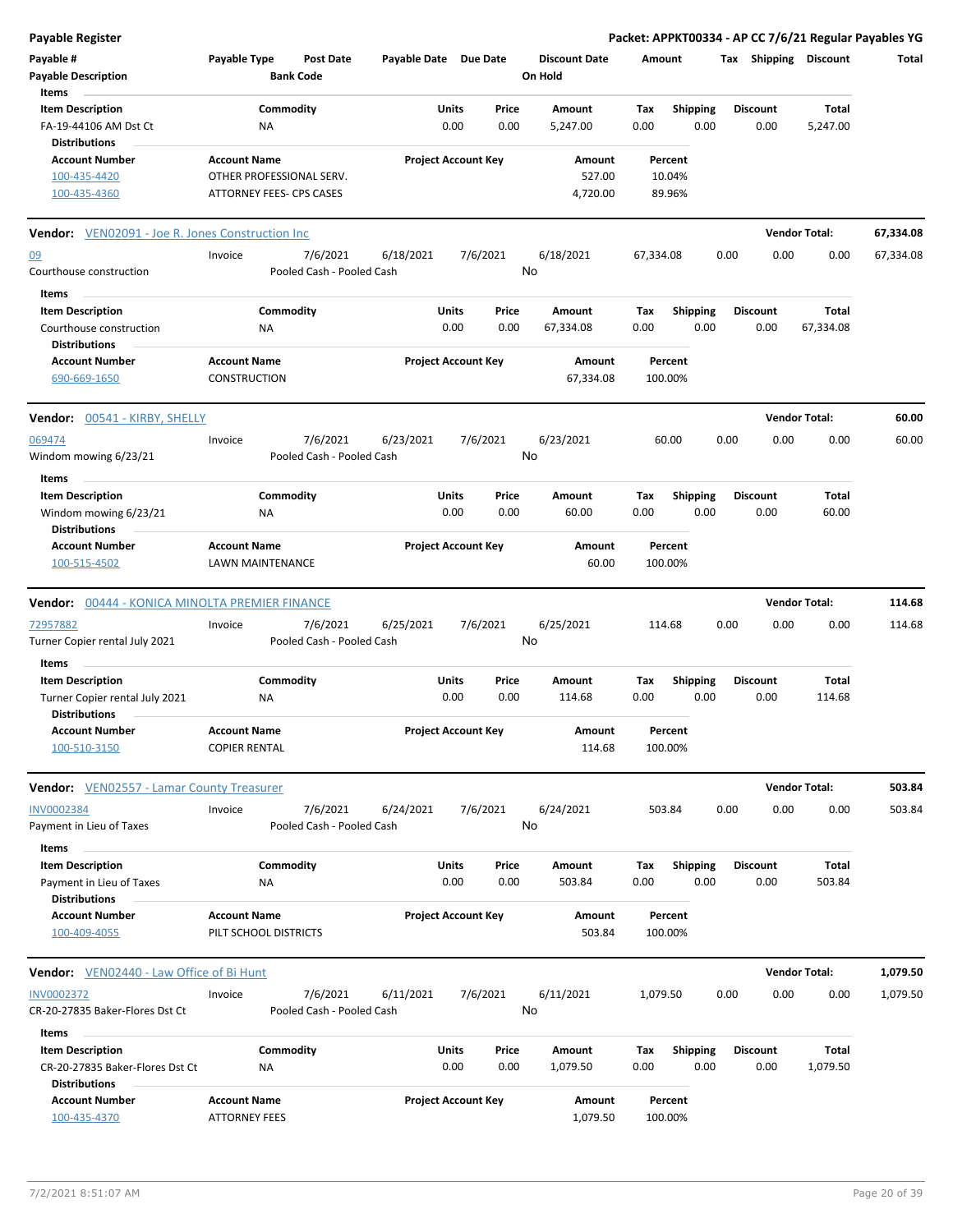| <b>Payable Register</b>                                                                                  |                                               |                                       |                       |                                |                                 | Packet: APPKT00334 - AP CC 7/6/21 Regular Payables YG |                         |                         |                        |          |
|----------------------------------------------------------------------------------------------------------|-----------------------------------------------|---------------------------------------|-----------------------|--------------------------------|---------------------------------|-------------------------------------------------------|-------------------------|-------------------------|------------------------|----------|
| Payable #<br><b>Payable Description</b>                                                                  | Payable Type                                  | <b>Post Date</b><br><b>Bank Code</b>  | Payable Date Due Date |                                | <b>Discount Date</b><br>On Hold | Amount                                                |                         | Tax Shipping Discount   |                        | Total    |
| <b>Vendor:</b> 00649 - LAW OFFICE OF MYLES PORTER, P.C.                                                  |                                               |                                       |                       |                                |                                 |                                                       |                         |                         | <b>Vendor Total:</b>   | 400.00   |
| INV0002414<br>50807 Richardson Co Ct@Law                                                                 | Invoice                                       | 7/6/2021<br>Pooled Cash - Pooled Cash | 6/30/2021             | 7/6/2021                       | 6/30/2021<br>No                 | 400.00                                                | 0.00                    | 0.00                    | 0.00                   | 400.00   |
| Items<br><b>Item Description</b><br>50807 Richardson Co Ct@Law<br><b>Distributions</b>                   | ΝA                                            | Commodity                             |                       | Units<br>Price<br>0.00<br>0.00 | Amount<br>400.00                | Тах<br>0.00                                           | <b>Shipping</b><br>0.00 | <b>Discount</b><br>0.00 | Total<br>400.00        |          |
| <b>Account Number</b><br>100-410-4240                                                                    | <b>Account Name</b>                           | <b>INDIGENT ATTORNEY FEES</b>         |                       | <b>Project Account Key</b>     | Amount<br>400.00                | Percent<br>100.00%                                    |                         |                         |                        |          |
| Vendor: 00048 - LEONARD, CITY OF                                                                         |                                               |                                       |                       |                                |                                 |                                                       |                         |                         | <b>Vendor Total:</b>   | 89.00    |
| <b>INV0002407</b><br>#0828 Pct 2 water 5/15-6/15/21                                                      | Invoice                                       | 7/6/2021<br>Pooled Cash - Pooled Cash | 6/15/2021             | 7/6/2021                       | 6/15/2021<br>No                 | 89.00                                                 | 0.00                    | 0.00                    | 0.00                   | 89.00    |
| Items<br><b>Item Description</b><br>#0828 Pct 2 water 5/15-6/15/21                                       | ΝA                                            | Commodity                             |                       | Units<br>Price<br>0.00<br>0.00 | Amount<br>89.00                 | Tax<br>0.00                                           | <b>Shipping</b><br>0.00 | <b>Discount</b><br>0.00 | Total<br>89.00         |          |
| <b>Distributions</b><br><b>Account Number</b><br>220-622-4420                                            | <b>Account Name</b><br>UTILITY WATER          |                                       |                       | <b>Project Account Key</b>     | Amount<br>89.00                 | Percent<br>100.00%                                    |                         |                         |                        |          |
| Vendor: 00031 - LEXISNEXIS                                                                               |                                               |                                       |                       |                                |                                 |                                                       |                         |                         | <b>Vendor Total:</b>   | 384.00   |
| 3093314597<br>June 2021 DA online                                                                        | Invoice                                       | 7/6/2021<br>Pooled Cash - Pooled Cash | 6/30/2021             | 7/6/2021                       | 6/30/2021<br>No                 | 384.00                                                | 0.00                    | 0.00                    | 0.00                   | 384.00   |
| Items<br><b>Item Description</b>                                                                         |                                               | Commodity                             |                       | Units<br>Price                 | Amount                          | Tax                                                   | <b>Shipping</b>         | <b>Discount</b>         | Total                  |          |
| June 2021 DA online<br><b>Distributions</b>                                                              | NA                                            |                                       |                       | 0.00<br>0.00                   | 384.00                          | 0.00                                                  | 0.00                    | 0.00                    | 384.00                 |          |
| <b>Account Number</b><br>100-475-5910                                                                    | <b>Account Name</b><br><b>ONLINE RESEARCH</b> |                                       |                       | <b>Project Account Key</b>     | Amount<br>384.00                | Percent<br>100.00%                                    |                         |                         |                        |          |
| <b>Vendor:</b> VEN02555 - Lipscomb, Christine                                                            |                                               |                                       |                       |                                |                                 |                                                       |                         |                         | <b>Vendor Total:</b>   | 150.00   |
| <b>INV0002387</b><br>Lake Fannin security deposit refund 6/26/21                                         | Invoice                                       | 7/6/2021<br>Pooled Cash - Pooled Cash | 6/28/2021             | 7/6/2021                       | 6/28/2021<br>No                 | 150.00                                                | 0.00                    | 0.00                    | 0.00                   | 150.00   |
| Items<br><b>Item Description</b><br>Lake Fannin security deposit refund 6/26/ NA<br><b>Distributions</b> |                                               | Commodity                             |                       | Units<br>Price<br>0.00<br>0.00 | Amount<br>150.00                | Tax Shipping<br>0.00                                  | 0.00                    | <b>Discount</b><br>0.00 | <b>Total</b><br>150.00 |          |
| <b>Account Number</b><br>850-520-1860                                                                    | <b>Account Name</b><br><b>DEPOSIT REFUND</b>  |                                       |                       | <b>Project Account Key</b>     | Amount<br>150.00                | Percent<br>100.00%                                    |                         |                         |                        |          |
| <b>Vendor:</b> 00337 - MIEARS, STEVEN R.                                                                 |                                               |                                       |                       |                                |                                 |                                                       |                         |                         | <b>Vendor Total:</b>   | 3,325.00 |
| <b>INV0002376</b><br>FA-20-44709 AR/AC Dst Ct-Mediator                                                   | Invoice                                       | 7/6/2021<br>Pooled Cash - Pooled Cash | 2/5/2021              | 7/6/2021                       | 2/5/2021<br>No                  | 375.00                                                | 0.00                    | 0.00                    | 0.00                   | 375.00   |
| Items<br><b>Item Description</b>                                                                         |                                               | Commodity                             |                       | Units<br>Price                 | Amount                          | Tax                                                   | Shipping                | <b>Discount</b>         | Total                  |          |
| FA-20-44709 AR/AC Dst Ct-Mediator<br><b>Distributions</b>                                                | ΝA                                            |                                       |                       | 0.00<br>0.00                   | 375.00                          | 0.00                                                  | 0.00                    | 0.00                    | 375.00                 |          |
| <b>Account Number</b><br>100-435-4420                                                                    | <b>Account Name</b>                           | OTHER PROFESSIONAL SERV.              |                       | <b>Project Account Key</b>     | Amount<br>375.00                | Percent<br>100.00%                                    |                         |                         |                        |          |
| <b>INV0002377</b><br>FA-20-44897 AR Dst Ct-mediator                                                      | Invoice                                       | 7/6/2021<br>Pooled Cash - Pooled Cash | 5/4/2021              | 7/6/2021                       | 5/4/2021<br>No                  | 375.00                                                | 0.00                    | 0.00                    | 0.00                   | 375.00   |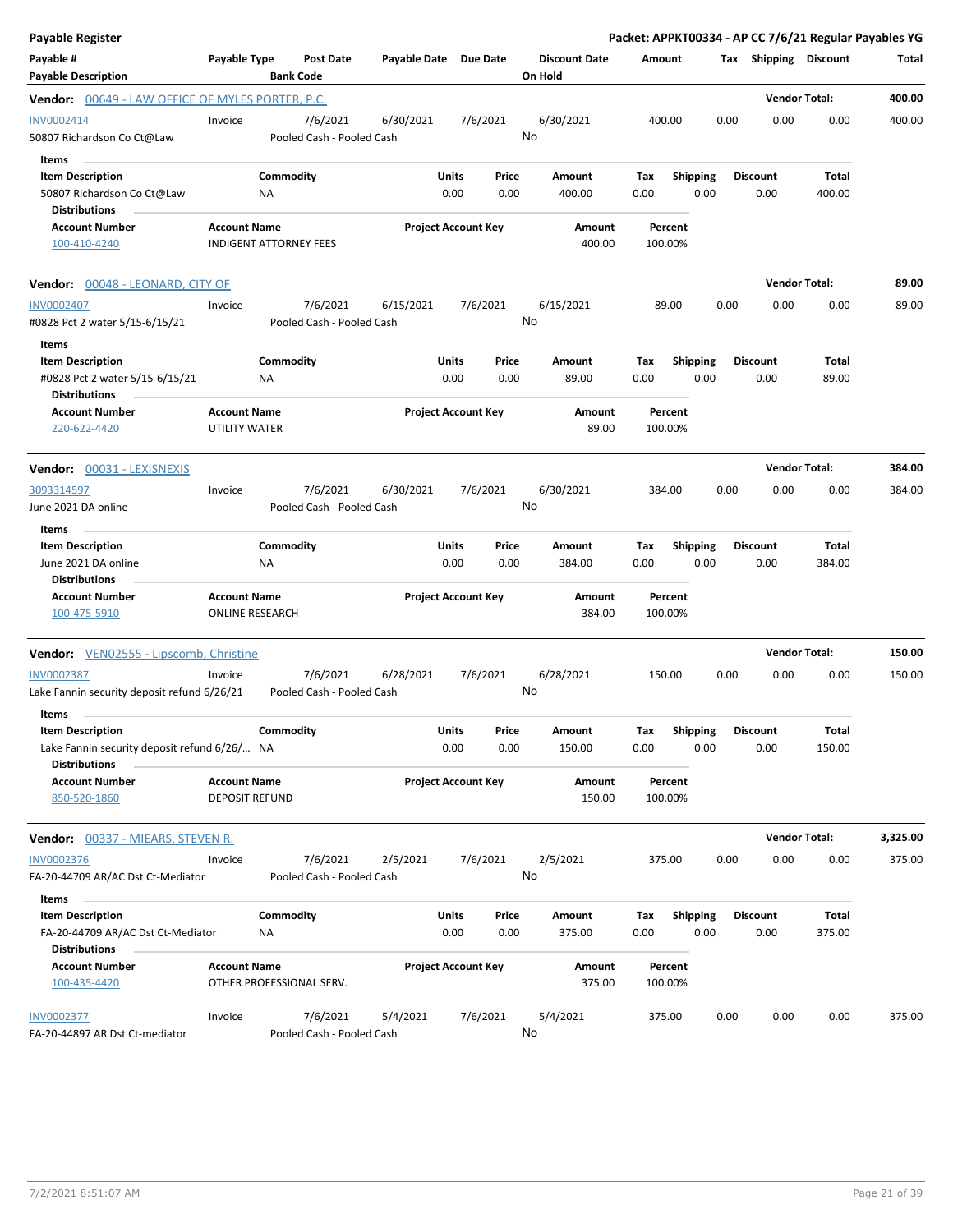| <b>Payable Register</b>                                                   |                                     |                                       |                       |                            |               |                                 |                    |                         |      |                         | Packet: APPKT00334 - AP CC 7/6/21 Regular Payables YG |          |
|---------------------------------------------------------------------------|-------------------------------------|---------------------------------------|-----------------------|----------------------------|---------------|---------------------------------|--------------------|-------------------------|------|-------------------------|-------------------------------------------------------|----------|
| Payable #<br><b>Payable Description</b>                                   | Payable Type                        | <b>Post Date</b><br><b>Bank Code</b>  | Payable Date Due Date |                            |               | <b>Discount Date</b><br>On Hold | Amount             |                         |      | Tax Shipping Discount   |                                                       | Total    |
| Items<br><b>Item Description</b>                                          |                                     | Commodity                             |                       | Units                      | Price         | Amount                          | Tax                | <b>Shipping</b>         |      | <b>Discount</b>         | Total                                                 |          |
| FA-20-44897 AR Dst Ct-mediator<br><b>Distributions</b>                    |                                     | <b>NA</b>                             |                       | 0.00                       | 0.00          | 375.00                          | 0.00               | 0.00                    |      | 0.00                    | 375.00                                                |          |
| <b>Account Number</b>                                                     | <b>Account Name</b>                 |                                       |                       | <b>Project Account Key</b> |               | Amount                          | Percent            |                         |      |                         |                                                       |          |
| 100-435-4420                                                              |                                     | OTHER PROFESSIONAL SERV.              |                       |                            |               | 375.00                          | 100.00%            |                         |      |                         |                                                       |          |
| <b>INV0002378</b><br>FA-19-44106 AM Dst Ct-mediator                       | Invoice                             | 7/6/2021<br>Pooled Cash - Pooled Cash | 4/26/2021             |                            | 7/6/2021      | 4/26/2021<br>No                 | 375.00             |                         | 0.00 | 0.00                    | 0.00                                                  | 375.00   |
|                                                                           |                                     |                                       |                       |                            |               |                                 |                    |                         |      |                         |                                                       |          |
| Items<br><b>Item Description</b>                                          |                                     | Commodity                             |                       | Units                      | Price         | Amount                          | Тах                | Shipping                |      | <b>Discount</b>         | Total                                                 |          |
| FA-19-44106 AM Dst Ct-mediator                                            |                                     | <b>NA</b>                             |                       | 0.00                       | 0.00          | 375.00                          | 0.00               | 0.00                    |      | 0.00                    | 375.00                                                |          |
| <b>Distributions</b><br><b>Account Number</b>                             |                                     |                                       |                       |                            |               |                                 | Percent            |                         |      |                         |                                                       |          |
| 100-435-4420                                                              | <b>Account Name</b>                 | OTHER PROFESSIONAL SERV.              |                       | <b>Project Account Key</b> |               | Amount<br>375.00                | 100.00%            |                         |      |                         |                                                       |          |
| INV0002379<br>FA-20-44865 CG/MG/BP/HP Dst Ct-mediator                     | Invoice                             | 7/6/2021<br>Pooled Cash - Pooled Cash | 5/12/2021             |                            | 7/6/2021      | 5/12/2021<br>No                 | 600.00             |                         | 0.00 | 0.00                    | 0.00                                                  | 600.00   |
| Items                                                                     |                                     |                                       |                       |                            |               |                                 |                    |                         |      |                         |                                                       |          |
| <b>Item Description</b><br>FA-20-44865 CG/MG/BP/HP Dst Ct-media NA        |                                     | Commodity                             |                       | Units<br>0.00              | Price<br>0.00 | Amount<br>600.00                | Tax<br>0.00        | <b>Shipping</b><br>0.00 |      | <b>Discount</b><br>0.00 | <b>Total</b><br>600.00                                |          |
| <b>Distributions</b>                                                      |                                     |                                       |                       |                            |               |                                 |                    |                         |      |                         |                                                       |          |
| <b>Account Number</b><br>100-435-4420                                     | <b>Account Name</b>                 | OTHER PROFESSIONAL SERV.              |                       | <b>Project Account Key</b> |               | Amount<br>600.00                | Percent<br>100.00% |                         |      |                         |                                                       |          |
|                                                                           |                                     |                                       |                       |                            |               |                                 |                    |                         |      |                         |                                                       |          |
| INV0002380<br>FA-20-44792 Zackery Dst Ct                                  | Invoice                             | 7/6/2021<br>Pooled Cash - Pooled Cash | 5/18/2021             |                            | 7/6/2021      | 5/18/2021<br>No                 | 1,600.00           |                         | 0.00 | 0.00                    | 0.00                                                  | 1,600.00 |
| Items                                                                     |                                     |                                       |                       |                            |               |                                 |                    |                         |      |                         |                                                       |          |
| <b>Item Description</b>                                                   |                                     | Commodity                             |                       | Units                      | Price         | Amount                          | Tax                | <b>Shipping</b>         |      | <b>Discount</b>         | Total                                                 |          |
| FA-20-44792 Zackery Dst Ct                                                |                                     | ΝA                                    |                       | 0.00                       | 0.00          | 1,600.00                        | 0.00               | 0.00                    |      | 0.00                    | 1,600.00                                              |          |
| <b>Distributions</b><br><b>Account Number</b>                             | <b>Account Name</b>                 |                                       |                       | <b>Project Account Key</b> |               | Amount                          | Percent            |                         |      |                         |                                                       |          |
| 100-435-4360                                                              |                                     | ATTORNEY FEES- CPS CASES              |                       |                            |               | 1,600.00                        | 100.00%            |                         |      |                         |                                                       |          |
| Vendor: 00420 - NOBLE RESOURCES PEST CONTROL                              |                                     |                                       |                       |                            |               |                                 |                    |                         |      |                         | <b>Vendor Total:</b>                                  | 57.00    |
| 1592328<br>Pest control- 2505 N Center                                    | Invoice                             | 7/6/2021<br>Pooled Cash - Pooled Cash | 7/1/2021              |                            | 7/6/2021      | 7/1/2021<br>No                  | 57.00              |                         | 0.00 | 0.00                    | 0.00                                                  | 57.00    |
| Items                                                                     |                                     |                                       |                       |                            |               |                                 |                    |                         |      |                         |                                                       |          |
| <b>Item Description</b>                                                   |                                     | Commodity                             |                       | Units                      | Price         | Amount                          | Tax                | <b>Shipping</b>         |      | <b>Discount</b>         | Total                                                 |          |
| Pest control- 2505 N Center<br><b>Distributions</b>                       |                                     | NA                                    |                       | 0.00                       | 0.00          | 57.00                           | 0.00               | 0.00                    |      | 0.00                    | 57.00                                                 |          |
| <b>Account Number</b><br>100-516-4501                                     | <b>Account Name</b><br>PEST CONTROL |                                       |                       | <b>Project Account Key</b> |               | Amount<br>57.00                 | Percent<br>100.00% |                         |      |                         |                                                       |          |
| <b>Vendor:</b> 00532 - PARHAM, WILLIAM                                    |                                     |                                       |                       |                            |               |                                 |                    |                         |      |                         | <b>Vendor Total:</b>                                  | 1,075.00 |
| <b>INV0002330</b>                                                         | Invoice                             | 7/6/2021                              | 6/23/2021             |                            | 7/6/2021      | 6/23/2021                       | 300.00             |                         | 0.00 | 0.00                    | 0.00                                                  | 300.00   |
| 50710 Miller Co Ct@Law                                                    |                                     | Pooled Cash - Pooled Cash             |                       |                            |               | No                              |                    |                         |      |                         |                                                       |          |
| Items                                                                     |                                     |                                       |                       |                            |               |                                 |                    |                         |      |                         |                                                       |          |
| <b>Item Description</b><br>50710 Miller Co Ct@Law<br><b>Distributions</b> |                                     | Commodity<br>NA                       |                       | Units<br>0.00              | Price<br>0.00 | Amount<br>300.00                | Tax<br>0.00        | <b>Shipping</b><br>0.00 |      | <b>Discount</b><br>0.00 | Total<br>300.00                                       |          |
| <b>Account Number</b><br>100-410-4240                                     | <b>Account Name</b>                 | <b>INDIGENT ATTORNEY FEES</b>         |                       | <b>Project Account Key</b> |               | Amount<br>300.00                | Percent<br>100.00% |                         |      |                         |                                                       |          |
| INV0002331<br>50897 Stephens Co Ct@Law                                    | Invoice                             | 7/6/2021<br>Pooled Cash - Pooled Cash | 6/23/2021             |                            | 7/6/2021      | 6/23/2021<br>No                 | 175.00             |                         | 0.00 | 0.00                    | 0.00                                                  | 175.00   |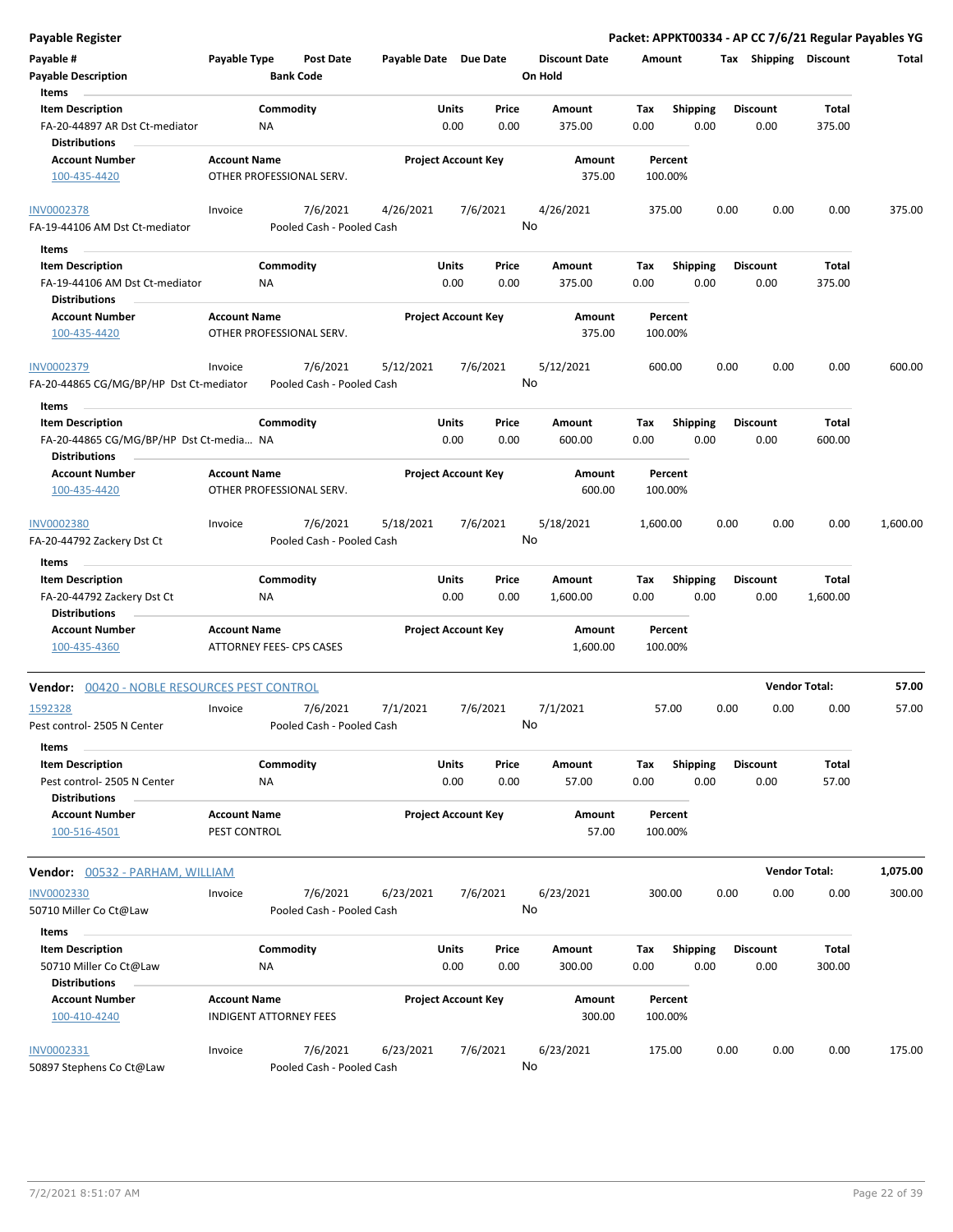**Payable Register Packet: APPKT00334 - AP CC 7/6/21 Regular Payables YG Payable # Payable Type Post Date Payable Date Due Date Payable Description Bank Code Discount Date Amount Tax Shipping Discount Total On Hold** 0.00 0.00 **Units** 50897 Stephens Co Ct@Law 0.00 **Item Description** 175.00 **Price Amount Tax** 0.00 175.00 Commodity **Shipping Shipping Commodity Shipping Discount** Total NA **Items** 0.00 **Discount Account Number Account Name Project Account Key Amount Distributions Percent** 100-410-4240 INDIGENT ATTORNEY FEES 175.00 100.00% 7/6/2021 6/29/2021 7/6/2021 50564 Nguyen Co Ct@Law Pooled Cash - Pooled Cash INV0002412 Invoice 6/29/2021 300.00 0.00 0.00 0.00 300.00 No 0.00 0.00 **Units** 50564 Nguyen Co Ct@Law 0.00 **Item Description** 300.00 **Price Amount Tax** 0.00 300.00 Commodity **Shipping Shipping Commodity Shipping Discount** Total NA **Items** 0.00 **Discount Account Number Account Name Project Account Key Amount Distributions Percent** 100-410-4240 INDIGENT ATTORNEY FEES 300.00 100.00% 7/6/2021 6/28/2021 7/6/2021 49858 Chambers Co Ct@Law Pooled Cash - Pooled Cash INV0002413 Invoice 7/6/2021 6/28/2021 7/6/2021 6/28/2021 300.00 0.00 0.00 0.00 300.00 No 0.00 0.00 **Units** 49858 Chambers Co Ct@Law 0.00 **Item Description** 300.00 **Price Amount Tax** 0.00 300.00 **Commodity Shipping Total** NA **Items** 0.00 **Discount Account Number Account Name Project Account Key Amount Distributions Percent** 100-410-4240 INDIGENT ATTORNEY FEES 300.00 100.00% **Vendor:** 00006 - PARKER TIRE **Vendor Total: 550.00** 7/6/2021 6/29/2021 7/6/2021 Pct 1 grader rims/back hoe change outs Pooled Cash - Pooled Cash 13184 Invoice 6/29/2021 550.00 0.00 0.00 0.00 550.00 No 0.00 0.00 **Units** Pct 1 grader rims/back hoe change outs MA and the control of the control of the control of the control of the control of the control of the control of the control of the control of the control of the control of the control **Item Description** 550.00 **Price Amount Tax** 0.00 550.00 **Commodity Shipping Total** NA **Items** 0.00 **Discount Account Number Account Name Project Account Key Amount Distributions Percent** 210-621-4590 **R&M MACH. TIRES & TUBES** 550.00 **550.00** 100.00% **Vendor:** 00589 - PERKINS, J. DANIEL **Vendor Total: 6,102.00** 7/6/2021 5/27/2021 7/6/2021 FA-19-44179 WMC/JJC Dst Ct Pooled Cash - Pooled Cash INV0002337 Invoice 5/27/2021 783.00 0.00 0.00 0.00 783.00 No 0.00 0.00 **Units** FA-19-44179 WMC/JJC Dst Ct NA 0.00 0.00 783.00 0.00 **Item Description** 783.00 **Price Amount Tax** 0.00 783.00 **Commodity Shipping Total** NA **Items** 0.00 **Discount Account Number Account Name Project Account Key Amount Distributions Percent** 100-435-4360 ATTORNEY FEES- CPS CASES 783.00 100.00% 7/6/2021 6/4/2021 7/6/2021 FA-20-44630 SAR Dst Ct Pooled Cash - Pooled Cash INV0002338 Invoice 6/4/2021 315.00 0.00 0.00 0.00 315.00 No 0.00 0.00 **Units** FA-20-44630 SAR Dst Ct 0.00 **Item Description** 315.00 **Price Amount Tax** 0.00 315.00 Commodity **Shipping Shipping Commodity Shipping Discount** Total NA **Items** 0.00 **Discount Account Number Account Name Project Account Key Amount Distributions Percent** 100-435-4360 ATTORNEY FEES- CPS CASES 315.00 100.00% 7/6/2021 6/4/2021 7/6/2021 INV0002339 Invoice 6/4/2021 486.00 0.00 0.00 0.00 486.00

No

FA-20-44880 MH Dst Ct Pooled Cash - Pooled Cash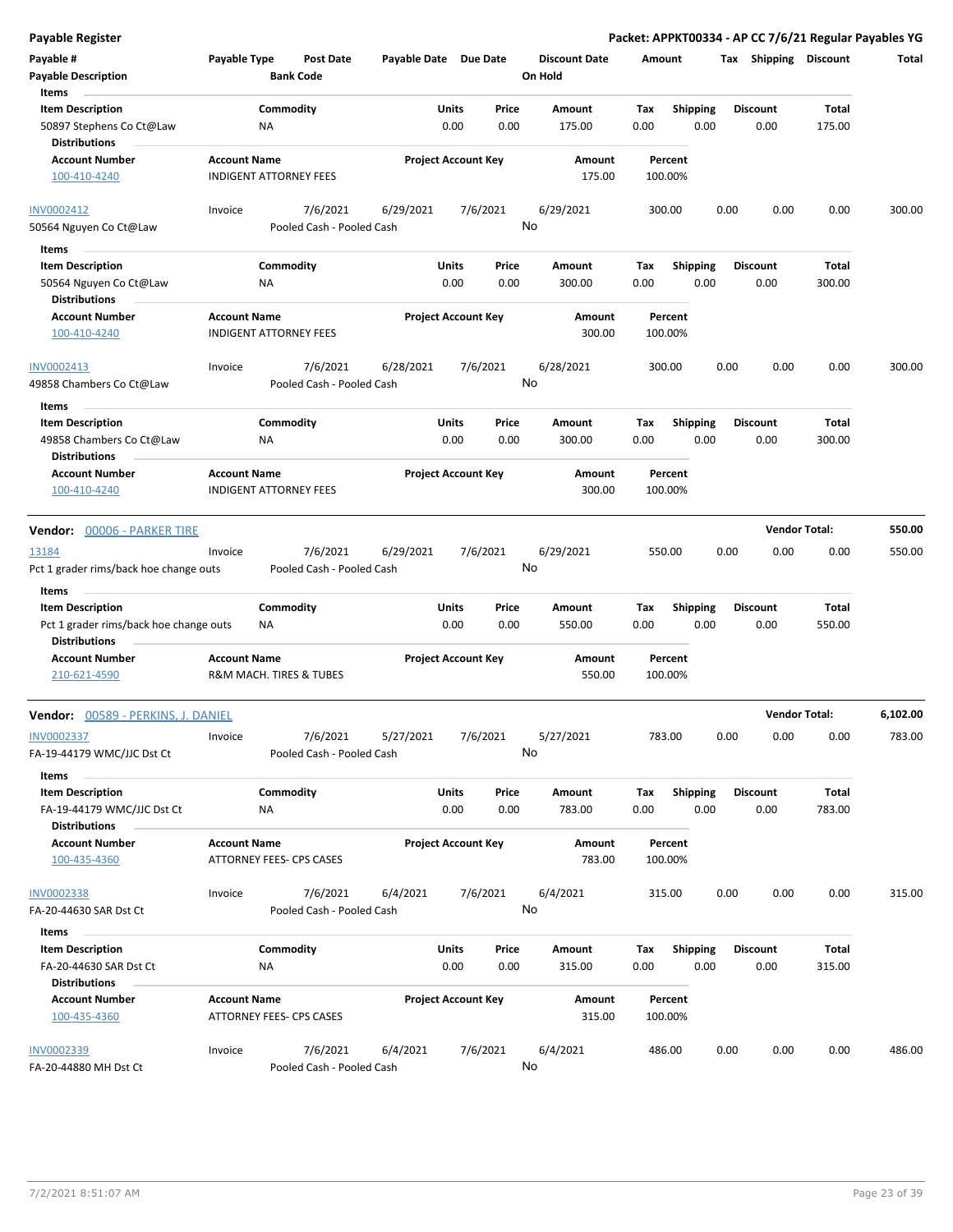| <b>Payable Register</b>                                                  |                     |                                 |                       |                            |          |                      |          |                 |      |                       | Packet: APPKT00334 - AP CC 7/6/21 Regular Payables YG |          |
|--------------------------------------------------------------------------|---------------------|---------------------------------|-----------------------|----------------------------|----------|----------------------|----------|-----------------|------|-----------------------|-------------------------------------------------------|----------|
| Payable #                                                                | Payable Type        | <b>Post Date</b>                | Payable Date Due Date |                            |          | <b>Discount Date</b> | Amount   |                 |      | Tax Shipping Discount |                                                       | Total    |
| <b>Payable Description</b>                                               |                     | <b>Bank Code</b>                |                       |                            |          | On Hold              |          |                 |      |                       |                                                       |          |
| Items                                                                    |                     |                                 |                       |                            |          |                      |          |                 |      |                       |                                                       |          |
| <b>Item Description</b>                                                  |                     | Commodity                       |                       | Units                      | Price    | Amount               | Tax      | Shipping        |      | <b>Discount</b>       | Total                                                 |          |
| FA-20-44880 MH Dst Ct                                                    | ΝA                  |                                 |                       | 0.00                       | 0.00     | 486.00               | 0.00     | 0.00            |      | 0.00                  | 486.00                                                |          |
| <b>Distributions</b>                                                     |                     |                                 |                       |                            |          |                      |          |                 |      |                       |                                                       |          |
| <b>Account Number</b>                                                    | <b>Account Name</b> |                                 |                       | <b>Project Account Key</b> |          | Amount               |          | Percent         |      |                       |                                                       |          |
| 100-435-4360                                                             |                     | ATTORNEY FEES- CPS CASES        |                       |                            |          | 486.00               |          | 100.00%         |      |                       |                                                       |          |
|                                                                          |                     |                                 |                       |                            |          |                      |          |                 |      |                       |                                                       |          |
| <b>INV0002340</b>                                                        | Invoice             | 7/6/2021                        | 6/8/2021              |                            | 7/6/2021 | 6/8/2021             | 4,176.00 |                 | 0.00 | 0.00                  | 0.00                                                  | 4,176.00 |
| FA-20-44888 HV Dst Ct                                                    |                     | Pooled Cash - Pooled Cash       |                       |                            |          | No                   |          |                 |      |                       |                                                       |          |
|                                                                          |                     |                                 |                       |                            |          |                      |          |                 |      |                       |                                                       |          |
| Items                                                                    |                     |                                 |                       |                            |          |                      |          |                 |      |                       |                                                       |          |
| <b>Item Description</b>                                                  |                     | Commodity                       |                       | Units                      | Price    | Amount               | Tax      | <b>Shipping</b> |      | Discount              | Total                                                 |          |
| FA-20-44888 HV Dst Ct                                                    | ΝA                  |                                 |                       | 0.00                       | 0.00     | 4,176.00             | 0.00     | 0.00            |      | 0.00                  | 4,176.00                                              |          |
| <b>Distributions</b>                                                     |                     |                                 |                       |                            |          |                      |          |                 |      |                       |                                                       |          |
| <b>Account Number</b>                                                    | <b>Account Name</b> |                                 |                       | <b>Project Account Key</b> |          | Amount               |          | Percent         |      |                       |                                                       |          |
| 100-435-4360                                                             |                     | <b>ATTORNEY FEES- CPS CASES</b> |                       |                            |          | 4,176.00             |          | 100.00%         |      |                       |                                                       |          |
|                                                                          |                     |                                 |                       |                            |          |                      |          |                 |      |                       |                                                       |          |
| INV0002341                                                               | Invoice             | 7/6/2021                        | 6/10/2021             |                            | 7/6/2021 | 6/10/2021            | 342.00   |                 | 0.00 | 0.00                  | 0.00                                                  | 342.00   |
| FA-20-45001 MN Dst Ct                                                    |                     | Pooled Cash - Pooled Cash       |                       |                            |          | No                   |          |                 |      |                       |                                                       |          |
| Items                                                                    |                     |                                 |                       |                            |          |                      |          |                 |      |                       |                                                       |          |
| <b>Item Description</b>                                                  |                     | Commodity                       |                       | Units                      | Price    | Amount               | Tax      | <b>Shipping</b> |      | <b>Discount</b>       | Total                                                 |          |
| FA-20-45001 MN Dst Ct                                                    | NA                  |                                 |                       | 0.00                       | 0.00     | 342.00               | 0.00     | 0.00            |      | 0.00                  | 342.00                                                |          |
| <b>Distributions</b>                                                     |                     |                                 |                       |                            |          |                      |          |                 |      |                       |                                                       |          |
| <b>Account Number</b>                                                    | <b>Account Name</b> |                                 |                       | <b>Project Account Key</b> |          | Amount               |          | Percent         |      |                       |                                                       |          |
| 100-435-4360                                                             |                     | ATTORNEY FEES- CPS CASES        |                       |                            |          | 342.00               |          | 100.00%         |      |                       |                                                       |          |
|                                                                          |                     |                                 |                       |                            |          |                      |          |                 |      |                       |                                                       |          |
|                                                                          |                     |                                 |                       |                            |          |                      |          |                 |      |                       | <b>Vendor Total:</b>                                  | 100.00   |
| <b>Vendor:</b> VEN02075 - Porter, Will                                   |                     |                                 |                       |                            |          |                      |          |                 |      |                       |                                                       |          |
| 186363                                                                   | Invoice             | 7/6/2021                        | 6/18/2021             |                            | 7/6/2021 | 6/18/2021            | 100.00   |                 | 0.00 | 0.00                  | 0.00                                                  | 100.00   |
| Legislative update-Rockwall reimburse-registra Pooled Cash - Pooled Cash |                     |                                 |                       |                            |          | No                   |          |                 |      |                       |                                                       |          |
| Items                                                                    |                     |                                 |                       |                            |          |                      |          |                 |      |                       |                                                       |          |
| <b>Item Description</b>                                                  |                     | Commodity                       |                       | Units                      | Price    | Amount               | Tax      | <b>Shipping</b> |      | <b>Discount</b>       | Total                                                 |          |
| Legislative update-Rockwall reimburse-reg NA                             |                     |                                 |                       | 0.00                       | 0.00     | 100.00               | 0.00     | 0.00            |      | 0.00                  | 100.00                                                |          |
| <b>Distributions</b>                                                     |                     |                                 |                       |                            |          |                      |          |                 |      |                       |                                                       |          |
| <b>Account Number</b>                                                    | <b>Account Name</b> |                                 |                       | <b>Project Account Key</b> |          | Amount               |          | Percent         |      |                       |                                                       |          |
| 100-475-4270                                                             |                     | OUT OF COUNTY TRAVEL/TRAINING   |                       |                            |          | 100.00               |          | 100.00%         |      |                       |                                                       |          |
|                                                                          |                     |                                 |                       |                            |          |                      |          |                 |      |                       |                                                       |          |
| <b>Vendor: 00831 - PRICE PROCTOR &amp; ASSOC LLP</b>                     |                     |                                 |                       |                            |          |                      |          |                 |      | <b>Vendor Total:</b>  |                                                       | 750.00   |
|                                                                          |                     |                                 |                       |                            |          |                      |          |                 |      |                       |                                                       |          |
| 5526                                                                     | Invoice             | 7/6/2021                        | 2/1/2021              |                            | 7/6/2021 | 2/1/2021             | 750.00   |                 | 0.00 | 0.00                  | 0.00                                                  | 750.00   |
| CR-20-27582-83 Harvey eval                                               |                     | Pooled Cash - Pooled Cash       |                       |                            |          | No                   |          |                 |      |                       |                                                       |          |
| Items                                                                    |                     |                                 |                       |                            |          |                      |          |                 |      |                       |                                                       |          |
| <b>Item Description</b>                                                  |                     | Commodity                       |                       | Units                      | Price    | Amount               | Tax      | <b>Shipping</b> |      | <b>Discount</b>       | Total                                                 |          |
| CR-20-27582-83 Harvey eval                                               | ΝA                  |                                 |                       | 0.00                       | 0.00     | 750.00               | 0.00     | 0.00            |      | 0.00                  | 750.00                                                |          |
| <b>Distributions</b>                                                     |                     |                                 |                       |                            |          |                      |          |                 |      |                       |                                                       |          |
| <b>Account Number</b>                                                    | <b>Account Name</b> |                                 |                       | <b>Project Account Key</b> |          | Amount               |          | Percent         |      |                       |                                                       |          |
| 100-435-4420                                                             |                     | OTHER PROFESSIONAL SERV.        |                       |                            |          | 750.00               |          | 100.00%         |      |                       |                                                       |          |
|                                                                          |                     |                                 |                       |                            |          |                      |          |                 |      |                       |                                                       |          |
| <b>Vendor:</b> 00782 - QUADIENT LEASING USA, INC                         |                     |                                 |                       |                            |          |                      |          |                 |      |                       | <b>Vendor Total:</b>                                  | 243.01   |
|                                                                          |                     |                                 |                       |                            |          |                      |          |                 |      |                       |                                                       |          |
| N8941709                                                                 | Invoice             | 7/6/2021                        | 7/2/2021              |                            | 7/6/2021 | 7/2/2021             | 165.26   |                 | 0.00 | 0.00                  | 0.00                                                  | 165.26   |
| Aug 2021 courthouse postage lease                                        |                     | Pooled Cash - Pooled Cash       |                       |                            |          | No                   |          |                 |      |                       |                                                       |          |
| Items                                                                    |                     |                                 |                       |                            |          |                      |          |                 |      |                       |                                                       |          |
| <b>Item Description</b>                                                  |                     | Commodity                       |                       | Units                      | Price    | Amount               | Tax      | Shipping        |      | Discount              | Total                                                 |          |
| Aug 2021 courthouse postage lease                                        | ΝA                  |                                 |                       | 0.00                       | 0.00     | 165.26               | 0.00     | 0.00            |      | 0.00                  | 165.26                                                |          |
| <b>Distributions</b>                                                     |                     |                                 |                       |                            |          |                      |          |                 |      |                       |                                                       |          |
| <b>Account Number</b>                                                    | <b>Account Name</b> |                                 |                       | <b>Project Account Key</b> |          | Amount               |          | Percent         |      |                       |                                                       |          |
| 100-510-3110                                                             | <b>POSTAGE</b>      |                                 |                       |                            |          | 165.26               |          | 100.00%         |      |                       |                                                       |          |
|                                                                          |                     |                                 |                       |                            |          |                      |          |                 |      |                       |                                                       |          |
| N8941710                                                                 | Invoice             | 7/6/2021                        | 7/2/2021              |                            | 7/6/2021 | 7/2/2021             |          | 77.75           | 0.00 | 0.00                  | 0.00                                                  | 77.75    |
|                                                                          |                     |                                 |                       |                            |          |                      |          |                 |      |                       |                                                       |          |

No

Aug 2021 S Annex postage lease Pooled Cash - Pooled Cash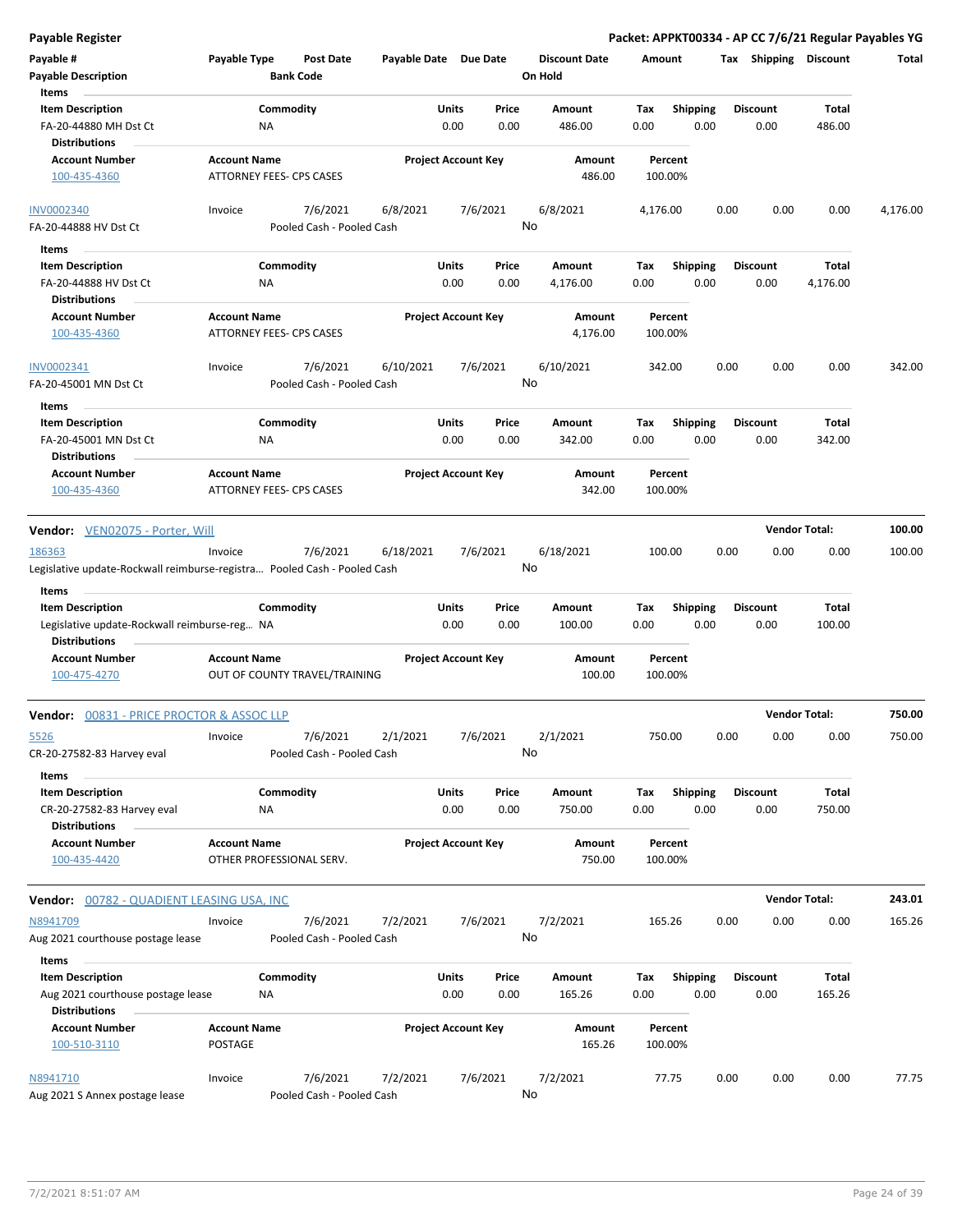| <b>Payable Register</b>                                                                        |                                              |                                       |                       |                            |               |                                 |             |                         |      |                         | Packet: APPKT00334 - AP CC 7/6/21 Regular Payables YG |          |
|------------------------------------------------------------------------------------------------|----------------------------------------------|---------------------------------------|-----------------------|----------------------------|---------------|---------------------------------|-------------|-------------------------|------|-------------------------|-------------------------------------------------------|----------|
| Payable #<br><b>Payable Description</b>                                                        | Payable Type                                 | <b>Post Date</b><br><b>Bank Code</b>  | Payable Date Due Date |                            |               | <b>Discount Date</b><br>On Hold | Amount      |                         |      | Tax Shipping Discount   |                                                       | Total    |
| Items                                                                                          |                                              |                                       |                       |                            |               |                                 |             |                         |      |                         |                                                       |          |
| <b>Item Description</b><br>Aug 2021 S Annex postage lease                                      |                                              | Commodity<br>ΝA                       |                       | Units<br>0.00              | Price<br>0.00 | Amount<br>77.75                 | Tax<br>0.00 | <b>Shipping</b><br>0.00 |      | <b>Discount</b><br>0.00 | Total<br>77.75                                        |          |
| <b>Distributions</b><br><b>Account Number</b><br>100-513-3110                                  | <b>Account Name</b><br><b>POSTAGE</b>        |                                       |                       | <b>Project Account Key</b> |               | Amount<br>77.75                 |             | Percent<br>100.00%      |      |                         |                                                       |          |
| Vendor: 00353 - RDO EQUIPMENT CO                                                               |                                              |                                       |                       |                            |               |                                 |             |                         |      |                         | <b>Vendor Total:</b>                                  | 3,020.91 |
| P7991824                                                                                       | Invoice                                      | 7/6/2021                              | 6/28/2021             | 7/6/2021                   |               | 6/28/2021                       |             | 12.03                   | 0.00 | 0.00                    | 0.00                                                  | 12.03    |
| #7451005 Pct 1 washer                                                                          |                                              | Pooled Cash - Pooled Cash             |                       |                            |               | No                              |             |                         |      |                         |                                                       |          |
| Items                                                                                          |                                              |                                       |                       |                            |               |                                 |             |                         |      |                         |                                                       |          |
| <b>Item Description</b><br>#7451005 Pct 1 washer<br><b>Distributions</b>                       |                                              | Commodity<br>ΝA                       |                       | Units<br>0.00              | Price<br>0.00 | Amount<br>12.03                 | Tax<br>0.00 | <b>Shipping</b><br>0.00 |      | <b>Discount</b><br>0.00 | Total<br>12.03                                        |          |
| <b>Account Number</b><br>210-621-4580                                                          | <b>Account Name</b>                          | <b>R&amp;M MACHINERY PARTS</b>        |                       | <b>Project Account Key</b> |               | Amount<br>12.03                 |             | Percent<br>100.00%      |      |                         |                                                       |          |
| W7877424<br>#7451002 Pct 3 Case loader repair                                                  | Invoice                                      | 7/6/2021<br>Pooled Cash - Pooled Cash | 6/30/2021             | 7/6/2021                   |               | 6/30/2021<br>No                 | 2,090.29    |                         | 0.00 | 0.00                    | 0.00                                                  | 2,090.29 |
| Items                                                                                          |                                              |                                       |                       |                            |               |                                 |             |                         |      |                         |                                                       |          |
| <b>Item Description</b><br>#7451002 Pct 3 Case loader repair                                   |                                              | Commodity<br>NA                       |                       | Units<br>0.00              | Price<br>0.00 | Amount<br>2,090.29              | Tax<br>0.00 | <b>Shipping</b><br>0.00 |      | <b>Discount</b><br>0.00 | Total<br>2,090.29                                     |          |
| <b>Distributions</b><br><b>Account Number</b><br>230-623-4580                                  | <b>Account Name</b>                          | <b>R&amp;M MACHINERY PARTS</b>        |                       | <b>Project Account Key</b> |               | Amount<br>2,090.29              |             | Percent<br>100.00%      |      |                         |                                                       |          |
| W7881424<br>#7451005 Pct 1 Motorgrader 770B repair                                             | Invoice                                      | 7/6/2021<br>Pooled Cash - Pooled Cash | 6/16/2021             | 7/6/2021                   |               | 6/16/2021<br>No                 |             | 918.59                  | 0.00 | 0.00                    | 0.00                                                  | 918.59   |
| Items<br><b>Item Description</b>                                                               |                                              | Commodity                             |                       | Units                      | Price         | Amount                          | Tax         | <b>Shipping</b>         |      | Discount                | Total                                                 |          |
| #7451005 Pct 1 Motorgrader 770B repair<br><b>Distributions</b>                                 |                                              | ΝA                                    |                       | 0.00                       | 0.00          | 918.59                          | 0.00        | 0.00                    |      | 0.00                    | 918.59                                                |          |
| <b>Account Number</b>                                                                          | <b>Account Name</b>                          |                                       |                       | <b>Project Account Key</b> |               | Amount                          |             | Percent                 |      |                         |                                                       |          |
| 210-621-4580                                                                                   |                                              | <b>R&amp;M MACHINERY PARTS</b>        |                       |                            |               | 918.59                          |             | 100.00%                 |      |                         |                                                       |          |
| Vendor: 00289 - RELIANT                                                                        |                                              |                                       |                       |                            |               |                                 |             |                         |      | <b>Vendor Total:</b>    |                                                       | 3,027.86 |
| 112 012 895 320 0<br>#6 716 696-7 Co-Op electric 5/14-6/15/21                                  | Invoice                                      | 7/6/2021<br>Pooled Cash - Pooled Cash | 6/18/2021             | 7/6/2021                   |               | 6/18/2021<br>No                 |             | 78.52                   | 0.00 | 0.00                    | 0.00                                                  | 78.52    |
| Items                                                                                          |                                              |                                       |                       |                            |               |                                 |             |                         |      |                         |                                                       |          |
| <b>Item Description</b><br>#6 716 696-7 Co-Op electric 5/14-6/15/21                            |                                              | Commodity<br>NA                       |                       | Units<br>0.00              | Price<br>0.00 | Amount<br>78.52                 | Tax<br>0.00 | <b>Shipping</b><br>0.00 |      | Discount<br>0.00        | Total<br>78.52                                        |          |
| <b>Distributions</b><br><b>Account Number</b><br>100-512-4400                                  | <b>Account Name</b><br>UTILITIES ELECTRICITY |                                       |                       | <b>Project Account Key</b> |               | Amount<br>78.52                 |             | Percent<br>100.00%      |      |                         |                                                       |          |
| 112 012 897 794 4                                                                              | Invoice                                      | 7/6/2021                              | 6/21/2021             | 7/6/2021                   |               | 6/21/2021                       |             | 162.99                  | 0.00 | 0.00                    | 0.00                                                  | 162.99   |
| #2 533 980-5 Courthouse electric 5/17-6/16/21  Pooled Cash - Pooled Cash                       |                                              |                                       |                       |                            |               | No                              |             |                         |      |                         |                                                       |          |
| Items                                                                                          |                                              |                                       |                       |                            |               |                                 |             |                         |      |                         |                                                       |          |
| <b>Item Description</b><br>#2 533 980-5 Courthouse electric 5/17-6/ NA<br><b>Distributions</b> |                                              | Commodity                             |                       | Units<br>0.00              | Price<br>0.00 | Amount<br>162.99                | Тах<br>0.00 | <b>Shipping</b><br>0.00 |      | <b>Discount</b><br>0.00 | Total<br>162.99                                       |          |
| <b>Account Number</b>                                                                          | <b>Account Name</b>                          |                                       |                       | <b>Project Account Key</b> |               | Amount                          |             | Percent                 |      |                         |                                                       |          |
| 100-510-4400                                                                                   | UTILITIES ELECTRICITY                        |                                       |                       |                            |               | 162.99                          |             | 100.00%                 |      |                         |                                                       |          |
| 112 012 897 795 1<br>#2 533 981-3 TDHS electric 5/17-6/16/21                                   | Invoice                                      | 7/6/2021<br>Pooled Cash - Pooled Cash | 6/21/2021             | 7/6/2021                   |               | 6/21/2021<br>No                 |             | 507.37                  | 0.00 | 0.00                    | 0.00                                                  | 507.37   |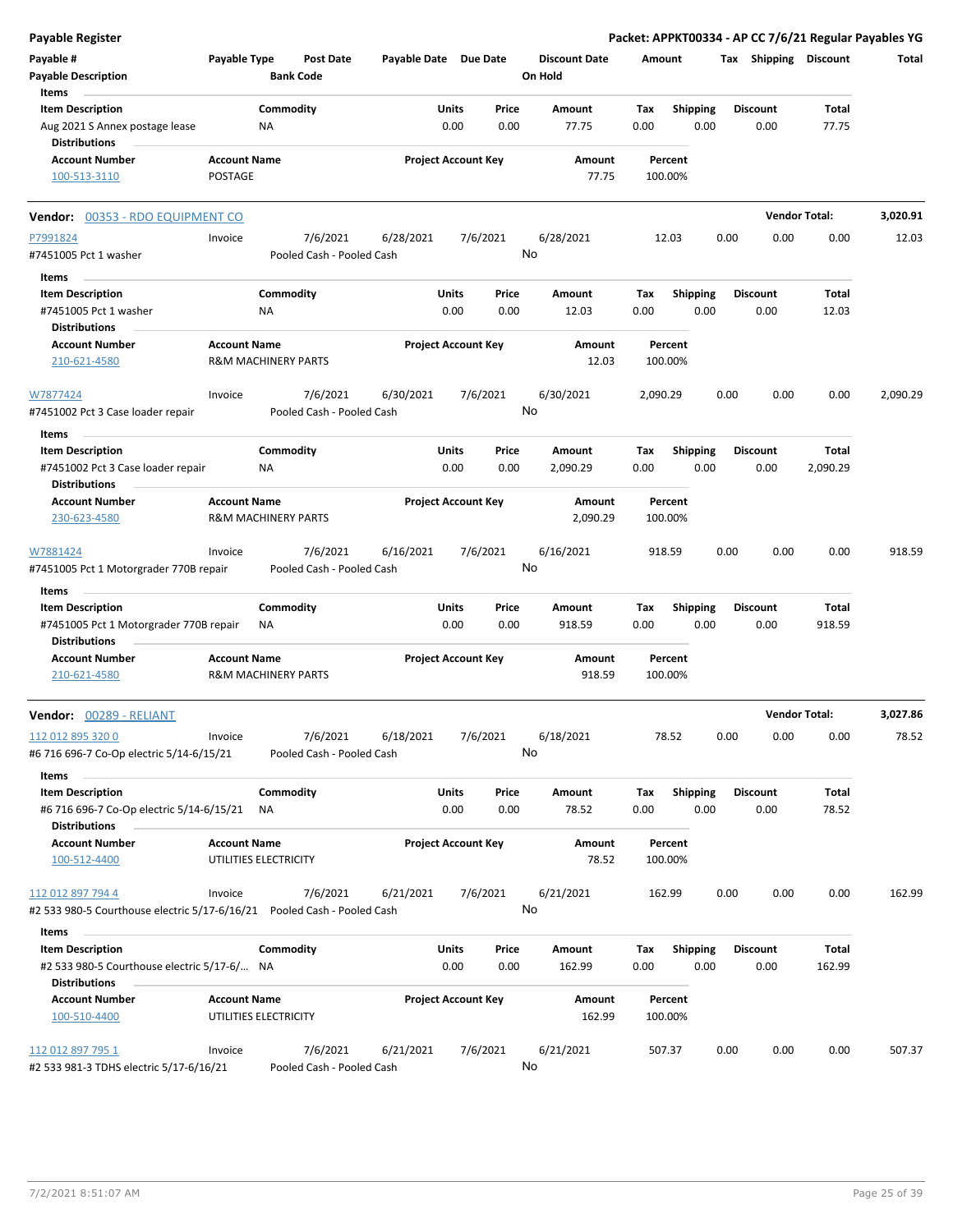| Payable Register                                                                             |                     |                                       |                            |               |               |                                 |             |                         |      |                         |                 | Packet: APPKT00334 - AP CC 7/6/21 Regular Payables YG |
|----------------------------------------------------------------------------------------------|---------------------|---------------------------------------|----------------------------|---------------|---------------|---------------------------------|-------------|-------------------------|------|-------------------------|-----------------|-------------------------------------------------------|
| Payable #<br><b>Payable Description</b>                                                      | Payable Type        | <b>Post Date</b><br><b>Bank Code</b>  | Payable Date Due Date      |               |               | <b>Discount Date</b><br>On Hold | Amount      |                         |      | Tax Shipping Discount   |                 | Total                                                 |
| Items                                                                                        |                     |                                       |                            |               |               |                                 |             |                         |      |                         |                 |                                                       |
| <b>Item Description</b><br>#2 533 981-3 TDHS electric 5/17-6/16/21<br><b>Distributions</b>   |                     | Commodity<br>ΝA                       |                            | Units<br>0.00 | Price<br>0.00 | Amount<br>507.37                | Tax<br>0.00 | <b>Shipping</b><br>0.00 |      | <b>Discount</b><br>0.00 | Total<br>507.37 |                                                       |
| <b>Account Number</b>                                                                        | <b>Account Name</b> |                                       | <b>Project Account Key</b> |               |               | Amount                          |             | Percent                 |      |                         |                 |                                                       |
| 100-640-4400                                                                                 |                     | UTILITIES ELECTRICITY                 |                            |               |               | 507.37                          |             | 100.00%                 |      |                         |                 |                                                       |
| 112 012 897 796 9                                                                            | Invoice             | 7/6/2021                              | 6/21/2021                  |               | 7/6/2021      | 6/21/2021                       |             | 369.51                  | 0.00 | 0.00                    | 0.00            | 369.51                                                |
| #2 533 982-1 Co Bldg electric 5/17-6/16/21                                                   |                     | Pooled Cash - Pooled Cash             |                            |               |               | No                              |             |                         |      |                         |                 |                                                       |
| Items                                                                                        |                     |                                       |                            |               |               |                                 |             |                         |      |                         |                 |                                                       |
| <b>Item Description</b>                                                                      |                     | Commodity                             |                            | Units         | Price         | Amount                          | Tax         | <b>Shipping</b>         |      | <b>Discount</b>         | Total           |                                                       |
| #2 533 982-1 Co Bldg electric 5/17-6/16/21 NA<br><b>Distributions</b>                        |                     |                                       |                            | 0.00          | 0.00          | 369.51                          | 0.00        | 0.00                    |      | 0.00                    | 369.51          |                                                       |
| <b>Account Number</b>                                                                        | <b>Account Name</b> |                                       | <b>Project Account Key</b> |               |               | Amount                          |             | Percent                 |      |                         |                 |                                                       |
| 100-511-4400                                                                                 |                     | UTILITIES ELECTRICITY                 |                            |               |               | 369.51                          |             | 100.00%                 |      |                         |                 |                                                       |
| 113 010 603 867 6<br>#7 358 371-8 Pct 4 electric 5/17-6/16/21                                | Invoice             | 7/6/2021<br>Pooled Cash - Pooled Cash | 6/21/2021                  |               | 7/6/2021      | 6/21/2021<br>No                 |             | 113.96                  | 0.00 | 0.00                    | 0.00            | 113.96                                                |
| Items                                                                                        |                     |                                       |                            |               |               |                                 |             |                         |      |                         |                 |                                                       |
| <b>Item Description</b><br>#7 358 371-8 Pct 4 electric 5/17-6/16/21<br><b>Distributions</b>  |                     | Commodity<br>ΝA                       |                            | Units<br>0.00 | Price<br>0.00 | Amount<br>113.96                | Tax<br>0.00 | <b>Shipping</b><br>0.00 |      | <b>Discount</b><br>0.00 | Total<br>113.96 |                                                       |
| <b>Account Number</b>                                                                        | <b>Account Name</b> |                                       | <b>Project Account Key</b> |               |               | Amount                          |             | Percent                 |      |                         |                 |                                                       |
| 240-624-4400                                                                                 |                     | UTILITY ELECTRICITY                   |                            |               |               | 113.96                          |             | 100.00%                 |      |                         |                 |                                                       |
| 115 008 632 785 7                                                                            | Invoice             | 7/6/2021                              | 6/21/2021                  |               | 7/6/2021      | 6/21/2021                       |             | 284.45                  | 0.00 | 0.00                    | 0.00            | 284.45                                                |
| #9 599 777-1 Agrilife electric 5/17-6/16/21                                                  |                     | Pooled Cash - Pooled Cash             |                            |               |               | No                              |             |                         |      |                         |                 |                                                       |
| Items                                                                                        |                     |                                       |                            |               |               |                                 |             |                         |      |                         |                 |                                                       |
| <b>Item Description</b>                                                                      |                     | Commodity                             |                            | Units         | Price         | Amount                          | Tax         | <b>Shipping</b>         |      | <b>Discount</b>         | Total           |                                                       |
| #9 599 777-1 Agrilife electric 5/17-6/16/21 NA<br><b>Distributions</b>                       |                     |                                       |                            | 0.00          | 0.00          | 284.45                          | 0.00        | 0.00                    |      | 0.00                    | 284.45          |                                                       |
| <b>Account Number</b>                                                                        | <b>Account Name</b> |                                       | <b>Project Account Key</b> |               |               | Amount                          |             | Percent                 |      |                         |                 |                                                       |
| 100-516-4400                                                                                 |                     | UTILITIES ELECTRICITY                 |                            |               |               | 284.45                          |             | 100.00%                 |      |                         |                 |                                                       |
| 116 008 521 533 4                                                                            | Invoice             | 7/6/2021                              | 6/21/2021                  |               | 7/6/2021      | 6/21/2021                       |             | 304.28                  | 0.00 | 0.00                    | 0.00            | 304.28                                                |
| #6 730 596-1 Windom electric 5/18-6/17/21<br>Items                                           |                     | Pooled Cash - Pooled Cash             |                            |               |               | No                              |             |                         |      |                         |                 |                                                       |
| <b>Item Description</b>                                                                      |                     | Commodity                             |                            | Units         | Price         | Amount                          | Tax         | Shipping                |      | <b>Discount</b>         | Total           |                                                       |
| #6 730 596-1 Windom electric 5/18-6/17/ NA<br><b>Distributions</b>                           |                     |                                       |                            | 0.00          | 0.00          | 304.28                          | 0.00        | 0.00                    |      | 0.00                    | 304.28          |                                                       |
| <b>Account Number</b><br>100-515-4400                                                        | <b>Account Name</b> | UTILITIES ELECTRICITY                 | <b>Project Account Key</b> |               |               | Amount<br>304.28                |             | Percent<br>100.00%      |      |                         |                 |                                                       |
| 116 008 521 534 2                                                                            | Invoice             | 7/6/2021                              | 6/21/2021                  |               | 7/6/2021      | 6/21/2021                       |             | 27.65                   | 0.00 | 0.00                    | 0.00            | 27.65                                                 |
| #6 878 909-8 Windom gd light 5/18-6/17/21                                                    |                     | Pooled Cash - Pooled Cash             |                            |               |               | No                              |             |                         |      |                         |                 |                                                       |
| Items                                                                                        |                     |                                       |                            |               |               |                                 |             |                         |      |                         |                 |                                                       |
| <b>Item Description</b>                                                                      |                     | Commodity                             |                            | Units         | Price         | Amount                          | Тах         | <b>Shipping</b>         |      | <b>Discount</b>         | Total           |                                                       |
| #6 878 909-8 Windom gd light 5/18-6/17/ NA<br><b>Distributions</b>                           |                     |                                       |                            | 0.00          | 0.00          | 27.65                           | 0.00        | 0.00                    |      | 0.00                    | 27.65           |                                                       |
| <b>Account Number</b><br>100-515-4400                                                        | <b>Account Name</b> | UTILITIES ELECTRICITY                 | <b>Project Account Key</b> |               |               | Amount<br>27.65                 |             | Percent<br>100.00%      |      |                         |                 |                                                       |
| 301 002 847 105 6                                                                            | Invoice             | 7/6/2021                              | 6/21/2021                  |               | 7/6/2021      | 6/21/2021                       |             | 21.12                   | 0.00 | 0.00                    | 0.00            | 21.12                                                 |
| #12 434 984-6 Rec Rd 3/FM273 5/14-6/15/21                                                    |                     | Pooled Cash - Pooled Cash             |                            |               |               | No                              |             |                         |      |                         |                 |                                                       |
|                                                                                              |                     |                                       |                            |               |               |                                 |             |                         |      |                         |                 |                                                       |
| Items                                                                                        |                     |                                       |                            |               |               |                                 |             |                         |      |                         |                 |                                                       |
| <b>Item Description</b><br>#12 434 984-6 Rec Rd 3/FM273 5/14-6/15 NA<br><b>Distributions</b> |                     | Commodity                             |                            | Units<br>0.00 | Price<br>0.00 | Amount<br>21.12                 | Tax<br>0.00 | <b>Shipping</b><br>0.00 |      | <b>Discount</b><br>0.00 | Total<br>21.12  |                                                       |
| <b>Account Number</b>                                                                        | <b>Account Name</b> |                                       | <b>Project Account Key</b> |               |               | Amount                          |             | Percent                 |      |                         |                 |                                                       |
| 240-624-4400                                                                                 |                     | UTILITY ELECTRICITY                   |                            |               |               | 21.12                           |             | 100.00%                 |      |                         |                 |                                                       |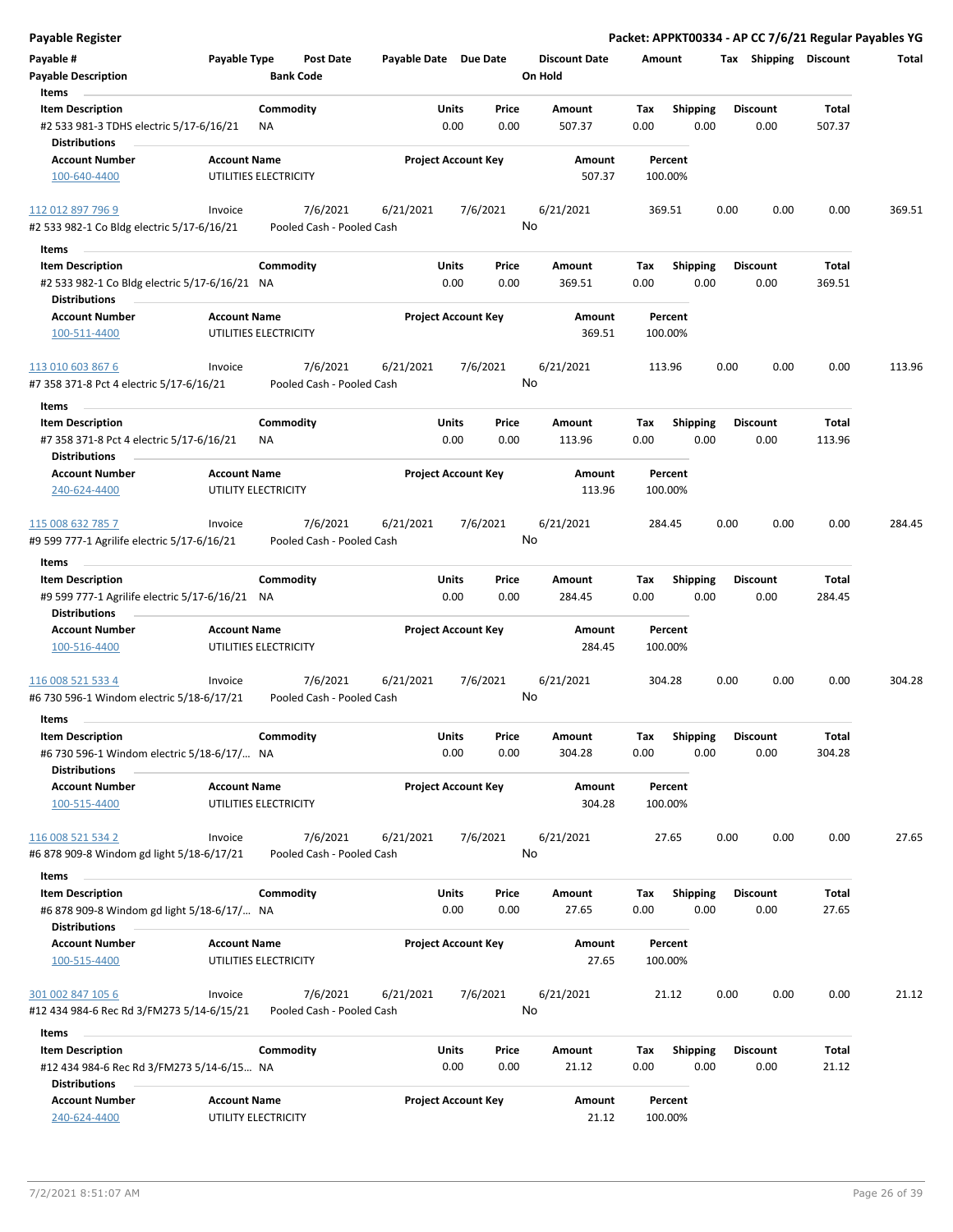| <b>Payable Register</b>                                                                        |                     |                       |                                       |                       |                            |               |                                 |             |                         |      |                         | Packet: APPKT00334 - AP CC 7/6/21 Regular Payables YG |          |
|------------------------------------------------------------------------------------------------|---------------------|-----------------------|---------------------------------------|-----------------------|----------------------------|---------------|---------------------------------|-------------|-------------------------|------|-------------------------|-------------------------------------------------------|----------|
| Payable #<br><b>Payable Description</b>                                                        | Payable Type        | <b>Bank Code</b>      | <b>Post Date</b>                      | Payable Date Due Date |                            |               | <b>Discount Date</b><br>On Hold |             | Amount                  |      | Tax Shipping Discount   |                                                       | Total    |
| 301 002 847 106 4                                                                              | Invoice             |                       | 7/6/2021                              | 6/21/2021             |                            | 7/6/2021      | 6/21/2021                       |             | 70.13                   | 0.00 | 0.00                    | 0.00                                                  | 70.13    |
| #12 434 985-3 1369 Hwy 56 5/14-6/15/21                                                         |                     |                       | Pooled Cash - Pooled Cash             |                       |                            |               | No                              |             |                         |      |                         |                                                       |          |
| Items                                                                                          |                     |                       |                                       |                       |                            |               |                                 |             |                         |      |                         |                                                       |          |
| <b>Item Description</b><br>#12 434 985-3 1369 Hwy 56 5/14-6/15/21 NA<br>Distributions          |                     | Commodity             |                                       |                       | Units<br>0.00              | Price<br>0.00 | Amount<br>70.13                 | Tax<br>0.00 | <b>Shipping</b><br>0.00 |      | <b>Discount</b><br>0.00 | Total<br>70.13                                        |          |
| <b>Account Number</b>                                                                          | <b>Account Name</b> |                       |                                       |                       | <b>Project Account Key</b> |               | Amount                          |             | Percent                 |      |                         |                                                       |          |
| 240-624-4400                                                                                   |                     | UTILITY ELECTRICITY   |                                       |                       |                            |               | 70.13                           |             | 100.00%                 |      |                         |                                                       |          |
| 302 002 819 982 1<br>#2 533 978-9 S Annex electric 5/14-6/15/21                                | Invoice             |                       | 7/6/2021<br>Pooled Cash - Pooled Cash | 6/18/2021             |                            | 7/6/2021      | 6/18/2021<br>No                 |             | 534.13                  | 0.00 | 0.00                    | 0.00                                                  | 534.13   |
| Items                                                                                          |                     |                       |                                       |                       |                            |               |                                 |             |                         |      |                         |                                                       |          |
| <b>Item Description</b>                                                                        |                     | Commodity             |                                       |                       | Units                      | Price         | Amount                          | Tax         | <b>Shipping</b>         |      | <b>Discount</b>         | Total                                                 |          |
| #2 533 978-9 S Annex electric 5/14-6/15/ NA<br><b>Distributions</b>                            |                     |                       |                                       |                       | 0.00                       | 0.00          | 534.13                          | 0.00        | 0.00                    |      | 0.00                    | 534.13                                                |          |
| <b>Account Number</b><br>100-513-4400                                                          | <b>Account Name</b> | UTILITIES ELECTRICITY |                                       |                       | <b>Project Account Key</b> |               | Amount<br>534.13                |             | Percent<br>100.00%      |      |                         |                                                       |          |
| 302 002 822 745 7                                                                              | Invoice             |                       | 7/6/2021                              | 6/21/2021             |                            | 7/6/2021      | 6/21/2021                       |             | 134.77                  | 0.00 | 0.00                    | 0.00                                                  | 134.77   |
| #15 119 264-8 Turner electric 5/17-6/16/21                                                     |                     |                       | Pooled Cash - Pooled Cash             |                       |                            |               | No                              |             |                         |      |                         |                                                       |          |
| Items                                                                                          |                     |                       |                                       |                       |                            |               |                                 |             |                         |      |                         |                                                       |          |
| <b>Item Description</b><br>#15 119 264-8 Turner electric 5/17-6/16/ NA                         |                     | Commodity             |                                       |                       | Units<br>0.00              | Price<br>0.00 | Amount<br>134.77                | Tax<br>0.00 | <b>Shipping</b><br>0.00 |      | <b>Discount</b><br>0.00 | Total<br>134.77                                       |          |
| <b>Distributions</b><br><b>Account Number</b>                                                  | <b>Account Name</b> |                       |                                       |                       | <b>Project Account Key</b> |               | Amount                          |             | Percent                 |      |                         |                                                       |          |
| 100-518-4400                                                                                   |                     | UTILITIES ELECTRICITY |                                       |                       |                            |               | 134.77                          |             | 100.00%                 |      |                         |                                                       |          |
| 304 000 991 611 8<br>#12 831 845-7 200 1st electric 5/14-6/15/21                               | Invoice             |                       | 7/6/2021<br>Pooled Cash - Pooled Cash | 6/18/2021             |                            | 7/6/2021      | 6/18/2021<br>No                 |             | 418.98                  | 0.00 | 0.00                    | 0.00                                                  | 418.98   |
| Items                                                                                          |                     |                       |                                       |                       |                            |               |                                 |             |                         |      |                         |                                                       |          |
| <b>Item Description</b><br>#12 831 845-7 200 1st electric 5/14-6/15 NA<br><b>Distributions</b> |                     | Commodity             |                                       |                       | Units<br>0.00              | Price<br>0.00 | Amount<br>418.98                | Tax<br>0.00 | <b>Shipping</b><br>0.00 |      | <b>Discount</b><br>0.00 | Total<br>418.98                                       |          |
| <b>Account Number</b><br>100-518-4400                                                          | <b>Account Name</b> | UTILITIES ELECTRICITY |                                       |                       | <b>Project Account Key</b> |               | Amount<br>418.98                |             | Percent<br>100.00%      |      |                         |                                                       |          |
| Vendor: VEN02294 - Richards, Jessica                                                           |                     |                       |                                       |                       |                            |               |                                 |             |                         |      |                         | <b>Vendor Total:</b>                                  | 128.80   |
| INV0002325<br>Travel 4-H youth development camp                                                | Invoice             |                       | 7/6/2021<br>Pooled Cash - Pooled Cash | 6/24/2021             |                            | 7/6/2021      | 6/24/2021<br>No                 |             | 128.80                  | 0.00 | 0.00                    | 0.00                                                  | 128.80   |
| Items                                                                                          |                     |                       |                                       |                       |                            |               |                                 |             |                         |      |                         |                                                       |          |
| <b>Item Description</b><br>Travel 4-H youth development camp                                   |                     | Commodity<br>ΝA       |                                       |                       | Units<br>0.00              | Price<br>0.00 | Amount<br>128.80                | Tax<br>0.00 | <b>Shipping</b><br>0.00 |      | <b>Discount</b><br>0.00 | Total<br>128.80                                       |          |
| <b>Distributions</b><br><b>Account Number</b><br>100-665-4290                                  | <b>Account Name</b> |                       | IN/OUT CO.TRAVEL/TRAINING-4-H         |                       | <b>Project Account Key</b> |               | Amount<br>128.80                |             | Percent<br>100.00%      |      |                         |                                                       |          |
| Vendor: VEN02563 - Richards, M. Kim                                                            |                     |                       |                                       |                       |                            |               |                                 |             |                         |      |                         | <b>Vendor Total:</b>                                  | 134.40   |
|                                                                                                |                     |                       |                                       |                       |                            |               |                                 |             |                         |      |                         |                                                       |          |
| <b>INV0002409</b><br>7/14-16/21 travel-miles/meals                                             | Invoice             |                       | 7/6/2021<br>Pooled Cash - Pooled Cash | 7/1/2021              |                            | 7/6/2021      | 7/1/2021<br>No                  |             | 134.40                  | 0.00 | 0.00                    | 0.00                                                  | 134.40   |
| Items                                                                                          |                     |                       |                                       |                       |                            |               |                                 |             |                         |      |                         |                                                       |          |
| <b>Item Description</b><br>7/14-16/21 travel-miles/meals<br><b>Distributions</b>               |                     | Commodity<br>ΝA       |                                       |                       | Units<br>0.00              | Price<br>0.00 | Amount<br>134.40                | Tax<br>0.00 | <b>Shipping</b><br>0.00 |      | <b>Discount</b><br>0.00 | Total<br>134.40                                       |          |
| <b>Account Number</b><br>100-455-4270                                                          | <b>Account Name</b> |                       | OUT OF COUNTY TRAVEL/TRAINING         |                       | <b>Project Account Key</b> |               | Amount<br>134.40                |             | Percent<br>100.00%      |      |                         |                                                       |          |
| <b>Vendor: 00269 - ROMCO EQUIPMENT CO.</b>                                                     |                     |                       |                                       |                       |                            |               |                                 |             |                         |      |                         | <b>Vendor Total:</b>                                  | 2,557.73 |
| 101129264<br>Pct 3 filters/belts                                                               | Invoice             |                       | 7/6/2021<br>Pooled Cash - Pooled Cash | 6/16/2021             |                            | 7/6/2021      | 6/16/2021<br>No                 | 1,286.59    |                         | 0.00 | 35.14                   | 0.00                                                  | 1,321.73 |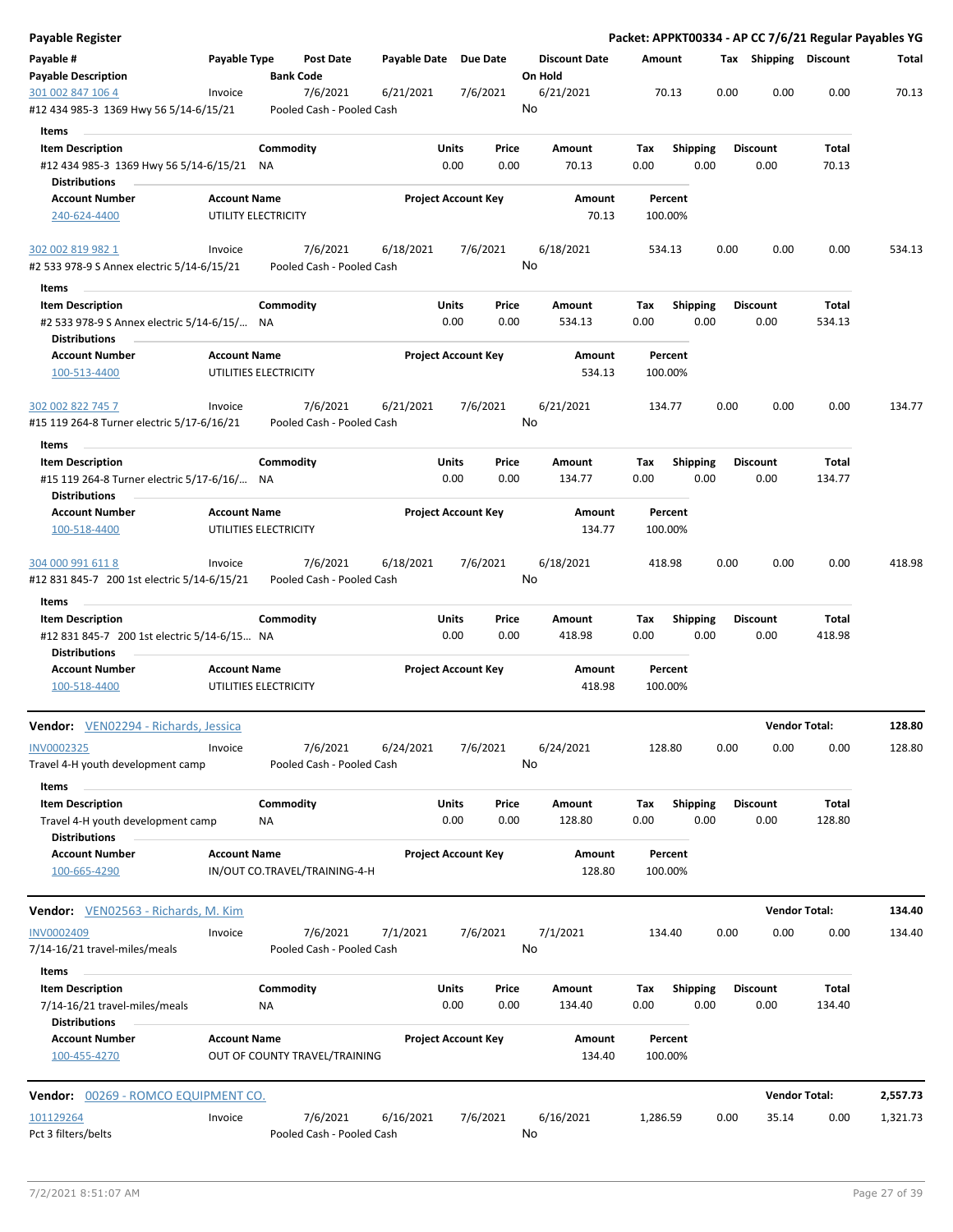| <b>Payable Register</b>                                                        |                                              |                                       |                       |                                         |                                 | Packet: APPKT00334 - AP CC 7/6/21 Regular Payables YG |      |                         |                      |          |
|--------------------------------------------------------------------------------|----------------------------------------------|---------------------------------------|-----------------------|-----------------------------------------|---------------------------------|-------------------------------------------------------|------|-------------------------|----------------------|----------|
| Payable #<br><b>Payable Description</b>                                        | Payable Type                                 | <b>Post Date</b><br><b>Bank Code</b>  | Payable Date Due Date |                                         | <b>Discount Date</b><br>On Hold | Amount                                                |      | Tax Shipping Discount   |                      | Total    |
| Items<br><b>Item Description</b><br>Pct 3 filters/belts                        | NA                                           | Commodity                             |                       | Units<br>Price<br>0.00<br>0.00          | Amount<br>1,286.59              | Shipping<br>Tax<br>0.00<br>35.14                      |      | <b>Discount</b><br>0.00 | Total<br>1,321.73    |          |
| <b>Distributions</b><br><b>Account Number</b><br>230-623-4580                  | <b>Account Name</b>                          | <b>R&amp;M MACHINERY PARTS</b>        |                       | <b>Project Account Key</b>              | Amount<br>1,321.73              | Percent<br>100.00%                                    |      |                         |                      |          |
| 101129396<br>Pct 1 grader blades                                               | Invoice                                      | 7/6/2021<br>Pooled Cash - Pooled Cash | 6/22/2021             | 7/6/2021                                | 6/22/2021<br>No                 | 1,236.00                                              | 0.00 | 0.00                    | 0.00                 | 1,236.00 |
| Items<br><b>Item Description</b><br>Pct 1 grader blades                        |                                              | Commodity<br>Goods                    |                       | <b>Units</b><br>Price<br>20.00<br>61.80 | Amount<br>1,236.00              | <b>Shipping</b><br>Tax<br>0.00                        | 0.00 | <b>Discount</b><br>0.00 | Total<br>1,236.00    |          |
| <b>Distributions</b><br><b>Account Number</b><br>210-621-4580                  | <b>Account Name</b>                          | <b>R&amp;M MACHINERY PARTS</b>        |                       | <b>Project Account Key</b>              | Amount<br>1,236.00              | Percent<br>100.00%                                    |      |                         |                      |          |
| <b>Vendor:</b> VEN02556 - Sam Rayburn CSD                                      |                                              |                                       |                       |                                         |                                 |                                                       |      |                         | <b>Vendor Total:</b> | 251.92   |
| <b>INV0002385</b><br>Payment in Lieu of Taxes                                  | Invoice                                      | 7/6/2021<br>Pooled Cash - Pooled Cash | 6/24/2021             | 7/6/2021                                | 6/24/2021<br>No                 | 251.92                                                | 0.00 | 0.00                    | 0.00                 | 251.92   |
| Items<br><b>Item Description</b><br>Payment in Lieu of Taxes                   | ΝA                                           | Commodity                             |                       | Units<br>Price<br>0.00<br>0.00          | Amount<br>251.92                | <b>Shipping</b><br>Tax<br>0.00                        | 0.00 | <b>Discount</b><br>0.00 | Total<br>251.92      |          |
| <b>Distributions</b><br><b>Account Number</b><br>100-409-4055                  | <b>Account Name</b><br>PILT SCHOOL DISTRICTS |                                       |                       | <b>Project Account Key</b>              | Amount<br>251.92                | Percent<br>100.00%                                    |      |                         |                      |          |
| <b>Vendor: 00191 - SANSOM TRUCK PARTS</b>                                      |                                              |                                       |                       |                                         |                                 |                                                       |      |                         | <b>Vendor Total:</b> | 5,407.39 |
| 222813<br>Pct 3 light                                                          | Invoice                                      | 7/6/2021<br>Pooled Cash - Pooled Cash | 6/2/2021              | 7/6/2021                                | 6/2/2021<br>No                  | 59.95                                                 | 0.00 | 0.00                    | 0.00                 | 59.95    |
| Items<br><b>Item Description</b>                                               |                                              | Commodity                             |                       | Units<br>Price                          | Amount                          | <b>Shipping</b><br>Tax                                |      | <b>Discount</b>         | <b>Total</b>         |          |
| Pct 3 light<br><b>Distributions</b>                                            |                                              | Goods                                 |                       | 1.00<br>59.95                           | 59.95                           | 0.00                                                  | 0.00 | 0.00                    | 59.95                |          |
| <b>Account Number</b><br>230-623-4580                                          | <b>Account Name</b>                          | <b>R&amp;M MACHINERY PARTS</b>        |                       | <b>Project Account Key</b>              | Amount<br>59.95                 | Percent<br>100.00%                                    |      |                         |                      |          |
| 62288<br>Pct 3 Pete #326 AC repair                                             | Invoice                                      | 7/6/2021<br>Pooled Cash - Pooled Cash | 5/27/2021             | 7/6/2021                                | 5/27/2021<br>No                 | 963.11                                                | 0.00 | 0.00                    | 0.00                 | 963.11   |
| Items<br><b>Item Description</b><br>Pct 3 Pete #326 AC repair                  | NA                                           | Commodity                             |                       | Units<br>Price<br>0.00<br>0.00          | Amount<br>963.11                | Shipping<br>Tax<br>0.00                               | 0.00 | <b>Discount</b><br>0.00 | Total<br>963.11      |          |
| <b>Distributions</b><br><b>Account Number</b><br>230-623-4580                  | <b>Account Name</b>                          | <b>R&amp;M MACHINERY PARTS</b>        |                       | <b>Project Account Key</b>              | Amount<br>963.11                | Percent<br>100.00%                                    |      |                         |                      |          |
| 62315<br>Pct 4 truck repair                                                    | Invoice                                      | 7/6/2021<br>Pooled Cash - Pooled Cash | 6/3/2021              | 7/6/2021                                | 6/3/2021<br>No                  | 3,583.65                                              | 0.00 | 0.00                    | 0.00                 | 3,583.65 |
| Items<br><b>Item Description</b><br>Pct 4 truck repair<br><b>Distributions</b> | ΝA                                           | Commodity                             |                       | Units<br>Price<br>0.00<br>0.00          | Amount<br>3,583.65              | Shipping<br>Tax<br>0.00                               | 0.00 | <b>Discount</b><br>0.00 | Total<br>3,583.65    |          |
| <b>Account Number</b><br>240-624-4580                                          | <b>Account Name</b>                          | <b>R&amp;M MACHINERY PARTS</b>        |                       | <b>Project Account Key</b>              | Amount<br>3,583.65              | Percent<br>100.00%                                    |      |                         |                      |          |
| 62335<br>Pct 3 Volvo inspection/switch                                         | Invoice                                      | 7/6/2021<br>Pooled Cash - Pooled Cash | 6/10/2021             | 7/6/2021                                | 6/10/2021<br>No                 | 124.10                                                | 0.00 | 0.00                    | 0.00                 | 124.10   |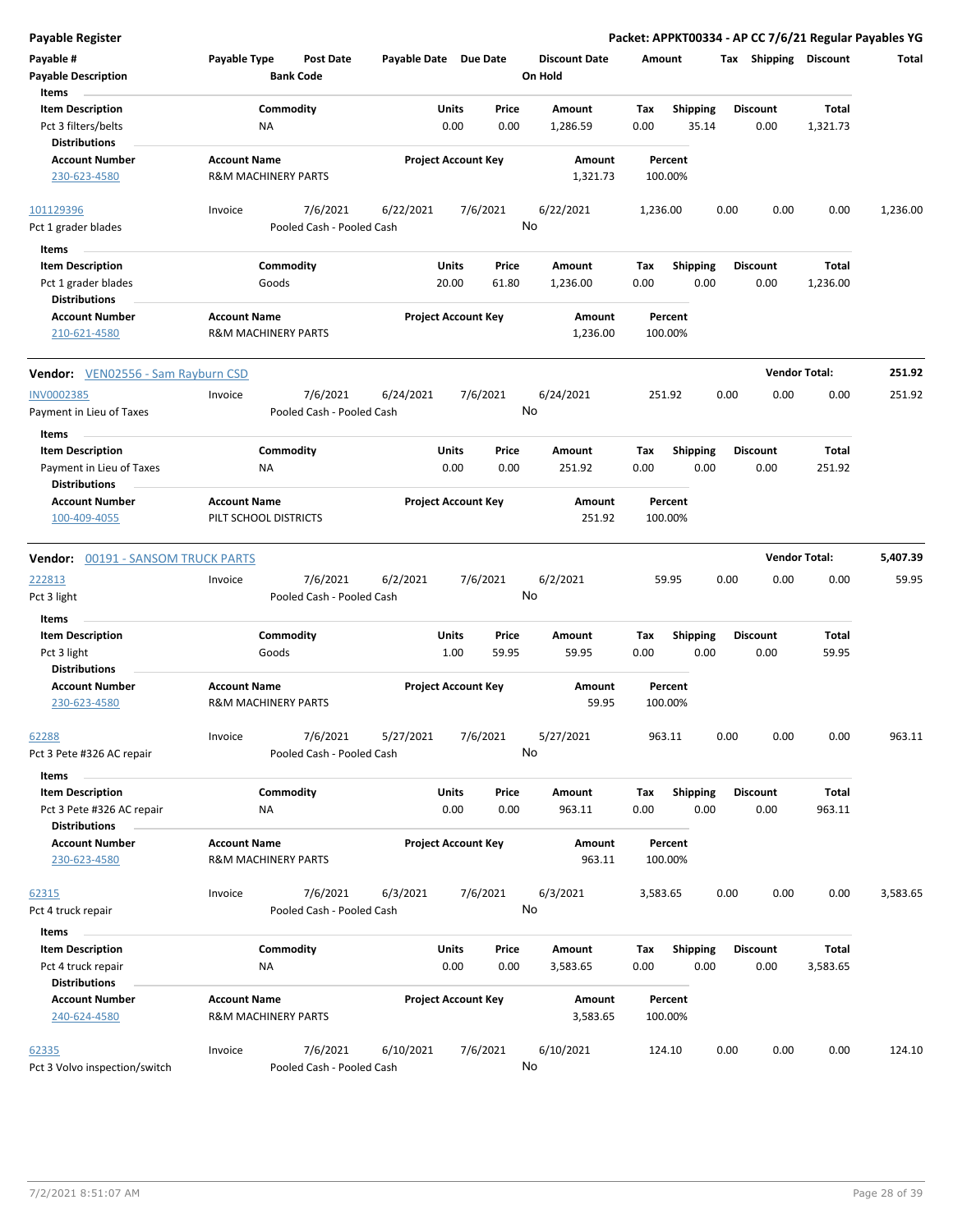| <b>Payable Register</b>                                                                       |                                                       |                                       |                       |                            |               |                                 |             |                         |      |                         | Packet: APPKT00334 - AP CC 7/6/21 Regular Payables YG |          |
|-----------------------------------------------------------------------------------------------|-------------------------------------------------------|---------------------------------------|-----------------------|----------------------------|---------------|---------------------------------|-------------|-------------------------|------|-------------------------|-------------------------------------------------------|----------|
| Payable #<br><b>Payable Description</b>                                                       | Payable Type                                          | <b>Post Date</b><br><b>Bank Code</b>  | Payable Date Due Date |                            |               | <b>Discount Date</b><br>On Hold | Amount      |                         |      | Tax Shipping Discount   |                                                       | Total    |
| Items<br><b>Item Description</b><br>Pct 3 Volvo inspection/switch<br><b>Distributions</b>     | Commodity<br>NA                                       |                                       |                       | Units<br>0.00              | Price<br>0.00 | Amount<br>124.10                | Tax<br>0.00 | <b>Shipping</b><br>0.00 |      | <b>Discount</b><br>0.00 | Total<br>124.10                                       |          |
| <b>Account Number</b><br>230-623-4580                                                         | <b>Account Name</b><br><b>R&amp;M MACHINERY PARTS</b> |                                       |                       | <b>Project Account Key</b> |               | Amount<br>124.10                |             | Percent<br>100.00%      |      |                         |                                                       |          |
| 62375<br>Pct 3 Volvo AC repair                                                                | Invoice                                               | 7/6/2021<br>Pooled Cash - Pooled Cash | 6/18/2021             | 7/6/2021                   | No            | 6/18/2021                       | 676.58      |                         | 0.00 | 0.00                    | 0.00                                                  | 676.58   |
| Items<br><b>Item Description</b><br>Pct 3 Volvo AC repair<br><b>Distributions</b>             | Commodity<br>ΝA                                       |                                       |                       | Units<br>0.00              | Price<br>0.00 | Amount<br>676.58                | Tax<br>0.00 | <b>Shipping</b><br>0.00 |      | <b>Discount</b><br>0.00 | Total<br>676.58                                       |          |
| <b>Account Number</b><br>230-623-4580                                                         | <b>Account Name</b><br><b>R&amp;M MACHINERY PARTS</b> |                                       |                       | <b>Project Account Key</b> |               | Amount<br>676.58                |             | Percent<br>100.00%      |      |                         |                                                       |          |
| <b>Vendor:</b> VEN02561 - Smith, Kristina                                                     |                                                       |                                       |                       |                            |               |                                 |             |                         |      | <b>Vendor Total:</b>    |                                                       | 123.65   |
| <b>INV0002394</b><br>7/14-16/21 training miles & meals                                        | Invoice                                               | 7/6/2021<br>Pooled Cash - Pooled Cash | 6/17/2021             | 7/6/2021                   | No            | 6/17/2021                       | 123.65      |                         | 0.00 | 0.00                    | 0.00                                                  | 123.65   |
| Items<br><b>Item Description</b><br>7/14-16/21 training miles & meals<br><b>Distributions</b> | Commodity<br>NA                                       |                                       |                       | Units<br>0.00              | Price<br>0.00 | Amount<br>123.65                | Tax<br>0.00 | Shipping<br>0.00        |      | <b>Discount</b><br>0.00 | Total<br>123.65                                       |          |
| <b>Account Number</b><br>100-456-4270                                                         | <b>Account Name</b>                                   | OUT OF COUNTY TRAVEL/TRAINING         |                       | <b>Project Account Key</b> |               | Amount<br>123.65                |             | Percent<br>100.00%      |      |                         |                                                       |          |
| Vendor: 00817 - SMITH, THOMAS SCOTT                                                           |                                                       |                                       |                       |                            |               |                                 |             |                         |      | <b>Vendor Total:</b>    |                                                       | 5,791.43 |
| <b>INV0002364</b><br>CR-19-27026 Wallace Dst Ct                                               | Invoice                                               | 7/6/2021<br>Pooled Cash - Pooled Cash | 6/17/2021             | 7/6/2021                   | No            | 6/17/2021                       | 3,108.28    |                         | 0.00 | 0.00                    | 0.00                                                  | 3,108.28 |
| Items<br><b>Item Description</b><br>CR-19-27026 Wallace Dst Ct<br><b>Distributions</b>        | Commodity<br>NA                                       |                                       |                       | Units<br>0.00              | Price<br>0.00 | Amount<br>3,108.28              | Tax<br>0.00 | <b>Shipping</b><br>0.00 |      | <b>Discount</b><br>0.00 | Total<br>3,108.28                                     |          |
| <b>Account Number</b><br>100-435-4370                                                         | <b>Account Name</b><br><b>ATTORNEY FEES</b>           |                                       |                       | <b>Project Account Key</b> |               | Amount<br>3,108.28              |             | Percent<br>100.00%      |      |                         |                                                       |          |
| <b>INV0002365</b><br>CR-20-27764 Henry Dst Ct                                                 | Invoice                                               | 7/6/2021<br>Pooled Cash - Pooled Cash | 4/7/2021              | 7/6/2021                   | No            | 4/7/2021                        | 2,683.15    |                         | 0.00 | 0.00                    | 0.00                                                  | 2,683.15 |
| Items<br><b>Item Description</b><br>CR-20-27764 Henry Dst Ct<br><b>Distributions</b>          | Commodity<br>ΝA                                       |                                       |                       | Units<br>0.00              | Price<br>0.00 | Amount<br>2,683.15              | Tax<br>0.00 | Shipping<br>0.00        |      | <b>Discount</b><br>0.00 | Total<br>2,683.15                                     |          |
| Account Number<br>100-435-4370                                                                | <b>Account Name</b><br><b>ATTORNEY FEES</b>           |                                       |                       | <b>Project Account Key</b> |               | Amount<br>2,683.15              |             | Percent<br>100.00%      |      |                         |                                                       |          |
| Vendor: VEN02562 - Smithey, Royce W.                                                          |                                                       |                                       |                       |                            |               |                                 |             |                         |      | <b>Vendor Total:</b>    |                                                       | 122.40   |
| <b>INV0002408</b><br>7/11-13/21 travel-miles/meals                                            | Invoice                                               | 7/6/2021<br>Pooled Cash - Pooled Cash | 7/1/2021              | 7/6/2021                   | No            | 7/1/2021                        | 122.40      |                         | 0.00 | 0.00                    | 0.00                                                  | 122.40   |
| Items<br><b>Item Description</b><br>7/11-13/21 travel-miles/meals<br><b>Distributions</b>     | Commodity<br>ΝA                                       |                                       |                       | Units<br>0.00              | Price<br>0.00 | Amount<br>122.40                | Tax<br>0.00 | <b>Shipping</b><br>0.00 |      | <b>Discount</b><br>0.00 | Total<br>122.40                                       |          |
| Account Number<br>100-455-4270                                                                | <b>Account Name</b>                                   | OUT OF COUNTY TRAVEL/TRAINING         |                       | <b>Project Account Key</b> |               | Amount<br>122.40                |             | Percent<br>100.00%      |      |                         |                                                       |          |
| Vendor: 00801 - SOLOMON, AMANDA                                                               |                                                       |                                       |                       |                            |               |                                 |             |                         |      | <b>Vendor Total:</b>    |                                                       | 5,472.00 |
| <b>INV0002373</b><br>FA-20-45088 AM Dst Ct                                                    | Invoice                                               | 7/6/2021<br>Pooled Cash - Pooled Cash | 6/4/2021              | 7/6/2021                   | No            | 6/4/2021                        | 1,073.50    |                         | 0.00 | 0.00                    | 0.00                                                  | 1,073.50 |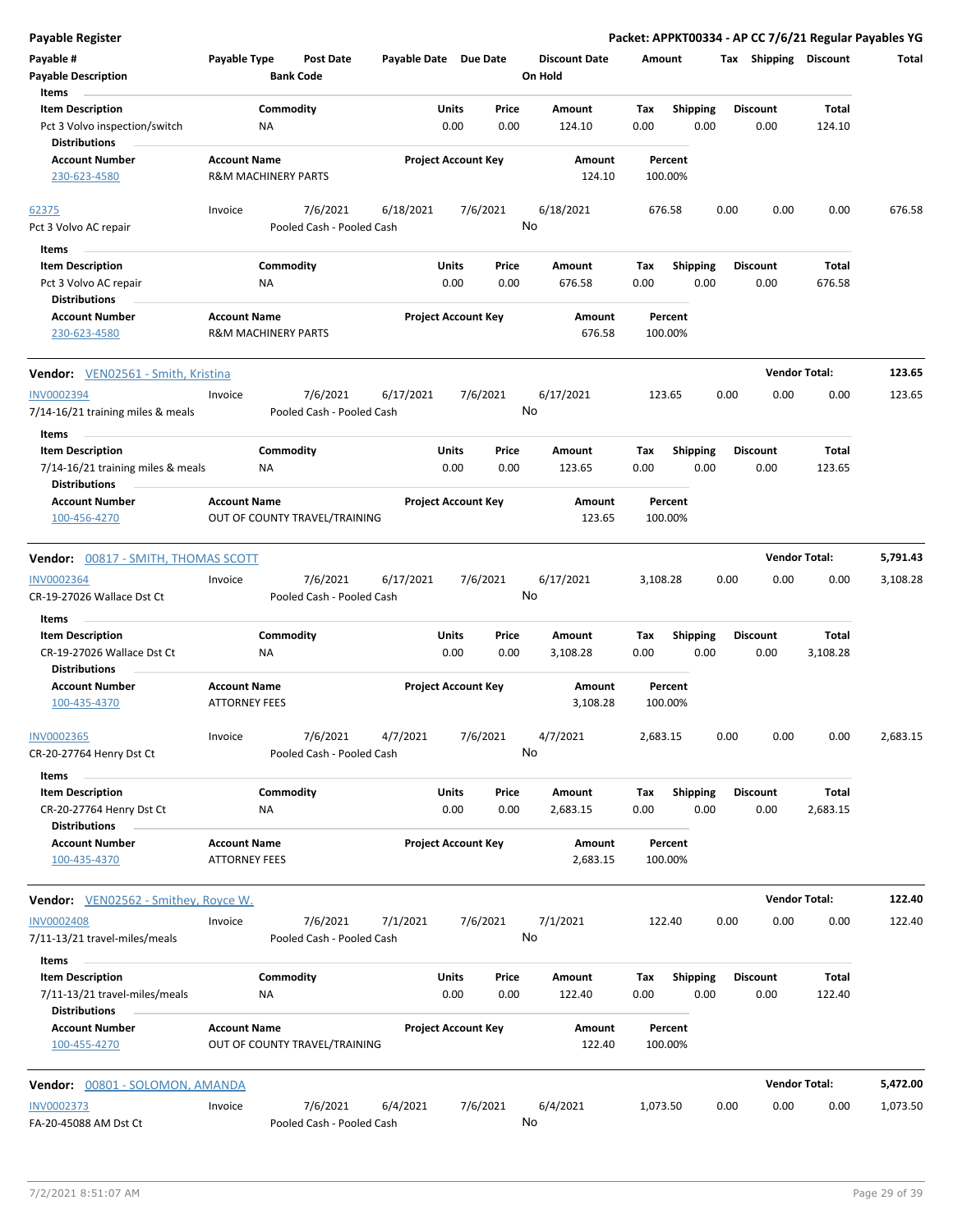| Payable Register                                     |                     |                           |                       |                            |               |                      |             |                         |      |                         | Packet: APPKT00334 - AP CC 7/6/21 Regular Payables YG |          |
|------------------------------------------------------|---------------------|---------------------------|-----------------------|----------------------------|---------------|----------------------|-------------|-------------------------|------|-------------------------|-------------------------------------------------------|----------|
| Payable #                                            | Payable Type        | <b>Post Date</b>          | Payable Date Due Date |                            |               | <b>Discount Date</b> | Amount      |                         |      | Tax Shipping Discount   |                                                       | Total    |
| <b>Payable Description</b>                           |                     | <b>Bank Code</b>          |                       |                            |               | On Hold              |             |                         |      |                         |                                                       |          |
| Items                                                |                     |                           |                       |                            |               |                      |             |                         |      |                         |                                                       |          |
| <b>Item Description</b>                              |                     | Commodity                 |                       | Units                      | Price         | Amount               | Tax         | <b>Shipping</b>         |      | <b>Discount</b>         | <b>Total</b>                                          |          |
| FA-20-45088 AM Dst Ct<br><b>Distributions</b>        |                     | <b>NA</b>                 |                       | 0.00                       | 0.00          | 1,073.50             | 0.00        | 0.00                    |      | 0.00                    | 1,073.50                                              |          |
| <b>Account Number</b>                                | <b>Account Name</b> |                           |                       | <b>Project Account Key</b> |               | Amount               |             | Percent                 |      |                         |                                                       |          |
| 100-435-4360                                         |                     | ATTORNEY FEES- CPS CASES  |                       |                            |               | 1,073.50             |             | 100.00%                 |      |                         |                                                       |          |
| <b>INV0002374</b>                                    | Invoice             | 7/6/2021                  | 6/7/2021              |                            | 7/6/2021      | 6/7/2021             | 3,401.00    |                         | 0.00 | 0.00                    | 0.00                                                  | 3,401.00 |
| FA-20-44800 Walker Dst Ct                            |                     | Pooled Cash - Pooled Cash |                       |                            |               | No                   |             |                         |      |                         |                                                       |          |
| Items                                                |                     |                           |                       |                            |               |                      |             |                         |      |                         |                                                       |          |
| <b>Item Description</b><br>FA-20-44800 Walker Dst Ct |                     | Commodity<br><b>NA</b>    |                       | Units<br>0.00              | Price<br>0.00 | Amount<br>3,401.00   | Tax<br>0.00 | <b>Shipping</b><br>0.00 |      | <b>Discount</b><br>0.00 | Total<br>3,401.00                                     |          |
| <b>Distributions</b>                                 |                     |                           |                       |                            |               |                      |             |                         |      |                         |                                                       |          |
| <b>Account Number</b>                                | <b>Account Name</b> |                           |                       | <b>Project Account Key</b> |               | Amount               |             | Percent                 |      |                         |                                                       |          |
| 100-435-4360                                         |                     | ATTORNEY FEES- CPS CASES  |                       |                            |               | 3,401.00             |             | 100.00%                 |      |                         |                                                       |          |
| <b>INV0002375</b>                                    | Invoice             | 7/6/2021                  | 6/19/2021             |                            | 7/6/2021      | 6/19/2021            |             | 997.50                  | 0.00 | 0.00                    | 0.00                                                  | 997.50   |
| FA-21-45178 Sutherland Dst Ct                        |                     | Pooled Cash - Pooled Cash |                       |                            |               | No                   |             |                         |      |                         |                                                       |          |
| Items                                                |                     |                           |                       |                            |               |                      |             |                         |      |                         |                                                       |          |
| <b>Item Description</b>                              |                     | Commodity                 |                       | Units                      | Price         | Amount               | Tax         | <b>Shipping</b>         |      | <b>Discount</b>         | Total                                                 |          |
| FA-21-45178 Sutherland Dst Ct                        |                     | ΝA                        |                       | 0.00                       | 0.00          | 997.50               | 0.00        | 0.00                    |      | 0.00                    | 997.50                                                |          |
| <b>Distributions</b>                                 |                     |                           |                       |                            |               |                      |             |                         |      |                         |                                                       |          |
| <b>Account Number</b>                                | <b>Account Name</b> |                           |                       | <b>Project Account Key</b> |               | Amount               |             | Percent                 |      |                         |                                                       |          |
| 100-435-4360                                         |                     | ATTORNEY FEES- CPS CASES  |                       |                            |               | 997.50               |             | 100.00%                 |      |                         |                                                       |          |
| <b>Vendor:</b> VEN02552 - Southern Source Industries |                     |                           |                       |                            |               |                      |             |                         |      |                         | <b>Vendor Total:</b>                                  | 580.27   |
| SO967-03                                             | Invoice             | 7/6/2021                  | 5/25/2021             |                            | 7/6/2021      | 5/25/2021            |             | 499.95                  | 0.00 | 80.32                   | 0.00                                                  | 580.27   |
| Pct 2 weed killer                                    |                     | Pooled Cash - Pooled Cash |                       |                            |               | No                   |             |                         |      |                         |                                                       |          |
| Items                                                |                     |                           |                       |                            |               |                      |             |                         |      |                         |                                                       |          |
| <b>Item Description</b>                              |                     | Commodity                 |                       | Units                      | Price         | Amount               | Tax         | <b>Shipping</b>         |      | <b>Discount</b>         | Total                                                 |          |
| Pct 2 weed killer                                    |                     | Goods                     |                       | 5.00                       | 99.99         | 499.95               | 0.00        | 80.32                   |      | 0.00                    | 580.27                                                |          |
| <b>Distributions</b>                                 |                     |                           |                       |                            |               |                      |             |                         |      |                         |                                                       |          |
| <b>Account Number</b>                                | <b>Account Name</b> |                           |                       | <b>Project Account Key</b> |               | Amount               |             | Percent                 |      |                         |                                                       |          |
| 220-622-3450                                         | <b>CHEMICALS</b>    |                           |                       |                            |               | 580.27               |             | 100.00%                 |      |                         |                                                       |          |
| <b>Vendor:</b> 00018 - SOUTHWEST FANNIN S.U.D.       |                     |                           |                       |                            |               |                      |             |                         |      |                         | <b>Vendor Total:</b>                                  | 20.60    |
| INV0002405                                           | Invoice             | 7/6/2021                  | 6/24/2021             |                            | 7/6/2021      | 6/24/2021            |             | 20.60                   | 0.00 | 0.00                    | 0.00                                                  | 20.60    |
| Pct 1 water 5/12-6/11/21                             |                     | Pooled Cash - Pooled Cash |                       |                            |               | No                   |             |                         |      |                         |                                                       |          |
| Items                                                |                     |                           |                       |                            |               |                      |             |                         |      |                         |                                                       |          |
| <b>Item Description</b>                              |                     | Commodity                 |                       | Units                      | Price         | Amount               | Tax         | Shipping                |      | <b>Discount</b>         | <b>Total</b>                                          |          |
| Pct 1 water 5/12-6/11/21                             |                     | ΝA                        |                       | 0.00                       | 0.00          | 20.60                | 0.00        | 0.00                    |      | 0.00                    | 20.60                                                 |          |
| <b>Distributions</b><br><b>Account Number</b>        | <b>Account Name</b> |                           |                       | <b>Project Account Key</b> |               | Amount               |             | Percent                 |      |                         |                                                       |          |
| 210-621-4420                                         | UTILITY WATER       |                           |                       |                            |               | 20.60                |             | 100.00%                 |      |                         |                                                       |          |
| Vendor: 00707 - SPARKLIGHT                           |                     |                           |                       |                            |               |                      |             |                         |      |                         | <b>Vendor Total:</b>                                  | 1,833.98 |
| <b>INV0002400</b>                                    |                     | 7/6/2021                  |                       |                            |               |                      |             |                         |      |                         |                                                       |          |
|                                                      | Invoice             |                           | 6/30/2021             |                            | 7/6/2021      | 6/30/2021            | 1,833.98    |                         | 0.00 | 0.00                    | 0.00                                                  | 1,833.98 |

Internet service 6/11-7/10/21 Pooled Cash - Pooled Cash

No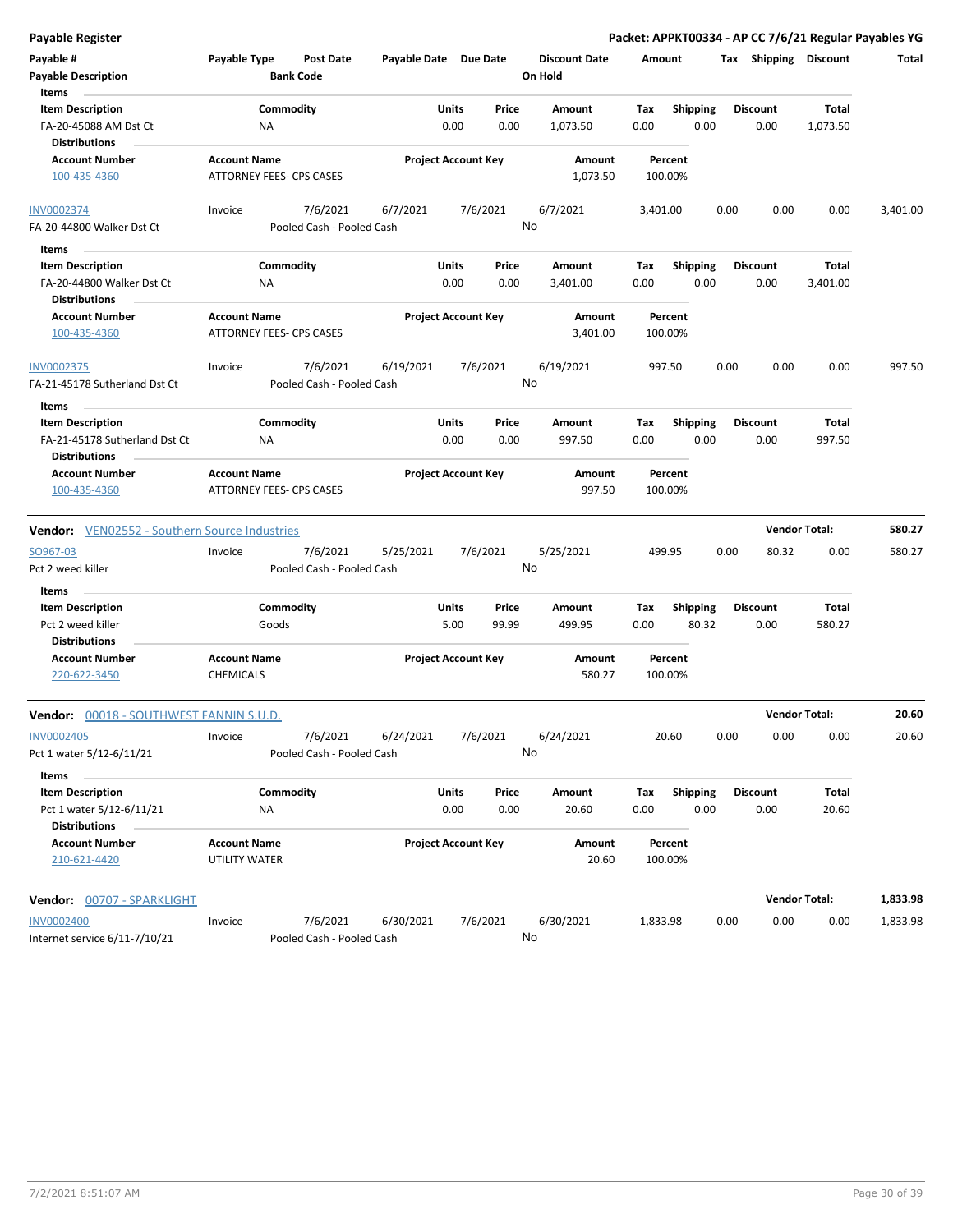**Payable Register Packet: APPKT00334 - AP CC 7/6/21 Regular Payables YG**

| Payable #<br><b>Payable Description</b><br>Items                                                                              | Payable Type                       | <b>Bank Code</b>              |           |                                | On Hold          |             |                         |                         |                      |                  |
|-------------------------------------------------------------------------------------------------------------------------------|------------------------------------|-------------------------------|-----------|--------------------------------|------------------|-------------|-------------------------|-------------------------|----------------------|------------------|
| <b>Item Description</b>                                                                                                       |                                    | Commodity                     | Units     | Price                          | Amount           | Tax         | <b>Shipping</b>         | <b>Discount</b>         | Total                |                  |
| Internet service 2021                                                                                                         | ΝA                                 |                               |           | 0.00<br>0.00                   | 1,833.98         | 0.00        | 0.00                    | 0.00                    | 1,833.98             |                  |
| <b>Distributions</b>                                                                                                          |                                    |                               |           |                                |                  |             |                         |                         |                      |                  |
| <b>Account Number</b>                                                                                                         | <b>Account Name</b>                |                               |           | <b>Project Account Key</b>     | Amount           |             | Percent                 |                         |                      |                  |
| 100-518-4210                                                                                                                  | <b>INTERNET</b>                    |                               |           |                                | 231.43           |             | 12.62%                  |                         |                      |                  |
| 100-665-4210                                                                                                                  | <b>INTERNET</b>                    |                               |           |                                | 64.99            |             | 3.54%                   |                         |                      |                  |
| 100-513-4210                                                                                                                  | <b>INTERNET</b>                    |                               |           |                                | 231.43           |             | 12.62%                  |                         |                      |                  |
| 100-518-4210                                                                                                                  | <b>INTERNET</b>                    |                               |           |                                | 443.93           |             | 24.21%                  |                         |                      |                  |
| 100-518-4210                                                                                                                  | <b>INTERNET</b>                    |                               |           |                                | 139.39           |             | 7.60%                   |                         |                      |                  |
| 100-518-4210                                                                                                                  | <b>INTERNET</b>                    |                               |           |                                | 231.43           |             | 12.62%                  |                         |                      |                  |
| 100-645-4210                                                                                                                  | <b>INTERNET</b>                    |                               |           |                                | 93.94            |             | 5.12%                   |                         |                      |                  |
| 100-514-4210<br>240-624-4210                                                                                                  | <b>INTERNET</b><br><b>INTERNET</b> |                               |           |                                | 82.69<br>93.94   |             | 4.51%<br>5.12%          |                         |                      |                  |
| 100-560-4210                                                                                                                  | <b>INTERNET SERVICE</b>            |                               |           |                                | 220.81           |             | 12.04%                  |                         |                      |                  |
| <b>Vendor:</b> 00465 - SPRINT                                                                                                 |                                    |                               |           |                                |                  |             |                         |                         | <b>Vendor Total:</b> | 149.08           |
| 700059508-037                                                                                                                 | Invoice                            | 7/6/2021                      | 6/20/2021 | 7/6/2021                       | 6/20/2021        |             | 149.08                  | 0.00                    | 0.00<br>0.00         | 149.08           |
| Sheriff internet 5/17-6/16/21                                                                                                 |                                    | Pooled Cash - Pooled Cash     |           |                                | No               |             |                         |                         |                      |                  |
| Items<br><b>Item Description</b>                                                                                              |                                    | Commodity                     | Units     | Price                          | Amount           | Tax         | <b>Shipping</b>         | <b>Discount</b>         | Total                |                  |
| Sheriff internet 5/17-6/16/21<br><b>Distributions</b>                                                                         | ΝA                                 |                               |           | 0.00<br>0.00                   | 149.08           | 0.00        | 0.00                    | 0.00                    | 149.08               |                  |
|                                                                                                                               | <b>Account Name</b>                |                               |           | <b>Project Account Key</b>     | Amount           |             | Percent<br>100.00%      |                         |                      |                  |
| <b>Account Number</b>                                                                                                         |                                    |                               |           |                                |                  |             |                         |                         |                      |                  |
| 100-560-4210                                                                                                                  | <b>INTERNET SERVICE</b>            |                               |           |                                | 149.08           |             |                         |                         |                      |                  |
| <b>Vendor:</b> 00793 - STATE COMPTROLLER                                                                                      |                                    |                               |           |                                |                  |             |                         |                         | <b>Vendor Total:</b> |                  |
|                                                                                                                               | Invoice                            | 7/6/2021                      | 6/18/2021 | 7/6/2021                       | 6/18/2021        |             | 100.00                  | 0.00                    | 0.00<br>0.00         | 100.00           |
| Acct # C0740 Co-Op membership fee<br>Items                                                                                    |                                    | Pooled Cash - Pooled Cash     |           |                                | No               |             |                         |                         |                      |                  |
| <b>Item Description</b>                                                                                                       |                                    | Commodity                     | Units     | Price                          | Amount           | Tax         | <b>Shipping</b>         | <b>Discount</b>         | Total                |                  |
| Acct # C0740 Co-Op membership fee<br><b>Distributions</b>                                                                     | ΝA                                 |                               |           | 0.00<br>0.00                   | 100.00           | 0.00        | 0.00                    | 0.00                    | 100.00               |                  |
| <b>Account Number</b><br>100-496-4810                                                                                         | <b>Account Name</b><br><b>DUES</b> |                               |           | <b>Project Account Key</b>     | Amount<br>100.00 |             | Percent<br>100.00%      |                         |                      | 100.00           |
| <b>Vendor:</b> 00297 - TEXAS A&M AGRILIFE EXTENSION                                                                           |                                    |                               |           |                                |                  |             |                         |                         | <b>Vendor Total:</b> | 125.00           |
|                                                                                                                               | Invoice                            | 7/6/2021                      | 6/24/2021 | 7/6/2021                       | 6/24/2021<br>No  |             | 125.00                  | 0.00                    | 0.00<br>0.00         | 125.00           |
| Items                                                                                                                         |                                    |                               |           |                                |                  |             |                         |                         |                      |                  |
| <b>Item Description</b><br>J. Richards 4-H youth development camp r NA                                                        |                                    | Commodity                     |           | Units<br>Price<br>0.00<br>0.00 | Amount<br>125.00 | Tax<br>0.00 | <b>Shipping</b><br>0.00 | <b>Discount</b><br>0.00 | Total<br>125.00      |                  |
| <b>INV0002322</b><br>92773<br>J. Richards 4-H youth development camp regist Pooled Cash - Pooled Cash<br><b>Distributions</b> |                                    |                               |           |                                |                  |             |                         |                         |                      |                  |
| <b>Account Number</b><br>100-665-4290                                                                                         | <b>Account Name</b>                | IN/OUT CO.TRAVEL/TRAINING-4-H |           | <b>Project Account Key</b>     | Amount<br>125.00 |             | Percent<br>100.00%      |                         |                      |                  |
| <b>Vendor:</b> 00511 - TEXAS COMMISSION ON ENVIRONMENTAL QUALITY                                                              |                                    |                               |           |                                |                  |             |                         |                         | <b>Vendor Total:</b> |                  |
|                                                                                                                               | Invoice                            | 7/6/2021                      | 6/30/2021 | 7/6/2021                       | 6/30/2021        |             | 730.00                  | 0.00                    | 0.00<br>0.00         |                  |
|                                                                                                                               |                                    | Pooled Cash - Pooled Cash     |           |                                | No               |             |                         |                         |                      |                  |
| Items                                                                                                                         |                                    |                               |           |                                |                  |             |                         |                         |                      |                  |
| <b>Item Description</b>                                                                                                       |                                    | Commodity                     |           | Units<br>Price                 | Amount           | Tax         | <b>Shipping</b>         | <b>Discount</b>         | Total                | 730.00<br>730.00 |
| WTR0057303-05<br>FY21 Qtr 3 Onsite council fee<br>FY21 Qtr 3 Onsite council fee<br><b>Distributions</b>                       | ΝA                                 |                               |           | 0.00<br>0.00                   | 730.00           | 0.00        | 0.00                    | 0.00                    | 730.00               |                  |

**Vendor:** VEN02090 - Texas District Court Alliance **Vendor Total: 50.00**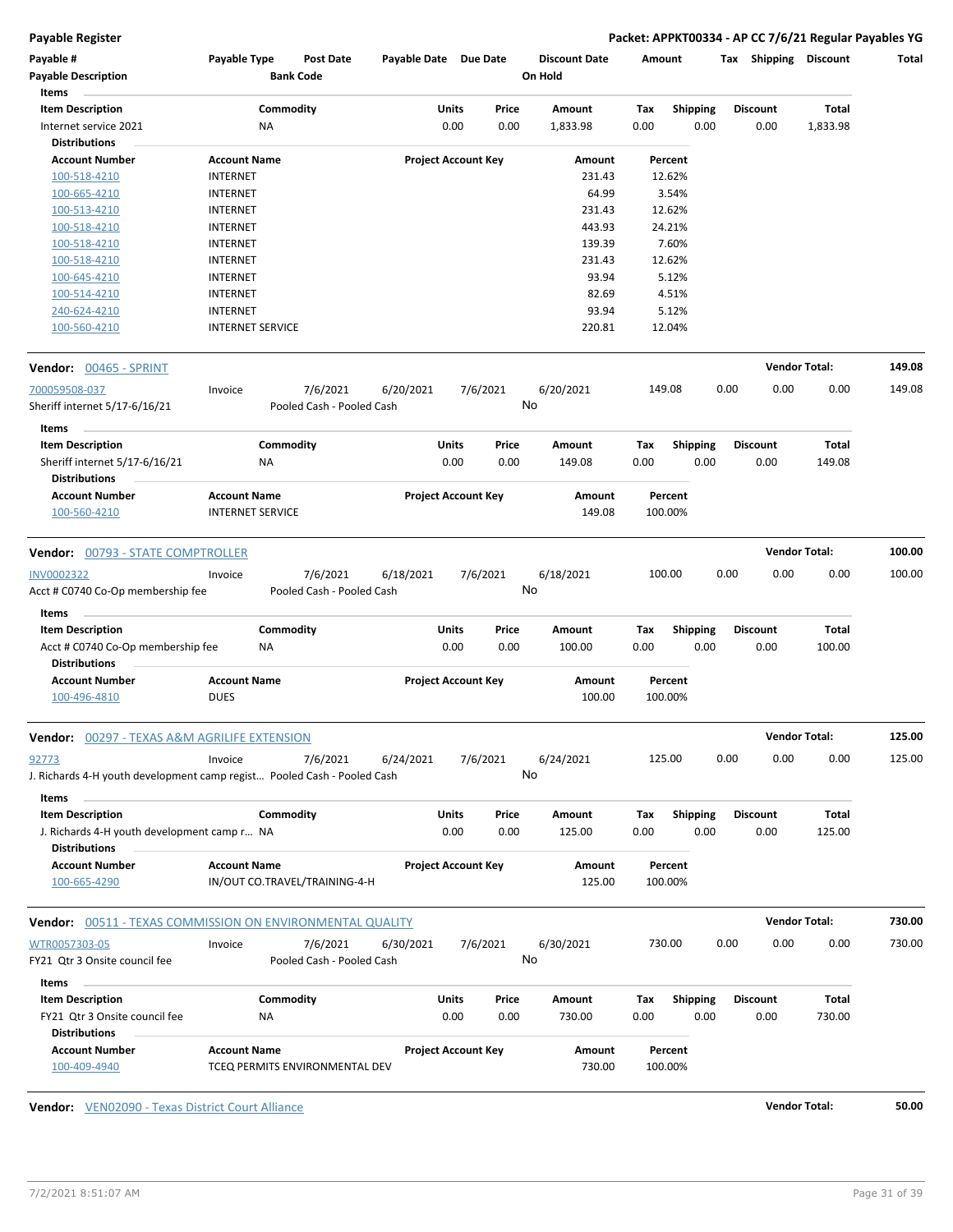| Payable Register                                                                                   |                     |                        |                                       |              |                            |               |                      |             |                         |      |                         | Packet: APPKT00334 - AP CC 7/6/21 Regular Payables YG |          |
|----------------------------------------------------------------------------------------------------|---------------------|------------------------|---------------------------------------|--------------|----------------------------|---------------|----------------------|-------------|-------------------------|------|-------------------------|-------------------------------------------------------|----------|
| Payable #                                                                                          | Payable Type        |                        | <b>Post Date</b>                      | Payable Date | Due Date                   |               | <b>Discount Date</b> | Amount      |                         |      | Tax Shipping Discount   |                                                       | Total    |
| <b>Payable Description</b>                                                                         |                     | <b>Bank Code</b>       |                                       |              |                            |               | On Hold              |             |                         |      |                         |                                                       |          |
| <b>INV0002406</b>                                                                                  | Invoice             |                        | 7/6/2021                              | 6/30/2021    | 7/6/2021                   |               | 6/30/2021            |             | 50.00                   | 0.00 | 0.00                    | 0.00                                                  | 50.00    |
| 2021 dues N Young                                                                                  |                     |                        | Pooled Cash - Pooled Cash             |              |                            |               | No                   |             |                         |      |                         |                                                       |          |
| Items                                                                                              |                     |                        |                                       |              |                            |               |                      |             |                         |      |                         |                                                       |          |
| <b>Item Description</b>                                                                            |                     | Commodity              |                                       |              | Units                      | Price         | Amount               | Tax         | <b>Shipping</b>         |      | Discount                | Total                                                 |          |
| 2021 dues N Young                                                                                  |                     | ΝA                     |                                       |              | 0.00                       | 0.00          | 50.00                | 0.00        | 0.00                    |      | 0.00                    | 50.00                                                 |          |
| <b>Distributions</b>                                                                               |                     |                        |                                       |              |                            |               |                      |             |                         |      |                         |                                                       |          |
| <b>Account Number</b>                                                                              | <b>Account Name</b> |                        |                                       |              | <b>Project Account Key</b> |               | Amount               |             | Percent                 |      |                         |                                                       |          |
| 100-450-4810                                                                                       | <b>DUES</b>         |                        |                                       |              |                            |               | 50.00                |             | 100.00%                 |      |                         |                                                       |          |
|                                                                                                    |                     |                        |                                       |              |                            |               |                      |             |                         |      |                         |                                                       |          |
| <b>Vendor:</b> 00344 - TEXAS STATE UNIVERSITY                                                      |                     |                        |                                       |              |                            |               |                      |             |                         |      |                         | <b>Vendor Total:</b>                                  | 260.00   |
| 57285                                                                                              | Invoice             |                        | 7/6/2021                              | 6/16/2021    | 7/6/2021                   |               | 6/16/2021            |             | 50.00                   | 0.00 | 0.00                    | 0.00                                                  | 50.00    |
| S Dennis Legislative workshop-online registrati Pooled Cash - Pooled Cash                          |                     |                        |                                       |              |                            |               | No                   |             |                         |      |                         |                                                       |          |
| Items                                                                                              |                     |                        |                                       |              |                            |               |                      |             |                         |      |                         |                                                       |          |
| <b>Item Description</b>                                                                            |                     | Commodity              |                                       |              | Units                      | Price         | Amount               | Tax         | <b>Shipping</b>         |      | <b>Discount</b>         | Total                                                 |          |
| S Dennis Legislative workshop-online regis NA                                                      |                     |                        |                                       |              | 0.00                       | 0.00          | 50.00                | 0.00        | 0.00                    |      | 0.00                    | 50.00                                                 |          |
| <b>Distributions</b>                                                                               |                     |                        |                                       |              |                            |               |                      |             |                         |      |                         |                                                       |          |
| <b>Account Number</b><br>100-457-4270                                                              | <b>Account Name</b> |                        | OUT OF COUNTY TRAVEL/TRAINING         |              | <b>Project Account Key</b> |               | Amount<br>50.00      |             | Percent<br>100.00%      |      |                         |                                                       |          |
|                                                                                                    |                     |                        |                                       |              |                            |               |                      |             |                         |      |                         |                                                       |          |
| 57433                                                                                              | Invoice             |                        | 7/6/2021                              | 6/16/2021    | 7/6/2021                   |               | 6/16/2021<br>No      |             | 105.00                  | 0.00 | 0.00                    | 0.00                                                  | 105.00   |
| K Richards Legislative workshop registration                                                       |                     |                        | Pooled Cash - Pooled Cash             |              |                            |               |                      |             |                         |      |                         |                                                       |          |
| Items                                                                                              |                     |                        |                                       |              |                            |               |                      |             |                         |      |                         |                                                       |          |
| <b>Item Description</b>                                                                            |                     | Commodity              |                                       |              | Units                      | Price         | Amount               | Tax         | <b>Shipping</b>         |      | <b>Discount</b>         | Total                                                 |          |
| K Richards Legislative workshop registrati NA                                                      |                     |                        |                                       |              | 0.00                       | 0.00          | 105.00               | 0.00        | 0.00                    |      | 0.00                    | 105.00                                                |          |
| <b>Distributions</b><br><b>Account Number</b>                                                      | <b>Account Name</b> |                        |                                       |              |                            |               |                      |             |                         |      |                         |                                                       |          |
| 100-455-4270                                                                                       |                     |                        | OUT OF COUNTY TRAVEL/TRAINING         |              | <b>Project Account Key</b> |               | Amount<br>105.00     |             | Percent<br>100.00%      |      |                         |                                                       |          |
|                                                                                                    |                     |                        |                                       |              |                            |               |                      |             |                         |      |                         |                                                       |          |
| <u>57434</u><br>D McWilliams Legislative workshop registration  Pooled Cash - Pooled Cash<br>Items | Invoice             |                        | 7/6/2021                              | 6/16/2021    | 7/6/2021                   |               | 6/16/2021<br>No      |             | 105.00                  | 0.00 | 0.00                    | 0.00                                                  | 105.00   |
| <b>Item Description</b>                                                                            |                     | Commodity              |                                       |              | Units                      | Price         | Amount               | Tax         | <b>Shipping</b>         |      | <b>Discount</b>         | Total                                                 |          |
| D McWilliams Legislative workshop registr NA<br><b>Distributions</b>                               |                     |                        |                                       |              | 0.00                       | 0.00          | 105.00               | 0.00        | 0.00                    |      | 0.00                    | 105.00                                                |          |
| <b>Account Number</b>                                                                              | <b>Account Name</b> |                        |                                       |              | <b>Project Account Key</b> |               | Amount               |             | Percent                 |      |                         |                                                       |          |
| 100-455-4270                                                                                       |                     |                        | OUT OF COUNTY TRAVEL/TRAINING         |              |                            |               | 105.00               |             | 100.00%                 |      |                         |                                                       |          |
| Vendor: 00265 - TEXHOMA LIMESTONE, INC.                                                            |                     |                        |                                       |              |                            |               |                      |             |                         |      |                         | <b>Vendor Total:</b>                                  | 5,802.02 |
| 8389                                                                                               | Invoice             |                        | 7/6/2021                              | 5/4/2021     | 7/6/2021                   |               | 5/4/2021             | 5,492.83    |                         | 0.00 | 0.00                    | 0.00                                                  | 5,492.83 |
| Pct 3 Rock & Gravel-hauling 4/26-30/21                                                             |                     |                        | Pooled Cash - Pooled Cash             |              |                            |               | No                   |             |                         |      |                         |                                                       |          |
| Items                                                                                              |                     |                        |                                       |              |                            |               |                      |             |                         |      |                         |                                                       |          |
| <b>Item Description</b>                                                                            |                     | Commodity              |                                       |              | Units                      | Price         | Amount               | Tax         | <b>Shipping</b>         |      | <b>Discount</b>         | Total                                                 |          |
| Pct 3 Rock & Gravel-hauling 4/26-30/21                                                             |                     | ΝA                     |                                       |              | 0.00                       | 0.00          | 5,492.83             | 0.00        | 0.00                    |      | 0.00                    | 5,492.83                                              |          |
| <b>Distributions</b><br><b>Account Number</b>                                                      | <b>Account Name</b> |                        |                                       |              | <b>Project Account Key</b> |               | Amount               |             | Percent                 |      |                         |                                                       |          |
| 230-623-3410                                                                                       |                     | R&B MAT. ROCK & GRAVEL |                                       |              |                            |               | 5,492.83             |             | 100.00%                 |      |                         |                                                       |          |
| 8459<br>Pct 3 Rock & Gravel-hauling 6/21-26/21                                                     | Invoice             |                        | 7/6/2021<br>Pooled Cash - Pooled Cash | 6/28/2021    | 7/6/2021                   |               | 6/28/2021<br>No      |             | 309.19                  | 0.00 | 0.00                    | 0.00                                                  | 309.19   |
| Items                                                                                              |                     |                        |                                       |              |                            |               |                      |             |                         |      |                         |                                                       |          |
| <b>Item Description</b><br>Pct 3 Rock & Gravel-hauling 6/21-26/21                                  |                     | Commodity<br>ΝA        |                                       |              | Units<br>0.00              | Price<br>0.00 | Amount<br>309.19     | Tax<br>0.00 | <b>Shipping</b><br>0.00 |      | <b>Discount</b><br>0.00 | Total<br>309.19                                       |          |
| <b>Distributions</b><br><b>Account Number</b>                                                      | <b>Account Name</b> |                        |                                       |              | <b>Project Account Key</b> |               | Amount               |             | Percent                 |      |                         |                                                       |          |
| 230-623-3410                                                                                       |                     | R&B MAT. ROCK & GRAVEL |                                       |              |                            |               | 309.19               |             | 100.00%                 |      |                         |                                                       |          |
|                                                                                                    |                     |                        |                                       |              |                            |               |                      |             |                         |      |                         |                                                       |          |
| Vendor: 00467 - TEXOMACARE                                                                         |                     |                        |                                       |              |                            |               |                      |             |                         |      |                         | <b>Vendor Total:</b>                                  | 125.00   |
| <b>INV0002332</b>                                                                                  | Invoice             |                        | 7/6/2021                              | 6/18/2021    | 7/6/2021                   |               | 6/18/2021            |             | 125.00                  | 0.00 | 0.00                    | 0.00                                                  | 125.00   |
| #690738 claim 2321939 Franz physical                                                               |                     |                        | Pooled Cash - Pooled Cash             |              |                            |               | No                   |             |                         |      |                         |                                                       |          |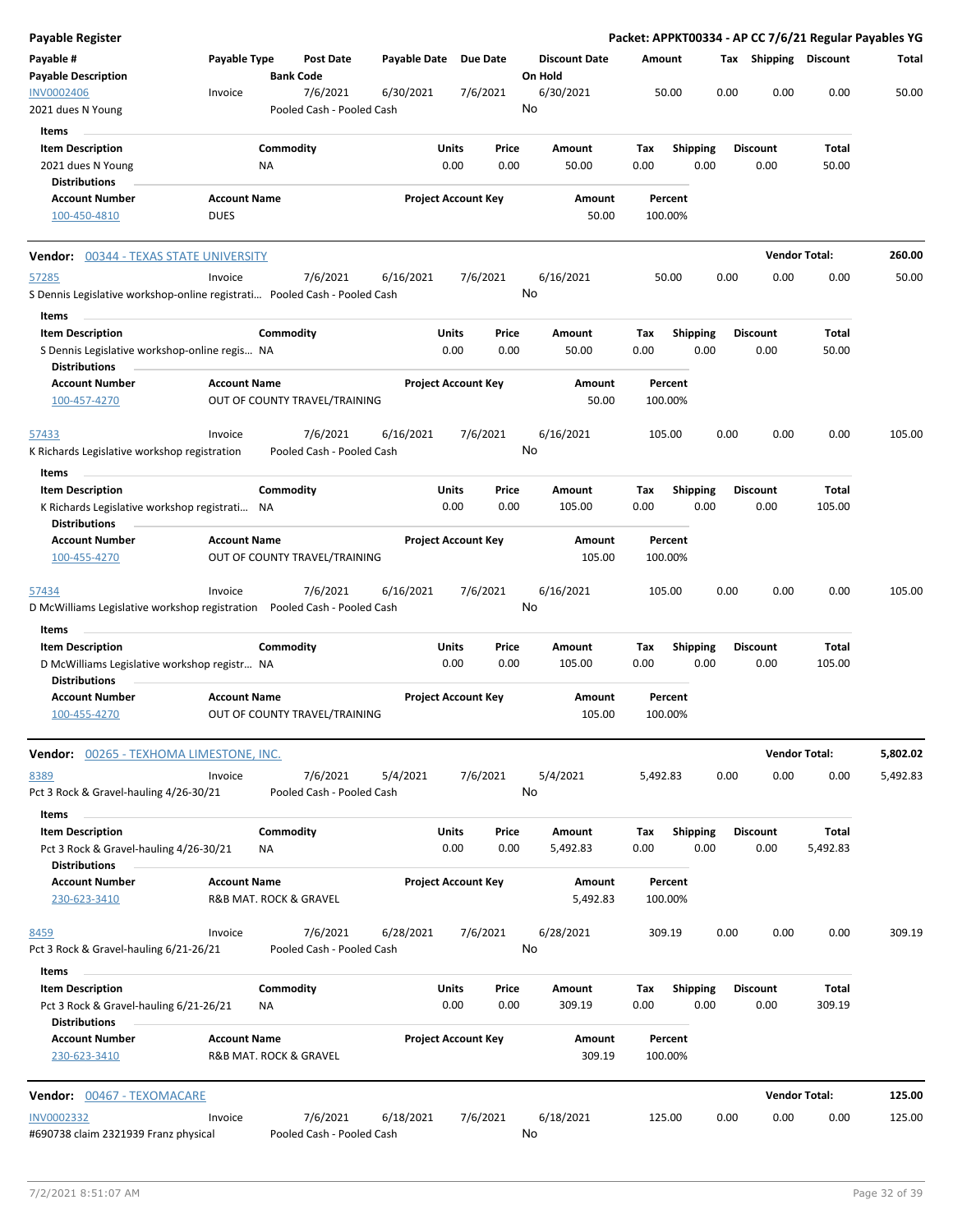| <b>Payable Register</b>                                                                |                     |                           |                           |                       |                            |       |                      |                    |                 |                 | Packet: APPKT00334 - AP CC 7/6/21 Regular Payables YG |           |
|----------------------------------------------------------------------------------------|---------------------|---------------------------|---------------------------|-----------------------|----------------------------|-------|----------------------|--------------------|-----------------|-----------------|-------------------------------------------------------|-----------|
| Payable #                                                                              | Payable Type        |                           | <b>Post Date</b>          | Payable Date Due Date |                            |       | <b>Discount Date</b> | Amount             |                 |                 | Tax Shipping Discount                                 | Total     |
| <b>Payable Description</b>                                                             |                     | <b>Bank Code</b>          |                           |                       |                            |       | On Hold              |                    |                 |                 |                                                       |           |
| Items                                                                                  |                     |                           |                           |                       |                            |       |                      |                    |                 |                 |                                                       |           |
| <b>Item Description</b>                                                                |                     | Commodity                 |                           |                       | Units                      | Price | Amount               | Tax                | <b>Shipping</b> | <b>Discount</b> | Total                                                 |           |
| #690738 claim 2321939 Franz physical<br><b>Distributions</b>                           |                     | ΝA                        |                           |                       | 0.00                       | 0.00  | 125.00               | 0.00               | 0.00            | 0.00            | 125.00                                                |           |
| <b>Account Number</b>                                                                  | <b>Account Name</b> |                           |                           |                       | <b>Project Account Key</b> |       | Amount               | Percent            |                 |                 |                                                       |           |
| 100-560-2500                                                                           |                     | <b>EMPLOYEE PHYSICALS</b> |                           |                       |                            |       | 125.00               | 100.00%            |                 |                 |                                                       |           |
| Vendor: VEN02334 - Thousand Mile South Construction Inc                                |                     |                           |                           |                       |                            |       |                      |                    |                 |                 | <b>Vendor Total:</b>                                  | 34,513.00 |
|                                                                                        |                     |                           | 7/6/2021                  |                       |                            |       | 6/18/2021            |                    |                 | 0.00            | 0.00                                                  |           |
| 3508<br>Courthouse masonry                                                             | Invoice             |                           | Pooled Cash - Pooled Cash | 6/18/2021             | 7/6/2021                   |       | No                   | 34,513.00          |                 |                 | 0.00                                                  | 34,513.00 |
|                                                                                        |                     |                           |                           |                       |                            |       |                      |                    |                 |                 |                                                       |           |
| Items                                                                                  |                     |                           |                           |                       |                            |       |                      |                    |                 |                 |                                                       |           |
| <b>Item Description</b>                                                                |                     | Commodity                 |                           |                       | Units                      | Price | Amount               | Tax                | <b>Shipping</b> | <b>Discount</b> | Total                                                 |           |
| Courthouse masonry<br><b>Distributions</b>                                             |                     | ΝA                        |                           |                       | 0.00                       | 0.00  | 34,513.00            | 0.00               | 0.00            | 0.00            | 34,513.00                                             |           |
| <b>Account Number</b>                                                                  | <b>Account Name</b> |                           |                           |                       | <b>Project Account Key</b> |       | Amount               | Percent            |                 |                 |                                                       |           |
| 690-669-1680                                                                           |                     | <b>MASONRY AND STONE</b>  |                           |                       |                            |       | 34,513.00            | 100.00%            |                 |                 |                                                       |           |
| Vendor: 00578 - TRIANGLE PLASTERING, LTD                                               |                     |                           |                           |                       |                            |       |                      |                    |                 |                 | <b>Vendor Total:</b>                                  | 81,460.50 |
| 42878                                                                                  | Invoice             |                           | 7/6/2021                  | 6/16/2021             | 7/6/2021                   |       | 6/16/2021            | 81,460.50          |                 | 0.00            | 0.00<br>0.00                                          | 81,460.50 |
| Courthouse construction                                                                |                     |                           | Pooled Cash - Pooled Cash |                       |                            |       | No                   |                    |                 |                 |                                                       |           |
| Items                                                                                  |                     |                           |                           |                       |                            |       |                      |                    |                 |                 |                                                       |           |
| <b>Item Description</b>                                                                |                     | Commodity                 |                           |                       | Units                      | Price | Amount               | Tax                | <b>Shipping</b> | <b>Discount</b> | Total                                                 |           |
| Courthouse construction                                                                |                     | ΝA                        |                           |                       | 0.00                       | 0.00  | 81,460.50            | 0.00               | 0.00            | 0.00            | 81,460.50                                             |           |
| <b>Distributions</b>                                                                   |                     |                           |                           |                       |                            |       |                      |                    |                 |                 |                                                       |           |
| <b>Account Number</b>                                                                  | <b>Account Name</b> |                           |                           |                       | <b>Project Account Key</b> |       | Amount               | Percent            |                 |                 |                                                       |           |
| 690-669-1650                                                                           | <b>CONSTRUCTION</b> |                           |                           |                       |                            |       | 81,460.50            | 100.00%            |                 |                 |                                                       |           |
| <b>Vendor: 00160 - TXU ENERGY</b>                                                      |                     |                           |                           |                       |                            |       |                      |                    |                 |                 | <b>Vendor Total:</b>                                  | 58.12     |
| 055052718147                                                                           | Invoice             |                           | 7/6/2021                  | 6/16/2021             | 7/6/2021                   |       | 6/16/2021            | 27.49              |                 | 0.00            | 0.00<br>0.00                                          | 27.49     |
| #900011583831 S Annex electric 5/14-6/14/21                                            |                     |                           | Pooled Cash - Pooled Cash |                       |                            |       | No                   |                    |                 |                 |                                                       |           |
| Items                                                                                  |                     |                           |                           |                       |                            |       |                      |                    |                 |                 |                                                       |           |
| <b>Item Description</b>                                                                |                     | Commodity                 |                           |                       | Units                      | Price | Amount               | Tax                | <b>Shipping</b> | <b>Discount</b> | Total                                                 |           |
| #900011583831 S Annex electric 5/14-6/1 NA                                             |                     |                           |                           |                       | 0.00                       | 0.00  | 27.49                | 0.00               | 0.00            | 0.00            | 27.49                                                 |           |
| <b>Distributions</b>                                                                   |                     |                           |                           |                       |                            |       |                      |                    |                 |                 |                                                       |           |
| <b>Account Number</b><br>100-513-4400                                                  | <b>Account Name</b> | UTILITIES ELECTRICITY     |                           |                       | <b>Project Account Key</b> |       | Amount<br>27.49      | Percent<br>100.00% |                 |                 |                                                       |           |
|                                                                                        |                     |                           |                           |                       |                            |       |                      |                    |                 |                 |                                                       |           |
| 055177713567<br>#100063401102 Lake Fannin electric 5/18-6/16 Pooled Cash - Pooled Cash | Invoice             |                           | 7/6/2021                  | 6/18/2021             | 7/6/2021                   |       | 6/18/2021<br>No      | 30.63              |                 | 0.00            | 0.00<br>0.00                                          | 30.63     |
| Items                                                                                  |                     |                           |                           |                       |                            |       |                      |                    |                 |                 |                                                       |           |
| <b>Item Description</b>                                                                |                     | Commodity                 |                           |                       | Units                      | Price | Amount               | Tax                | <b>Shipping</b> | <b>Discount</b> | Total                                                 |           |
| #100063401102 Lake Fannin electric 5/18 NA                                             |                     |                           |                           |                       | 0.00                       | 0.00  | 30.63                | 0.00               | 0.00            | 0.00            | 30.63                                                 |           |
| <b>Distributions</b><br><b>Account Number</b>                                          | <b>Account Name</b> |                           |                           |                       | <b>Project Account Key</b> |       | Amount               | Percent            |                 |                 |                                                       |           |
| 850-520-4400                                                                           |                     | UTILITIES ELECTRICITY     |                           |                       |                            |       | 30.63                | 100.00%            |                 |                 |                                                       |           |
| <b>Vendor:</b> VEN02203 - U.S. Postal Service                                          |                     |                           |                           |                       |                            |       |                      |                    |                 |                 | <b>Vendor Total:</b>                                  | 38.00     |
| INV0002415                                                                             | Invoice             |                           | 7/6/2021                  | 7/1/2021              | 7/6/2021                   |       | 7/1/2021             | 38.00              |                 | 0.00            | 0.00<br>0.00                                          | 38.00     |
| PO Box 86 75446 6 mo box rental                                                        |                     |                           | Pooled Cash - Pooled Cash |                       |                            |       | No                   |                    |                 |                 |                                                       |           |
| Items                                                                                  |                     |                           |                           |                       |                            |       |                      |                    |                 |                 |                                                       |           |
| <b>Item Description</b>                                                                |                     | Commodity                 |                           |                       | Units                      | Price | Amount               | Тах                | <b>Shipping</b> | <b>Discount</b> | Total                                                 |           |
| PO Box 86 75446 6 mo box rental                                                        |                     | ΝA                        |                           |                       | 0.00                       | 0.00  | 38.00                | 0.00               | 0.00            | 0.00            | 38.00                                                 |           |
| <b>Distributions</b>                                                                   |                     |                           |                           |                       |                            |       |                      |                    |                 |                 |                                                       |           |
| <b>Account Number</b>                                                                  | <b>Account Name</b> |                           |                           |                       | <b>Project Account Key</b> |       | Amount               | Percent            |                 |                 |                                                       |           |
| 100-457-3110                                                                           | POSTAGE             |                           |                           |                       |                            |       | 38.00                | 100.00%            |                 |                 |                                                       |           |
|                                                                                        |                     |                           |                           |                       |                            |       |                      |                    |                 |                 |                                                       |           |
| Vendor: 00521 - UPRIGHT INDUSTRIAL GROUP, INC                                          |                     |                           |                           |                       |                            |       |                      |                    |                 |                 | <b>Vendor Total:</b>                                  | 1,000.00  |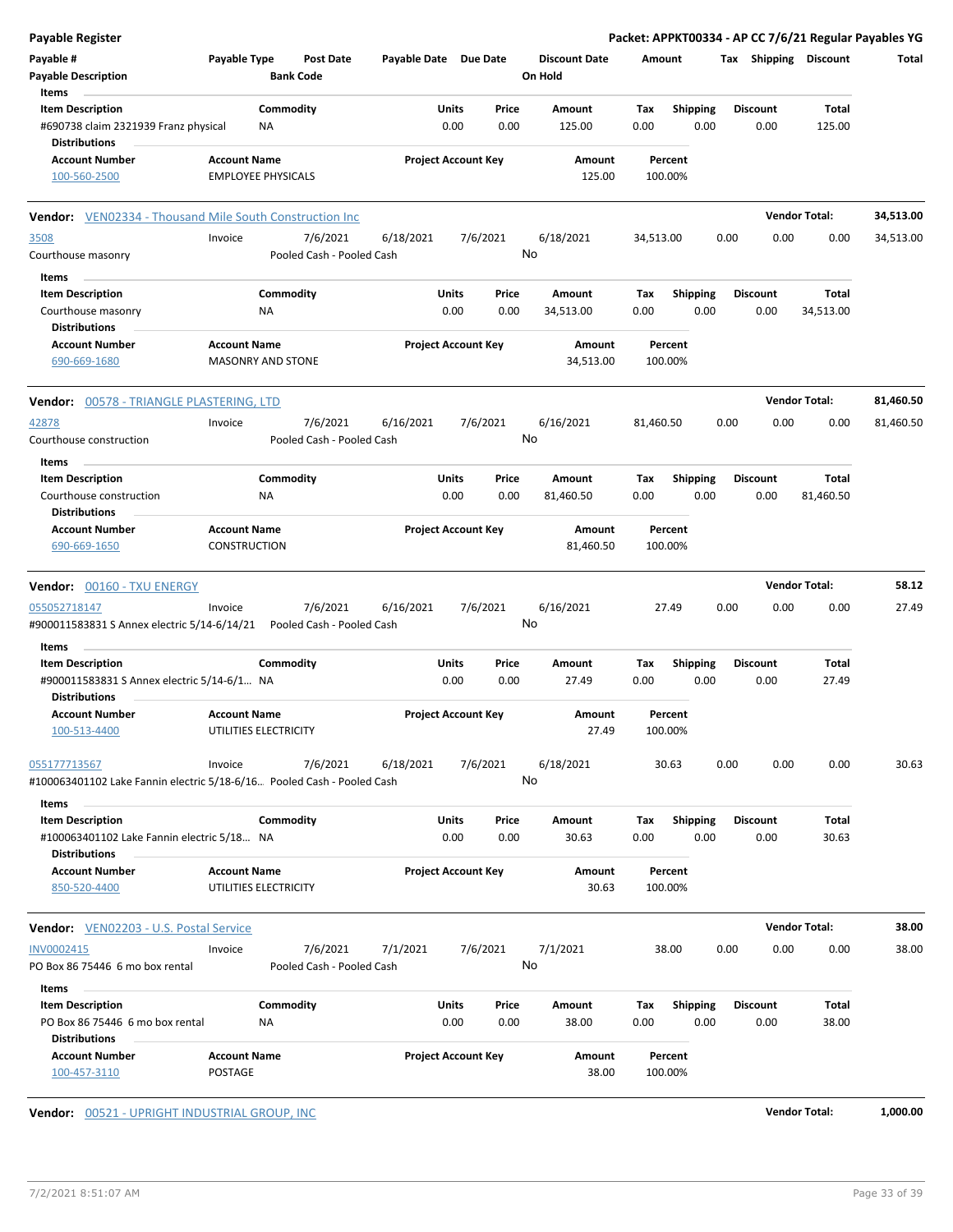| <b>Payable Register</b>                                                                         |                                                    |                        |                                       |                       |                            |               |                                 |             |                         |      |                         |                      | Packet: APPKT00334 - AP CC 7/6/21 Regular Payables YG |
|-------------------------------------------------------------------------------------------------|----------------------------------------------------|------------------------|---------------------------------------|-----------------------|----------------------------|---------------|---------------------------------|-------------|-------------------------|------|-------------------------|----------------------|-------------------------------------------------------|
| Payable #<br><b>Payable Description</b>                                                         | Payable Type                                       | <b>Bank Code</b>       | <b>Post Date</b>                      | Payable Date Due Date |                            |               | <b>Discount Date</b><br>On Hold | Amount      |                         |      | Tax Shipping Discount   |                      | Total                                                 |
| 3570<br>Scaffolding rental 5/14-6/10/21                                                         | Invoice                                            |                        | 7/6/2021<br>Pooled Cash - Pooled Cash | 6/11/2021             |                            | 7/6/2021      | 6/11/2021<br>No                 | 1,000.00    |                         | 0.00 | 0.00                    | 0.00                 | 1,000.00                                              |
| Items                                                                                           |                                                    |                        |                                       |                       |                            |               |                                 |             |                         |      |                         |                      |                                                       |
| <b>Item Description</b><br>Scaffolding rental 5/14-6/10/21<br><b>Distributions</b>              |                                                    | Commodity<br><b>NA</b> |                                       |                       | Units<br>0.00              | Price<br>0.00 | Amount<br>1,000.00              | Tax<br>0.00 | <b>Shipping</b><br>0.00 |      | <b>Discount</b><br>0.00 | Total<br>1,000.00    |                                                       |
| <b>Account Number</b>                                                                           | <b>Account Name</b>                                |                        |                                       |                       | <b>Project Account Key</b> |               | Amount                          |             | Percent                 |      |                         |                      |                                                       |
| 690-669-1650                                                                                    | <b>CONSTRUCTION</b>                                |                        |                                       |                       |                            |               | 1,000.00                        | 100.00%     |                         |      |                         |                      |                                                       |
| <b>Vendor:</b> VEN02208 - Vaden's Acoustics & Drywall, Inc                                      |                                                    |                        |                                       |                       |                            |               |                                 |             |                         |      |                         | <b>Vendor Total:</b> | 16,516.19                                             |
| $\overline{4}$                                                                                  | Invoice                                            |                        | 7/6/2021                              | 6/20/2021             |                            | 7/6/2021      | 6/20/2021                       | 16,516.19   |                         | 0.00 | 0.00                    | 0.00                 | 16,516.19                                             |
| Courthouse construction                                                                         |                                                    |                        | Pooled Cash - Pooled Cash             |                       |                            |               | No                              |             |                         |      |                         |                      |                                                       |
| Items                                                                                           |                                                    |                        |                                       |                       |                            |               |                                 |             |                         |      |                         |                      |                                                       |
| <b>Item Description</b><br>Courthouse construction<br><b>Distributions</b>                      |                                                    | Commodity<br>ΝA        |                                       |                       | Units<br>0.00              | Price<br>0.00 | Amount<br>16,516.19             | Tax<br>0.00 | <b>Shipping</b><br>0.00 |      | <b>Discount</b><br>0.00 | Total<br>16,516.19   |                                                       |
| <b>Account Number</b><br>690-669-1650                                                           | <b>Account Name</b><br><b>CONSTRUCTION</b>         |                        |                                       |                       | <b>Project Account Key</b> |               | Amount<br>16,516.19             | 100.00%     | Percent                 |      |                         |                      |                                                       |
| <b>Vendor: 00127 - VERIZON WIRELESS</b>                                                         |                                                    |                        |                                       |                       |                            |               |                                 |             |                         |      |                         | <b>Vendor Total:</b> | 798.13                                                |
| 9881629782<br>Verizon internet 5/11-6/10/21                                                     | Invoice                                            |                        | 7/6/2021<br>Pooled Cash - Pooled Cash | 6/10/2021             |                            | 7/6/2021      | 6/10/2021<br>No                 | 798.13      |                         | 0.00 | 0.00                    | 0.00                 | 798.13                                                |
| Items                                                                                           |                                                    |                        |                                       |                       |                            |               |                                 |             |                         |      |                         |                      |                                                       |
| <b>Item Description</b><br>Verizon Internet<br><b>Distributions</b>                             |                                                    | Commodity<br><b>NA</b> |                                       |                       | Units<br>0.00              | Price<br>0.00 | Amount<br>798.13                | Tax<br>0.00 | <b>Shipping</b><br>0.00 |      | <b>Discount</b><br>0.00 | Total<br>798.13      |                                                       |
| <b>Account Number</b>                                                                           | <b>Account Name</b>                                |                        |                                       |                       | <b>Project Account Key</b> |               | Amount                          |             | Percent                 |      |                         |                      |                                                       |
| 100-560-4210                                                                                    | <b>INTERNET SERVICE</b>                            |                        |                                       |                       |                            |               | 532.16                          |             | 66.68%                  |      |                         |                      |                                                       |
| 100-503-4210                                                                                    | <b>EMERGENCY INTERNET</b>                          |                        |                                       |                       |                            |               | 38.03                           |             | 4.76%                   |      |                         |                      |                                                       |
| 100-404-4210                                                                                    | <b>ELECTION INTERNET</b>                           |                        |                                       |                       |                            |               | 113.97                          |             | 14.28%                  |      |                         |                      |                                                       |
| 100-406-4210                                                                                    | <b>EMERGENCY INTERNET</b>                          |                        |                                       |                       |                            |               | 37.99                           |             | 4.76%                   |      |                         |                      |                                                       |
| 100-457-4210                                                                                    | <b>INTERNET</b>                                    |                        |                                       |                       |                            |               | 37.99                           |             | 4.76%                   |      |                         |                      |                                                       |
| 100-553-4210                                                                                    | <b>INTERNET</b>                                    |                        |                                       |                       |                            |               | 37.99                           |             | 4.76%                   |      |                         |                      |                                                       |
| Vendor: 00225 - VICE, TERRY                                                                     |                                                    |                        |                                       |                       |                            |               |                                 |             |                         |      |                         | <b>Vendor Total:</b> | 625.00                                                |
| <u>INV0002336</u><br>CR-20-27339 Norfleet - Brese-Lebron attny                                  | Invoice                                            |                        | 7/6/2021<br>Pooled Cash - Pooled Cash | 6/14/2021             |                            | 7/6/2021      | 6/14/2021<br>No                 | 625.00      |                         | 0.00 | 0.00                    | 0.00                 | 625.00                                                |
| Items                                                                                           |                                                    |                        |                                       |                       |                            |               |                                 |             |                         |      |                         |                      |                                                       |
| <b>Item Description</b><br>CR-20-27339 Norfleet - Brese-Lebron attny NA<br><b>Distributions</b> |                                                    | Commodity              |                                       |                       | Units<br>0.00              | Price<br>0.00 | Amount<br>625.00                | Tax<br>0.00 | Shipping<br>0.00        |      | <b>Discount</b><br>0.00 | Total<br>625.00      |                                                       |
| <b>Account Number</b><br>100-435-4390                                                           | <b>Account Name</b><br><b>INVESTIGATOR EXPENSE</b> |                        |                                       |                       | <b>Project Account Key</b> |               | Amount<br>625.00                | 100.00%     | Percent                 |      |                         |                      |                                                       |
| <b>Vendor:</b> VEN02554 - Waypoint Construction Services LLC                                    |                                                    |                        |                                       |                       |                            |               |                                 |             |                         |      |                         | <b>Vendor Total:</b> | 2,800.00                                              |
| $\overline{\mathbf{1}}$                                                                         | Invoice                                            |                        | 7/6/2021                              | 6/30/2021             |                            | 7/6/2021      | 6/30/2021                       | 2,800.00    |                         | 0.00 | 0.00                    | 0.00                 | 2,800.00                                              |
| Courthouse construction<br>Items                                                                |                                                    |                        | Pooled Cash - Pooled Cash             |                       |                            |               | No                              |             |                         |      |                         |                      |                                                       |
| <b>Item Description</b>                                                                         |                                                    | Commodity              |                                       |                       | Units                      | Price         | Amount                          | Tax         | <b>Shipping</b>         |      | <b>Discount</b>         | Total                |                                                       |
| Courthouse construction<br><b>Distributions</b>                                                 |                                                    | NA                     |                                       |                       | 0.00                       | 0.00          | 2,800.00                        | 0.00        | 0.00                    |      | 0.00                    | 2,800.00             |                                                       |
| <b>Account Number</b><br>690-669-1650                                                           | <b>Account Name</b><br>CONSTRUCTION                |                        |                                       |                       | <b>Project Account Key</b> |               | Amount<br>2,800.00              | 100.00%     | Percent                 |      |                         |                      |                                                       |
| <b>Vendor:</b> 00486 - WOODSON, MARY ANN CSR, RPR                                               |                                                    |                        |                                       |                       |                            |               |                                 |             |                         |      |                         | <b>Vendor Total:</b> | 82.50                                                 |
| INV0002392                                                                                      | Invoice                                            |                        | 7/6/2021                              | 6/24/2021             |                            | 7/6/2021      | 6/24/2021                       |             | 82.50                   | 0.00 | 0.00                    | 0.00                 | 82.50                                                 |
| CR-20-27378 transcript                                                                          |                                                    |                        | Pooled Cash - Pooled Cash             |                       |                            |               | No                              |             |                         |      |                         |                      |                                                       |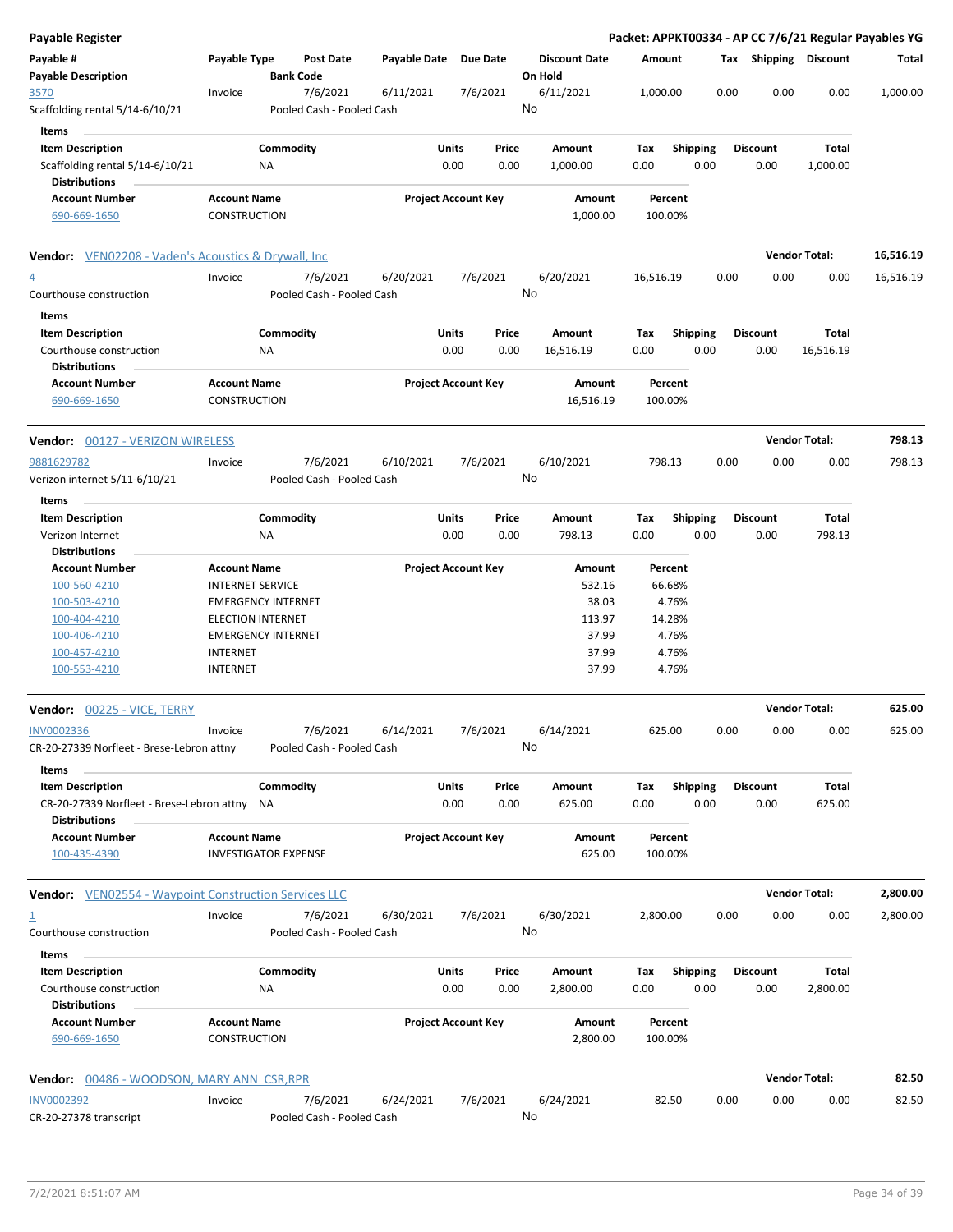#### **Payable Register Packet: APPKT00334 - AP CC 7/6/21 Regular Payables YG**

| Payable #                  | <b>Payable Type</b>           | <b>Pavable Date</b><br><b>Post Date</b> | Due Date                   |       | <b>Discount Date</b> | Amount |                 | Tax | <b>Shipping</b> | Discount | Total |
|----------------------------|-------------------------------|-----------------------------------------|----------------------------|-------|----------------------|--------|-----------------|-----|-----------------|----------|-------|
| <b>Payable Description</b> | <b>Bank Code</b>              |                                         |                            |       | On Hold              |        |                 |     |                 |          |       |
| <b>Items</b>               |                               |                                         |                            |       |                      |        |                 |     |                 |          |       |
| <b>Item Description</b>    | Commodity                     |                                         | Units                      | Price | Amount               | Tax    | <b>Shipping</b> |     | <b>Discount</b> | Total    |       |
| CR-20-27378 transcript     | <b>NA</b>                     |                                         | 0.00                       | 0.00  | 82.50                | 0.00   | 0.00            |     | 0.00            | 82.50    |       |
| <b>Distributions</b>       |                               |                                         |                            |       |                      |        |                 |     |                 |          |       |
| <b>Account Number</b>      | <b>Account Name</b>           |                                         | <b>Project Account Key</b> |       | Amount               |        | Percent         |     |                 |          |       |
| 100-435-4380               | <b>COURT REPORTER EXPENSE</b> |                                         |                            |       | 82.50                |        | 100.00%         |     |                 |          |       |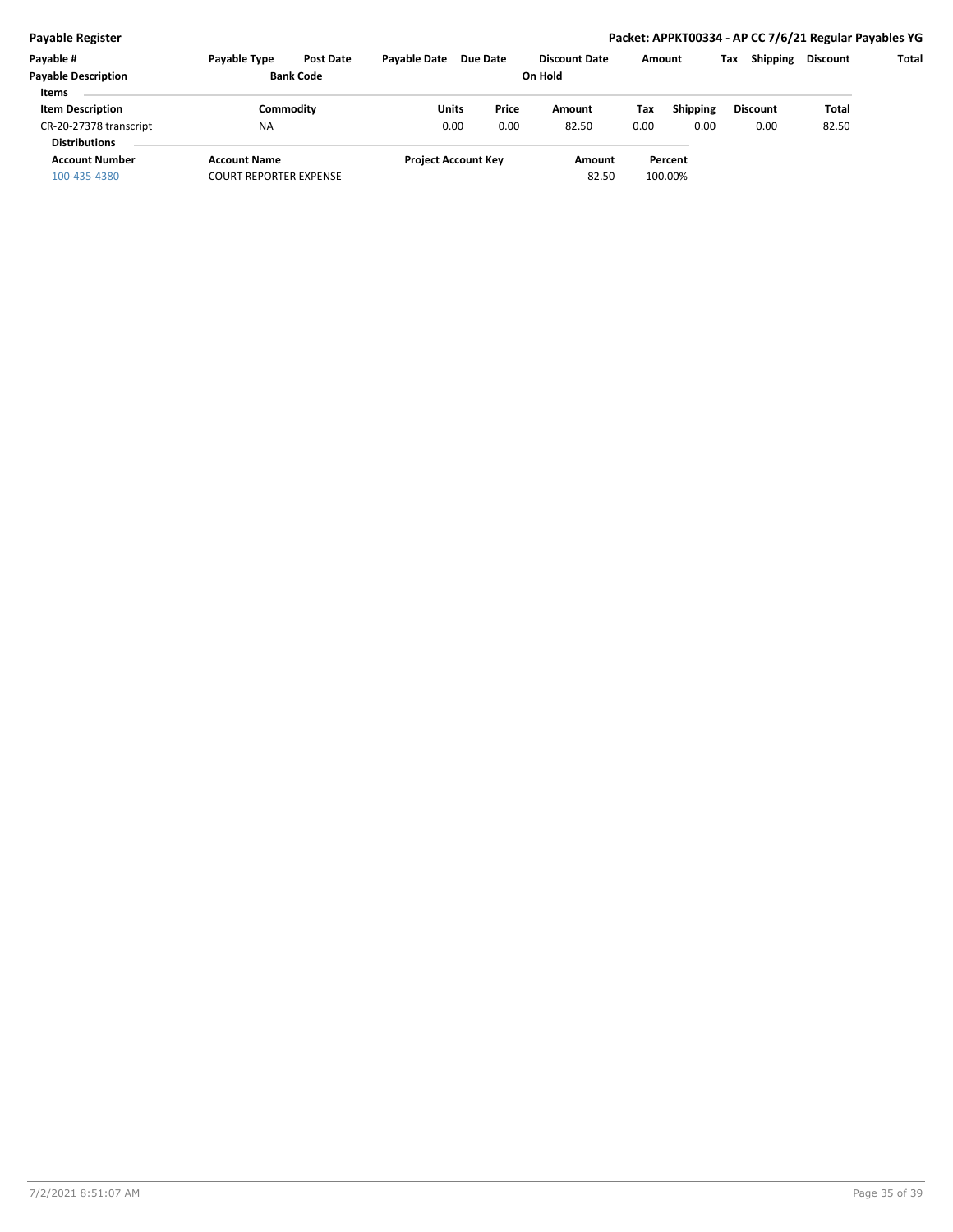# Payable Summary

| <b>Type</b> | Count               | Gross      | Tax  | Shipping | <b>Discount</b> | Total      | <b>Manual Payment</b> | <b>Balance</b> |
|-------------|---------------------|------------|------|----------|-----------------|------------|-----------------------|----------------|
| Credit Memo |                     | $-74.27$   | 0.00 | 0.00     | 0.00            | $-74.27$   | 0.00                  | $-74.27$       |
| Invoice     | 202                 | 696.158.04 | 0.00 | 115.46   | 0.00            | 696.273.50 | 0.00                  | 696,273.50     |
|             | <b>Grand Total:</b> | 696,083.77 | 0.00 | 115.46   | 0.00            | 696,199.23 | 0.00                  | 696.199.23     |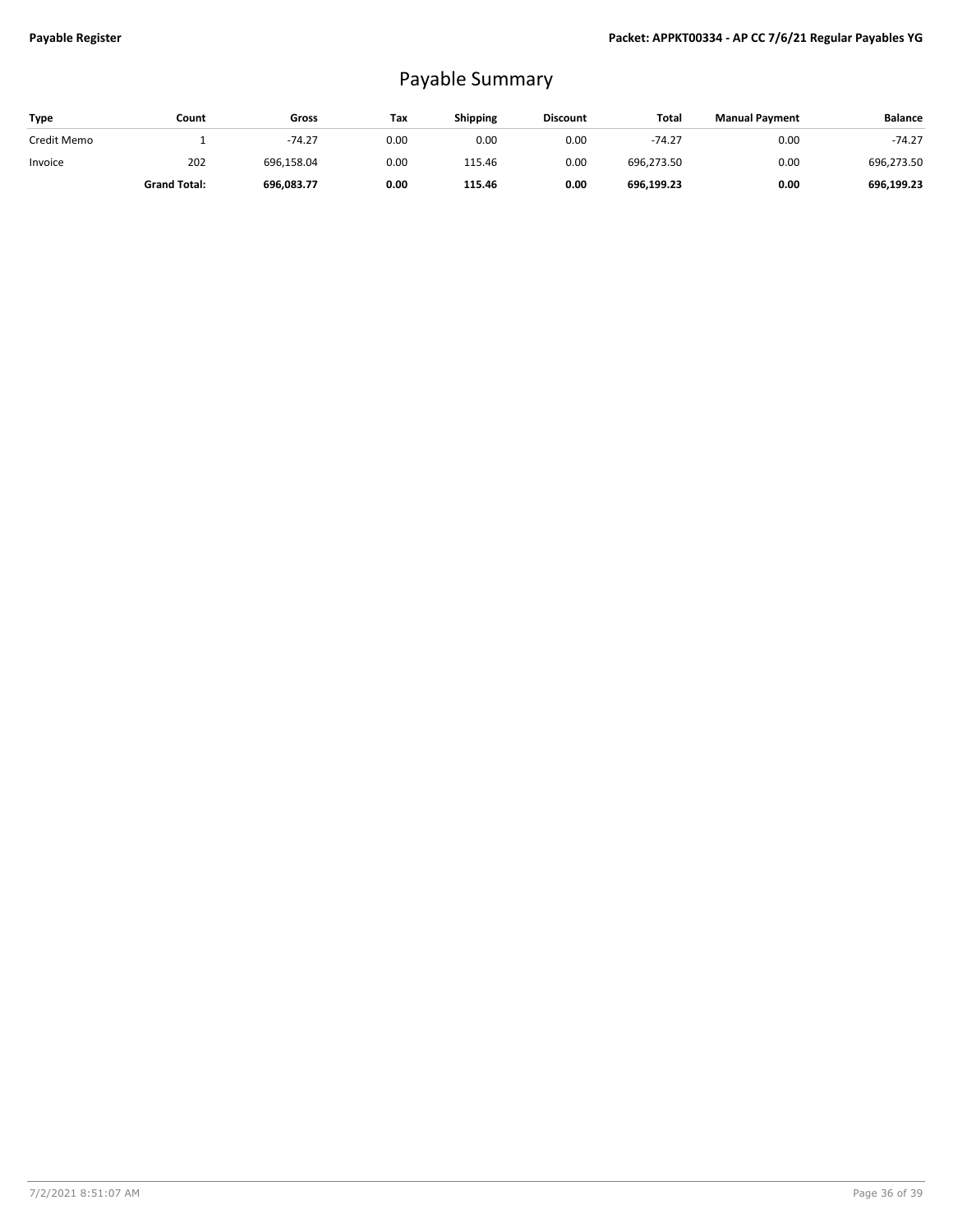# **Account Summary**

| Account                      | Name                                       | Amount           |
|------------------------------|--------------------------------------------|------------------|
| 100-404-4210                 | <b>ELECTION INTERNET</b>                   | 113.97           |
| 100-404-4850                 | ELECTION MAINT, AGREEMENT                  | 1,687.00         |
| 100-406-4210                 | <b>EMERGENCY INTERNET</b>                  | 37.99            |
| 100-409-4055                 | PILT SCHOOL DISTRICTS                      | 25,192.00        |
| 100-409-4940                 | TCEQ PERMITS ENVIRONMENTAL DEV             | 730.00           |
| 100-410-4240                 | <b>INDIGENT ATTORNEY FEES</b>              | 3,275.08         |
| 100-425-4660                 | <b>AUTOPSIES</b>                           | 834.00           |
| 100-435-4360                 | ATTORNEY FEES- CPS CASES                   | 27,570.79        |
| 100-435-4370                 | <b>ATTORNEY FEES</b>                       | 32,637.40        |
| 100-435-4380                 | <b>COURT REPORTER EXPENSE</b>              | 82.50            |
| 100-435-4390                 | <b>INVESTIGATOR EXPENSE</b>                | 625.00           |
| 100-435-4420                 | OTHER PROFESSIONAL SERV.                   | 3,002.00         |
| 100-450-4810                 | <b>DUES</b>                                | 50.00            |
| 100-455-4270                 | OUT OF COUNTY TRAVEL/TRAINING              | 466.80           |
| 100-456-4210                 | <b>INTERNET</b>                            | 81.95            |
| 100-456-4270                 | OUT OF COUNTY TRAVEL/TRAINING              | 123.65           |
| 100-457-3110                 | <b>POSTAGE</b>                             | 38.00            |
| 100-457-4210                 | <b>INTERNET</b>                            | 37.99            |
| 100-457-4270                 | OUT OF COUNTY TRAVEL/TRAINING              | 50.00            |
| 100-475-4270                 | OUT OF COUNTY TRAVEL/TRAINING              | 179.52           |
| 100-475-4650                 | PHYS.EVIDENCE ANALYSIS                     | 58.50            |
| 100-475-4810                 | <b>DUES</b>                                | 208.00           |
| 100-475-5910<br>100-496-4810 | <b>ONLINE RESEARCH</b>                     | 384.00           |
| 100-503-1070                 | <b>DUES</b><br>SALARY PART-TIME TECHNICIAN | 100.00<br>900.00 |
| 100-503-4210                 | <b>EMERGENCY INTERNET</b>                  | 38.03            |
| 100-510-3110                 | <b>POSTAGE</b>                             | 165.26           |
| 100-510-3150                 | <b>COPIER RENTAL</b>                       | 161.06           |
| 100-510-4400                 | UTILITIES ELECTRICITY                      | 162.99           |
| 100-511-4400                 | UTILITIES ELECTRICITY                      | 369.51           |
| 100-511-4410                 | UTILITIES GAS                              | 58.42            |
| 100-512-4400                 | UTILITIES ELECTRICITY                      | 78.52            |
| <u>100-513-3110</u>          | <b>POSTAGE</b>                             | 77.75            |
| 100-513-4210                 | <b>INTERNET</b>                            | 231.43           |
| 100-513-4400                 | UTILITIES ELECTRICITY                      | 561.62           |
| 100-513-4410                 | UTILITIES GAS                              | 66.60            |
| 100-514-4210                 | INTERNET                                   | 82.69            |
| 100-515-4210                 | INTERNET                                   | 46.95            |
| 100-515-4400                 | UTILITIES ELECTRICITY                      | 331.93           |
| 100-515-4410                 | UTILITIES GAS                              | 70.18            |
| 100-515-4502                 | LAWN MAINTENANCE                           | 60.00            |
| 100-516-4400                 | UTILITIES ELECTRICITY                      | 284.45           |
| 100-516-4501                 | PEST CONTROL                               | 57.00            |
| 100-518-4210                 | INTERNET                                   | 1,046.18         |
| 100-518-4400                 | UTILITIES ELECTRICITY                      | 553.75           |
| 100-518-4410                 | UTILITIES GAS                              | 59.90            |
| 100-553-4210                 | INTERNET                                   | 37.99            |
| 100-560-2500                 | <b>EMPLOYEE PHYSICALS</b>                  | 125.00           |
| 100-560-3110                 | POSTAGE                                    | 97.47            |
| 100-560-4210                 | <b>INTERNET SERVICE</b>                    | 902.05           |
| 100-560-4280                 | PRISONER TRANSPORT                         | 104.00           |
| 100-560-4540                 | R & M AUTOMOBILES                          | 488.67           |
| 100-573-4530                 | <b>COMPUTER SOFTWARE</b>                   | 107.00           |
| 100-640-4400                 | UTILITIES ELECTRICITY                      | 507.37           |
| <u>100-640-4410</u>          | UTILITIES GAS                              | 31.65            |
| <u>100-645-4210</u>          | INTERNET                                   | 93.94            |
| 100-645-4530                 | <b>COMPUTER SOFTWARE</b>                   | 1,059.00         |
| 100-665-4210<br>100-665-4290 | INTERNET<br>IN/OUT CO.TRAVEL/TRAINING-4-H  | 64.99<br>253.80  |
|                              |                                            |                  |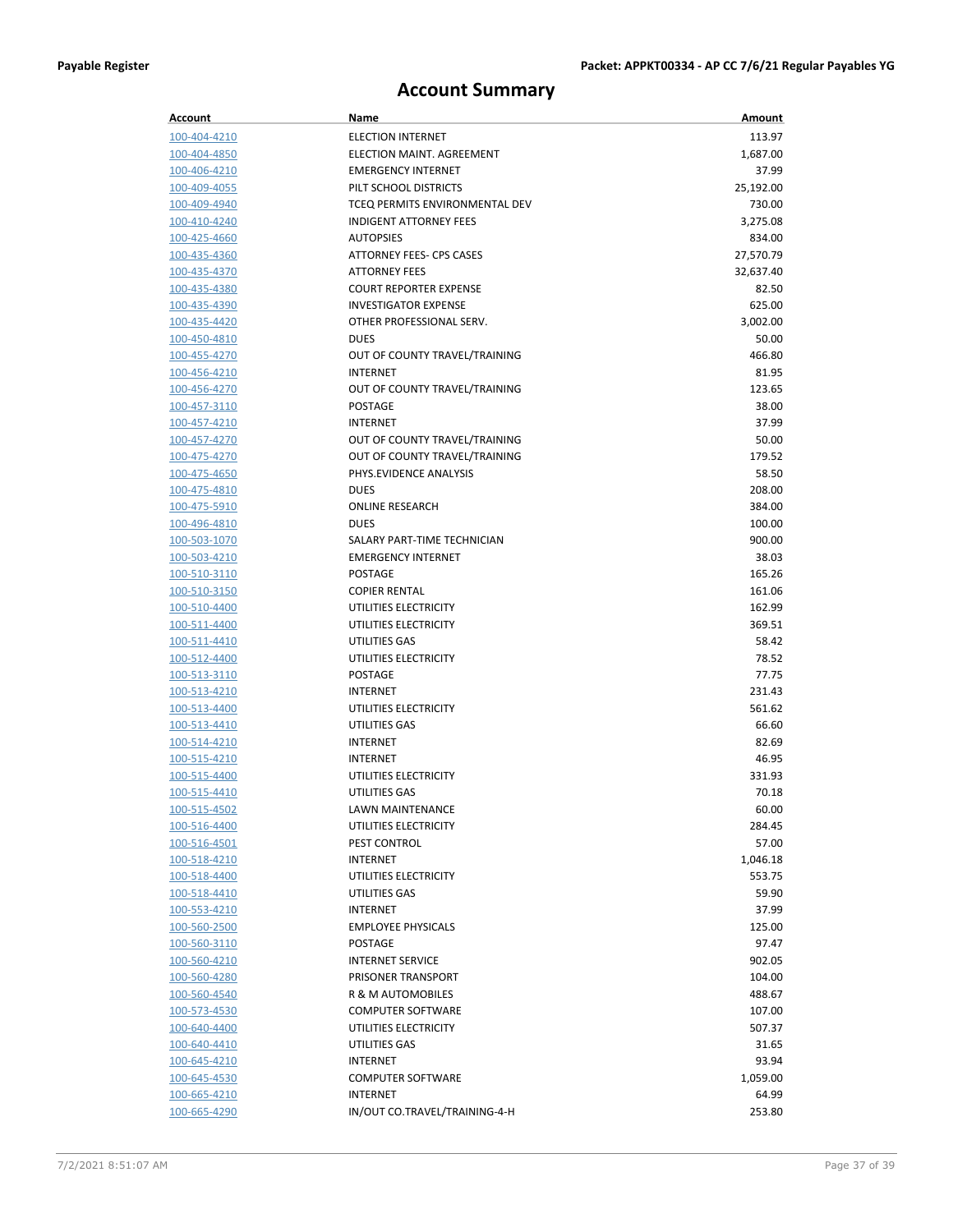|                              | ACCOMIIL JUITIITIUI Y                           |        |                          |
|------------------------------|-------------------------------------------------|--------|--------------------------|
| <b>Account</b>               | Name                                            | Total: | Amount<br>106,903.29     |
|                              |                                                 |        |                          |
| <b>Account</b>               | Name                                            |        | Amount                   |
| 121-402-3120                 | <b>IMAGING SYSTEM</b>                           |        | 8,576.00                 |
|                              |                                                 | Total: | 8,576.00                 |
| <b>Account</b>               | Name                                            |        | Amount                   |
| 200-449-3500                 | <b>RECORDS DISPOSAL</b>                         |        | 283.37                   |
|                              |                                                 | Total: | 283.37                   |
|                              |                                                 |        |                          |
| Account                      | Name                                            |        | Amount                   |
| 210-621-4210                 | <b>INTERNET</b>                                 |        | 56.90                    |
| 210-621-4420                 | UTILITY WATER<br><b>R&amp;M MACHINERY PARTS</b> |        | 20.60                    |
| 210-621-4580                 | <b>R&amp;M MACH. TIRES &amp; TUBES</b>          |        | 2,535.82<br>550.00       |
| 210-621-4590                 |                                                 | Total: | 3,163.32                 |
|                              |                                                 |        |                          |
| <b>Account</b>               | Name                                            |        | Amount                   |
| 220-622-3400                 | <b>SHOP SUPPLIES</b>                            |        | 17.98                    |
| 220-622-3450                 | <b>CHEMICALS</b>                                |        | 580.27                   |
| 220-622-4210                 | <b>INTERNET</b>                                 |        | 81.95                    |
| 220-622-4420                 | UTILITY WATER                                   |        | 89.00                    |
| 220-622-4580                 | <b>R&amp;M MACHINERY PARTS</b>                  |        | 606.89                   |
|                              |                                                 | Total: | 1,376.09                 |
| <b>Account</b>               | Name                                            |        | Amount                   |
| 230-623-3410                 | R&B MAT. ROCK & GRAVEL                          |        | 5,802.02                 |
| 230-623-4210                 | <b>INTERNET</b>                                 |        | 81.95                    |
| 230-623-4580                 | <b>R&amp;M MACHINERY PARTS</b>                  |        | 5,257.76                 |
| 230-623-5710                 | PURCHASE OF MACH./EQUIP                         |        | 1,800.00                 |
|                              |                                                 | Total: | 12,941.73                |
| Account                      | Name                                            |        | Amount                   |
| 240-624-3400                 | <b>SHOP SUPPLIES</b>                            |        | 8.74                     |
| 240-624-4210                 | <b>INTERNET</b>                                 |        | 93.94                    |
| 240-624-4400                 | UTILITY ELECTRICITY                             |        | 205.21                   |
| 240-624-4410                 | <b>UTILITY GAS</b>                              |        | 64.66                    |
| 240-624-4580                 | <b>R&amp;M MACHINERY PARTS</b>                  |        | 3,740.89                 |
|                              |                                                 | Total: | 4,113.44                 |
| <b>Account</b>               | Name                                            |        | Amount                   |
| 310-560-4270                 | OUT OF COUNTY TRAVEL/TRAINING                   |        | 175.00                   |
|                              |                                                 | Total: | 175.00                   |
| <b>Account</b>               | Name                                            |        | Amount                   |
|                              |                                                 |        |                          |
| 690-669-1650<br>690-669-1680 | CONSTRUCTION<br>MASONRY AND STONE               |        | 457,663.36<br>100,823.00 |
|                              |                                                 |        |                          |

### **Account Summary**

**Total: 558,486.36**